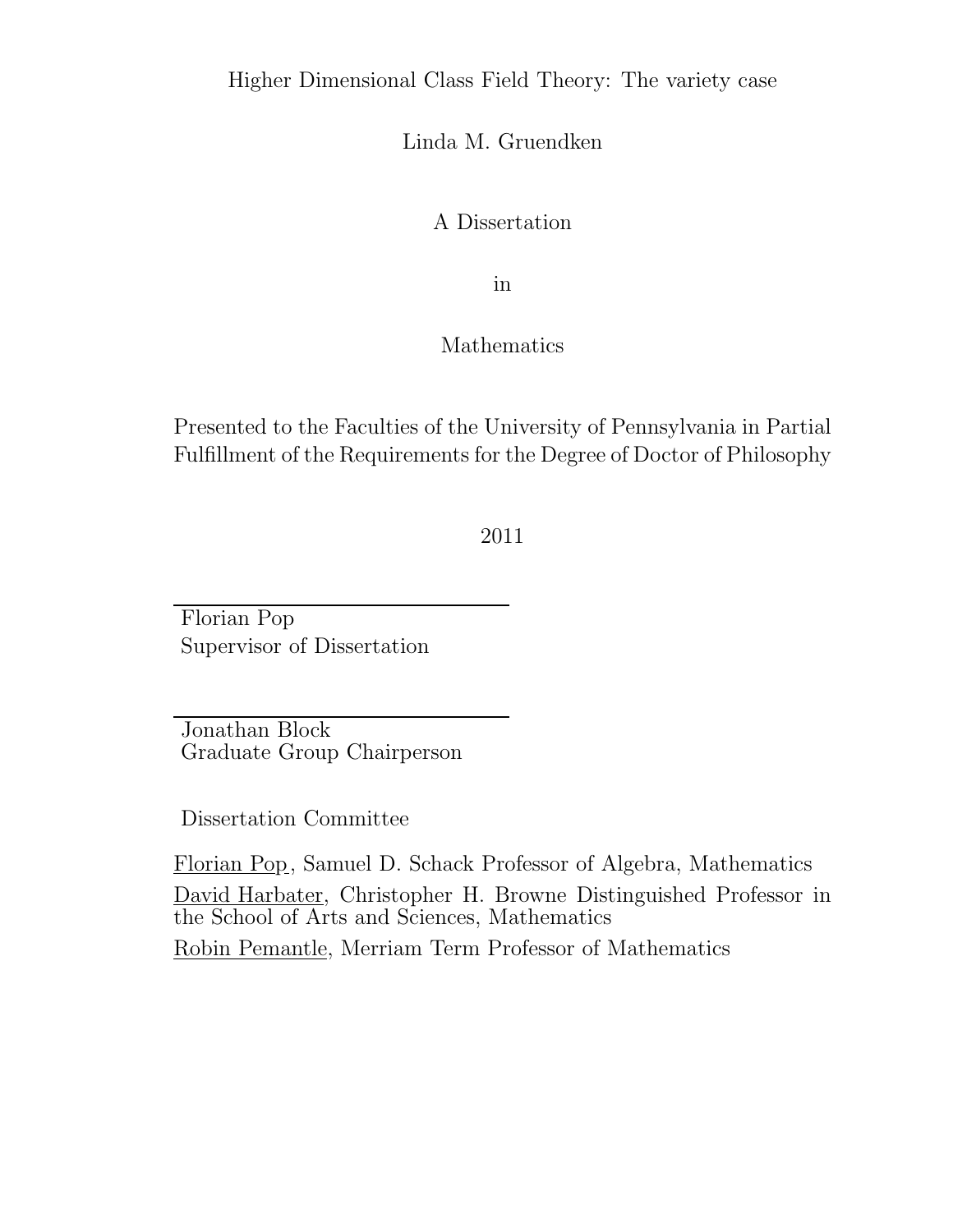#### HIGHER DIMENSIONAL CLASS FIELD THEORY: THE VARIETY CASE

#### COPYRIGHT

2011

LINDA MEIKE GRUENDKEN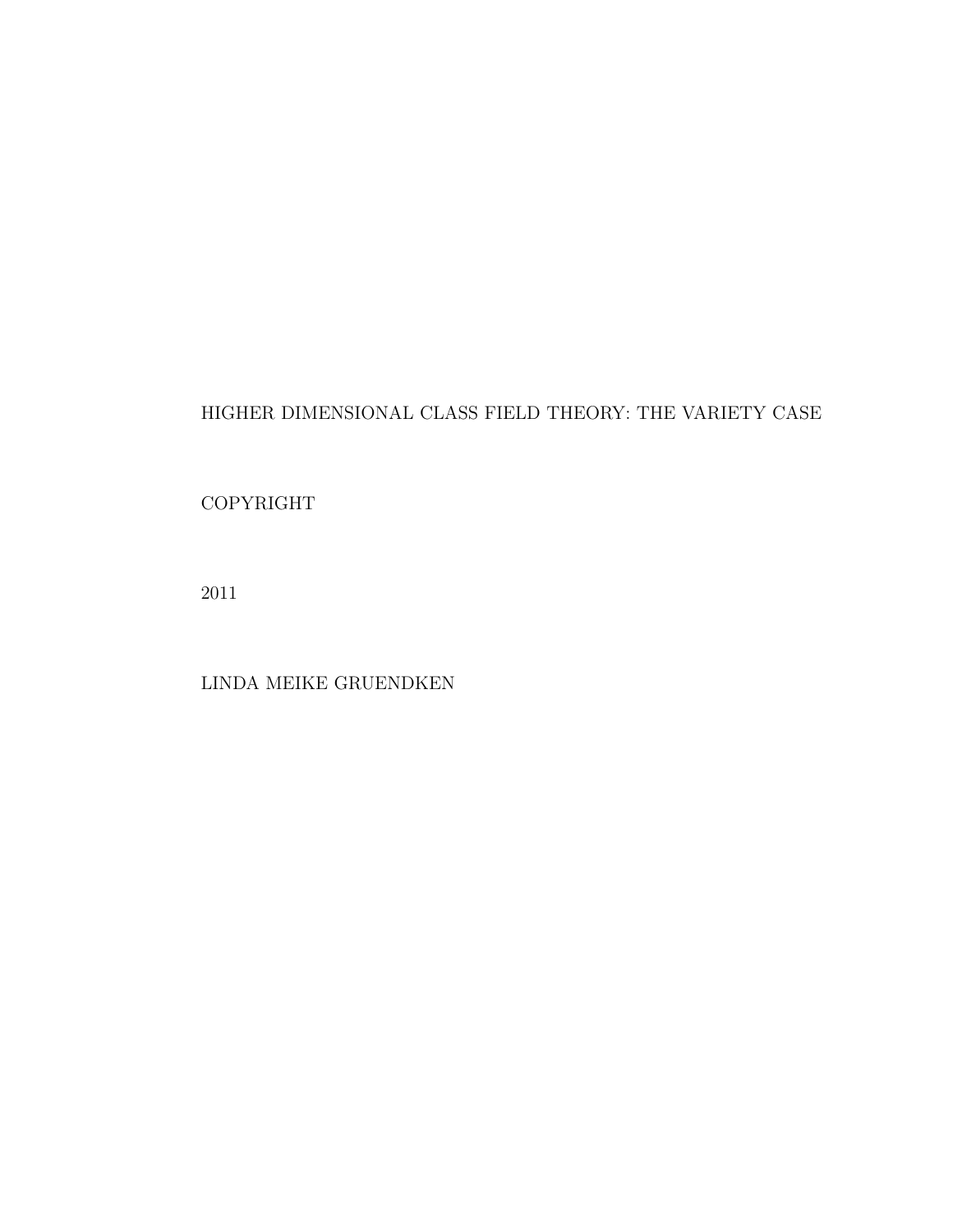## Acknowledgments

I would like to thank my advisor, Florian Pop, for suggesting this topic, and for his continued support throughout both the research and writing phases of this thesis. I am also very grateful to David Harbater, Rachel Pries, Scott Corry, Andrew Obus, Adam Topaz for their helpful discussions in various phases of completion of this thesis. I would also like to thank Ching-Li Chai and Ted Chinburg for many interesting discussions in the early stages of the UPenn Ph.D. program.

Finally, I would like to thank my mother and my father for their love and support.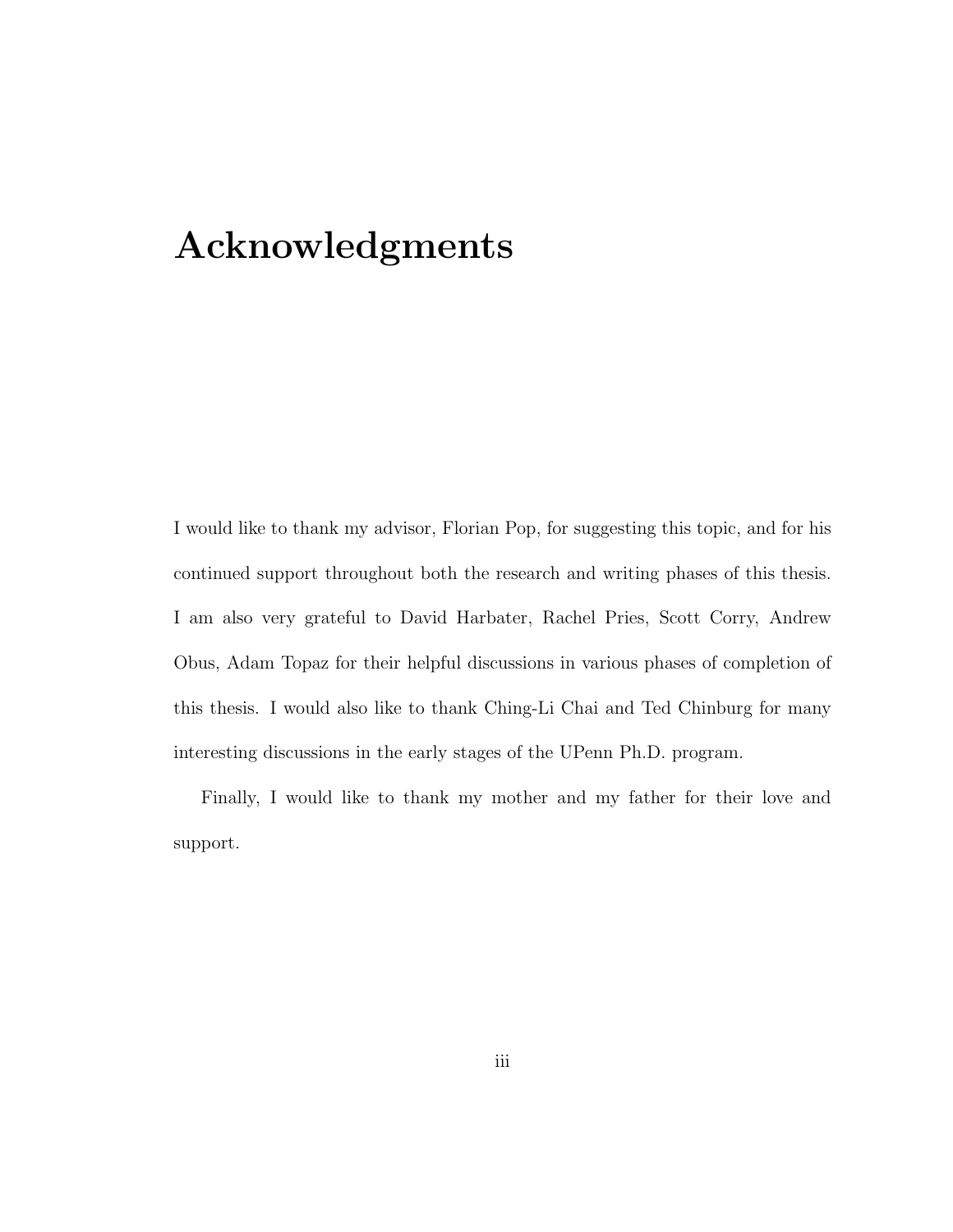#### ABSTRACT

#### Higher Dimensional Class Field Theory: The variety case

Linda M. Gruendken

Prof. Dr. Florian Pop, Advisor

Let k be a finite field, and suppose that the arithmetical variety  $X \subset \mathbb{P}_k^n$  is an open subset in projective space. Suppose that  $\mathcal{C}_X$  is the Wiesend idèle class group of X,  $\pi_1^{ab}(X)$  the abelianised fundamental group, and  $\rho_X : \mathcal{C}_X \longrightarrow \pi_1^{ab}(X)$ the Wiesend reciprocity map. We use the Artin-Schreier-Witt and Kummer Theory of affine k-algebras to prove a full reciprocity law for  $X$ . We find necessary and sufficent conditions for a subgroup  $H < C_X$  to be a norm subgroup: H is a norm subgroup if and only if it is open and its induced covering datum is geometrically bounded. We show that  $\rho_X$  is injective and has dense image. We obtain a oneto-one correspondence of open geometrically bounded subgroups of  $\mathcal{C}_X$  with open subgroups of  $\pi_1^{ab}(X)$ . Furthermore, we show that for an étale cover  $X'' \longrightarrow X$ with maximal abelian subcover  $X' \longrightarrow X$ , the reciprocity morphism induces an isomorphism  $\mathcal{C}_X/\mathcal{NC}_{X''} \simeq Gal(X'/X)$ .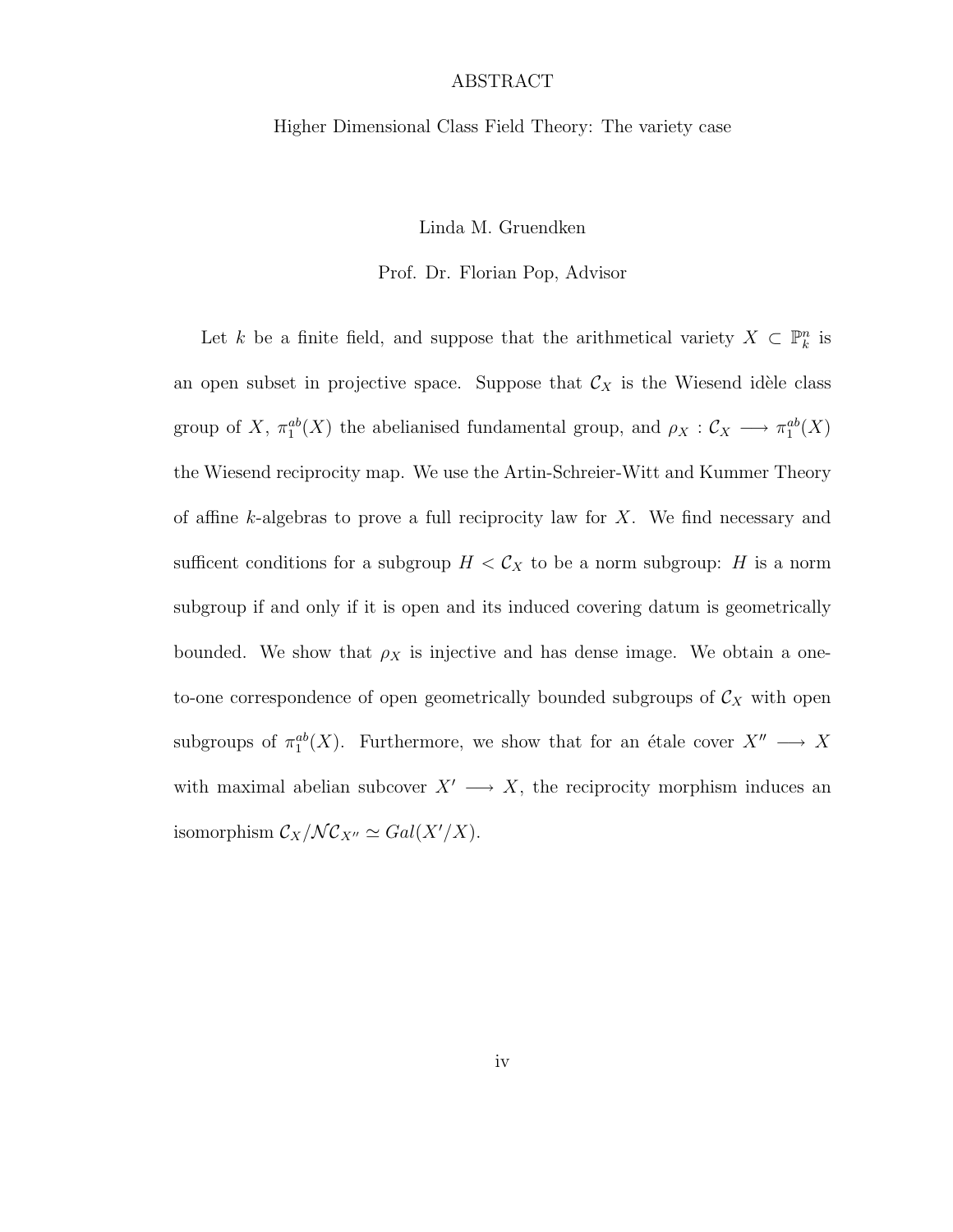# **Contents**

| $\mathbf{1}$                       | Introduction |                                                                   |                |
|------------------------------------|--------------|-------------------------------------------------------------------|----------------|
| $\mathbf{2}$                       |              | Preliminaries                                                     | $\mathbf{5}$   |
|                                    | 2.1          |                                                                   | $\overline{5}$ |
|                                    | 2.2          |                                                                   | 10             |
|                                    | 2.3          |                                                                   | 17             |
| The Wiesend Idèle Class Group<br>3 |              |                                                                   | 34             |
|                                    | 3.1          | Definitions and some Functional Properties                        | 34             |
|                                    | 3.2          |                                                                   | 44             |
|                                    | 3.3          | The Base Cases of the Induction Argument: Reciprocity for Regular |                |
|                                    |              | Schemes of Dimension One and Zero                                 | 49             |
| 4                                  |              | From the Main Theorem to the Key Lemma                            | 55             |
|                                    | 4.1          |                                                                   | 56             |
|                                    | 4.2          | Geometrically bounded covering data                               | 60             |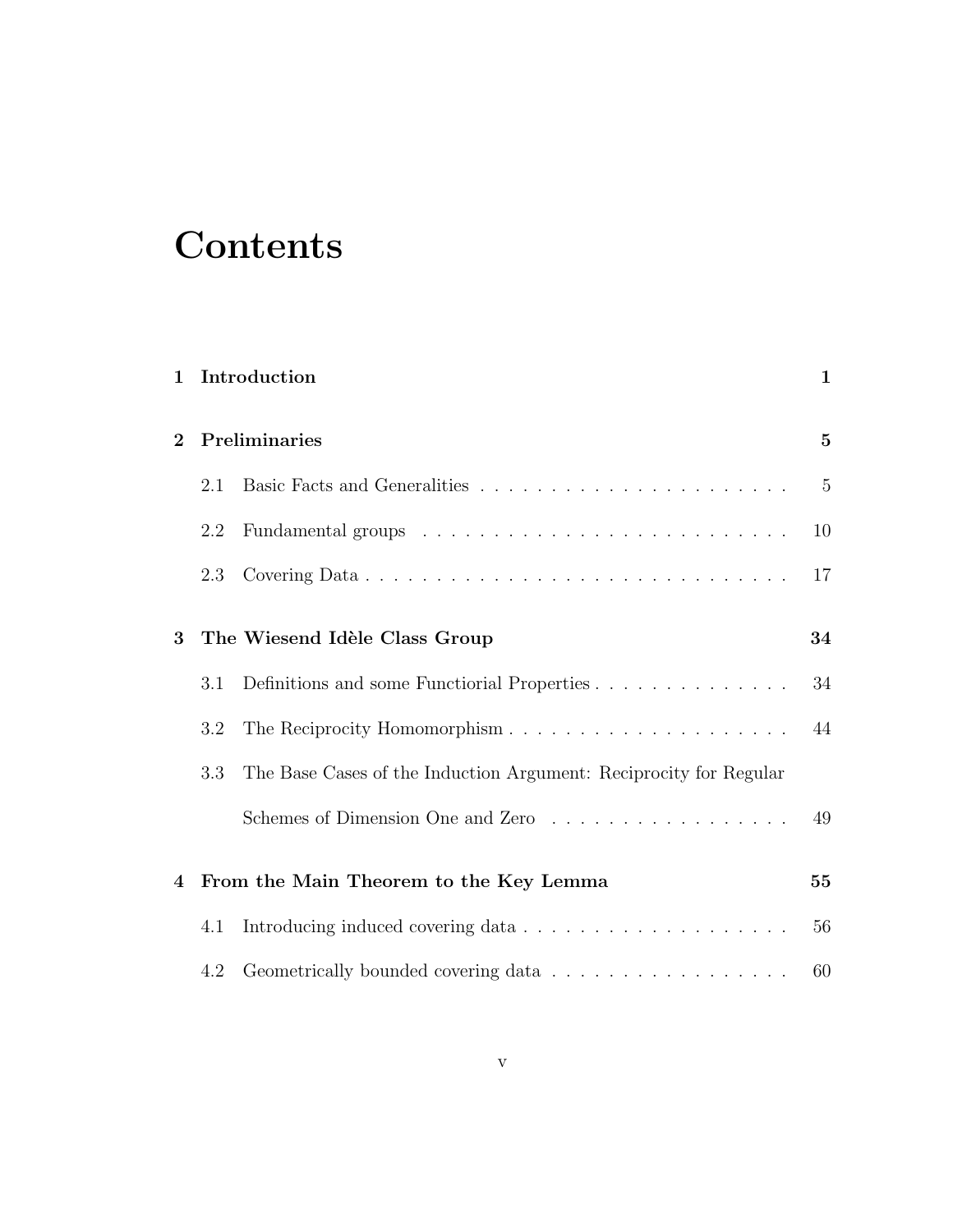|          | 4.3 | Realisable subgroups of the class groups                 | 68  |
|----------|-----|----------------------------------------------------------|-----|
|          | 4.4 |                                                          | 73  |
| $\bf{5}$ |     | Wildly ramified Covering Data                            | 78  |
|          | 5.1 | A Review of Artin-Schreier-Witt Theory                   | 80  |
|          |     | 5.1.1                                                    | 80  |
|          |     | Artin-Schreier-Witt Theory<br>5.1.2                      | 85  |
|          | 5.2 |                                                          | 94  |
|          |     | 5.2.1                                                    | 94  |
|          |     | 5.2.2                                                    |     |
|          | 5.3 |                                                          | 113 |
| 6        |     | Tamely ramified covering data revisited                  | 122 |
|          | 6.1 |                                                          |     |
|          | 6.2 | Tamely ramified covering data of cyclic factor group 129 |     |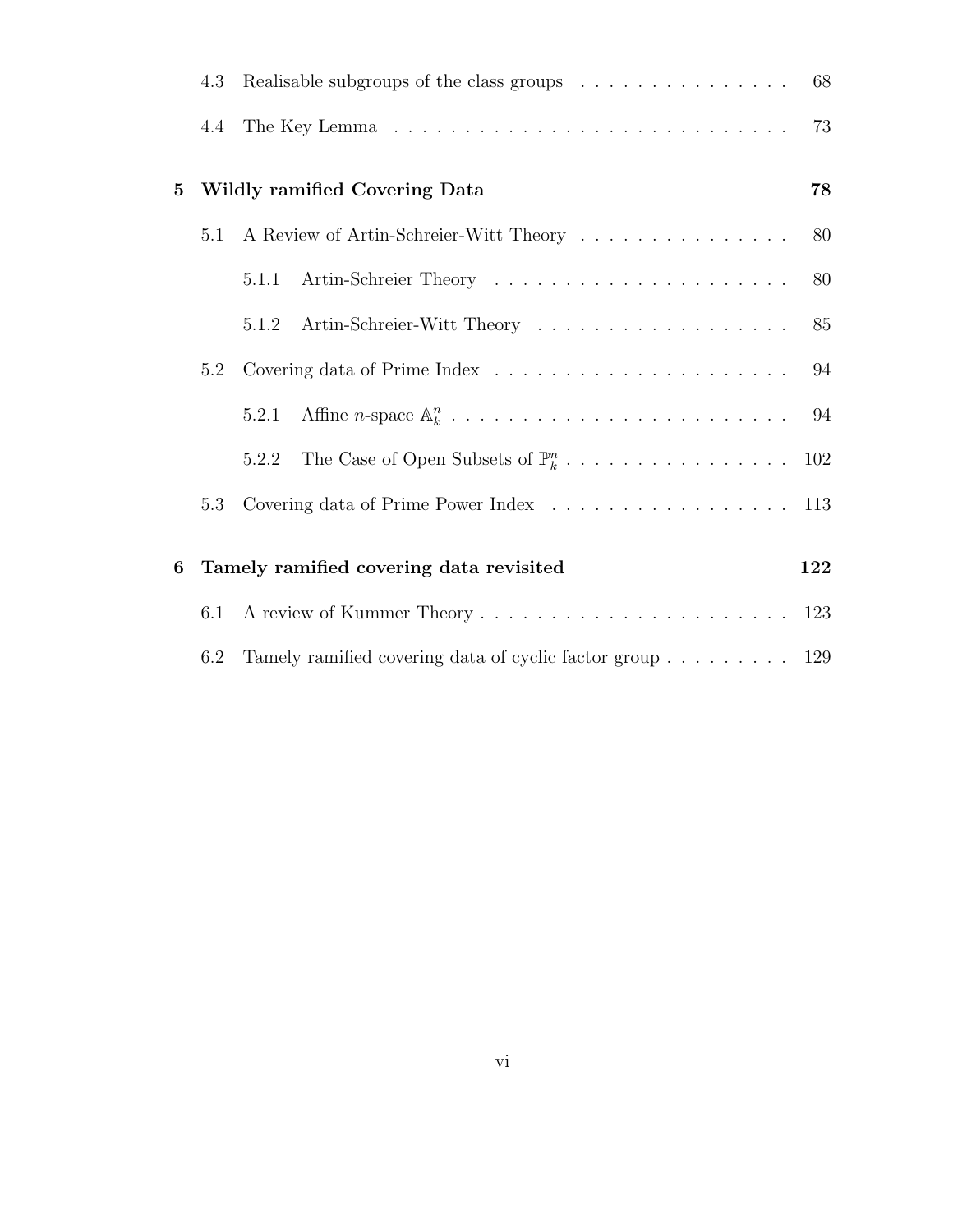## Chapter 1

## Introduction

Class Field Theory is one of the major achievements in the number theory of the first half of the 20h century. Among other things, Artin reciprocity showed that the unramified extensions of a global field can be described by an abelian object only depending on intrinsic data of the field: the Class Group.

In the language of Grothendieck's algebraic geometry, the theorems of classical global class field theory [12, Ch. VI] can be reformulated as theorems about onedimensional arithmetical schemes, whose function fields are precisely the global fields. (A summary of results in convenient notation is presented in Section 3.3). The class field theory for such schemes  $X$  then turns into the question of describing the unramified abelian covers of the schemes, i.e. describing the fundamental group  $\pi_1^{ab}(X)$ . It is therefore natural to ask for a generalisation of class field theory to arithmetical schemes of higher dimensions.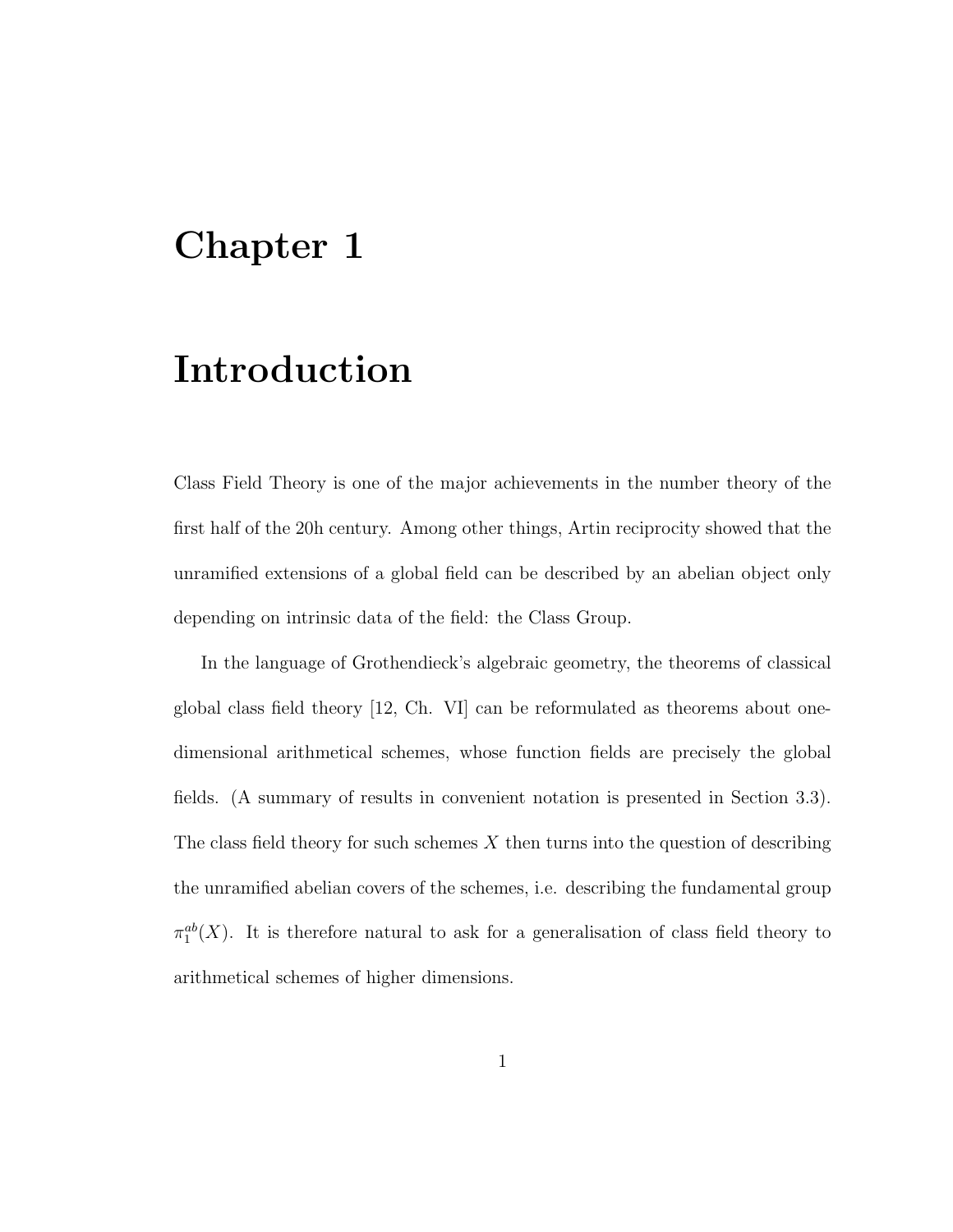Several attempts at a Higher Class Field Theory have already been made, with different generalisations of the class group to higher dimensional schemes: Katz-Lang [4] described the maximal abelian cover of a projective regular arithmetic scheme and Serre [15] gave a description of the abelian covers of schemes over  $\mathbb{F}_p$ in terms of generalised Jacobians. Finally, Parshin and Kato, followed by several others, proposed getting a higher dimensional Artin reciprocity map using algebraic K-Theory and cohomology theories. Although promising, these approaches become quite technical, and the heavy machinery involved makes the results very complicated and difficult to apply in concrete situations.

It was G. Wiesend [21] who had the idea to reduce the higher dimensional class field theory to the well developed and known class field theory for arithmetical curves. He defines an "idèle class group"  $\mathcal{C}_X$  in terms of the arithmetical curves and closed points contained in  $X$ , and gets a canonical homomorphism

$$
\rho_X : \mathcal{C}_X \longrightarrow \pi_1^{ab}(X)
$$

in the hope of establishing properties similar to that of the Artin reciprocity map. Wiesend's work was supplemented by work by M. Kerz and A. Schmidt, where more details of Wiesend's approach were given [5]. Most notably, in the so-called *flat case* of an arithmetical scheme X over  $Spec \mathbb{Z}$  (c.f. Definition 2.1.2), they were able to prove surjectivity of the canonical homomorphism, and they provided a concrete description of the norm subgroups in  $\mathcal{C}_X$ .

The focus of this thesis is on the still-open regular variety case, where  $X$  is a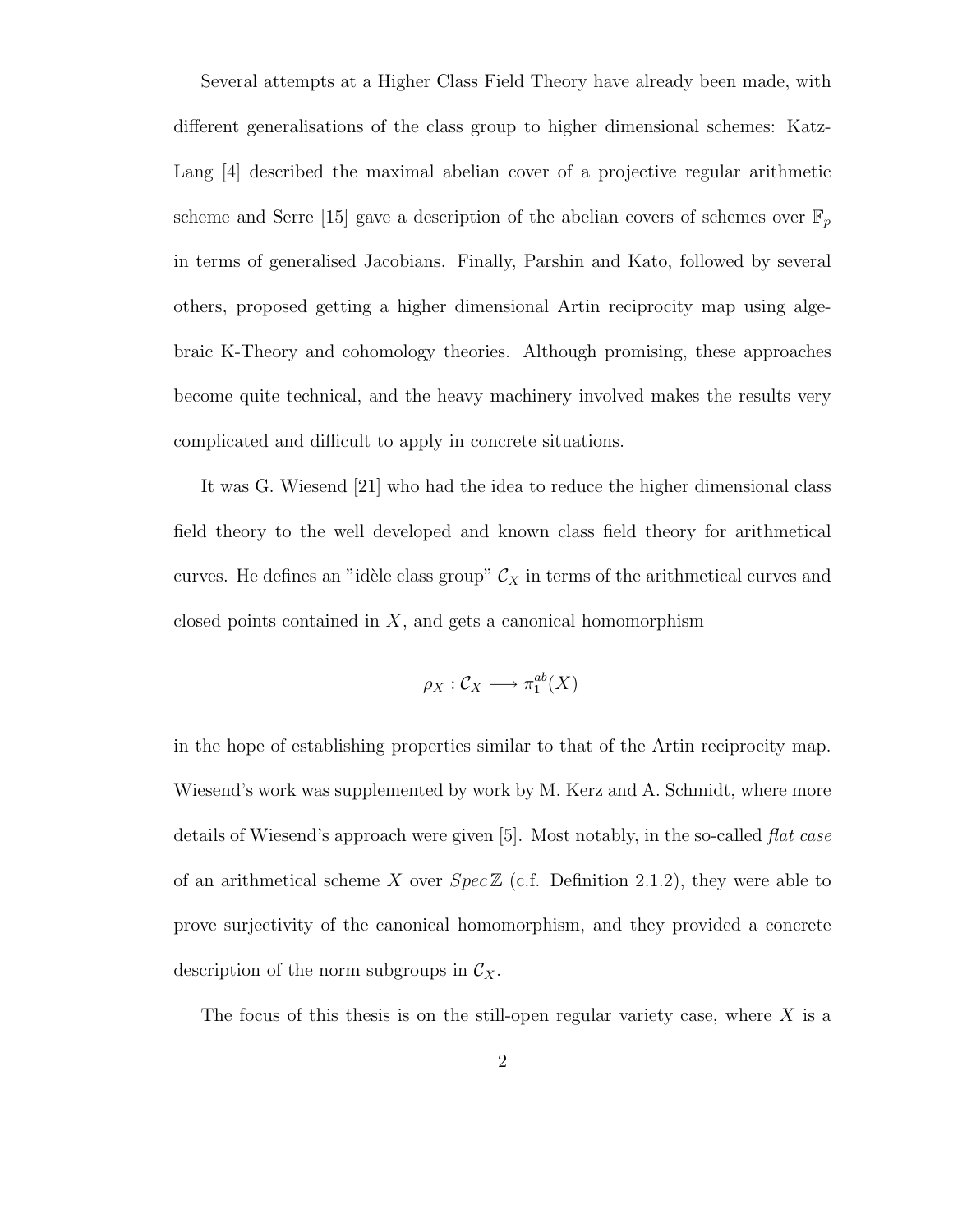regular arithmetical variety over some finite field  $k$  of characteristic  $p$ .

In this case, Kerz and Schmidt have already proved a higher dimensional reciprocity law for the abelianised *tame* fundamental group  $\pi_1^{ab,t}$  $i_1^{ab,t}(X)$ , which classifies all the tame étale abelian covers of  $X$ . A generalised Artin map can be defined between

$$
\rho_{X,t}: \mathcal{C}^t_X \longrightarrow \pi_1^{ab,t}(X)\,,
$$

where  $\mathcal{C}_X^t$  denotes the tame class group, as defined by Wiesend [21]. As in the flat case, the proof crucially relies on finiteness theorems for the geometric part of the tame fundamental group [4].

These finiteness results are known to be false for the full fundamental group due to the presence of wild ramification: For any affine variety of dimension  $\geq 1$  over a finite field, the *p*-part of the fundamental group is infinitely generated.

Let k be a finite field, and  $X \subset \mathbb{P}_k^n$  an open subvariety, then we prove:

**Theorem 1.0.1.** Let  $X \in \mathbb{P}_k^n$  be an open subvariety, and let

$$
\rho_X : \mathcal{C}_X \longrightarrow \pi_1^{ab}(X)
$$

be the Wiesend recprocity morphism. Then the following hold:

1) There exists a one-to-one correspondence between open and geometrically bounded subgroups of  $\mathcal{C}_X$  and open subgroups  $\overline{N}$  of  $\pi_1^{ab}(X)$ ; it is given by  $\rho_X^{-1}(\overline{N}) \mapsto \overline{N}$ . The reciprocity morphism  $\rho_X$  is a continuous injection with dense image in  $\pi_1^{ab}(X)$ . 2) A subgroup of  $C_X$  is a norm subgroup iff it is open, of finite index and geometrically bounded.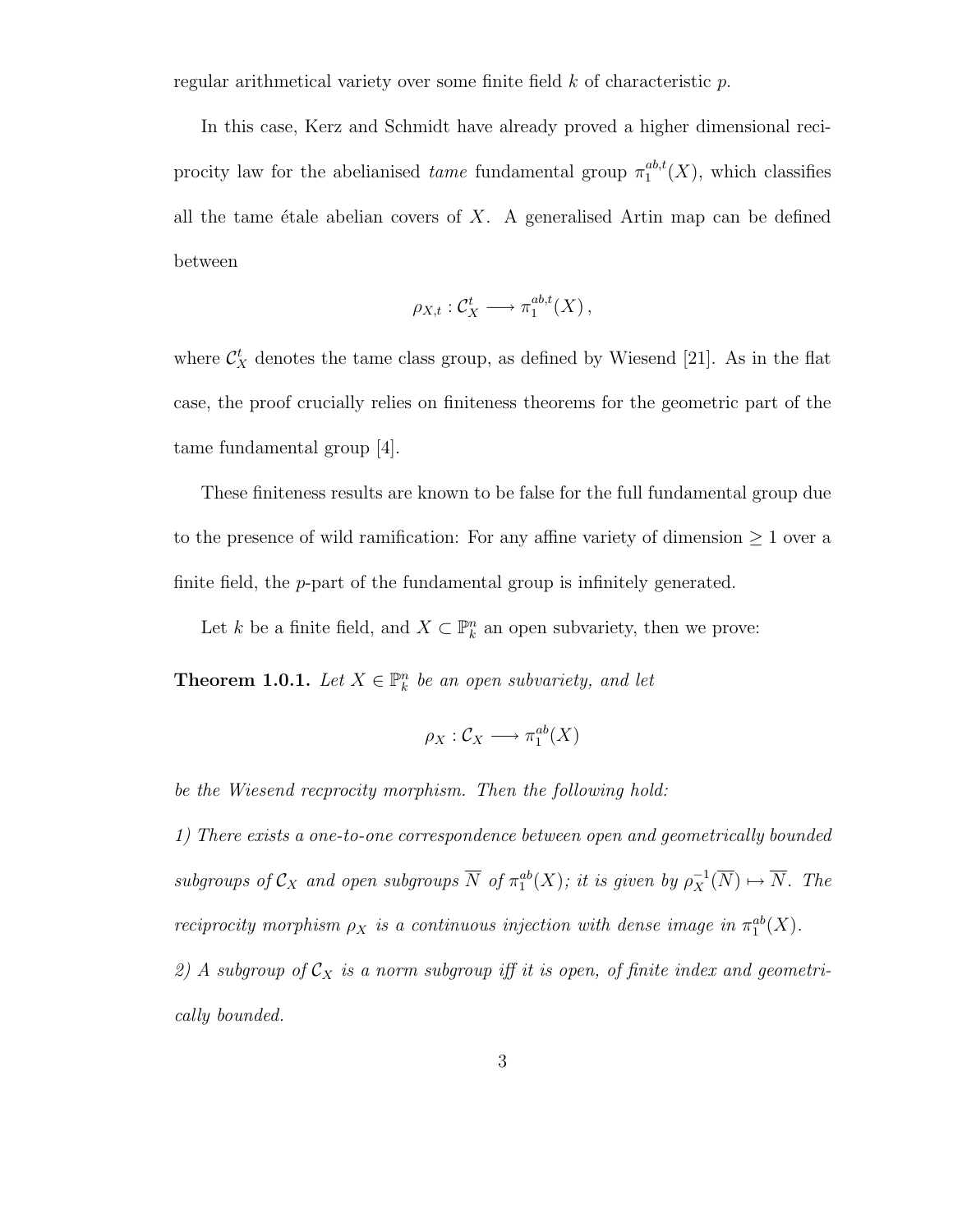3) If  $X'' \longrightarrow X$  is an étale connected cover,  $X' \longrightarrow X$  the maximal abelian subcover, then  $\mathcal{NC}_{X''} = \mathcal{NC}_{X'}$  and the reciprocity map gives rise to an isomorphism

$$
\mathcal{C}_X/\mathcal{NC}_{X''} \xrightarrow{\simeq} Gal(X'/X).
$$

This thesis is organised as follows: We begin by introducing notation and reviewing basic facts from the theories of arithmetical schemes, fundamental groups and covering data. We then review Wiesend's definition of the idèle class group and the reciprocity homomorphism, giving the right definitions as to guarantee commutativity of all relevant diagrams. (Unfortunately, in all the published works so far, the given morphisms do not make all the diagrams commute as stated.) We also review the results of classical class field theory as the "base" case of our induction argument in the proof of the Main Theorem 4.3.4. All of Chapter 4 is devoted to assembling and refining the necessary tools for the proof of the Main Theorem 4.3.4, and in the process, the proof of the Main Theorem 4.3.4 is reduced to the Key Lemma 4.4.4. Theorem 1.0.1 is shown as a corollary to the Main Theorem 4.3.4.

The Key Lemma is shown for open subvarieties  $X \subset \mathbb{P}^n_k$  in two steps. In Chapter 5, we analyse the behaviour of index- $p^m$  wildly ramified covering data on X to show Part 1). The second part of the Key Lemma, which was already known from the results of Wiesend, Kerz and Schmidt ([21], [5]), is reproven in Chapter 6 without making explicit use of geometric finiteness results.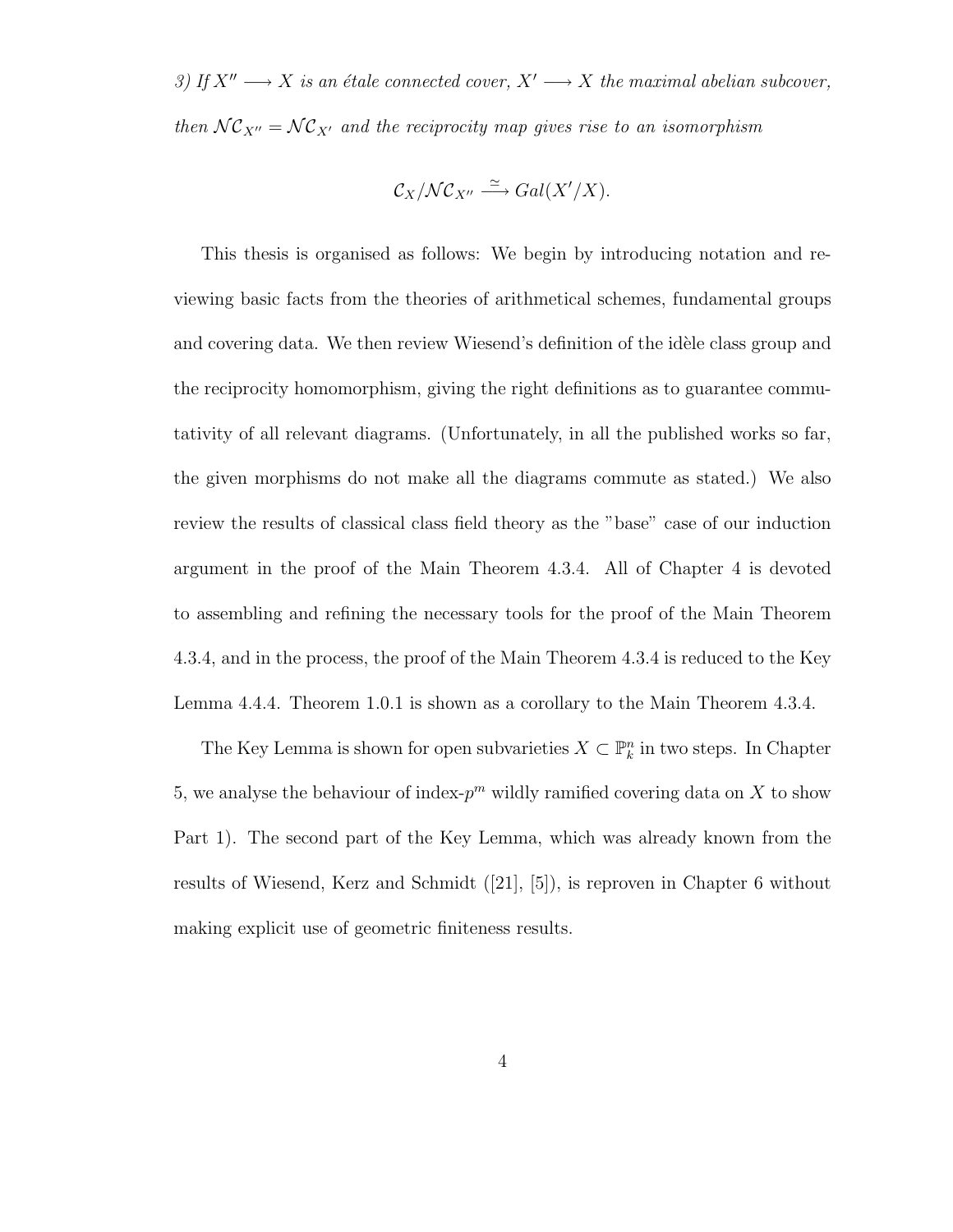## Chapter 2

## Preliminaries

### 2.1 Basic Facts and Generalities

In this thesis, we shall be concerned with arithmetical schemes X over  $Spec\mathbb{Z}$ :

**Definition 2.1.1.** X is said to be an *arithmetical scheme over*  $\mathbb{Z}$  if it is integral, separated and of finite type over  $Spec \mathbb{Z}$ .

We assume that all schemes are arithmetical, unless otherwise stated, and distinguish two cases:

**Definition 2.1.2.** If the structural morphism  $X \longrightarrow Spec \mathbb{Z}$  has open image, X will be called *flat*. If this is not the case, then the image of  $X \longrightarrow Spec \mathbb{Z}$  is a closed point  $p \in Spec Z$ , and X is a variety over the residue field of the point  $k = k(p) = \mathbb{F}_p.$ 

We now collect some general facts and tools to be used in later chapters: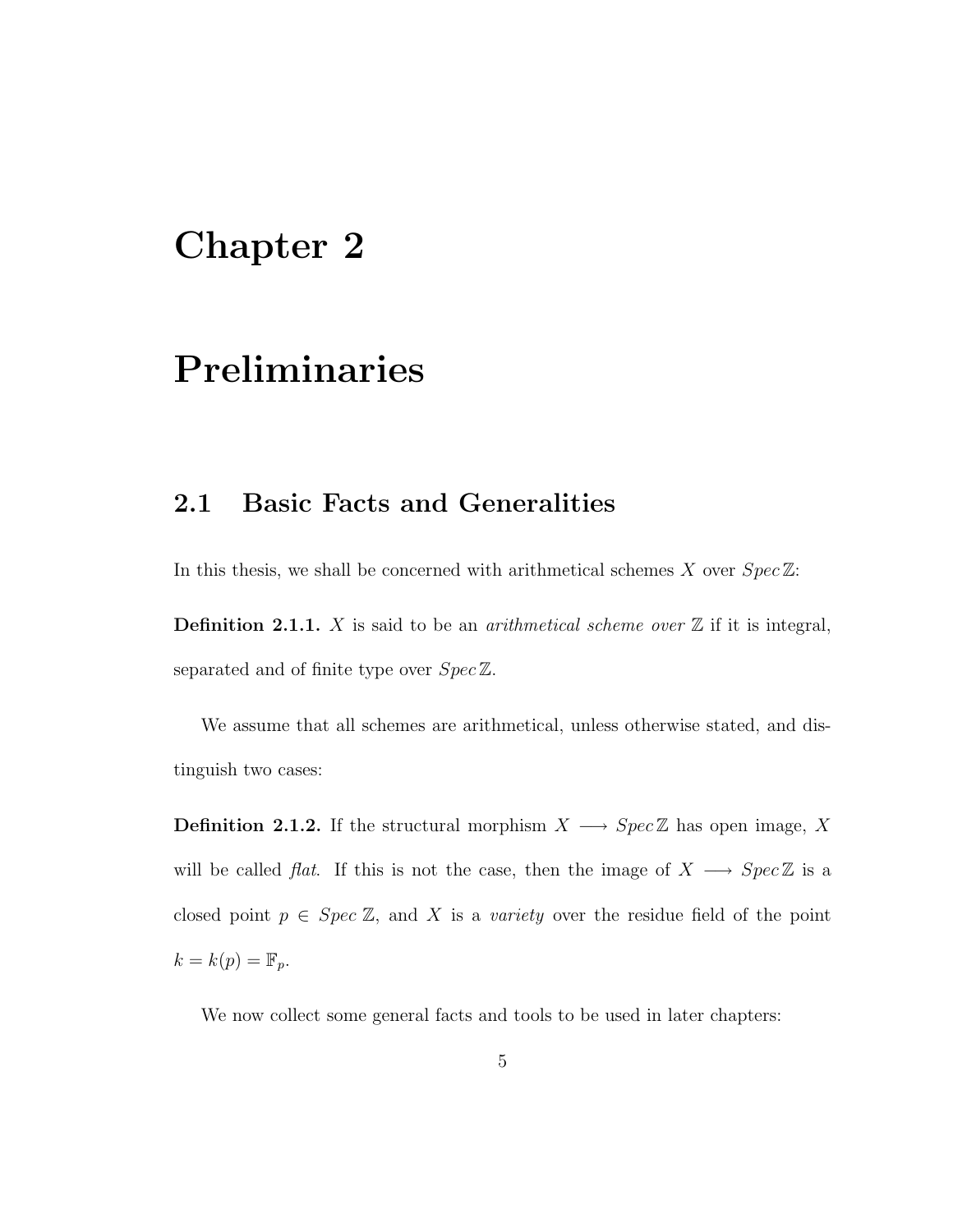Fix a field k, and let  $K \supset k$  be a field over k. Then let  $\deg_{tr} K$  denotes the transcendence degree of a field  $K$ . For a scheme  $X$ , let dim  $X$  denote the Krull dimension of a scheme X as a topological space (cf. [9, Definition 2.5.1]).

**Definition 2.1.3.** Let  $X$  be an arithmetical scheme with structural morphism  $f: X \longrightarrow \text{Spec } \mathbb{Z}$ , and let  $\overline{f(X)}$  be the closure of the image of f in  $\text{Spec } \mathbb{Z}$ . Denote the function field of X by  $K(X)$ . Then the Kronecker dimension d of X is defined as

$$
\dim X = \deg_{tr} K(X) + \dim(f(X)).
$$

*Remark* 2.1.4. For example, both *Spec*  $\mathbb{Q}$  and *Spec*  $\mathbb{Z}$  have Kronecker dimension one, while  $Spec \ \mathbb{F}_p$  has Kronecker dimension zero. An arithmetical variety of Kronecker dimension one is given by  $Spec \ \mathbb{F}_p[t].$ 

**Definition 2.1.5.** A *curve* is an arithmetical scheme of Kronecker dimension one. If X is an arithmetical scheme of arbitrary dimension, a *curve in* X is a closed integral subscheme of Kronecker dimension one.

Under this definition, the curves are precisely those arithmetical schemes whose function field is a global field.

**Definition 2.1.6.** Let X be any scheme. An *étale cover of* X is a finite étale cover  $Y \longrightarrow X$ , and a pro-étale cover of X is the projective limit of étale covers of X.

Let k be an arbitrary field, and consider a subvariety  $X \subset \mathbb{P}_k^n$ . If  $C \subset X$  is a curve, i.e. a one-dimensional integral closed subscheme of X, then  $C \subset \mathbb{P}_k^n$  is quasi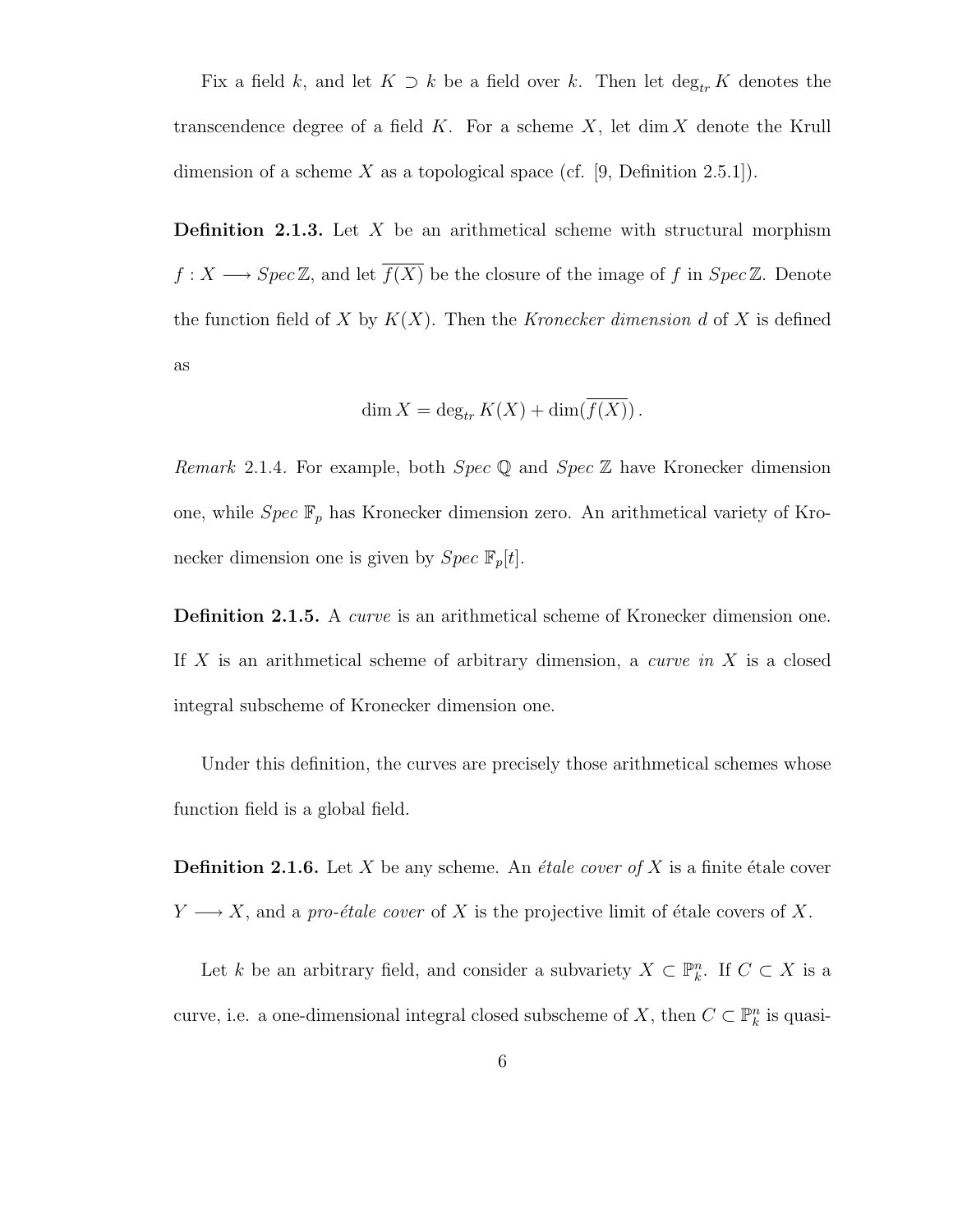projective. We recall from [9, Section 7.3.2] and [2, Section 1.7] the definitions of the genus and degree of a quasi-projective curve:

Definition 2.1.7. Let C be a geometrically connected projective curve. Then the arithmetic genus  $g_a(C)$  is defined as  $g_a(C) = 1 - \chi_k(\mathcal{O}_X)$ , where  $\chi_k(\mathcal{O}_X)$  denotes the Euler-Poincaré characteristic of the structural sheaf  $O_X$ . Let C be a quasiprojective curve, with regular compactification  $\overline{C}$ . Then the arithmetic genus is defined by setting  $g_a(C) := g_a(\overline{C}).$ 

Let  $C$  be a geometrically connected projective variety over  $k$  which is also smooth. Then the arithmetic genus is equal to the geometric genus  $q_C$ .

**Definition 2.1.8.** If k is an arbitrary field, and  $X \subset \mathbb{P}_k^n$  is a projective variety of dimension d, the *degree of X over* k is defined as the leading coefficient of the Hilbert polynomial  $p_X(t)$ , multiplied by d!. It is denoted by  $\deg_k X$ .

*Fact* 2.1.9. Let k be an arbitrary field,  $X \subset \mathbb{P}_{k}^{n}$  be a subvariety. For every positive integer d, there exists a number  $g = g(n, d)$  such that for all curves  $C \subset X$  of degree  $\leq d$ , we have  $g_C \leq g$ . In particular, this holds for all regular curves  $C = \widetilde{C} \subset X$ .

Note: The converse of this is not true: If  $C \subset \mathbb{P}_k^2$  is the completion of  $V(x - y^n) \subset \mathbb{A}_k^2 \subset \mathbb{P}_k^2$ , then C has degree n, but  $g_C = 0$  as C is rational.

Fact 2.1.10. Let X be any reduced scheme of finite type over the perfect field  $k$ . Then there exists a dense open subscheme which is affine and smooth.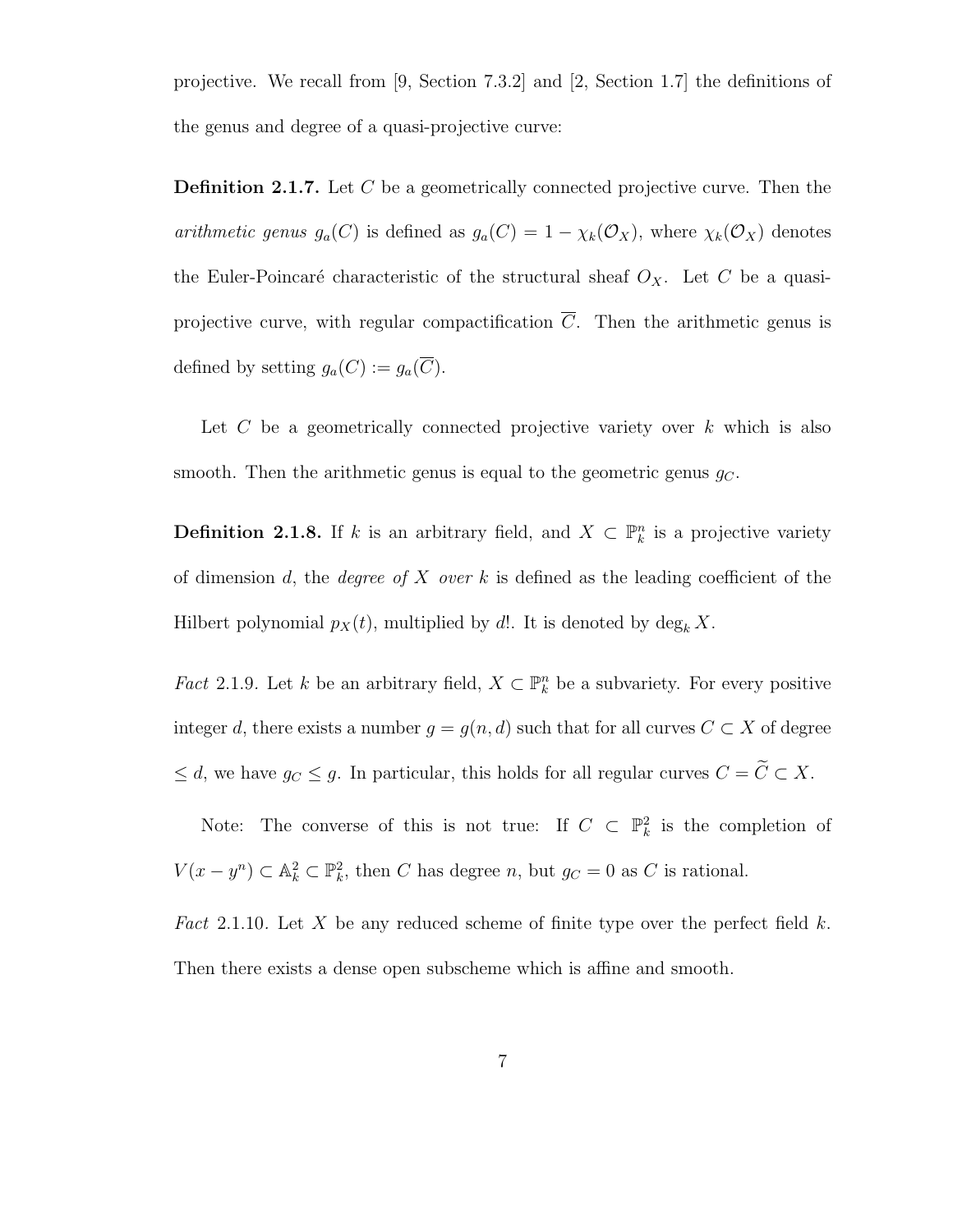**Proposition 2.1.11** (Chebotarev Density Theorem). Let  $Y \longrightarrow X$  be a generically Galois cover of connected normal schemes over  $\mathbb{Z}$ . Let  $\Sigma$  be a subset of  $G = G(Y|X)$  that is invariant under conjugation, i.e.  $g\Sigma g^{-1} = \Sigma$  for all  $g \in G$ . Set  $S = \{x \in X : Frob_x \in \Sigma\}$ . Then the Dirichlet density  $\delta(S)$  is defined and equal to  $\delta(S) = |\Sigma|/|G|.$ 

Proof. See [16].

**Lemma 2.1.12** (Completely Split Covers). Let  $X$  be a connected, normal scheme of finite type over  $\mathbb{Z}$ . If  $f : Y \longrightarrow X$  is a finite étale cover in which all closed points of X split completely, then this cover is trival. If Y is connected, then f is an isomorphism.

*Proof.* Let Y' be the Galois closure of  $Y \longrightarrow X$ , then a closed point  $x \in X$  is completely split in  $Y$  if it is completely split in the cover  $Y'$ , so without loss of generality we may assume that  $Y \longrightarrow X$  is Galois with Galois group G. Since  $x \in X$  splits completely if and only if  $Frob_x = 1$  for all Frobenius elements above x, this follows directly from the Chebotarev Density Theorem 2.1.11. Let  $S = \{x : Frob_x = 1\}$ , and  $\delta(S)$  the Chebotarev density of S. Then

$$
1 = \delta(S) = 1/|G|,
$$

whence it folllows that  $|G| = 1$ .

As being completely split is equivalent to saying that the pullback  $Y \times x \longrightarrow x$ to every closed point  $x \in |X|$  is the trivial cover, we make the following definition:

 $\Box$ 

 $\Box$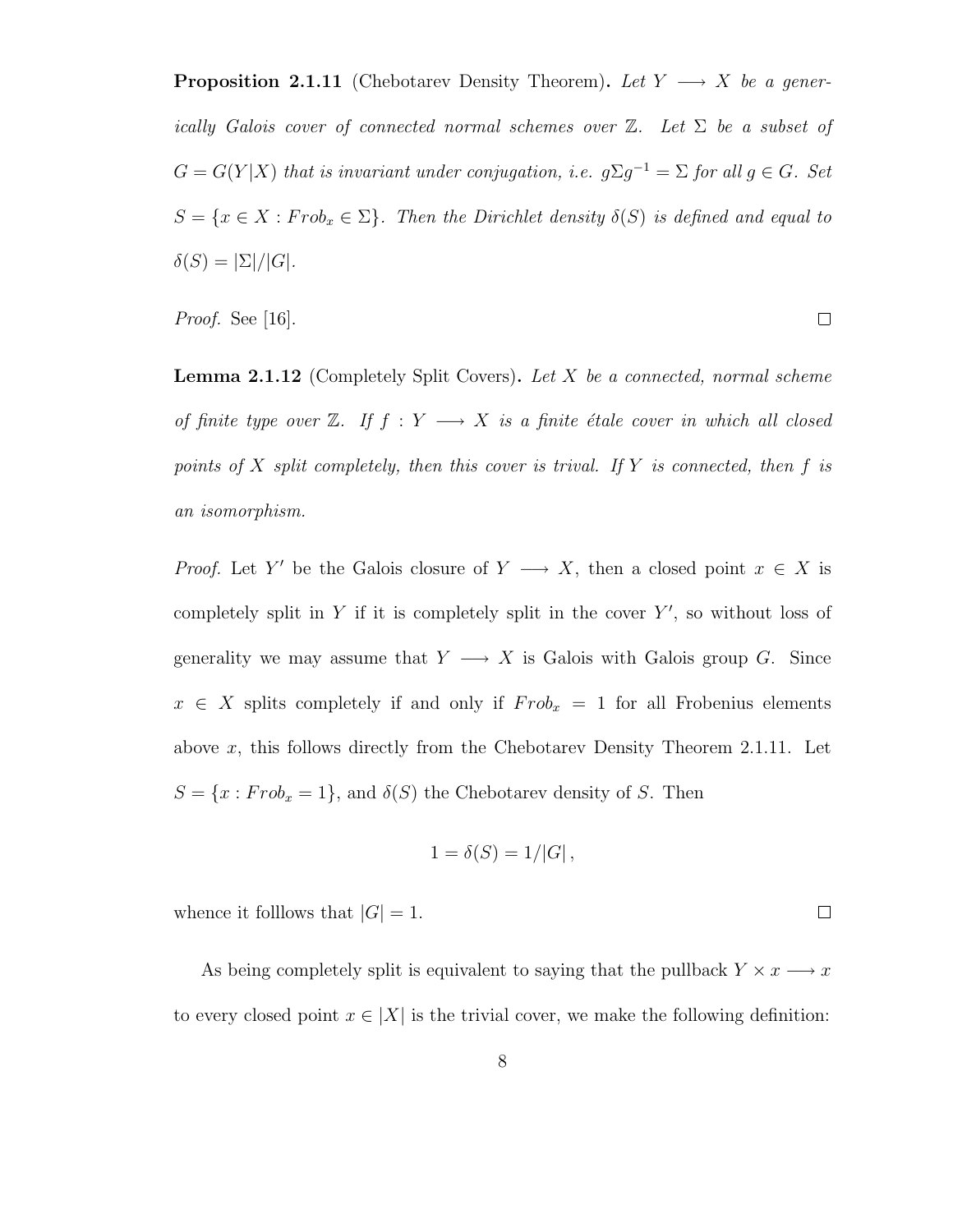**Definition 2.1.13.** An étale cover  $f : Y \longrightarrow X$  is called *locally trivial* if it is completely split.

**Lemma 2.1.14** (Approximation Lemma). Let Z be a regular arithmetical curve, X a quasi-projective arithmetical scheme, and let  $X \rightarrow Z$  be a smooth morphism in of arithmetical schemes. Let  $Y \longrightarrow X$  be a finite cover of arithmetical schemes, and let  $x_1, \ldots, x_n$  be closed points of X with pairwise different images in Z. Then there exists a curve  $C \subset X$  such that the points  $x_i$  are contained in the regular locus  $C^{reg}$  of C, and such that  $C \times Y$  is irreducble.

Proof. See [5].

The following proposition will be essential for dealing with covering data and trivialising morphisms in Chapters 3-5:

**Proposition 2.1.15.** Let  $X$  be a regular, pure-dimensional, excellent scheme,  $X' \subset X$  a dense open subscheme,  $Y' \longrightarrow X'$  an étale cover and Y the normalization of X in  $k(Y')$ . Suppose that for every curve C on X with  $C' = C \cap X' \neq \emptyset$ , the étale cover  $Y' \times \tilde{C}' \longrightarrow X \times \tilde{C}'$  extends to an étale cover of  $\tilde{C}$ . Then  $Y \longrightarrow X$ is étale.

Proof. See [5, Proposition 2.3] for a proof.

 $\Box$ 

 $\Box$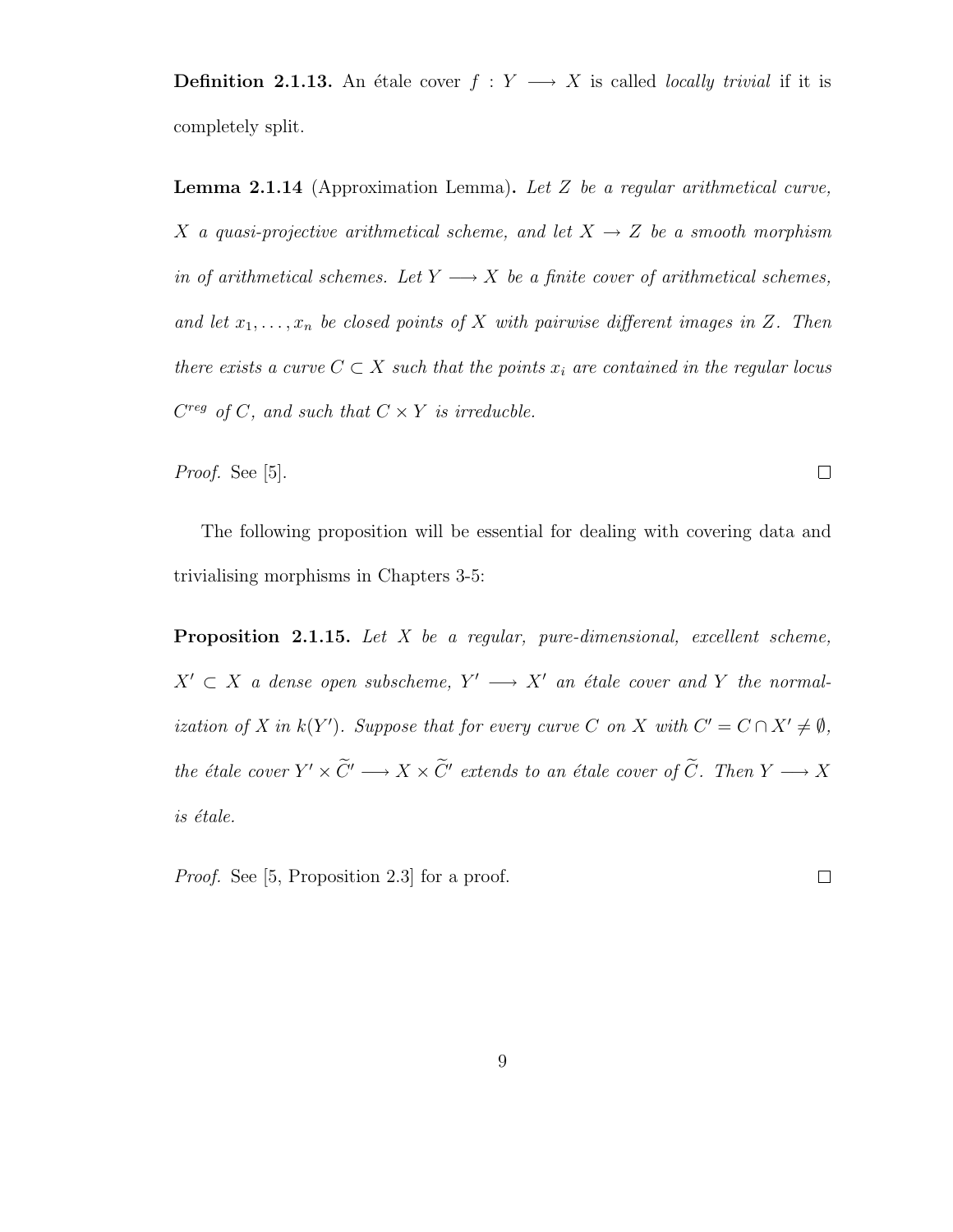## 2.2 Fundamental groups

In this section, we give a brief survey of relevant results in the theory of fundamental groups, all of which are taken from [19, Section 5.5].

Let X be a connected scheme. Then the finite étale covers of  $X$ , together with morphisms of schemes over  $X$  form a category of  $X$ -schemes, which we denote by  $Et_X.$ 

Now let  $\Omega$  be an algebraically closed field, and fix  $\bar{s}: Spec \Omega \longrightarrow X$ , a geometric point of X. If  $Y \longrightarrow X$  is an element of  $Et_X$ , consider the geometric fiber  $Y \times_X$  $Spec \Omega$ , and let  $Fib_{\bar{s}}(Y)$  denote its underlying set. Any morphism  $Y_1 \longrightarrow Y_2$  in  $Et_X$  induces a morphism  $Y_1 \times_X Spec \Omega \longrightarrow Y_2 \times_X Spec \Omega$ . Applying the forgetful functor, we get an induced set-theoretic map  $Fib_{\bar{s}}(Y_1) \longrightarrow Fib_{\bar{s}}(Y_2)$ .

Thus,  $Fib_{\bar{s}}(\cdot)$  defines a set-valued functor on the categeroy  $Et_X$ , which we call the fiber functor at the geometric point  $\bar{s}$ .

We recall that an automorphism of a functor  $F$  is a morphism of  $F\longrightarrow F$  which has a two-sided inverse (cf. [20]), and define the fundamental group as follows:

**Definition 2.2.1.** The fundamental group of X with geometric basepoint  $\bar{s}$  is the automorphism group of the fiber functor  $Fib_{\bar{s}}$  associated to  $\bar{s}$ , and is denoted by  $\pi_1(X,\bar s)$ .

**Lemma 2.2.2.** The fundamental group is profinite and acts continuously on  $Fib_{\bar{s}}(X)$ .

Proof. See [19, Theorem 5.4.2].  $\Box$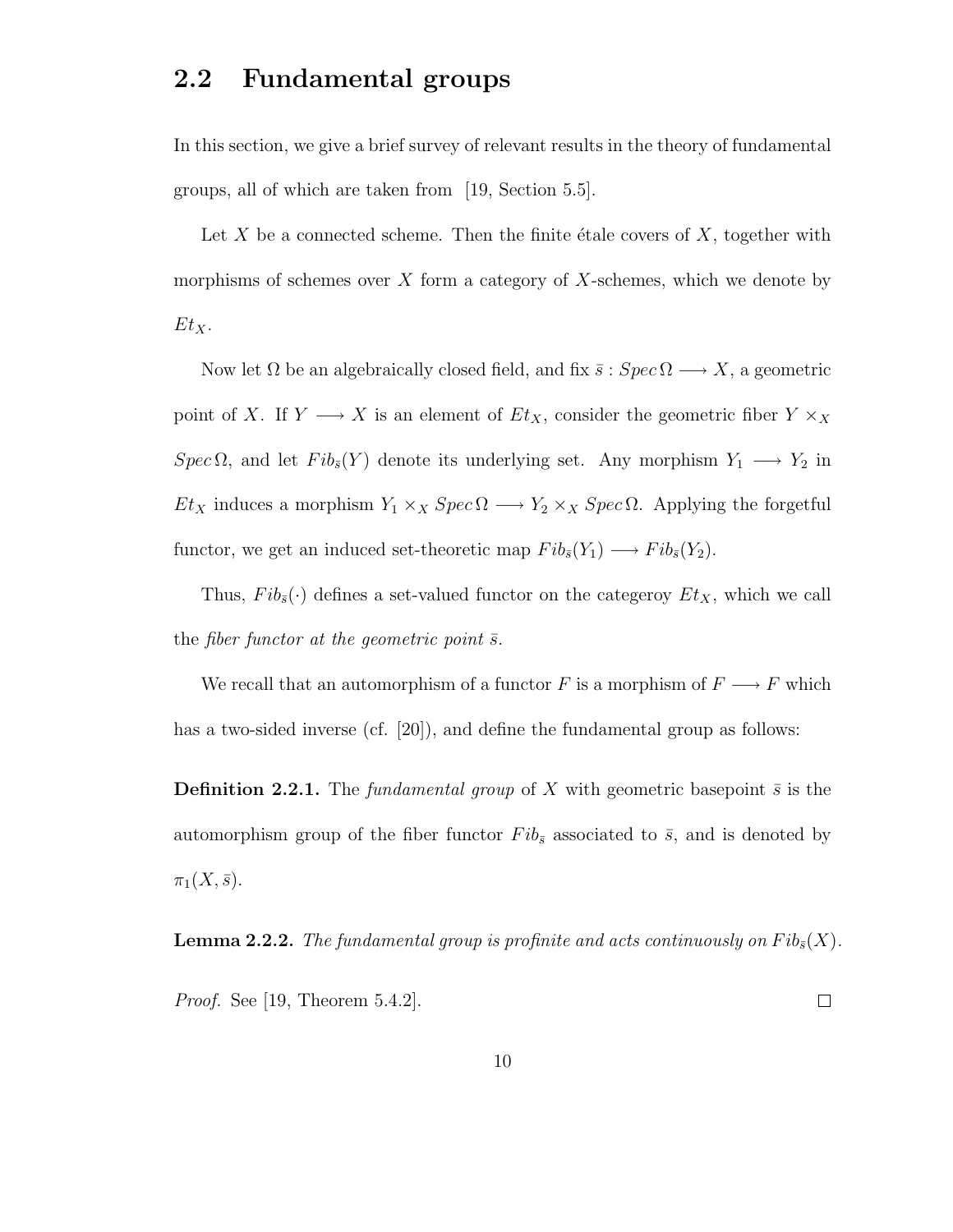**Proposition 2.2.3.** The functor  $Fib_{\bar{s}}$  induces an equivalence of the category of finite étale covers of X with the category of finite continuous  $\pi_1(X, \bar{s})$ -Sets. Under this correspondence, connected covers correspond to sets with transitive action, and Galois covers to finite quotients of  $\pi_1(X,\overline{s})$ 

*Proof.* Cf. [19, Thm. 5.4.3]).

 $\Box$ 

 $\Box$ 

Now let  $\bar{s}, \bar{s}' : Spec \Omega \longrightarrow X$  be two geometric points of X.

**Definition 2.2.4.** A path from  $\bar{s}$  to  $\bar{s}'$  is an isomorphism of fiber functors  $Fib_s \stackrel{\simeq}{\rightarrow} Fib_{s'}.$ 

Whenever such a path p exists, the fundamental groups are (non-canonically) isomorphic as profinite groups via conjugation by  $p: \pi_1(Y, \bar{s}) \simeq \pi_1(Y, \bar{s}')$  [19, 5.5.2].

**Proposition 2.2.5.** If X is a connected connected scheme and s are  $\vec{s}'$  two geometric points of X, then there always exists a path p from  $\bar{s}$  and  $\bar{s}'$ .

*Proof.* See [19, Cor. 5.5.2].

Thus, for a connected scheme X, the fundamental group  $\pi_1(X)$  is well-defined up to conjugation by an element of itself. In particular, the maximal abelian quotient  $\pi_1^{ab}(X)$  does not depend on the choice of geometric basepoint [19, Remark 5.5.3].

**Definition 2.2.6.** The maximal abelian quotient  $\pi_1^{ab}(X)$  is called the *abelianised* fundamental group of X.

Now let X, Y be schemes with geometric points  $\bar{s}'$  and  $\bar{s}$ .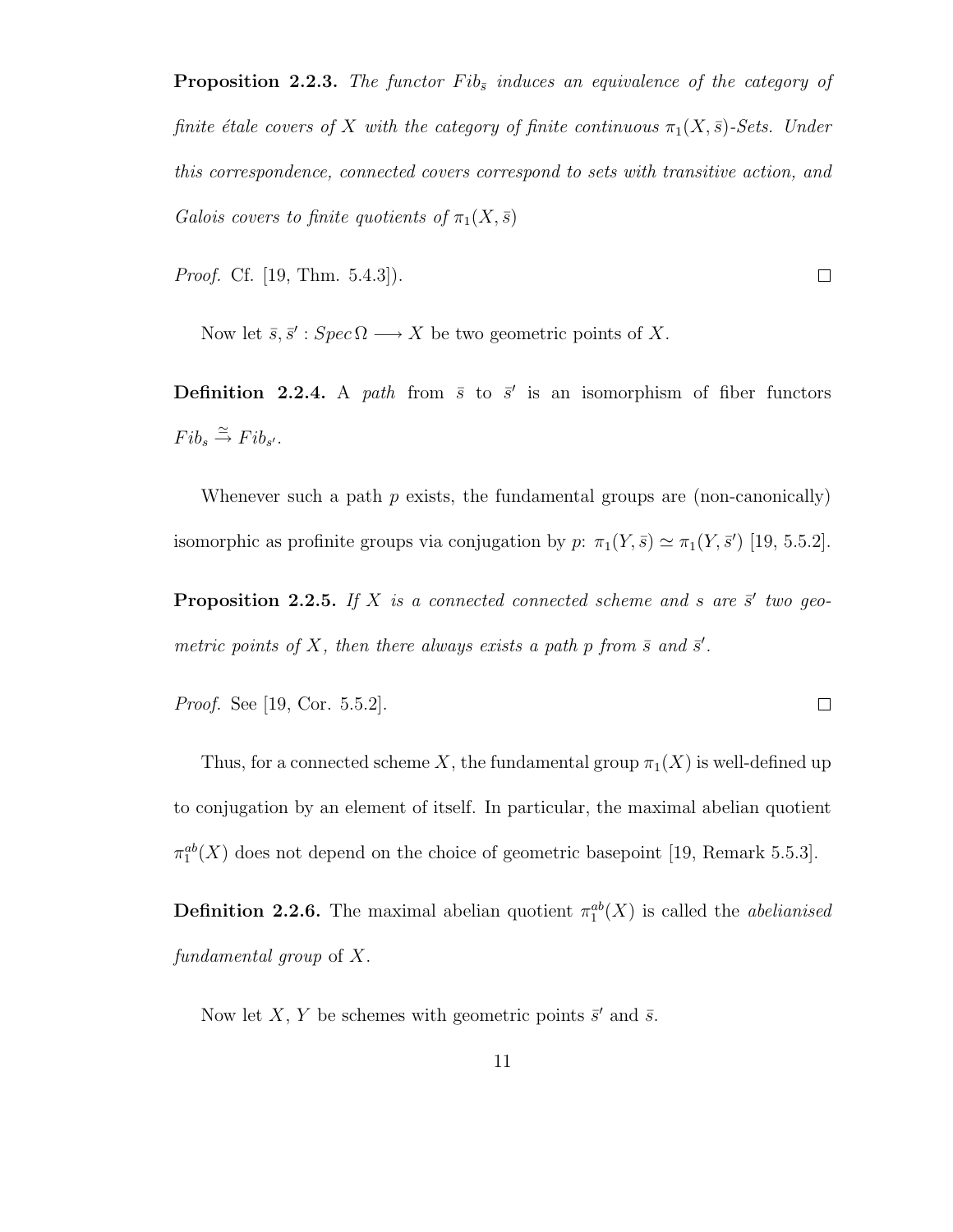**Definition 2.2.7.** In the situation above, if  $f: Y \longrightarrow X$  is a morphism of schemes such that  $f \circ \bar{s} = \bar{s}'$ , then the morphism is said to be *compatible* with  $\bar{s}$  and  $\bar{s}'$ .



**Proposition 2.2.8.** In the situation above, a morphism that is compatible with  $\bar{s}$ and  $\bar{s}'$  induces a morphism on fundamental groups  $\bar{f} : \pi_1(Y, \bar{s}) \longrightarrow \pi_1(X, \bar{s}')$ .

Proof. See the remarks following Remark 5.5.3 in [19].

 $\Box$ 

If  $f: Y \longrightarrow X$  is a finite morphism that is not compatible with the given geometric points, then we can find another geometric point  $\bar{s}$ " of Y so that  $\bar{s}$ ' and  $\bar{s}$ <sup>"</sup> are compatible. Indeed, let x be the image point of  $\bar{s}$ <sup>'</sup> in X. If y is any element of  $f^{-1}(x)$ ,  $k(y)$  is a finite extension of  $k(x)$  by assumption. Since  $\Omega$  is algebraically closed, we have  $k(y) \subset \Omega$ , and may define a geomtric point  $\bar{s}''$  of Y by declaring its image to be y.

The fundamental groups of X with respect to the two points are isomorphic via conjugation by some path  $p$ , so we obtain a morphism on the fundamental groups induced by  $f$  via composition with the isomorphism:

$$
\widetilde{f} : \pi_1(X, \overline{s}) \stackrel{p \cdot p^{-1}}{\simeq} \pi_1(X, \overline{s}'') \longrightarrow \pi_1(Y, \overline{s}')
$$

Remark 2.2.9. In the situation above, whether basepoints are already compatible or not, the preimage  $\tilde{f}^{-1}(N)$  of any normal subgroup N of  $\pi_1(X, \bar{s}')$  is always well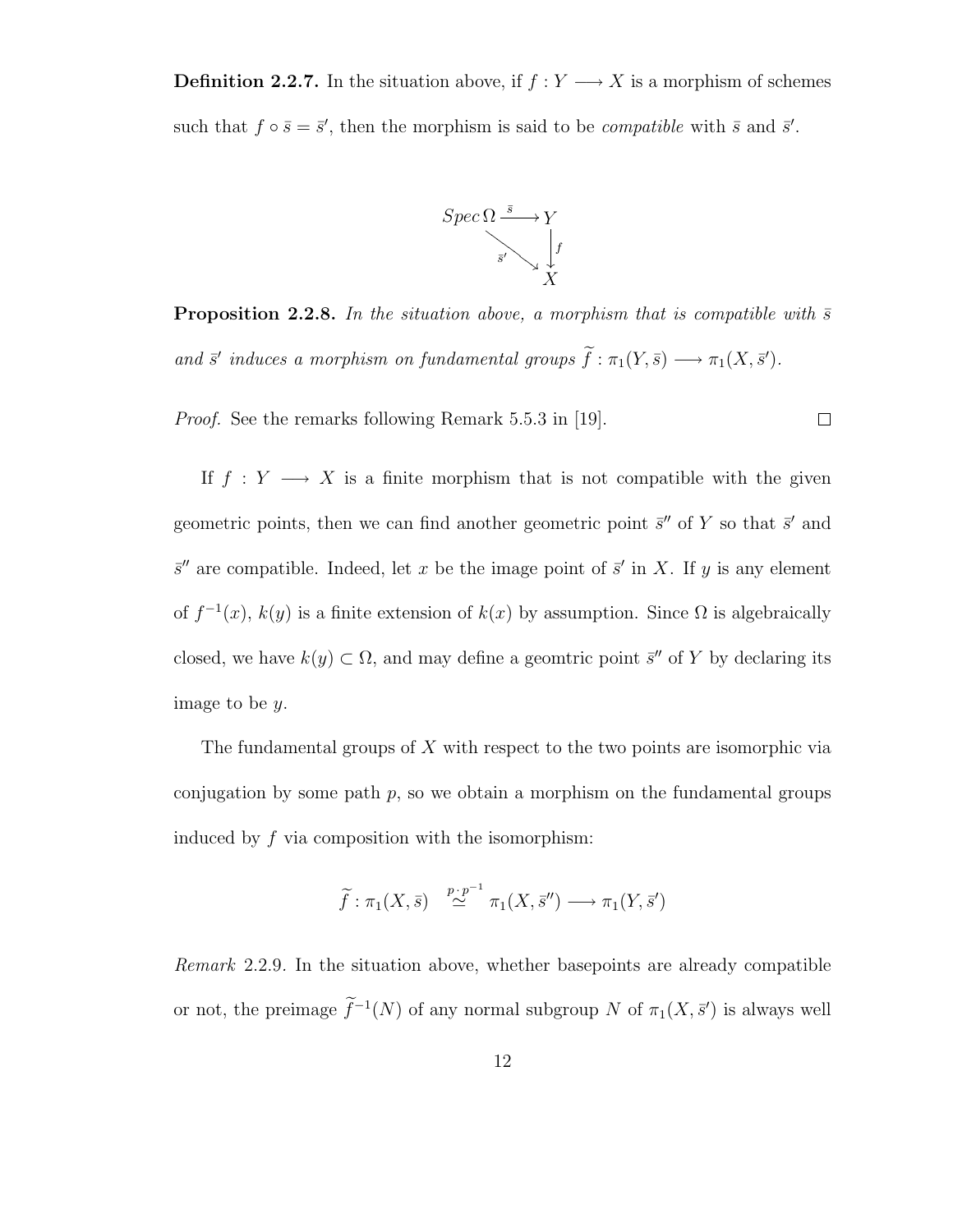defined. We shall thus drop the geometric points from our notation in later chapters, when dealing with covering data.

Remark 2.2.10. While the fundamental group functor  $\pi_1(X,\bar{s})$  is not representable in  $Et<sub>X</sub>$ , the category of finte étale covers of X, it is pro-representable and thus representable in the larger category of profinite limits of finite étale covers of  $X$ . The corresponding universal element is also called a *universal cover* of  $X$ , and there is a one-to-one correspondence between universal covers and a system of compatible geometric basepoints for the collection of all pro- $\acute{e}$ tale covers of X.

In particular, fixing a universal cover with geometric basepoint  $\tilde{x}$  amounts to choosing a system of compatible basepoints for every pro-étale cover  $Y \longrightarrow X$ .

The following proposition summarizes some further properties of fundamental groups:

**Proposition 2.2.11.** Let X be a connected scheme. Fix a universal cover  $\widetilde{X}$  of X, let  $\widetilde{x}$  denote its geometric basepoint, and let  $f:Y\longrightarrow X$  be a finite connected étale subcover. Then

- 1. The induced morphism  $\widetilde{f}: \pi_1(Y) \longrightarrow \pi_1(X)$  is injective with open image  $N_Y := \widetilde{f}(\pi_1(Y))$ , and the association  $Z \mapsto \widetilde{f}(\pi_1(Z))$  is one-to-one if we restrict to connected étale subcovers Z of  $\widetilde{X}$ .
- 2. f is a trivial cover if and only if  $\widetilde{f}$  is an isomorphism.
- 3. f is Galois if and only if  $N_Y$  is normal in  $\pi_1(X)$ . If this is the case, the Galois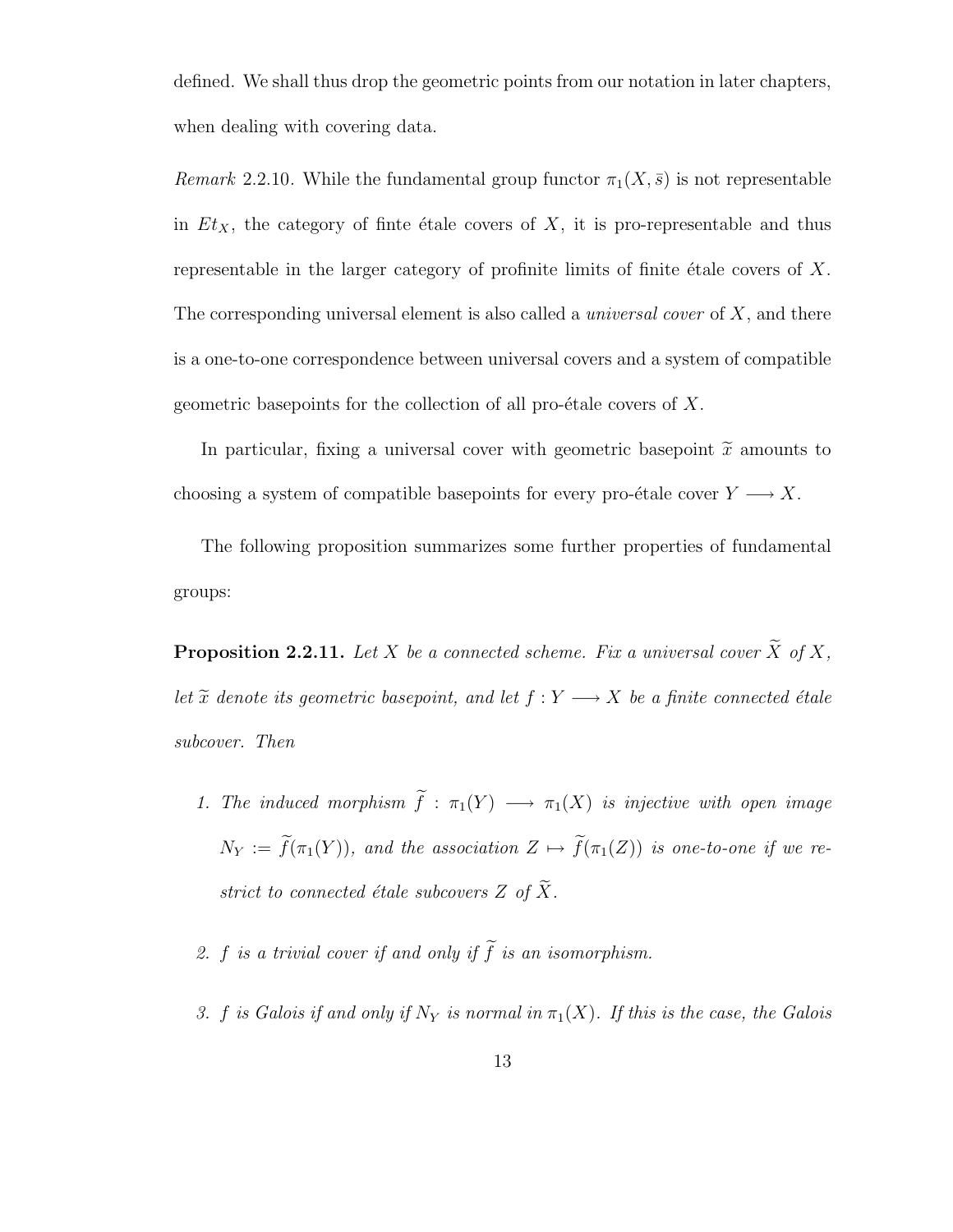group  $G = Aut(Y/X)$  is isomorphic to the group  $\pi_1(X)/N_Y$ .

4. If  $g: W \longrightarrow X$  is another étale cover, and let  $\overline{w}, \overline{y}$  be the geometric basepoints of W, respectively Y that are combaptible with  $\tilde{x}$ . Let  $Z \subset Y \times_X Y$  be the connected component of  $Y \times Z$  containing the geometric basepoint  $\overline{y} \times \overline{w}$ , then

$$
\begin{array}{ccc}\nZ & \longrightarrow & W \\
\downarrow & & \downarrow g \\
Y & \longrightarrow & X\n\end{array}
$$

corresponds to the open subgroup  $N_Y \cap N_Z$ . If f and g are Galois over X with groups  $G_f$  and  $G_g$ , then so is  $W \longrightarrow X$ , and it has Galois group G, where  $G < G_f \times G_g$  is a subgroup projecting surjectively onto  $G_f$  and  $G_g.$ 

5. There exists a minimal étale cover  $Z \longrightarrow Y$  such that  $Z \longrightarrow X$  is Galois. N<sub>Z</sub> is then the smallest normal subgroup of  $\pi_1(X)$  contained in N<sub>Y</sub>.

Proof. Apply Proposition 2.2.3 and Propositions 5.5.4-6 of [19].  $\Box$ 

Recall from Definition 2.1.6 that a pro-étale cover  $f : Y \longrightarrow X$  is the inverse limit of finite etale covers. Analogously to above, we then have the following proposition:

**Proposition 2.2.12.** Let X be a connected scheme. Fix a universal cover  $\widetilde{X}$  of X, let  $\tilde{x}$  denote the associated geometric basepoint, and let  $f : Y \longrightarrow X$  be a pro-étale subcover. Then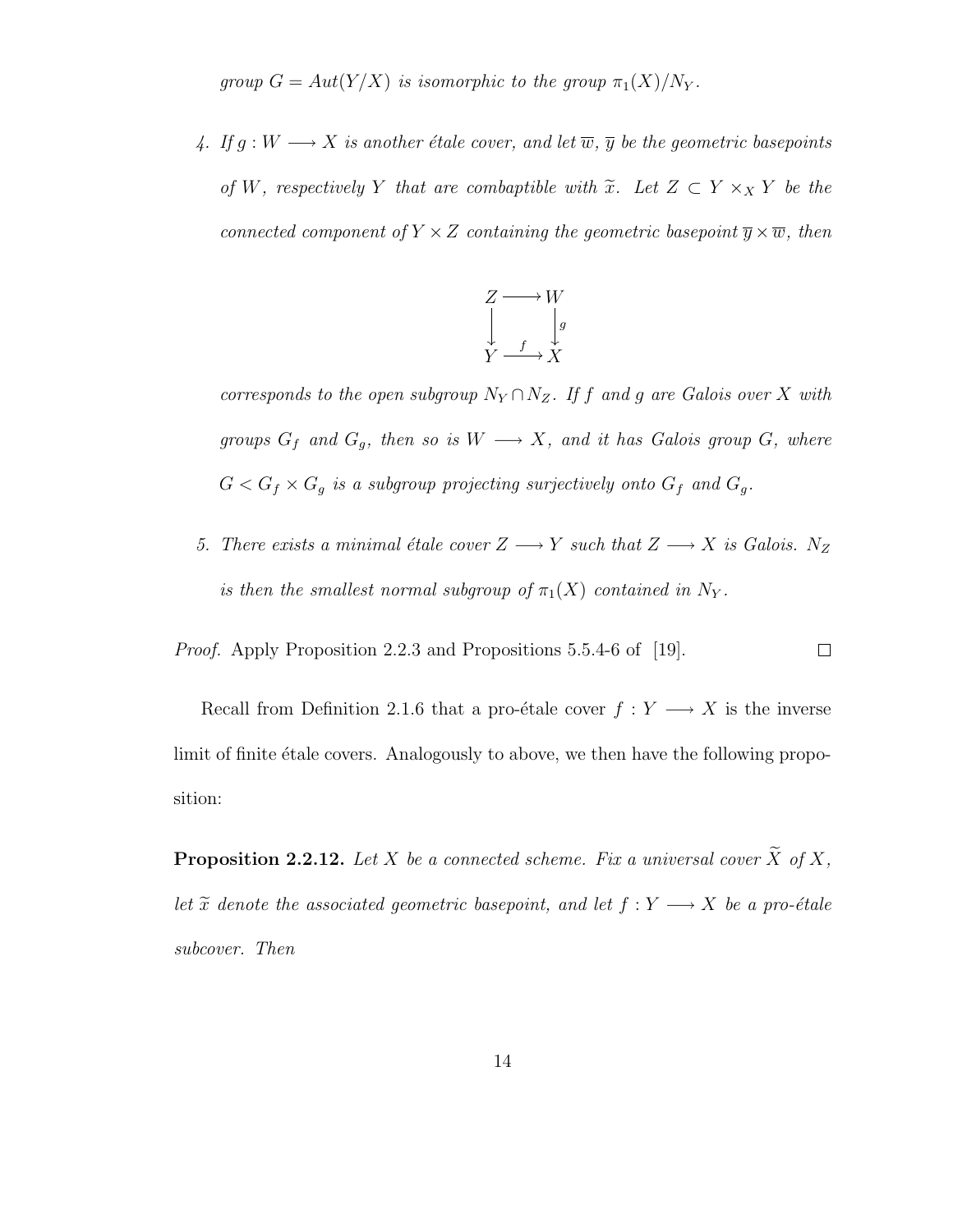- 1. The induced morphism  $\widetilde{f}: \pi_1(Y) \longrightarrow \pi_1(X)$  is injective with closed image  $N_Y := \widetilde{f}(\pi_1(Y))$ , and the association  $Z \mapsto \widetilde{f}(\pi_1(Z))$  is again one-to-one if we restrict to connected étale subcovers  $Z$  of  $\widetilde{X}$ .
- 2. f is a trivial cover if and only if  $\widetilde{f}$  is an isomorphism.
- 3. f is Galois if and only if  $N_Y$  is normal in  $\pi_1(X)$ . If this is the case, the Galois group  $G = Aut(Y/X)$  is isomorphic to the group  $\pi_1(X)/N_Y$ .
- 4. If  $g: W \longrightarrow X$  is another pro-étale cover, let  $\overline{w}$ ,  $\overline{y}$  denote the geometric basepoints of W, respectively Y which are compatible with  $\widetilde{x}$ . Let  $Z \subset W \times_X Y$ be the irreducible component which contains the geometric basepoint  $\overline{y} \times \overline{w}$ . Then we have a commutative diagam

$$
\begin{array}{ccc}\nZ & \longrightarrow & W \\
\downarrow & & \downarrow g \\
Y & \longrightarrow & X\n\end{array}
$$

and the cover  $f \times g : Z \longrightarrow X$  corresponds to the open subgroup  $N_Y \cap N_W$ . If f and g are Galois over X with groups  $G_f$  and  $G_g$ , then so is  $f \times g$ , say with Galois group G, then  $G < G_f \times G_g$  is a subgroup projecting surjectively onto  $G_f$  and  $G_g$ .

5. There exists a minimal étale cover  $Z \longrightarrow Y$  such that  $Z \longrightarrow X$  is Galois. N<sub>Z</sub> is then the smallest normal subgroup of  $\pi_1(X)$  contained in  $N_Y$ .

Notation 2.2.13. Lastly, we establish and summarise some notation for later chapters: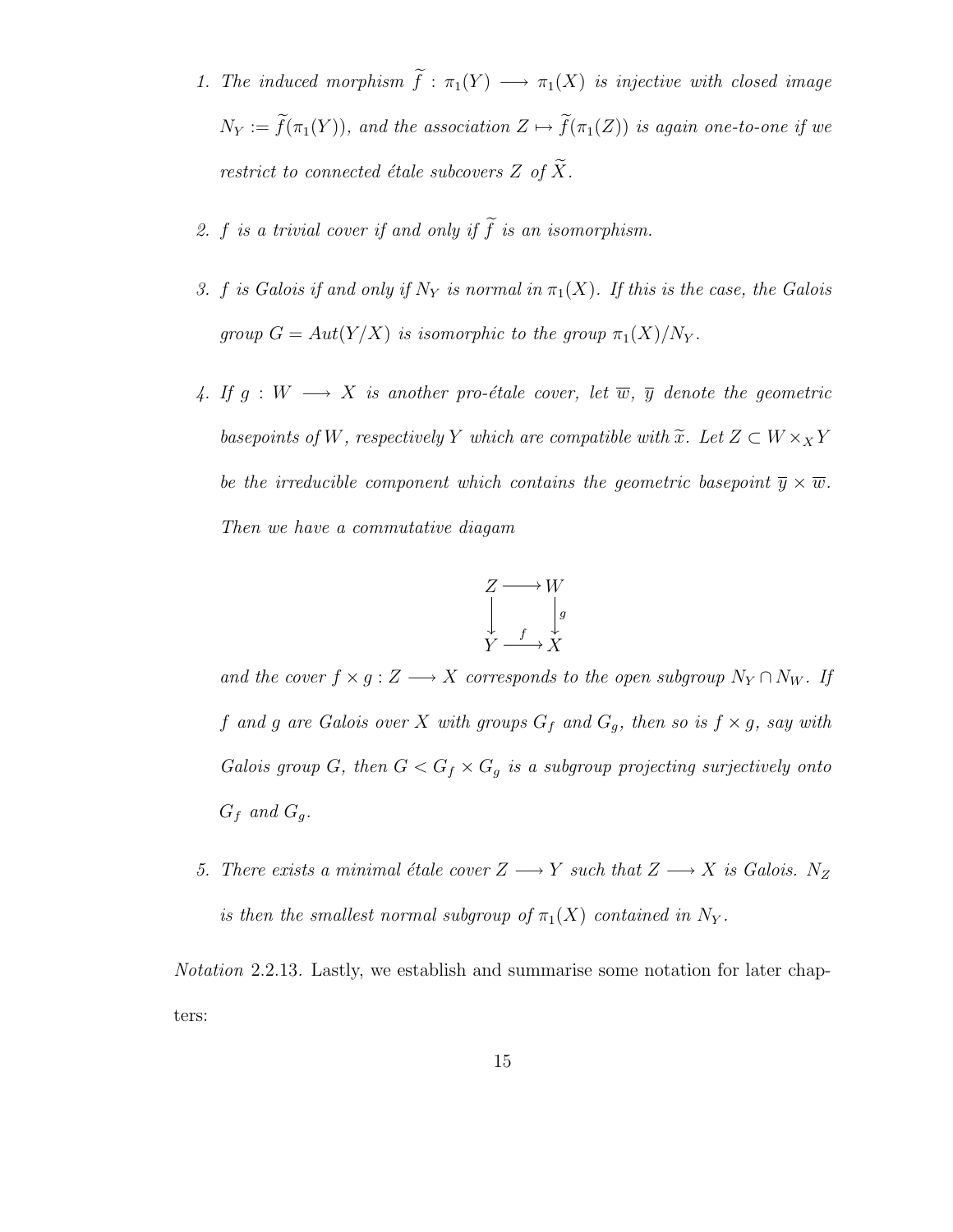- 1. We have already introduced the tilde notation for morphisms between fundamental groups which are induced by morphisms of schemes: If  $f: Y \longrightarrow X$ is a morphism, then  $\tilde{f}: \pi_1(Y) \longrightarrow \pi_1(X)$  denotes the induced map on the fundamental groups.
- 2. If X is an arithmetical scheme, then the closed points in an arithmetical scheme X are those points with finite residue field, and the set of closed points is denoted by |X|. We let  $i_x : x \hookrightarrow X$  denote the inclusion morphism.
- 3. Recall that a closed integral subscheme  $C \hookrightarrow X$  of dimension one is called a curve in X. We denote the normalisation of a curve by  $\widetilde{C}$ , and note that the normalisation might lie outside the scheme X.

We let  $i_C : \tilde{C} \longrightarrow C \hookrightarrow X$  denote the composition of the normalisation morphism with the inclusion of the curve in  $X$ .

- 4. Let  $i_{C} : \widetilde{C} \longrightarrow C \hookrightarrow X$  be the composition of the normalisation morphism with the inclusion of a curve into  $X$  as defined above, then we denote by  $\widetilde{i}_C : \pi_1(\widetilde{C}) \longrightarrow \pi_1(X)$  the induced morphism on the fundamental groups. Similary, for the inclusion  $i_x : x \hookrightarrow X$  of a closed point, the induced morphism  $\pi_1(x) \longrightarrow \pi_1(X)$  is denoted by  $\tilde{i}_x$ .
- 5. Now let  $f: Y \longrightarrow X$  be a morphism of arithmetical schemes. If y is a closed point in Y, then  $x = f(y)$  is also a closed point. If  $C \subset X$  is a curve, then the closure  $\overline{f(C)}$  of the image of C is either a closed point or a curve D. We let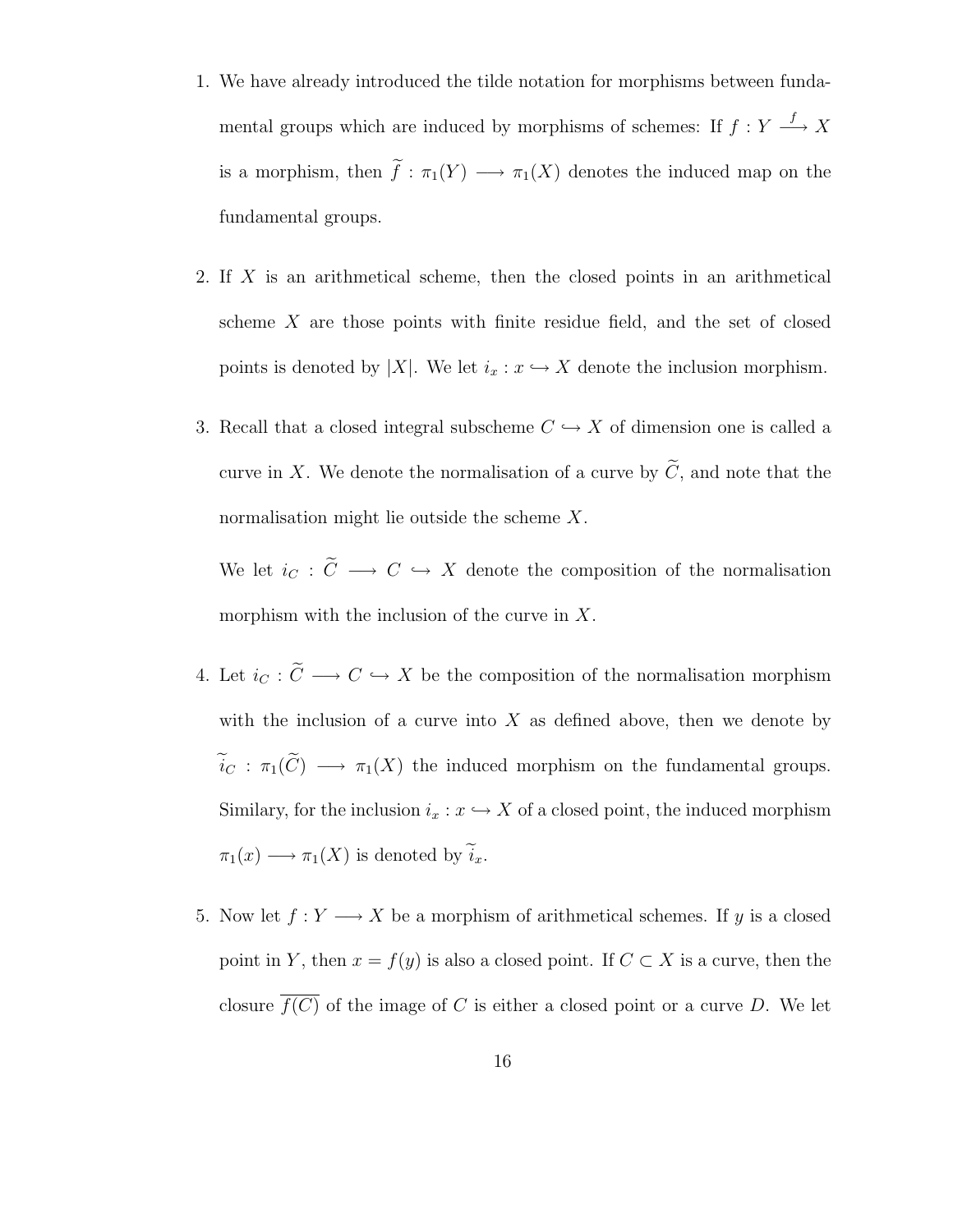$f|_y = \tilde{f} \times \tilde{i}_x$  and  $\tilde{f}|_C = f \times \tilde{i}_C$  denote the fiber products of  $f$  with the maps induced by  $i_x$  and  $i_c$ , respectively.

Let  $D \subset C \times_X Y$  be the irreducble component determined by the fixed universal cover. Then we have a commutative diagram:

$$
\pi_1(\widetilde{D}) \xrightarrow{\widetilde{i}_D} \pi_1(Y)
$$

$$
\widetilde{f}|_C \downarrow \qquad \qquad \downarrow \widetilde{f}
$$

$$
\pi_1(\widetilde{C}) \xrightarrow{\widetilde{i}_C} \pi_1(X)
$$

Similarly, let  $y \in x \times_X Y$  be the closed point determined by the univesal cover, then we get the commutative diagram:

$$
\pi_1(y) \xrightarrow{\widetilde{i}_y} \pi_1(Y)
$$
\n
$$
\widetilde{f}|_x \downarrow \qquad \qquad \downarrow \widetilde{f}
$$
\n
$$
\pi_1(x) \xrightarrow{\widetilde{i}_x} \pi_1(X)
$$

### 2.3 Covering Data

Let  $X$  be an arithmetical scheme, and recall from Notation 2.2.13.2 that a curve  $C$ of  $X$  is an integral, closed, one-dimensional subscheme of  $X$ , not necessarily regular. Recall also that  $\widetilde{C}$  denotes the normalisation of a curve C.

In this section, we consider collections of open normal subgroups  $\mathcal{D} = (N_C, N_x)_{C,x}$ , where C and x range over the curves and closed points of X, respectively. For each C, respectively x,  $N_C \triangleleft \pi_1(\widetilde{C})$  and  $N_x \triangleleft \pi_1(x)$  are taken to be normal subgroups of the fundamental groups of the normalisation of C and the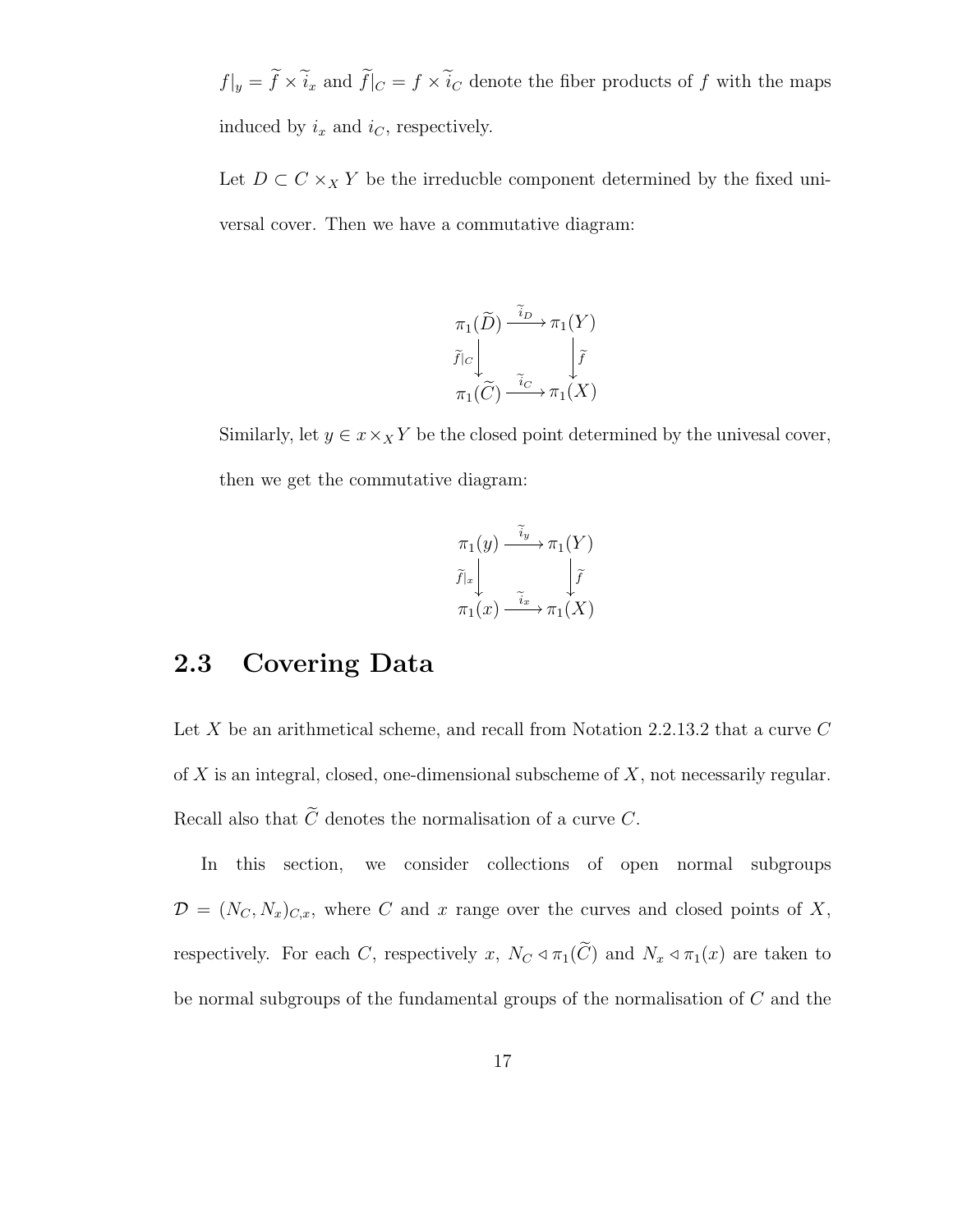fundamental group of x, respectively. Since the subgroups  $N_C$ ,  $N_x$  are open and normal, they correspond to finite Galois covers of  $\tilde{C}$  and x, respectively.

We notice that whenever  $C$  is any curve containing the closed point  $x$ , the fibered product gives commutative diagrams



in which  $x \times \widetilde{C}$  is finite. If x is a regular point of C, then the left vertical morphism is an isomorphism.

Now let  $\tilde{x}$  be a point of  $x \times \tilde{C}$ , then we get an induced diagram of fundamental groups



**Definition 2.3.1.** A collection  $\mathcal{D} = (N_C, N_x)_{C,x}$  of open normal subgroups  $N_C < \pi_1(\widetilde{C})$ ,  $N_x < \pi_1(x)$  is a covering datum if the  $N_C$  and  $N_x$  satisfy the following compatibility condition:

(\*) For every curve  $C \subset X$ ,  $x \in |X|$ , and any  $\tilde{x}$  lying above  $x$  in  $x \times \tilde{C}$ , the preimages of  $N_C$  and  $N_x$  under the the canonical morphisms above agree as subgroups of  $\pi_1(\tilde{x})$ .

**Definition 2.3.2.** Let  $f: Y \longrightarrow X$ , and recall the notations for induced morphisms on the fundamental groups set in 2.2.13.1 and 2.2.13.4. If  $D$  is a covering datum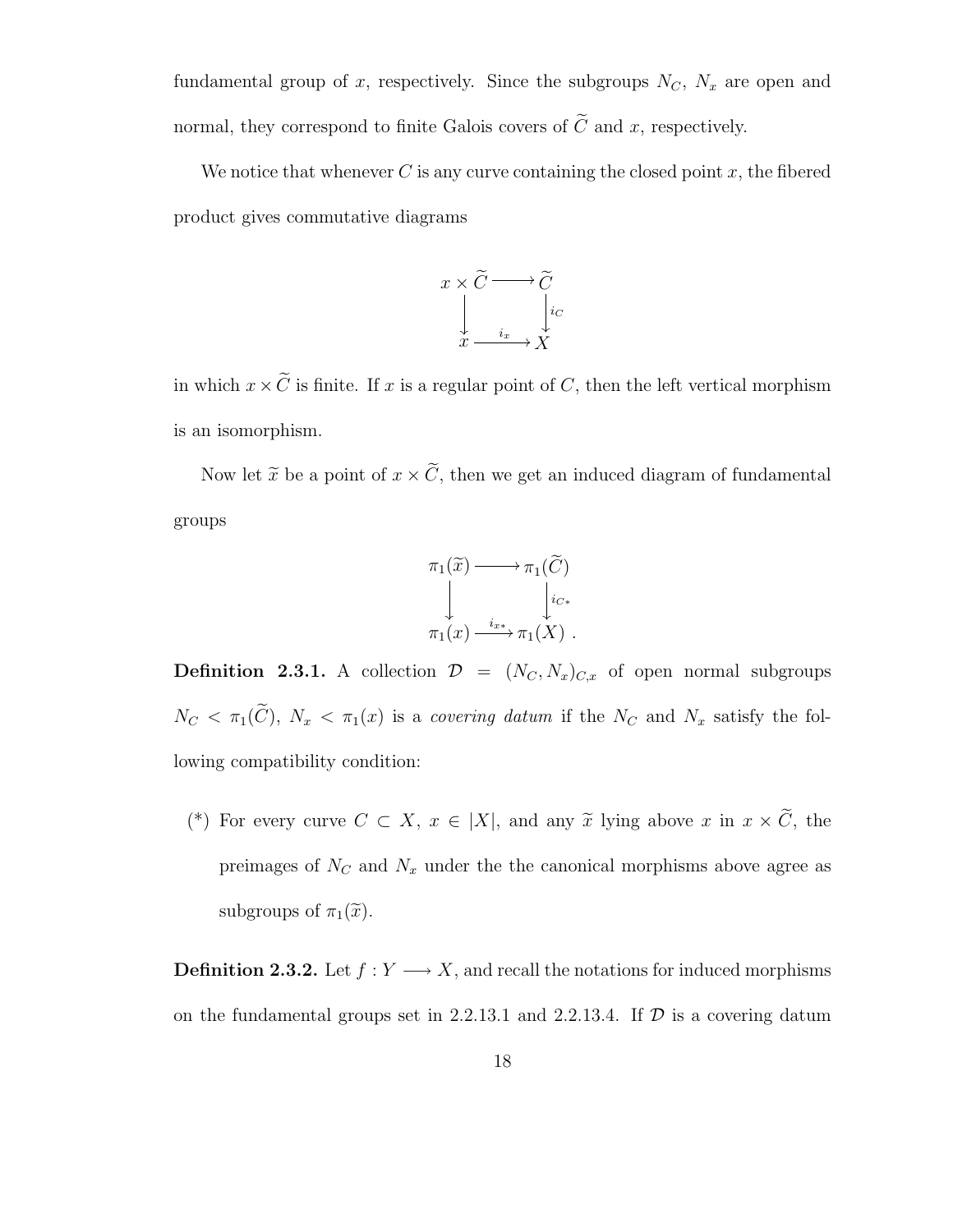on X, then the *pullback of*  $\mathcal D$  *via* f is the covering datum on Y defined as follows:

- 1. If y is a closed point in Y,  $x = f(y)$ , we let  $N_y = \tilde{f}_y^{-1}(N_x)$ .
- 2. For a curve  $C \subset Y$ , we let  $N_C = \tilde{f}_C^{-1}(N_{\overline{f(C)}})$ , where  $\overline{f(C)}$  is the closure of the image of  $C$  in  $X$ , i.e. either a point or a curve.

**Definition 2.3.3.** Let X be an arithmetical scheme, and let  $\mathcal{D}$  be a covering datum on  $X$ .

We say that D is a covering datum of index m on X if we have  $[\pi_1(\widetilde{C})$  :  $N_C$ ,  $[\pi_1(x): N_x] \leq m$  for all points x and curves C in X, and if we have equality for at least one curve or point.

If we do not necessarily have equality, we say instead that  $\mathcal D$  is of *index bounded* by m, or of bounded index.

We say that  $\mathcal D$  is a covering datum of cyclic index l if the associated covers  $Y_C^{\mathcal{D}} \longrightarrow C$  and  $x^{\mathcal{D}} \longrightarrow x$  all have cyclic Galois groups  $\mathbb{Z}/s\mathbb{Z}$  where  $s|l$ .

This terminology is slightly different from that in [5], for reasons explained in Section 4.3.

**Definition 2.3.4.** Let X be an arithmetical scheme, and let  $\mathcal{D}, \mathcal{D}'$  be two covering data on X. Let  $C \subset X$  denote a curve, and let  $x \in |X|$  denote a closed point of X. Let  $f_C^{\mathcal{D}}: Y_C^{\mathcal{D}} \longrightarrow C$ ,  $f_C^{\mathcal{D}'}: Y_C^{\mathcal{D}'} \longrightarrow C$  denote the covers of C defined by  $\mathcal{D}$ and  $\mathcal{D}'$ . Also let  $f_x^{\mathcal{D}}: x^{\mathcal{D}} \longrightarrow, f_C^{\mathcal{D}'}: x^{\mathcal{D}'} \longrightarrow x$  denote the cover of x defined by  $\mathcal{D}$ , respectively  $\mathcal{D}'$ .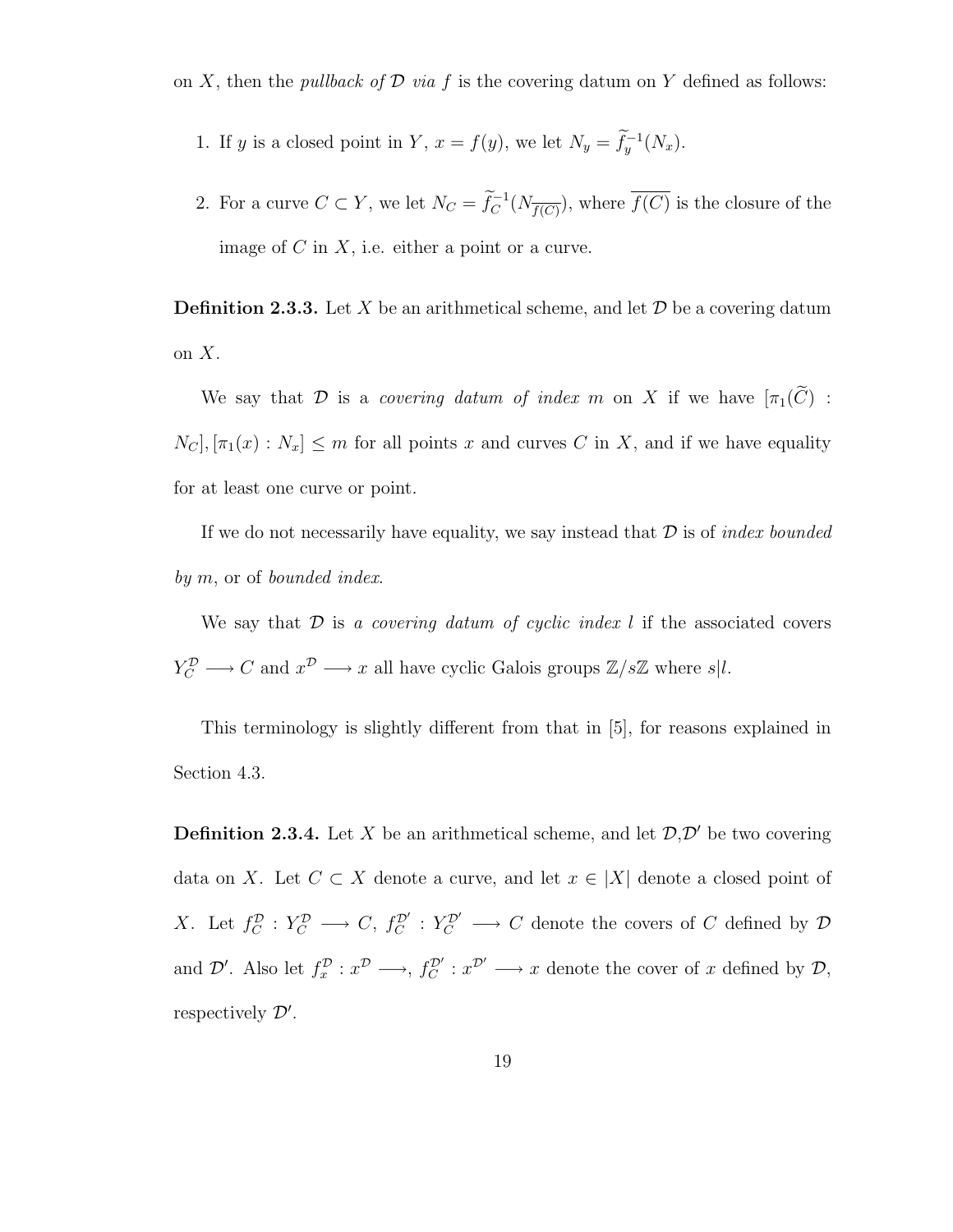We say that D is a subdatum of D' if  $f_C^D$  is a subcover of  $f_C^{D'}$  for all curves  $C \subset X$ , and if  $f_x^{\mathcal{D}}$  is a subcover of  $f_x^{\mathcal{D}'}$  for all  $x \in |X|$ .

**Definition 2.3.5.** A covering datum D is called *trivial* if  $N_x = \pi_1(x)$  for all closed points  $x \in |X|$ , and  $N(C) = \pi_1(\widetilde{C})$  for all curves  $C \subset X$ . We say that  $\mathcal D$  is weakly trivial if  $N_x = \pi_1(x)$  for all closed points  $x \in |X|$ .

**Definition 2.3.6.** Let  $\mathcal{D}$  be a covering datum on a scheme X. Given an étale cover  $Y = Y_N \longrightarrow X$  corresponding to the open subgroup  $N \subset \pi_1(X)$ , we say that:

- 1. f trivialises  $\mathcal D$  if the pullback of  $\mathcal D$  to Y is the trivial covering datum.
- 2. f weakly trivialises  $\mathcal D$  if the pullback of  $\mathcal D$  to  $Y$  is weakly trivial.
- 3. f weakly realises the covering datum if  $N(x) = N_x$  for all closed points  $x \in |X|$ .
- 4. f realises D if  $N(x) = N_x$  for all closed points  $x \in |X|$  and  $N(C) = N_C$  for all cuvers  $C \subset X$ .

We call  $f$  a (weak) trivialisation, respectively realisation, of  $\mathcal{D}$ .

5. If the pullback  $i^*(\mathcal{D})$  to an open subset  $U \stackrel{i}{\hookrightarrow} X$  has one of the above properties, we say that  $\mathcal D$  has that property over  $U$ .

Let  $f: X_N \longrightarrow X$  be a Galois étale cover corresponding to the open normal subgroup  $N \triangleleft \pi_1(X)$ , and recall Notations 2.2.13.1 and 2.2.13.4. For every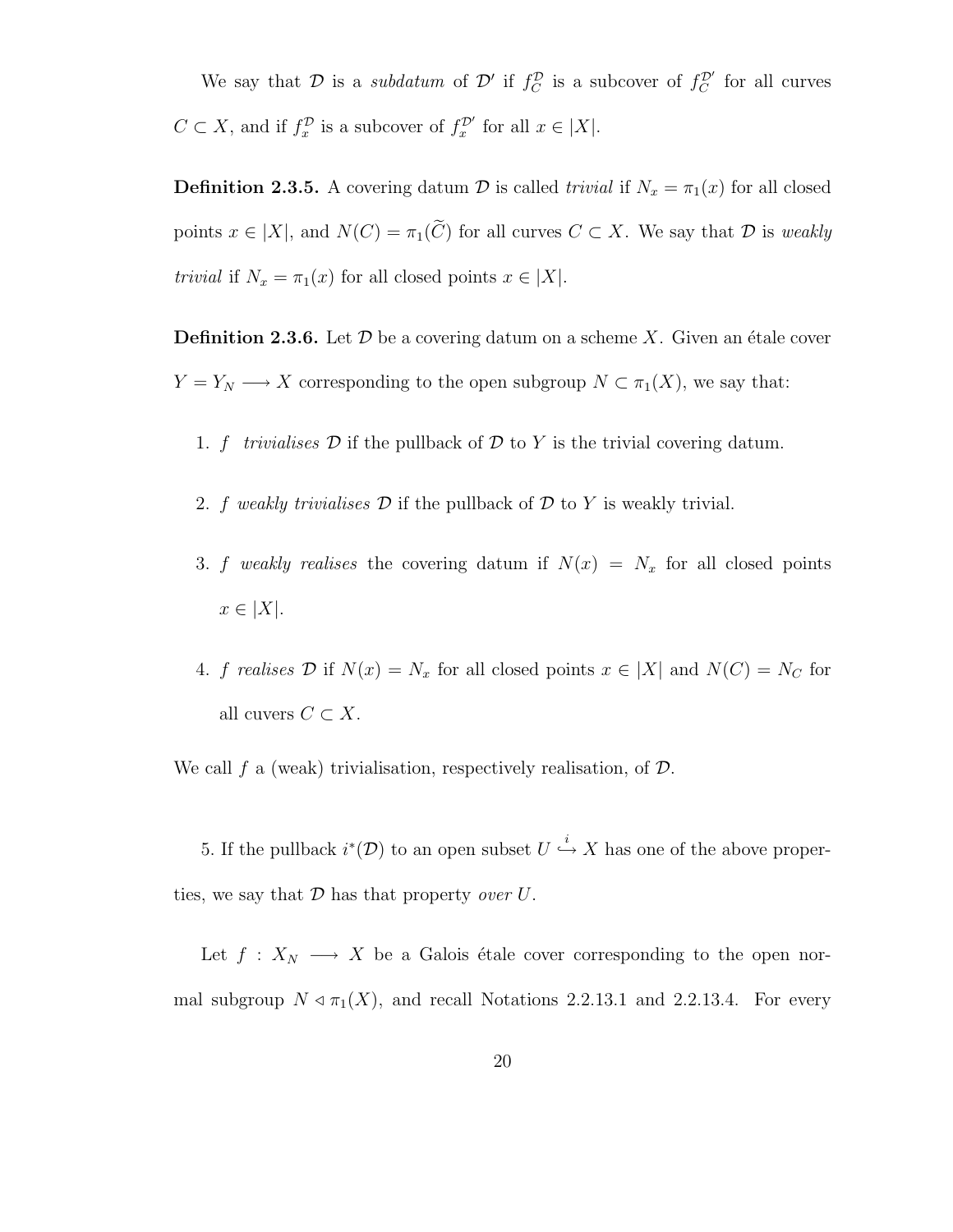curve  $C \subset X$  with normalisation  $\widetilde{C}$  and every closed point  $x \in |X|$ , we define the pullbacks  $N(C) := \widetilde{i}_C^{-1}$  $C^{-1}(N)$ ,  $N(x) = i_x^{-1}(N)$ . They correspond to the étale covers  $f_C: X_N \times \widetilde{C} \longrightarrow \widetilde{C}$  and  $f_x: X_N \times x \longrightarrow x$ , respectively. Then for any  $\widetilde{x} \in \widetilde{C} \times x$ , the diagram



commutes since it is induced from the commutative diagram



In particular, the pullbacks of  $N(C)$  and  $N(x)$  must agree in  $\pi_1(\tilde{x})$  for any x and C, i.e. the datum  $(N_C, N_x)_{C,x}$  is a covering datum. Thus, the Galois étale cover  $f: X_N \longrightarrow X$  induces a covering datum of X, which we shall denote by  $\mathcal{D}^N$ .

*Notation* 2.3.7. Given a covering datum  $\mathcal{D}$  on X, we let  $Y_C^{\mathcal{D}} \longrightarrow \tilde{C}$ ,  $y \longrightarrow x$  be the étale covers of connected schemes corresponding to  $N_C \triangleleft \pi_1(\widetilde{C})$  and  $N_x \triangleleft \pi_1(x)$ .

Then given a morphism  $Y \longrightarrow X$ , we have diagrams

$$
Y \times \widetilde{C} \times Y_C^{\mathcal{D}} \longrightarrow Y \times \widetilde{C}
$$
\n
$$
\downarrow \qquad \qquad Y \times x \times y \longrightarrow Y \times x
$$
\n
$$
Y_C^{\mathcal{D}} \longrightarrow \widetilde{C}
$$
\n
$$
\downarrow \qquad \qquad \downarrow \qquad \qquad \downarrow \qquad \qquad \downarrow
$$
\n
$$
y \longrightarrow x
$$

*Notation* 2.3.8. Now let Z, Z' be the connected components of  $Y \times \tilde{C}$  and  $Y \times \tilde{C} \times Y_C^D$ , respectively, and let z, z' be points in the finite sets  $Y \times x$  and  $Y \times x \times y$  containing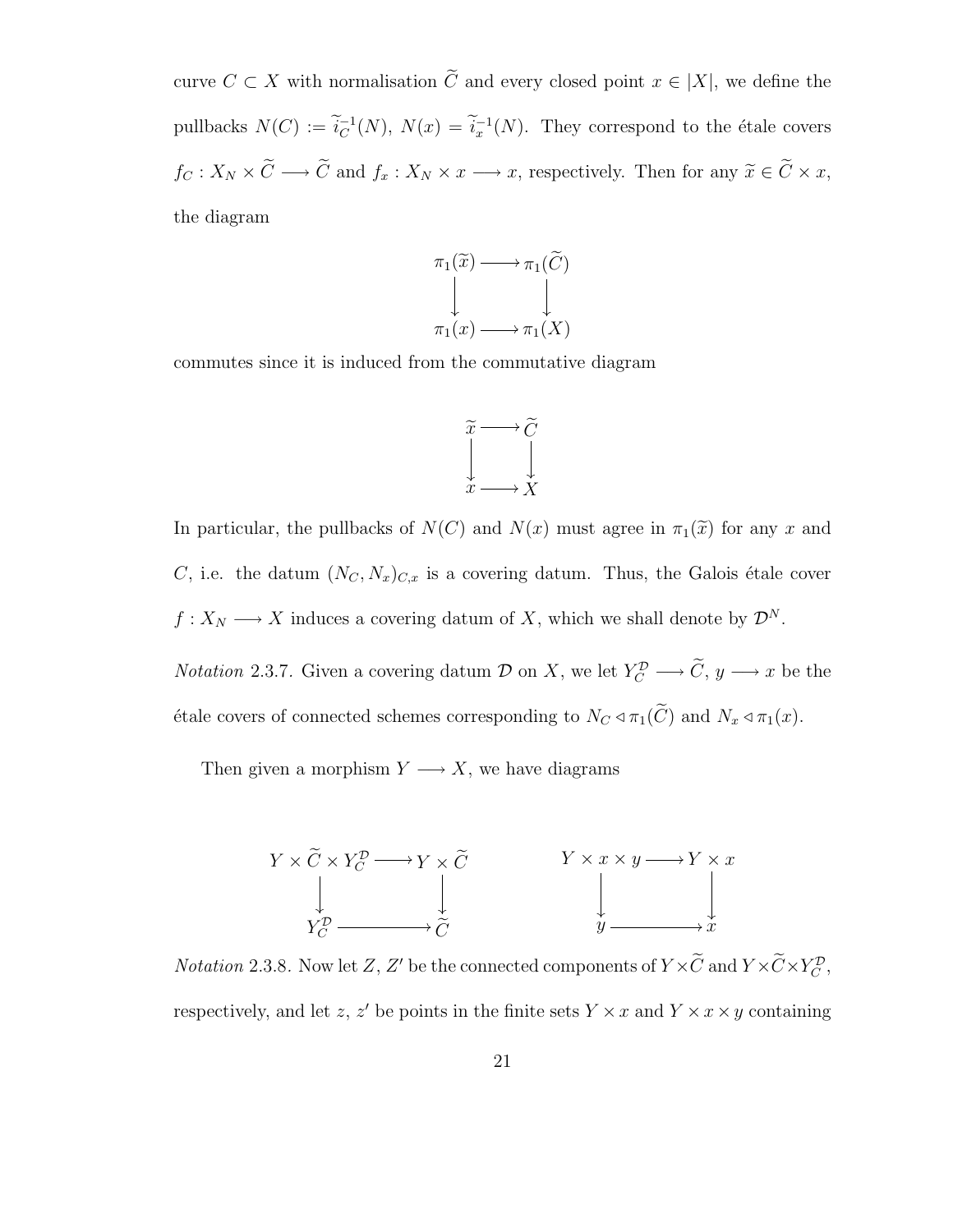the relevant geometric base points. Then we get the following diagrams of connected schemes:



Following the remarks on the correspondence between connected pro-étale covers and closed subgroups of the fundamental group of a scheme  $X$ , we note that the covers  $Z' \longrightarrow \tilde{C}$  and  $z' \longrightarrow x$  correspond to the subgroups  $N_C \cap N(C)$  and  $N(x) \cap N_x$ of  $\pi_1(\widetilde{C})$  and  $\pi_1(x)$ , respectively. We also note that we can identify  $N(C)$  with  $\tilde{f}_C(\pi_1(Z)), N_C$  with  $\tilde{g}_C(\pi_1(Y_C^D))$  and similarly for closed points.

It is now possible to express the properties 2.3.6.1 through 2.3.6.4 of f in relation to D as inclusions/equalities of subgroups in  $\pi_1(\widetilde{C})$  and  $\pi_1(x)$ , but also as inclusions/equalities of subgroups in  $\pi_1(Y_C)$ ,  $\pi_1(Y_C^D)$  and  $\pi_1(y)$ ,  $\pi_1(Y \times x)$ . Full characterisations are given as follows:

**Corollary 2.3.9.** Let  $D$  be a covering datum on a scheme  $X$ .

- 1. If  $f: Y \longrightarrow X$  is a pro-étale cover, then TFAE:
	- (a) f trivialises D.
	- (b)  $N_x \supseteq N(x)$  in  $\pi_1(x)$  for all closed points  $x \in |X|$ , and  $N_C \supseteq N(C)$  in  $\pi_1(\widetilde{C})$  for all curves  $C \subset X$ .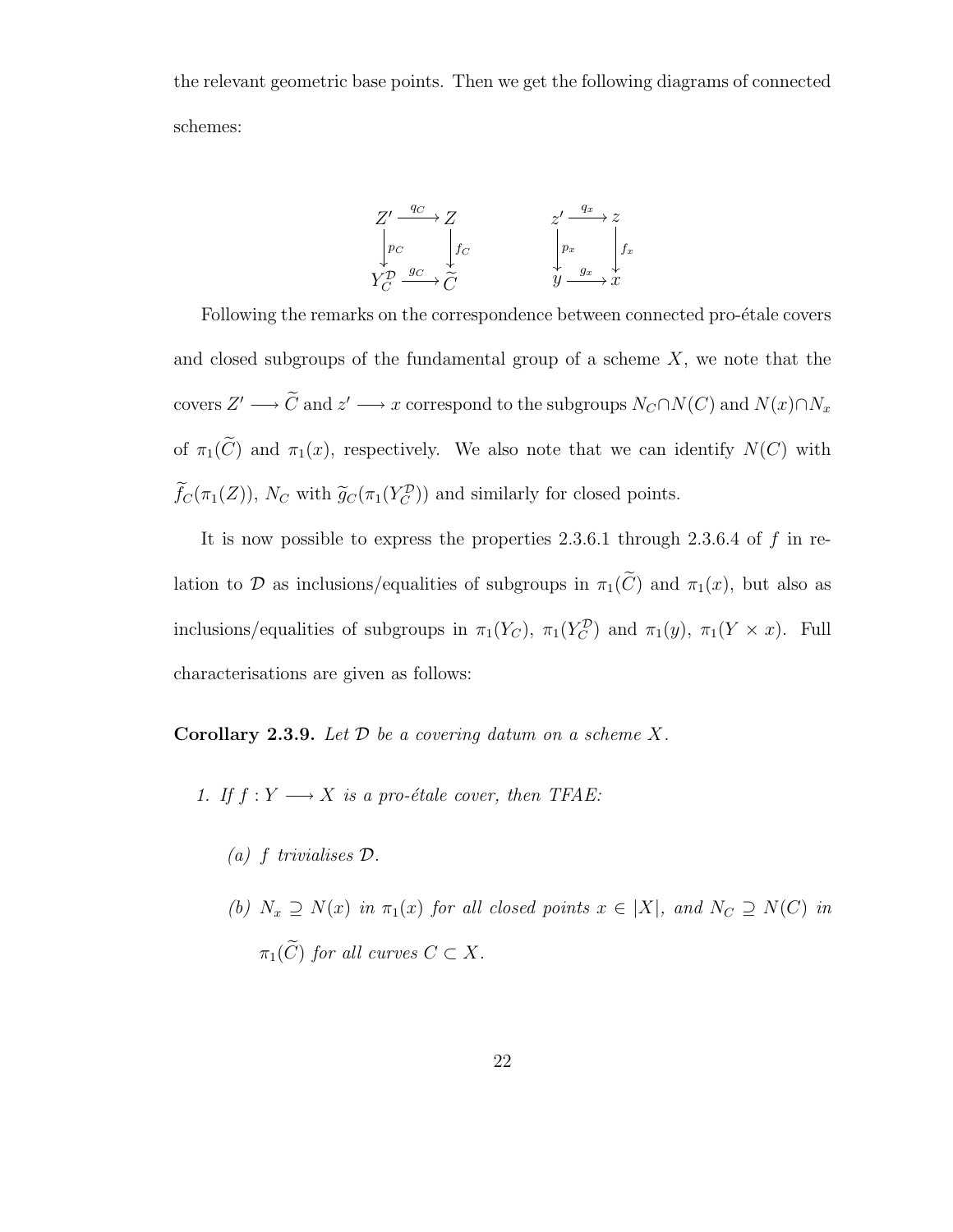- (c) We have  $f_x^{-1}(N_x) = \pi_1(Y \times x)$  for all closed points  $x \in |X|$  and  $\widetilde{f}_C^{-1}(N_C) = \pi_1(Y \times \widetilde{C})$  for all curves  $C \subset X$ .
- (d) The covers  $p_C$  and  $p_x$  are trivial for any closed points  $x \in |X|$  and any curve  $C \subset X$ .
- 2. Similarly, TFAE:
	- (a)  $f$  is a locally trivial cover (cf. Definition 2.1.13).
	- (b) f weakly trivialises D.
	- (c)  $N_x \supset N(x)$  for all closed points  $x \in |X|$ .
	- (d) We have  $\hat{f}_x^{-1}(N_x) = \pi_1(y)$  for all closed points  $x \in |X|$ .
	- (e) The covers  $p_x$  are trivial for all closed points  $x \in |X|$ .
- 3. For a pro-étale cover  $f: Y \longrightarrow X$ , TFAE:
	- (a) f realises D.
	- (b) We have  $\tilde{f}_x^{-1}(N_x) = \pi_1(Y \times x)$ ,  $\tilde{g}_x^{-1}(N(x)) = \pi_1(y)$  for all closed points  $x \in |X|$  and  $\widetilde{f}_C^{-1}(N_C) = \pi_1(Y \times \widetilde{C}), \widetilde{g}_C^{-1}$  $C^{-1}(N(C)) = \pi_1(Y_C^D)$  for all curves  $C \subset X$ .
	- (c) The covers  $p_C$  and  $q_C$  are trivial for any curve  $C \subset X$  and the covers  $p_x$ ,  $q_x$  are trivial for any closed points  $x \in |X|$ .
- 4. Analogously to 3), TFAE: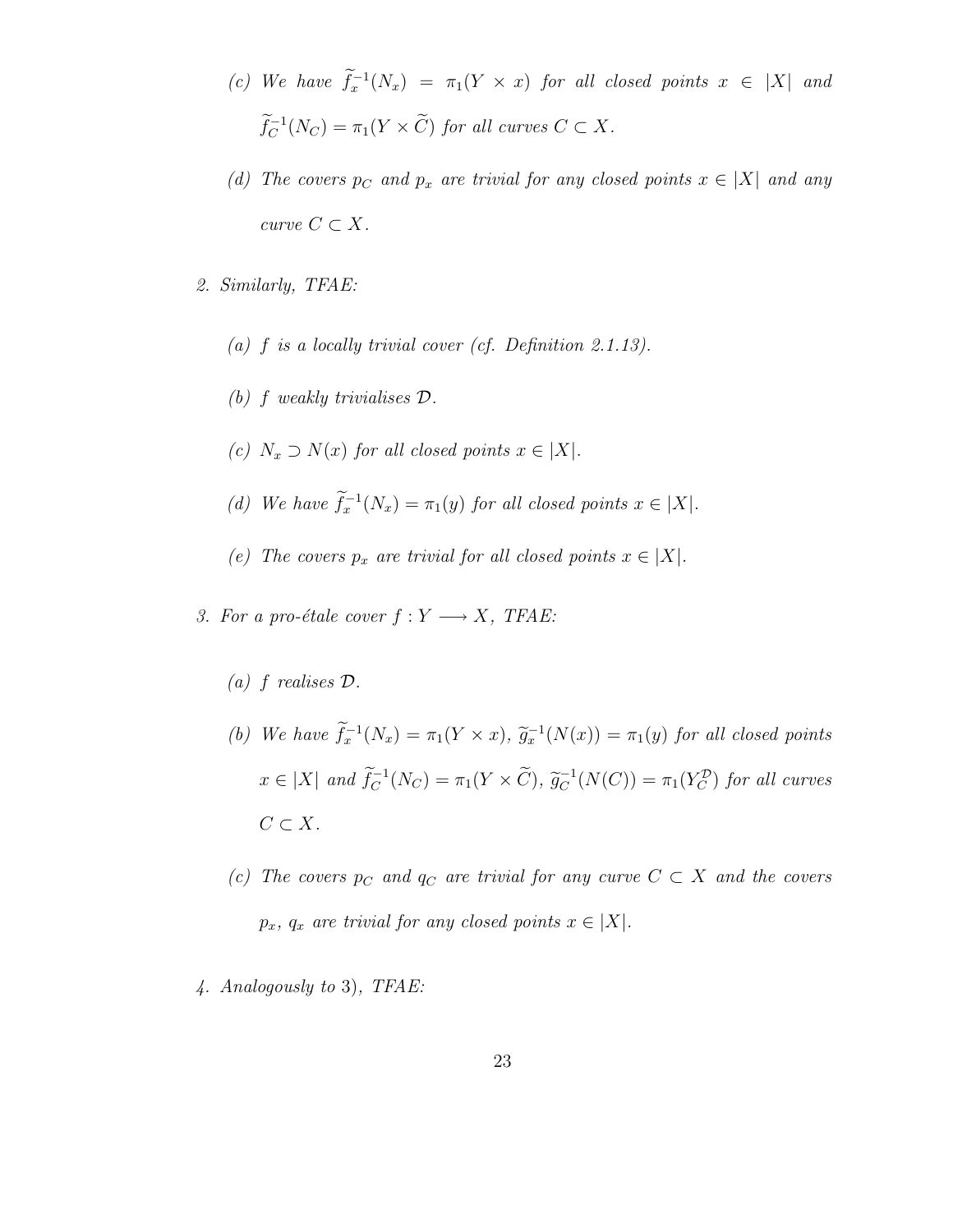- (a) f weakly realises D.
- (b) We have  $f_x^{-1}(N_x) = \pi_1(Y \times x)$ ,  $\tilde{g}_x^{-1}(N(x)) = \pi_1(y)$  for all closed points  $x \in |X|$ .
- (c) The covers  $p_x$ ,  $q_x$  are trivial for any closed points  $x \in |X|$ .

**Lemma 2.3.10.** Let X be an arithmetical scheme, and let  $\mathcal{D}$  be a covering datum on X. An étale cover  $Y \longrightarrow X$  which weakly trivialises (weakly realises) D trivialises (realises) the covering datum.

Proof. We use the notations introduced in 2.3.8, and make repeated use of the equivalence of conditions listed in Cor 2.3.9.2 and 2.3.9.3: f weakly trivialises  $D$ if and only if the morphisms  $p_x$  are trivial covers of arithmetical schemes. So now consider the covers  $p_C$ . If  $\tilde{x}$  is a point of  $\tilde{C} \times x$ , then the morphism  $p_{\tilde{x}}$  induced by base changing from x to  $\tilde{x}$  is again trivial. Thus,  $p_C$  is locally trivial. By Lemma 2.1.12, a locally trivial finite cover of arithmetical schemes is trivial, so  $p<sub>C</sub>$  is a trivial cover for any curve  $C \subset X$ , as claimed.

Similarly, if f weakly realises  $\mathcal{D}$ , then we know that all the morphisms  $p_x$  and  $q_x$  are trivial for all closed points. As above, this implies that  $p_x$  and  $q_y$  are locally trivial and thus trivial.  $\Box$ 

**Definition 2.3.11.** Let X be an arithmetical scheme, and let  $\mathcal{D}$  be a covering datum on X. Then D is called *effective* if it is realised by a pro-étale cover  $Y \longrightarrow X$ . If this is the case, the associated cover  $Y_N$  is called the *realisation* of the covering datum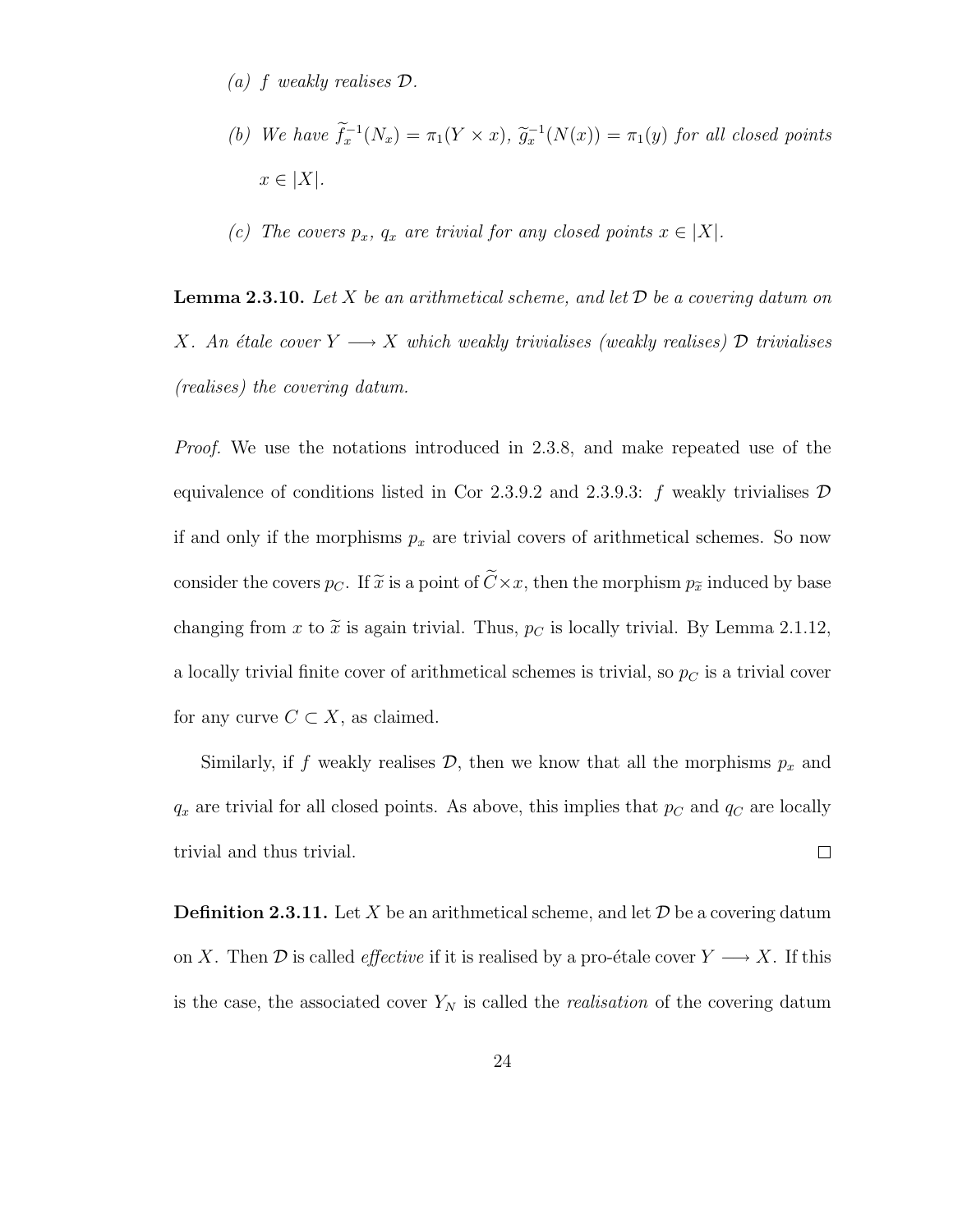D. If the realisation of D is a finite cover, we say that D has a *finite realisation*.

Remark 2.3.12. Note that if  $D$  has a finite realisation  $f: X_N \longrightarrow X$ , then there exists a curve  $C \subset X$  such that the canonical morphism  $i_C : \tilde{C} \longrightarrow X$ (cf. Definition 2.2.13) and the induced morphism  $\tilde{i}_C : \pi_1(\tilde{C}) \longrightarrow \pi_1(X)$  induces an isomorphism

$$
\pi_1(\widetilde{C})/N(C) \simeq \pi_1(X)/N.
$$

In particular, the degree of the realisation  $f$  is equal to the index of the covering datum.

*Proof.*  $X_N$  corresponds to the open normal subgroup  $N \triangleleft \pi_1(X)$ . We define  $N(C) := \widetilde{i}_C^{-1}$  $C^{-1}(N)$  for any curve  $C \subset X$ , and likewise  $N(x) := \tilde{i}_x^{-1}(N)$  for closed points x. Then we have natural inclusions

$$
\pi_1(\widetilde{C})/N(C) \hookrightarrow \pi_1(X)/N
$$
 and  $\pi_1(\widetilde{x})/N(x) \hookrightarrow \pi_1(X)/N$ 

for all x and C. As  $N(x) = N_x$  and  $N(C) = N_c$ , this implies that the index of  $D$  is bounded by  $deg(f)$ . Now let C be an irreducible curve as guaranteed by Lemma 2.1.14, then  $f_C : Y \times \widetilde{C} \longrightarrow \widetilde{C}$  has the same Galois group as f. Therefore

$$
\pi_1(\widetilde{C})/N(C) \hookrightarrow \pi_1(X)/N
$$

is an isomorphism, and we have  $\deg(f) = [\pi_1(\tilde{C}) : N_C]$ . Thus,  $\mathcal D$  must have index exactly equal to  $deg(f)$ , as claimed.  $\Box$ 

**Proposition 2.3.13.** Let X be a normal, arithmetical scheme and  $\mathcal{D} = (N_C, N_x)_{(C,x)}$ a covering datum on X.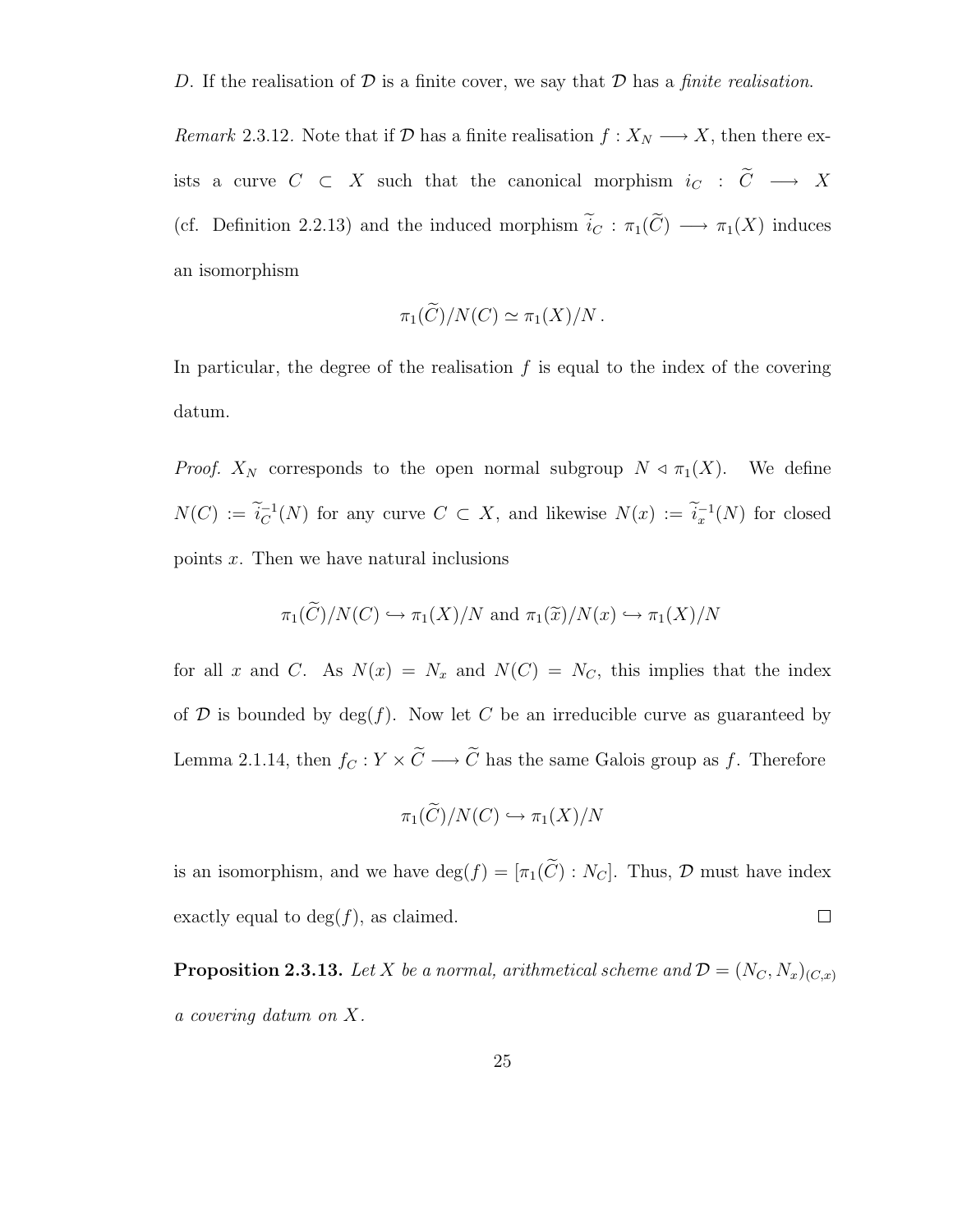- 1. Then D has at most one finite realisation.
- 2. Let  $Y_1$ ,  $Y_2$  be two étale covers of X weakly realising  $D$  over an open subset U. Then  $Y_1 = Y_2$ .
- 3. If there exists an open subscheme  $U \stackrel{i}{\hookrightarrow} X$  such that the pullback  $i^*(\mathcal{D})$  can be weakly realised by an étale cover  $Y \longrightarrow U$ , then  $D$  is effective with finite realisation. The realisation of  $D$  is given by Y', the normalisation of X in  $K(Y)$ .

Proof. (cf. [5, Lemma 3.1])

- 1. Let  $X_{N_1}$ ,  $X_{N_2}$  be two realisations of D, and let  $N_i \triangleleft$ ,  $i = 1, 2$  be the corresponding open normal subgroups. Then  $N_1 \cap N_2$  correspons to a completely split cover of  $Y_1$ , so by Lemma 2.1.12, it is an isomorphim. It follows that  $N_2 \subset N_1$ , and thus  $N_2 = N_1$  by symmetry.
- 2. Let  $N_1$ ,  $N_2$  be the open subgroups of  $\pi_1(X)$  associated to the two realisations  $Y_1$ ,  $Y_2$ , and let  $N_i(x) := \tilde{i}_x^{-1}(N_i)$  denote their pullbacks to  $\pi_1(x)$  for any closed point x. Let  $Y = Y_1 \times Y_2$ . If  $N_1(x) = N_2(x)$  for all  $x \in |U|$ , then  $U \times Y \longrightarrow U \times Y_1$  is completely split, and thus an isomorphism by Lemma 2.1.12. For V an irreducible component of  $Y_1 \times U$ , this means that  $V \times Y_1 \longrightarrow V$  is an isomorphism of connected schemes. In particular, the Galois closure of this cover is just  $V \times Y_1$  itself, and is connected. Now if  $Y \to Y_1$  were not an isomorphism, then the Galois closure  $Y' \to Y_1$  would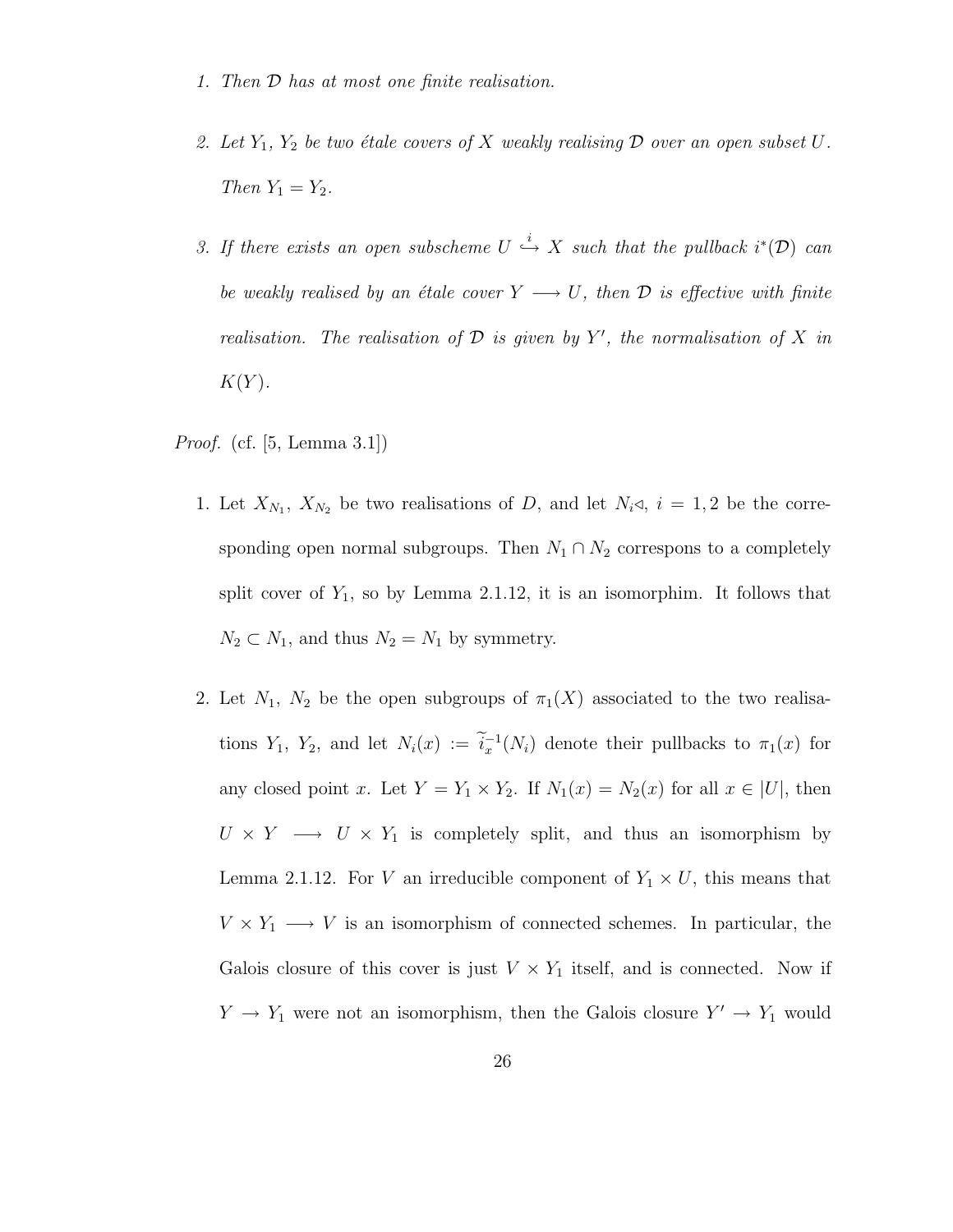have nontrivial Galois group as well. Since  $V \times Y_1$  is connected, the Galois groups of the two vertical covers in



are isomorphic. Thus this would imply that  $V \times Y_1$  has nontrivial Galois groups as well, contrary to assumption.

3. If Y' is the normalisation of X in Y, Y'  $\longrightarrow$  X is finite, and we have  $Y = Y' \times U$ . As D is a covering datum on all of X, all covers that  $i^*(\mathcal{D})$ induces on curves  $C' = C \cap U$  of U extend to étale covers  $Y_C$  of the full curve C in X. By Proposition 2.1.15,  $Y' \longrightarrow X$  is an étale cover; we let  $N \triangleleft \pi_1(X)$  be the corresponding open normal subgroup. Recall the notations set in 2.2.13.5), and let  $N(C) := \tilde{i}_{\tilde{C}}^{-1}$  $\widetilde{C}^{-1}(N), N(x) := \widetilde{i}_x^{-1}(N)$  denote the pullback to  $\pi_1(\widetilde{C})$ , respectively  $\pi_1(x)$ .

Now let C be a curve on X with  $C \cap U \neq \emptyset$ . Then the preimages  $\widetilde{i}_{\widetilde{x}}^{-1}$  $_{\widetilde{x}}^{-1}(N(C))$ and  $\widetilde{i}_{\widetilde{x}}^{-1}$  $\tilde{x}^{-1}(N_C)$  in  $\pi_1(\tilde{x})$  agree for every point  $\tilde{x}$  of C lying over U. Applying the argument in 1) to the scheme  $\widetilde{C}$ , we see that the normal subgroups  $N(C)$  and  $N_C$  of  $\pi_1(\widetilde{C})$  coincide, and so  $N(x) = N_x$  for every regular point x of C. By Lemma 2.1.14, every point is contained in the regular locus of a curve meeting U, so we get  $N(x) = N_x$  for all closed points  $x \in |X|$ . By Lemma 2.3.10, we conclude that  $Y' = Y_N$  is a realisation of  $D$ .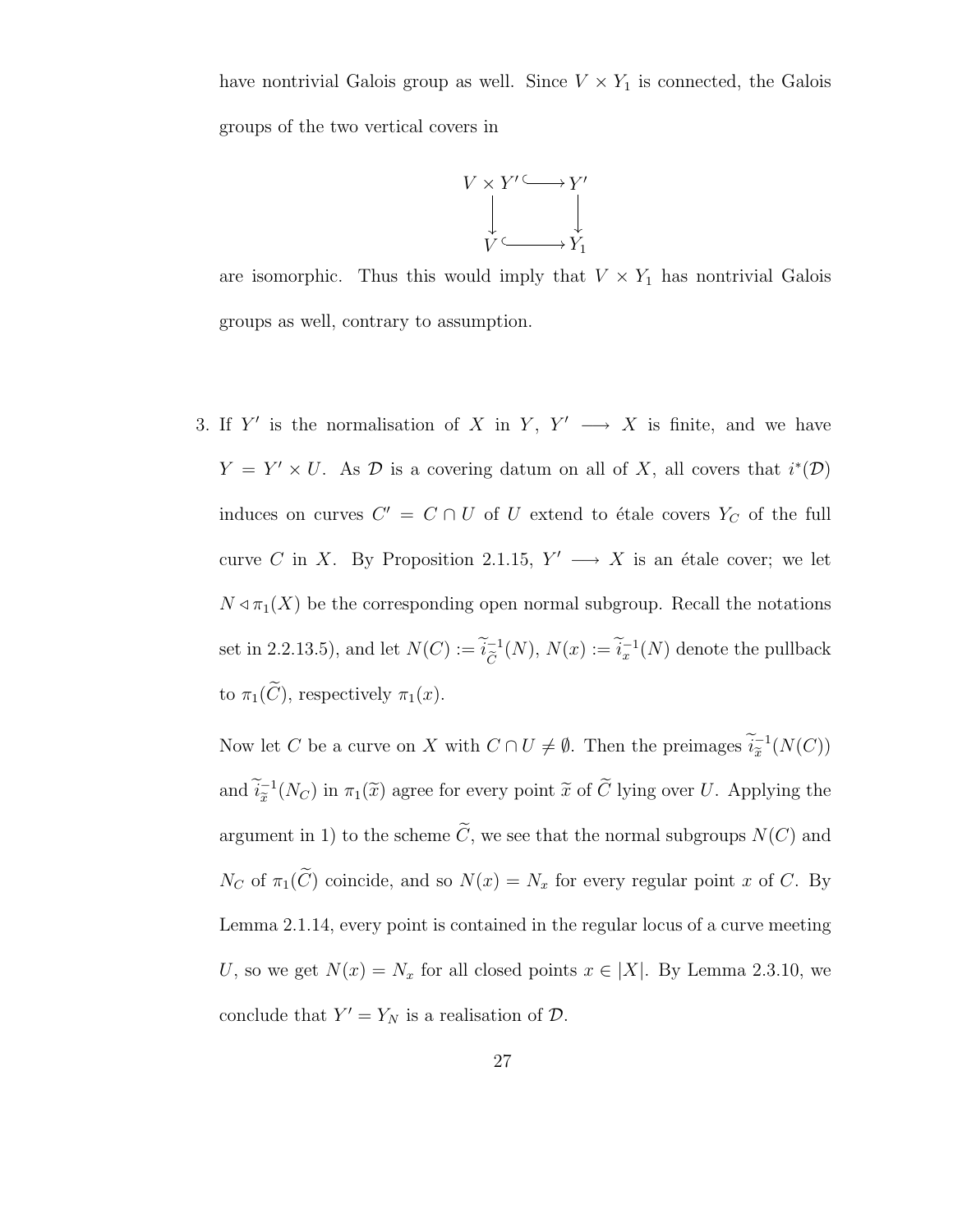Remark 2.3.14. In general, a realisation of a covering datum is automatically finite if the covering datum is of bounded index and tame. It is always étale by Lemma 2.1.15. Since the p-part of the fundamental group is not finitely generated, effective covering data which are note tame have realisations which are not necessarily finite  $\acute{e}$ tale covers, but only pro- $\acute{e}$ tale.

**Theorem 2.3.15.** Let X be a regular arithmetical scheme, and let  $\mathcal{D} = (N_C, N_x)_{C,x}$ be a covering datum on X that is trivialised by a finite cover  $f: Y \longrightarrow X$ . Then  $D$ is effective with a finite realisation.

**Corollary 2.3.16.** Let X be a regular arithmetical scheme, and let  $\mathcal{D} = (N_C, N_x)_{C,x}$ be a covering datum on X. If there exists an open subscheme  $U \stackrel{i}{\hookrightarrow} X$  such that the pullback  $i^*(\mathcal{D})$  can be weakly trivialised by a finite cover  $Y \longrightarrow U$ , then  $\mathcal D$  is effective with a finite realisation.

Proof. This follows directly from Theorem 2.3.15 and Lemma 2.3.13.2.  $\Box$ 

*Proof of Theorem 2.3.15.* We first show that it suffices to prove the Theorem under the additional assumption that  $f$  is étale.

*Claim* 2.3.17. If the covering datum  $\mathcal D$  is trivialised by a finite cover  $f: Y \longrightarrow X$ , then there also exists a finite étale cover  $f': Y' \longrightarrow X$  trivialising  $D$ .

*Proof.* Let  $X' \subset X$  be an open dense subset such that  $f|_{X'} : Y'' = X' \times_X Y \longrightarrow X'$ is étale. (Such an  $X'$  exists by the purity of the branch locus, cf. [9, Section 8.3, Ex.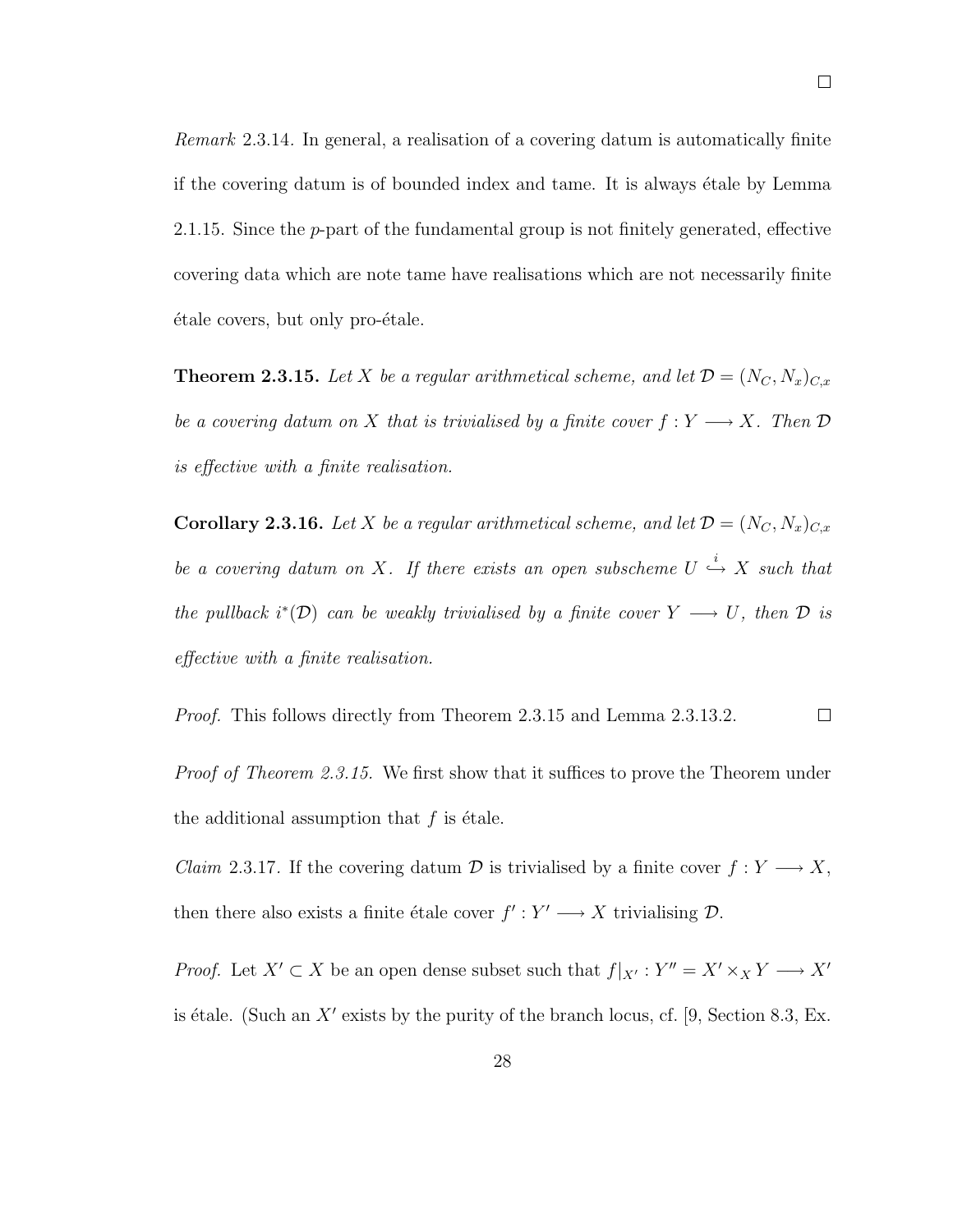2.15.]) Then the restriction  $\mathcal{D}|_{X'}$  of  $\mathcal D$  to  $X'$  is trivialised by  $f|_{X'}$ , and thus effective by the results of the previous paragraphs. In particular, there exists a subgroup  $N < \pi_1(X')$  giving a weak realisation of  $\mathcal D$  over the open subscheme  $X'$ , which must be a full realisation by Proposition 2.3.13. Since the realisation of a covering datum  $D$  trivialises  $D$  by definition, taking Y'' to be the cover corresponding to N proves  $\Box$ the claim.

Returning to the proof of Theorem 2.3.15, by Proposition 2.3.13, it suffices to find a subgroup N of  $\pi_1(X)$  which gives a weak realisation over a dense open subset U, i.e. an open normal subgroup N such that  $\tilde{i}_x^{-1}(N) = N_x$  for all  $x \in U$ . In particular, we can replace X by any open dense subset. Using Lemmas  $2.1.10$  and  $2.3.13$ , we may thus assume without loss of generality that X is quasi-projective, and that there exists a smooth morphism  $X \longrightarrow S$  to a curve S. Replacing  $Y \longrightarrow X$  by its Galois hull, we may also assume that  $Y \longrightarrow X$  is Galois, say with group G.

By Lemma 2.1.14, there exists a curve  $C \subset X$  such that  $D = C \times Y$  is irreducible and such that  $f_C : D \longrightarrow C$  is again a Galois étale cover with group G. By the Chebotarev Density Theorem 2.1.11, there are infinitely many n-tuples  $(x_1, \ldots, x_n)$ of points in C such that G is the union of the conjugacy classes  $[Frob_{x_i}]$ . Since the regular locus of C is of codimension one, it is finite, so by replacing those  $x_i$  which are not contained in the regular locus of C, we may assume that  $x_i \in C^{reg}$  for all i.

Since Y trivialises D, we have  $\widetilde{f}_C(\pi_1(\widetilde{D})) \leq N_C$  as subgroups of  $\pi_1(\widetilde{C})$ . Let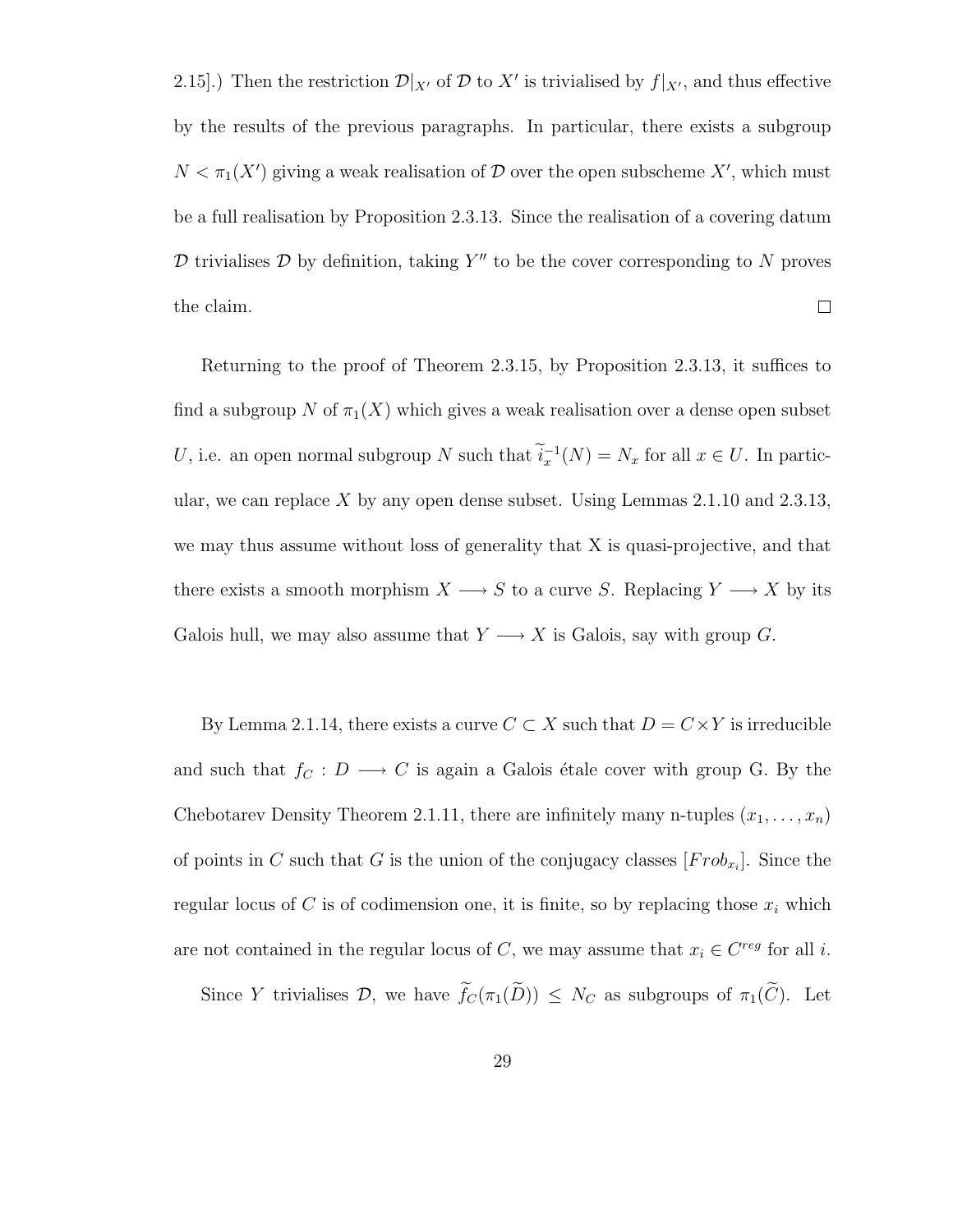$N = \tilde{i}_C(N_C)$  be the image of  $N_C$  in  $\pi_1(X)$ , then we shall show that N gives a weak realization of  $D$  over an open subset of  $X$ . More precisely, if we denote  $N(x) = i_x^{-1}(N)$  for any  $x \in |X|$ , then we show that  $N(x) = N_x$  for all x which  $g: X \to \mathbb{Z}$  maps to points which are distinct from the images of  $S = \{x_1, \ldots, x_n\}$ under g. The set U of such x is open in X since the set of images of S is closed, and g is continuous in the Zariski topology. For  $x \in U$ , the Approximation Lemma 2.1.14 yields a curve  $C' \subset X$  containing  $x, x_1, \ldots, x_n$  as regular points, and such that  $C' \times Y$  is irreducible.

**Lemma 2.3.18.** Let C be a curve in X such that  $C \times Y$  is irreducible, let  $N = \tilde{i}_C(N_C)$  be the image of  $N_C$  in  $\pi_1(X)$ , and  $N(z) = \tilde{i}_z(N)$  the pullback to  $\pi_1(z)$ . Then  $N(z) = N_z$  for all regular points z of C'.

*Proof.* We first show that if we define  $N(C) := \tilde{i}_C^{-1}$  $_C^{-1}(N)$ , then  $N(C) = N_C$ . Indeed,  $\tilde{i}_C$  is easily seen to be injective by applying the second criterion of [19, Corollary 5.5.8] to the canonical morphism  $j = \widetilde{i}_C : \widetilde{C} \longrightarrow X{\rm :}$ 

First we consider the case where C is normal, i.e.  $\widetilde{C}$  is already contained in X, and also assume that  $X$  is affine. If  $j$  is a closed immersion of affine schemes corresponding to a surjective morphism  $B \to A \cong B/I$ , and  $D \longrightarrow Spec A$  is a finite  $\forall$  etale cover, then D is also affine, say  $D = Spec E$ . We thus have to show that if  $E = A[f_1, \ldots, f_n] = A[x_1, \ldots, x_n]/(g_1, \ldots, g_n)$  is a finite étale algebra over A, where the  $g_i$  are polynomials with coefficients in A, then E is the tensor product  $F \otimes B$  of some finite étale algebra F. But taking  $h_i \in B[x_1, \ldots, x_n]$  to be any lifts of the  $g_i$ ,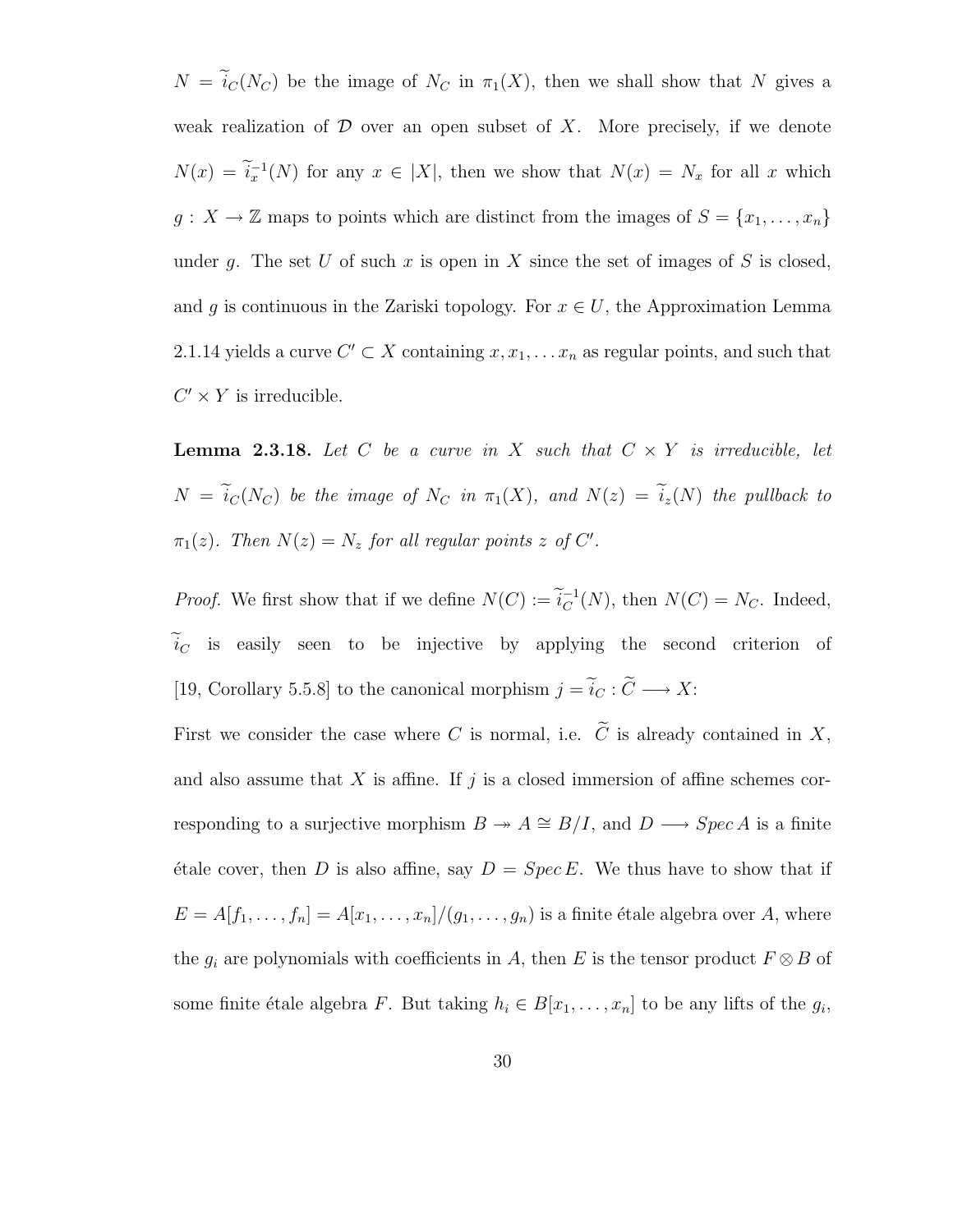then we can take  $F = B[x_1, \ldots, x_n]/(h_1, \ldots, h_n)$ . Clearly, F is finite over B, and it is flat since  $Spec F \longrightarrow Spec B$  is finite and surjective [9, Remark 4.3.11]. Last, it can easily be seen that if F were not étale over  $B$ , then E would have to be ramified over  $B/I$  as well (e.g. by applying the criterion of [9, Example 4.3.21]).

For the not necessarily affine case of a regular arithmetical scheme  $X$ , take  $U \subset X$  to be a dense affine open subset. Then the previous argument gives a finite  $\acute{e}$ tale cover V of U such that we have a commutative diagram



Taking Y to be the normalisation of X in the function field  $K(V)$  of V over  $K(U) = K(X)$ , we have that  $V = Y \times U$ . Note that  $D \longrightarrow C$  is normal since  $C$  is locally Noetherian, as well as assumed to be normal, and the cover is finite  $\phi$  etale. Thus D is equal to the normalisation of C in  $k(D_U)$ . Now compare this with  $D' = C \times Y$ , a normal cover of C since the étaleness of  $Y \longrightarrow X$  is preserved under base change to C. D' is birational to  $D_U$  and to D', which implies  $D = D'$ ; then, the claim follows.

Now to the case where  $C \subset X$  may be non-regular, so that  $\widetilde{C}$  is not necessarily a subscheme of X. We have  $i_C : \widetilde{C} \longrightarrow C \longrightarrow X$ , and are given a cover  $\widetilde{D}$  of  $\widetilde{C}$ . Since  $\widetilde{C}$  and  $C$  are birational, they have the same function field. So let  $D$  be the normalisation of C in  $k(D)$ , and apply the first part to  $D \longrightarrow C$ . Then  $D = C \times Y$ for some finite étale cover  $Y,$  and since  $\widetilde{D}=D\times \widetilde{C},$  the claim follows by associativity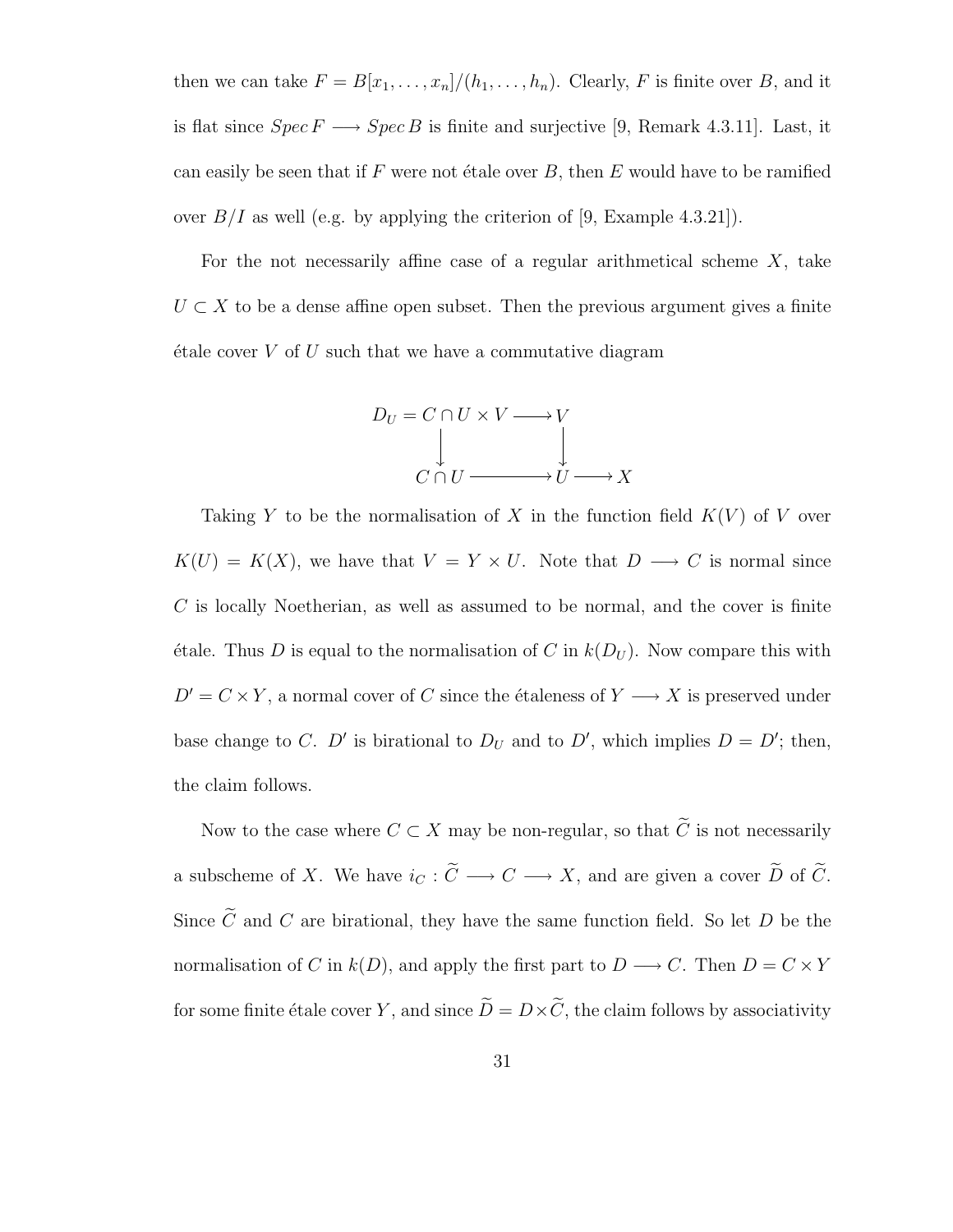of the fibre product.

In conclusion, we have that  $N(C) = \tilde{i}_C^{-1}$  $C^{-1}(i_C(N_C)) = N_C$ . Now if z is a regular point of C, then there is a unique point  $\pi_1(\tilde{z})$  of  $\tilde{C}$  lying above  $z \in C$ , and we have a natural isomorphism  $\pi_1(\tilde{z}) \cong \pi_1(z)$  fitting into the following diagram:



A diagram chase comparing  $N(z)$  to  $N_z$  now easily proves the claim.

 $\Box$ 

Returning to the proof of Theorem 2.3.15, we have  $N(x_i) = N_{x_i}$  for all i. Let  $N(C') = \widetilde{i}_{C'}^{-1}(N)$  denote the preimage under the natural map  $\widetilde{i}_{C'} : \pi_1(\widetilde{C'}) \to \pi_1(X)$ , M' its image in G, and M the image of N in G. If  $\tilde{x}_i$  is the unique point of  $\tilde{C}$  lying above  $x_i$ , we have a diagram:



Noting that the image of  $N_{x_i}$  in G must be the same for both triangles, we have, in particular, that  $Frob_{x_i} \in M$  iff  $Frob_{x_i} \in M'$  for all i. Since the  $x_i$  were picked such that the  $\{Frob_{x_i}\}\$ are all the conjugacy classes of G, this implies that  $M = M'$ , and the diagram commutes. Since C' was irreducible in  $Y \longrightarrow X$ , we have  $N_x = N'(x)$  by Lemma 2.3.18. Now since  $N(x)$  and  $N'(x)$  both map to  $M = M'$ when composing the canonical morphism  $\tilde{i}_x : \pi_1 x \longrightarrow \pi_1(X)$  with the projection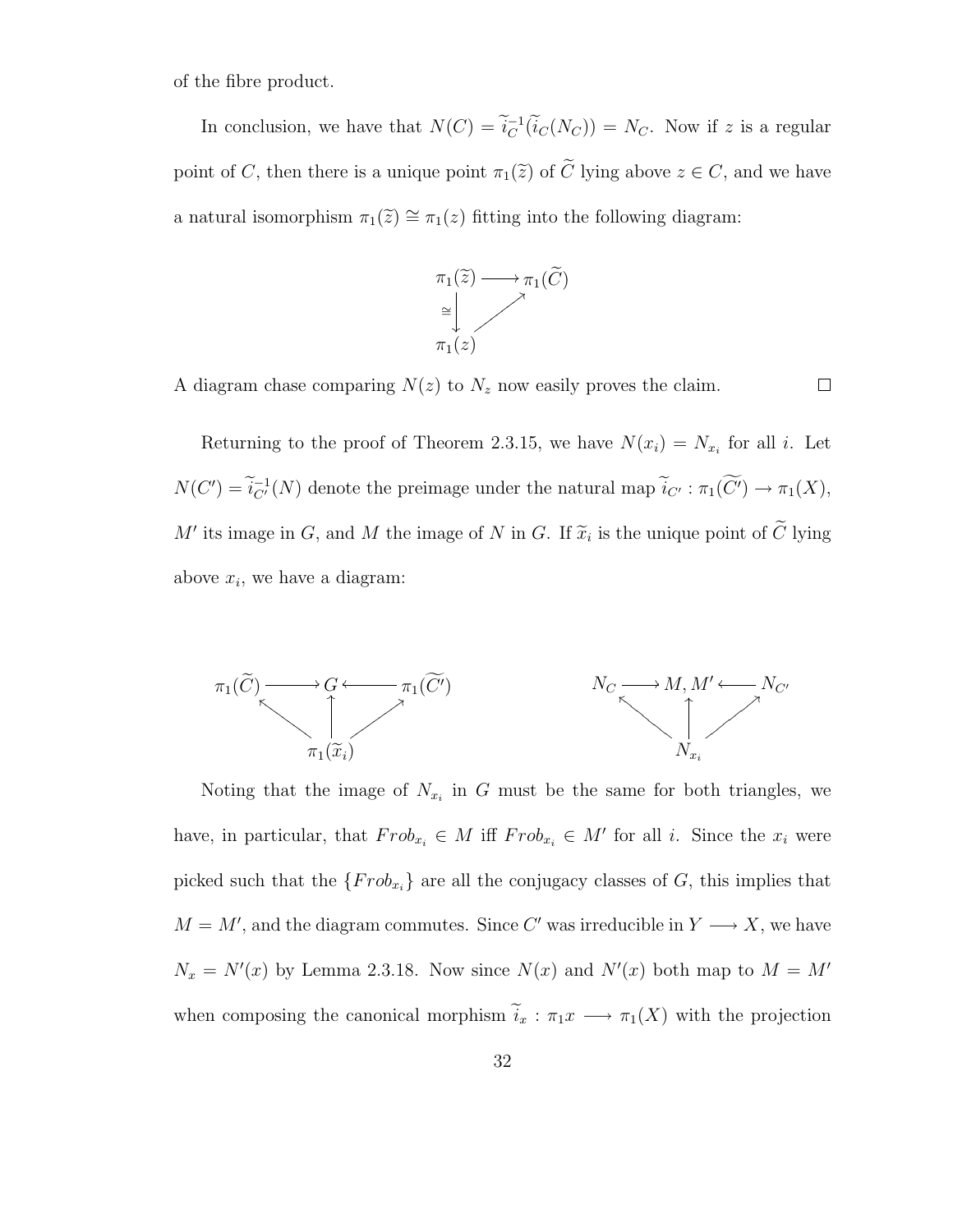$\pi_1(X) \longrightarrow G$ , they must be equal. Thus we have  $N_x = N(x)$  as claimed. This finishes the proof of the theorem.  $\Box$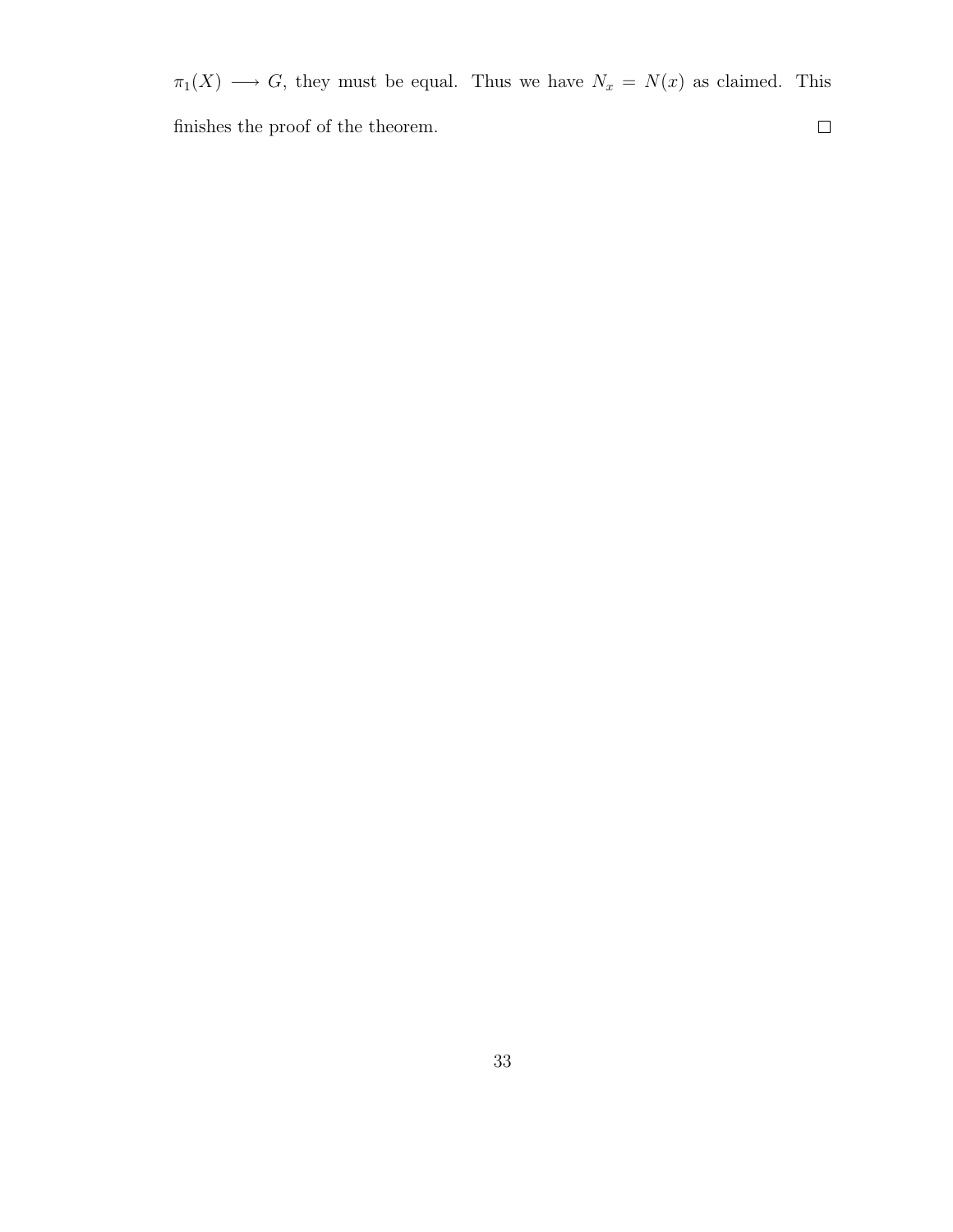## Chapter 3

## The Wiesend Idèle Class Group

In this chapter, we let  $X$  be an arithmetical scheme, and define the Wiesend idèle class group for both the flat and variety case (cf. Definition 2.1.2). We define the reciprocity homomorphism and establish some functorial properties.

#### 3.1 Definitions and some Functiorial Properties

Let X be an arithmetical scheme. As before, we let  $|X|$  denote the set of closed points of X and let  $C \subset X$  be a curve. If X is in the flat case, then we have two possibilities: If the image of the structural morphism  $C \longrightarrow Spec\ \mathbb{Z}$  is a point  $p \in Spec \mathbb{Z}$  then C is called *vertical*. Otherwise,  $C \longrightarrow Spec \mathbb{Z}$  has dense image. Then the regular compactification  $P(C)$  of C is isomorphic to some order of  $Spec R$ , where  $R \subset O_K$  is an order inside the ring of integers of a number field K at some element f. If C is regular, then the regular compactification  $P(C)$  of C is isomorphic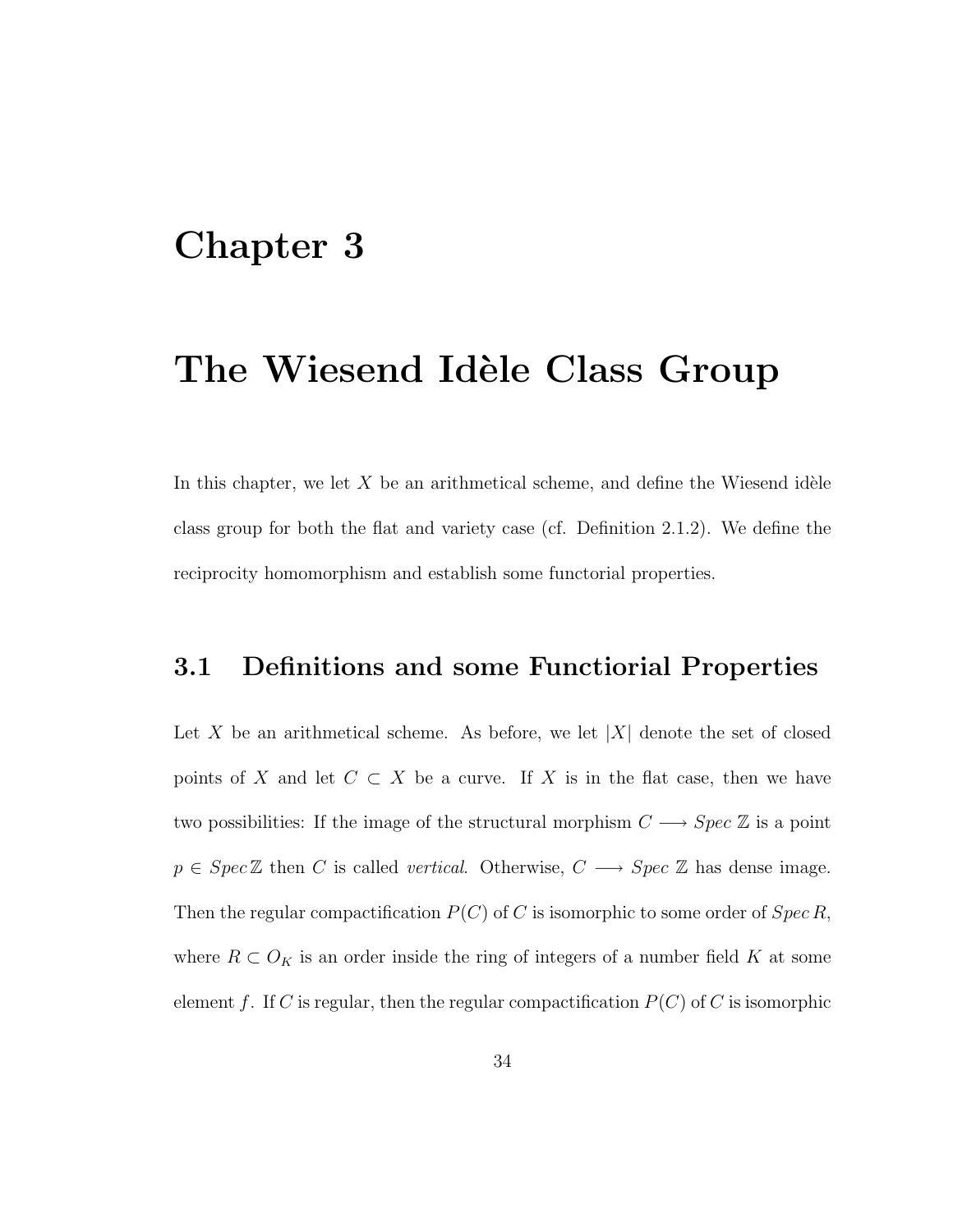to  $Spec\,O_K$ .

**Definition 3.1.1.** Let  $C \subset X$  be a curve inside an arithmetical scheme X. If the structural morphism of C factors through  $Spec \ \mathbb{F}_p$  for some prime p, C is called a vertical curve. Otherwise, C is called horizontal.

Note that if  $X$  is a variety, then all curves are vertical. For a vertical curve, we denote by  $C_{\infty}$  the finite set of (normalized) discrete valuations of  $K(C)$  without a center on  $\tilde{C}$ . If C is horizontal, we let  $C_{\infty}$  be the finite set of discrete valuation of  $K(C)$  corresponding to the points without a center on  $\widetilde{C}$  together with the finite set of archimedean places of  $K(C)$ .

Now recall (e.g. from [9, Remark 8.3.19]) the following:

Fact 3.1.2. Let C be any integral curve. There is a one-to-one correspondence between the set of discrete valuations on its function  $K(C)$  having center on C and the set of closed points in the normalisation  $\tilde{C}$  of C.

It is given by associating to each discrete valuation its unique center; its inverse is given by associating to a closed point x the valuation  $\nu_x$  it defines.

For a scheme  $X$ , let the idèle group (after Wiesend) be the abelian topological group group defined by

$$
\mathcal{J}_X = \bigoplus_{x \in |X|} \mathbb{Z}.x \oplus \bigoplus_{C \subset X} \bigoplus_{\nu \in C_{\infty}} K(C)_{\nu}^{\times}
$$

with the direct sum topology. Note that this is a countable direct sum of locally compact abelian groups (cf. [21, Section 7, Remarks after 1st Definition]). A typical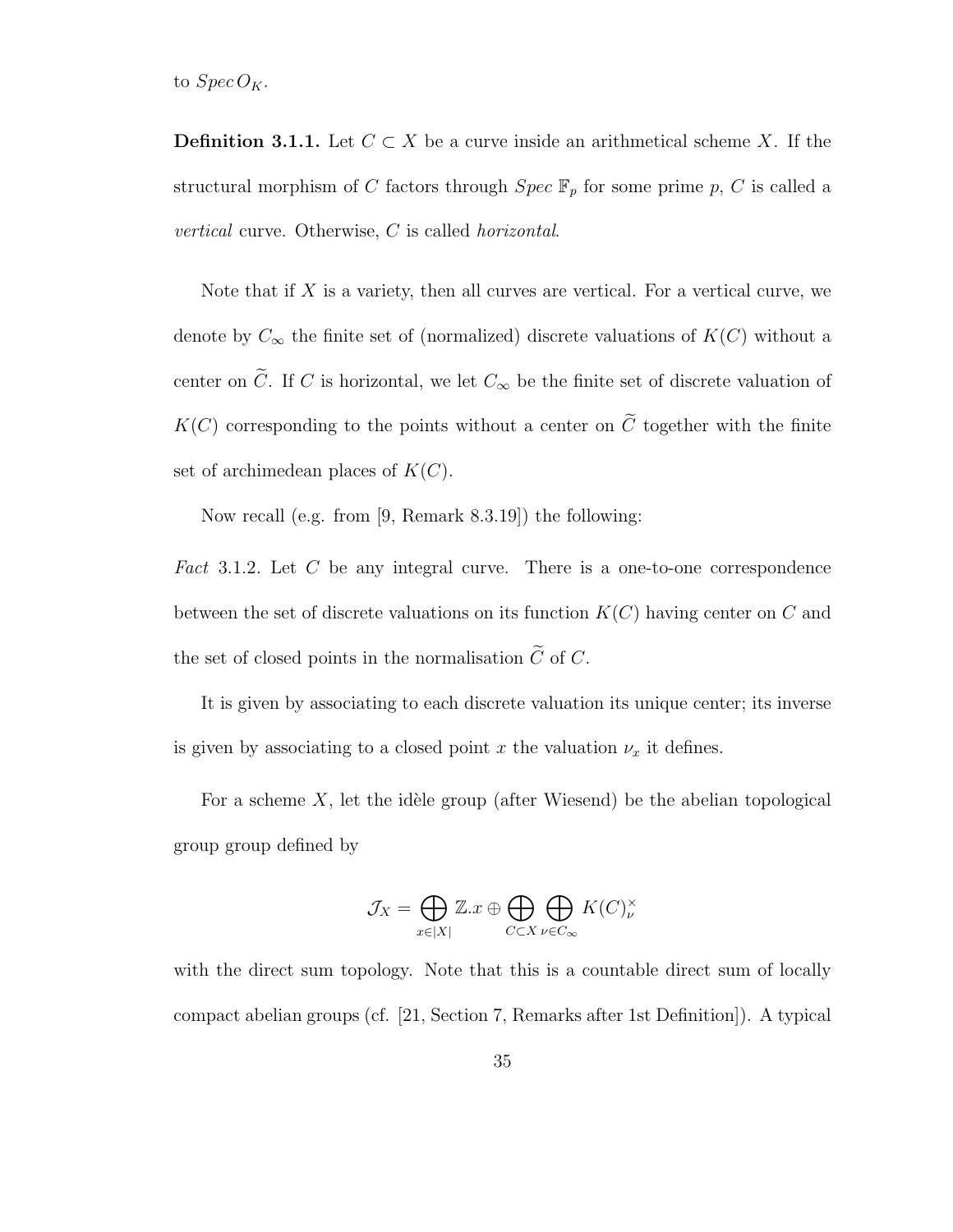element is of the form  $((n_x.x)_x,(t_{C,\nu})(c_{\nu}))$ , where the indices  $x, C, \nu$  run over the set of closed points, of curves contained in X and valuations in  $C_{\infty}$ , respectively, and where at most finitely many components are non-zero.

Remark 3.1.3. If X is an arithmetical scheme with idèle group  $\mathcal{J}_X$ , then  $\mathcal{J}_X$  is Hausdorff but not necessarily locally compact. If  $C \subset X$  is a horizontal curve on X, let  $C_{\infty}^{arch}$  denote the set of archimedean places. If  $C \subset X$  is vertical, set  $C_{\infty}^{arch} = \emptyset$ . Then the subgroup

$$
\mathcal{J}_X^1 = \bigoplus_{C \subset X} \bigoplus_{\nu \in C_{\infty}^{arch}} K(C)^{\times}_{\nu}
$$

is the connected componenet of the identity.

**Definition 3.1.4.** Let  $f : X \longrightarrow Y$  be a morphism of arithmetical schemes. We define the *induced morphism*  $f_{\mathcal{J}} : \mathcal{J}_X \longrightarrow \mathcal{J}_Y$  *on ideal class groups* as follows:

1) The image  $y = f(x)$  of a closed point  $x \in X$  is a closed point, and the extension of residue fields  $k(x)/k(y)$  is finite. So let  $f_{\mathcal{J}}(1.x) = [k(x) : k(y)] \cdot y$ .

2) For  $C \subset X$  a curve, we either have  $f(C) = y$  a closed point, or  $f(C)$  is dense in a curve  $D \subset Y$ .

2a) In the first case, since closed points of integral varieties of finite type over Z have finite residue field, C is a variety over some  $\mathbb{F}_{p^n} = k(y)$ . For  $\nu$  a valuation on  $K(C)$ , let  $k(\nu) = O_{\nu}/m_{\nu}$  denote the residue field, a finite extension of  $k(y)$ . Now f gives rise to an embedding  $k(y) \hookrightarrow k(y)$ , so for  $t \in K(C)_{\nu}^{\times}$ , we can define the image under  $f_{\mathcal{J}}$  as  $f_{\mathcal{J}}(t) = \nu(t)[k(\nu):k(y)].y$ .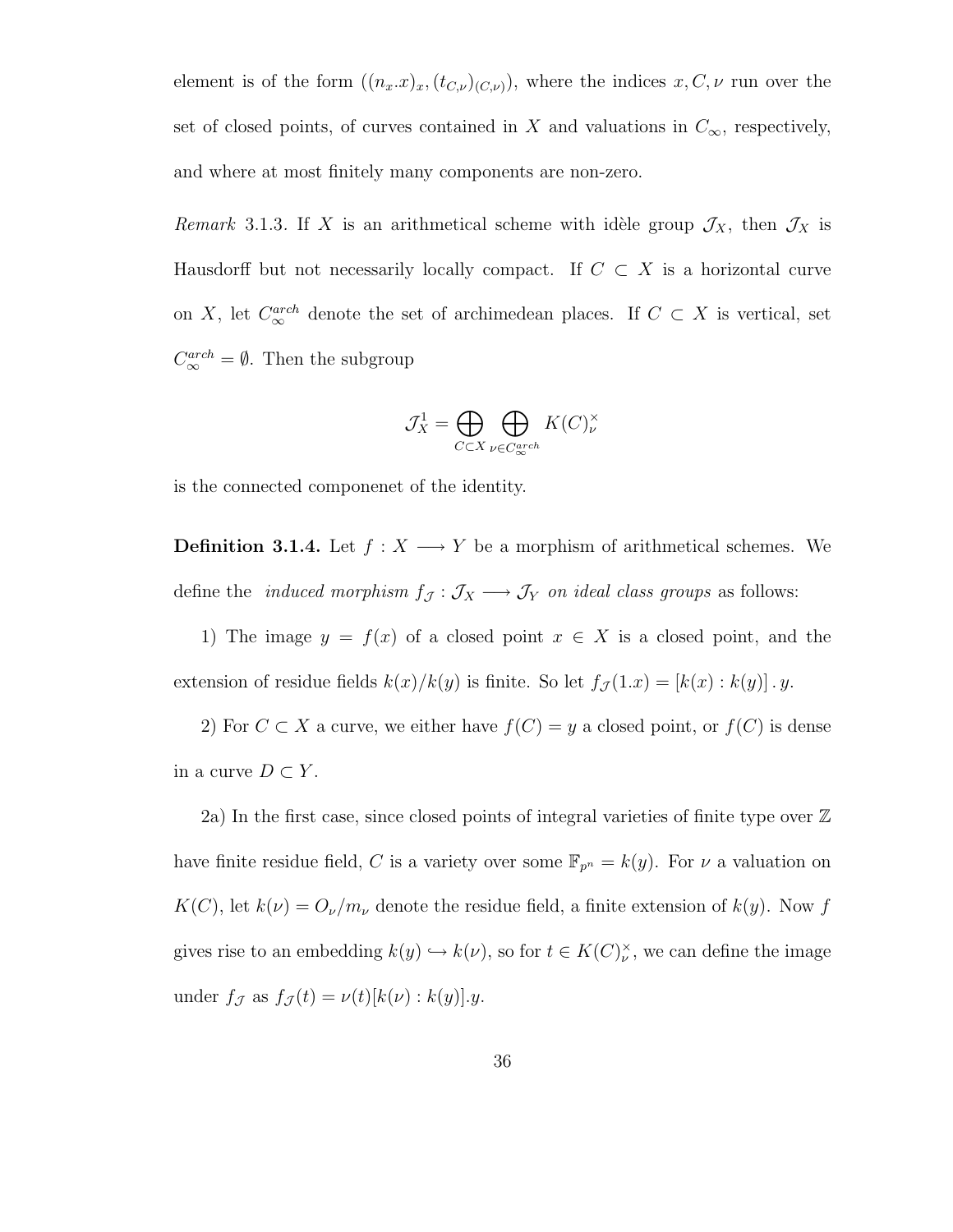2b) In the second case: Let D be the closure of  $f(C)$  in Y, then f gives rise to the finite extension  $K(C)/K(D)$ , and  $\nu$  restricts to a valuation  $\omega$  on  $K(D)$ . If  $\omega$ does not have a center in  $\tilde{D}$ , then  $\mathcal{J}_Y$  has a factor  $K(D)_{\omega}^{\times}$ , so and we can define  $f_{\mathcal{J}}: K(C)_{\nu} \longrightarrow K(D)_{\omega}$  by the norm  $N_{K(C)_{\nu}/K(D)_{\omega}}$ .

2c) Lastly, if  $\omega$  has a center z on  $\widetilde{D}$ , then  $\mathcal{J}_Y$  does not contain the summand  $K(D)_{\omega}^{\times}$ but instead the discrete summand  $\mathbb{Z}.z$ , so we define  $f_{\mathcal{J}}(t) = \nu(t) [k(\nu) : k(z)]$ . z for all  $t \in K(C)_{\nu}^{\times}$ .

Finally, define  $f_{\mathcal{J}}: \mathcal{J}_X \longrightarrow \mathcal{J}_Y$  by setting the image of  $f_{\mathcal{J}}$  equal to the sum of the images of the components, as they were defined above. Then  $\mathcal J$  is a continuous homomorphism by definition.

Remark 3.1.5. The identity morphism  $X \longrightarrow X$  induces the identity  $\mathcal{J}_X \longrightarrow \mathcal{J}_X$ . Moreover, the composition of two induced morphisms is the induced morphism of the composition. Thus we get a functor  $\mathcal J$  from the category of arithmetical schemes over  $\mathbb Z$  to the category of Wiesend idèle groups with induced morphism  $f_{\mathcal J}$ .

We shall use the functorial properties of the induced morphisms repeatedly. Among other things, they imply that if the diagram

$$
\begin{array}{ccc}\nC & \xrightarrow{f^2} & D \\
\downarrow f^1 & & \downarrow f^3 \\
X & \xrightarrow{f^4} & Y\n\end{array}
$$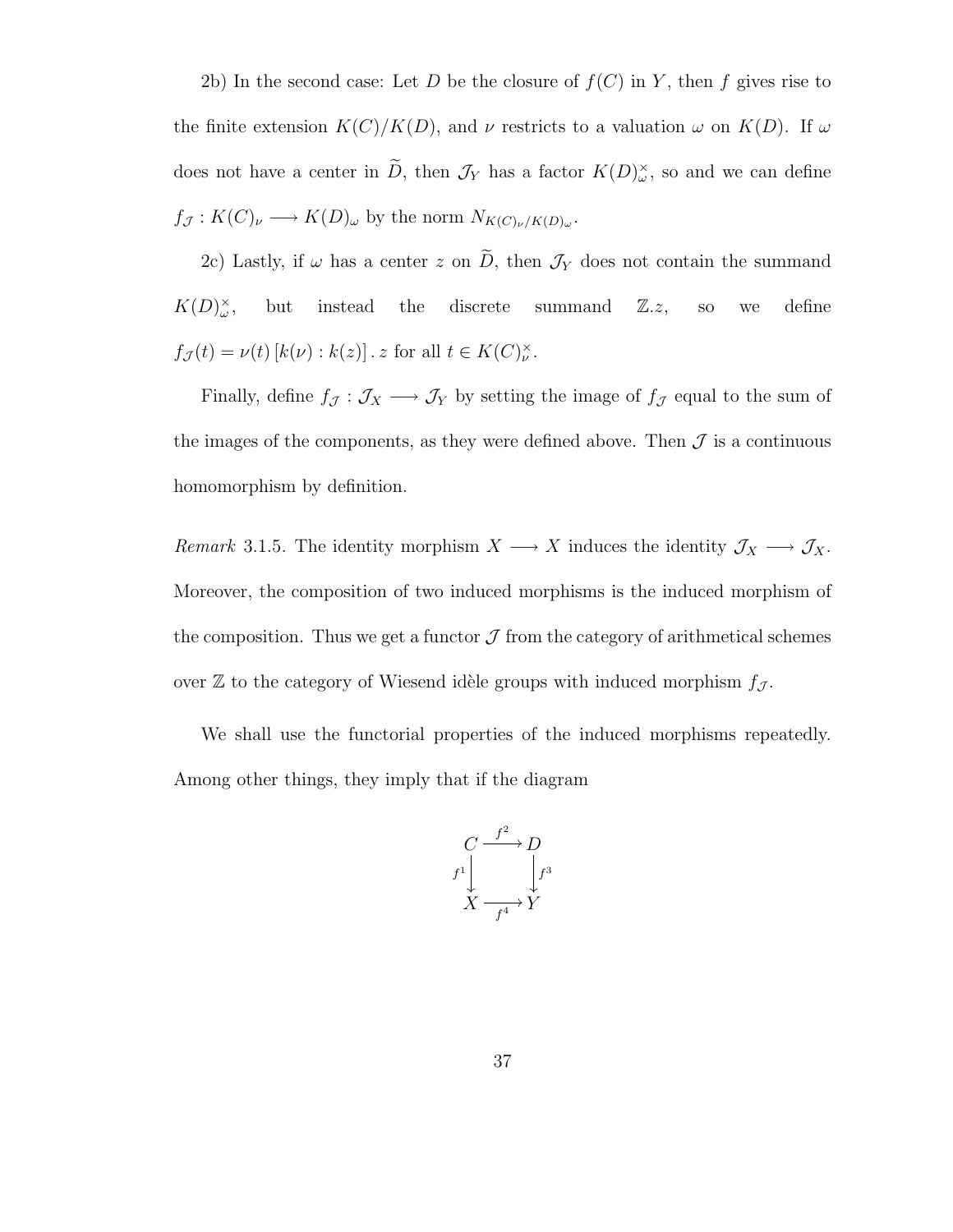of schemes over  $S$  is commutative, then so is the diagram

$$
\begin{array}{ccc}\n\mathcal{J}_C & \xrightarrow{f^2_{\mathcal{J}}} & \mathcal{J}_D \\
f^1_{\mathcal{J}} & & f^3_{\mathcal{J}} \\
\mathcal{J}_X & \xrightarrow{f^4_{\mathcal{J}}} & \mathcal{J}_Y\n\end{array}
$$

of induced morphisms on the idèle groups.

For a curve  $C \subset X$  with normalisaton  $\widetilde{C}$ , the composition  $i_C$  of the canonical maps

$$
\widetilde{C} \longrightarrow C \longrightarrow X
$$

thus induces a morphism

$$
(i_C)_{\mathcal{J}} : \mathcal{J}_{\widetilde{C}} \longrightarrow \mathcal{J}_X \tag{3.1.1}
$$

There also exists a natural inclusion map  $j_C : K(C)^{\times} \longrightarrow J_{\widetilde{C}}$  given by componentwise inclusion:

$$
t\mapsto ((\nu_x(t).x),(i_{\nu}(t))_{\nu}),
$$

where  $\nu_x$  is the discrete valuation associated to the closed point  $x \in C$ , and  $i_{\nu}: K(C) \longrightarrow K(C)_{\nu}$  is the inclusion of the function field in its completion at  $ν$ . Composing  $j<sub>C</sub>$  with  $i<sub>C∗</sub>$ , and taking the direct sum over all curves  $C \subset X$ , we get a map

$$
j = \Sigma_C (i_{C*} \circ j_C) : \sum_{C \subset X} K(C)^{\times} \hookrightarrow \mathcal{J}_X.
$$
 (3.1.2)

**Definition 3.1.6.** Let  $X$  be an arithmetical scheme of Kronecker dimension  $dim(X) \geq 2$ , or a regular curve. Then the Wiesend idèle class group of X is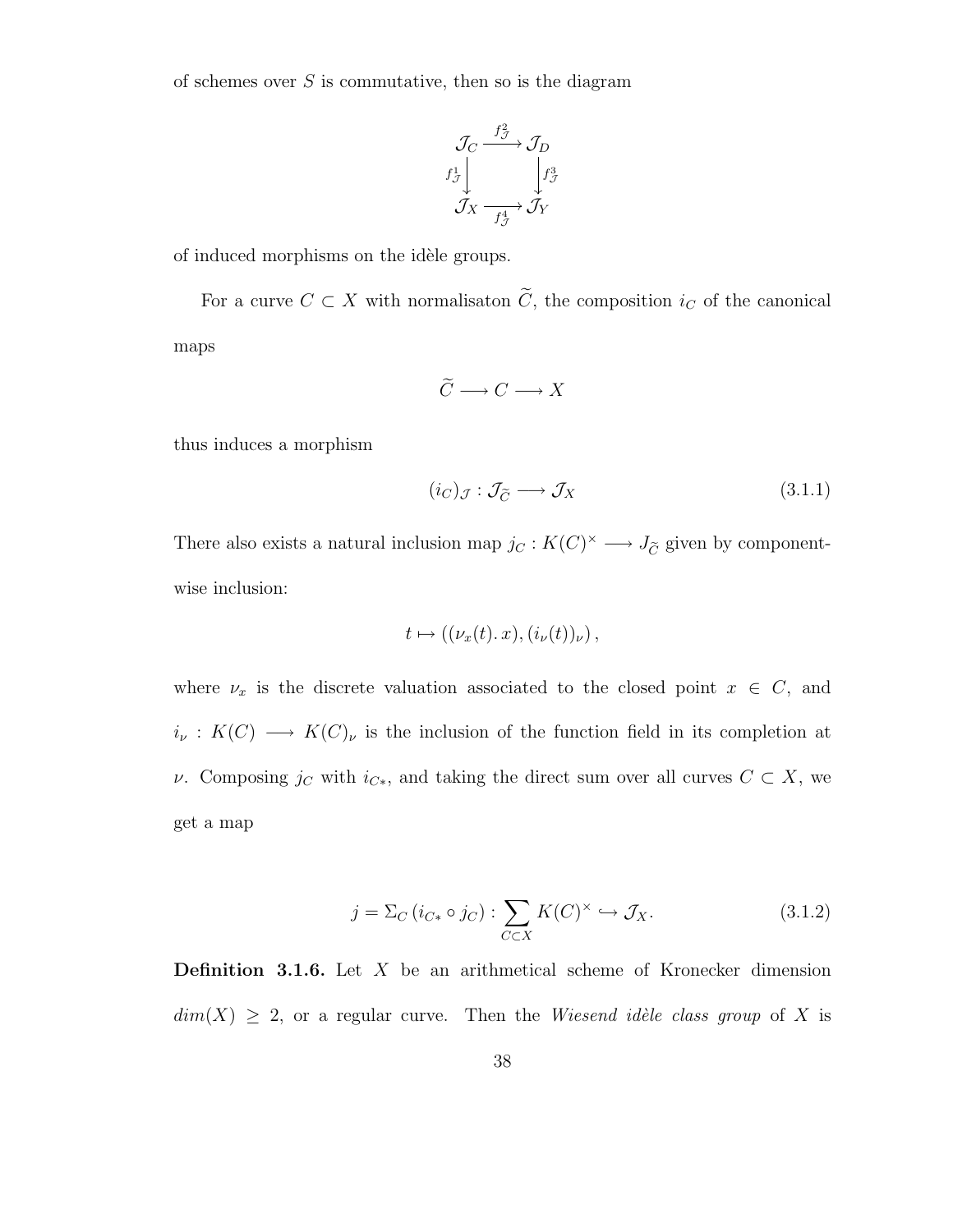defined to be the quotient of  $\mathcal{J}_X$  by the image of  $j\colon$ 

$$
C_X = \mathcal{J}_X / im(j) = \left( \bigoplus_{x \in |X|} \mathbb{Z}.x \oplus \bigoplus_{C \subset X} \bigoplus_{\nu \in C_{\infty}} K(C)_{\nu}^{\times} \right) / \sum_{C \subset X} im(i_{C*} \circ j_C)
$$

together with the quotient topology. For an arithmetical scheme of dimension zero, i.e. a point  $x$ , we define analogously  $\mathcal{C}_x = \mathcal{J}_x = \mathbb{Z}.x$ .

Remark 3.1.7. For an arithmetical scheme X with class group  $\mathcal{C}_X$ , let  $\mathcal{D}_X$  denote the connected component of the identity. Then  $\mathcal{D}_X$  is equal to the closure of the image of the subgroup  $\mathcal{J}_X^1$  in  $\mathcal{C}_X$  defined in 3.1.3 (also see [21, Section 7]).

**Proposition 3.1.8.** For a morphism  $f : X \longrightarrow Y$ , the induced map  $f_{\mathcal{J}}$  on the ideal class groups descends to a continuous homomorphism  $f_* : C_X \longrightarrow C_Y$  on the class groups.

*Proof.* To show this, we have to prove that  $im(j)$  is contained in the kernel of the canonical map  $\overline{f}_{\mathcal{J}} : \mathcal{J}_X \longrightarrow \mathcal{J}_Y \longrightarrow \mathcal{C}_Y$ . Since  $im(j) = \sum_{C \subset X} im(i_{C*} \circ j_C)$ , this amounts to showing that each  $(i_{C*} \circ j_C)(K(C)^{\times})$  is is contained in the kernel of  $\overline{f}_{\mathcal{J}}$ .

There are several cases to consider:

1)  $f(C) = y$  is a closed point of Y. Then for  $t \in K(C)^{\times}$ , we have

$$
(f_{\mathcal{J}}|_{C} \circ j_{C})(t) = f_{\mathcal{J}}|_{C}(((i_{\nu}(t))_{\nu \in C_{\infty}}, (\nu_{x}(t))_{x \in \widetilde{C}}))
$$
(3.1.3)  

$$
= \sum_{\nu \in C_{\infty}} \nu(t)[k(\nu) : k(y)].y + \sum_{x \in \widetilde{C}} \nu_{x}(t)[k(x) : k(y)].y
$$
  

$$
= (\sum_{\nu \in V_{K(C)}} \nu(t)[k(\nu) : k(y)]).y
$$
  

$$
= (deg(div(t)).y = 0
$$
(3.1.4)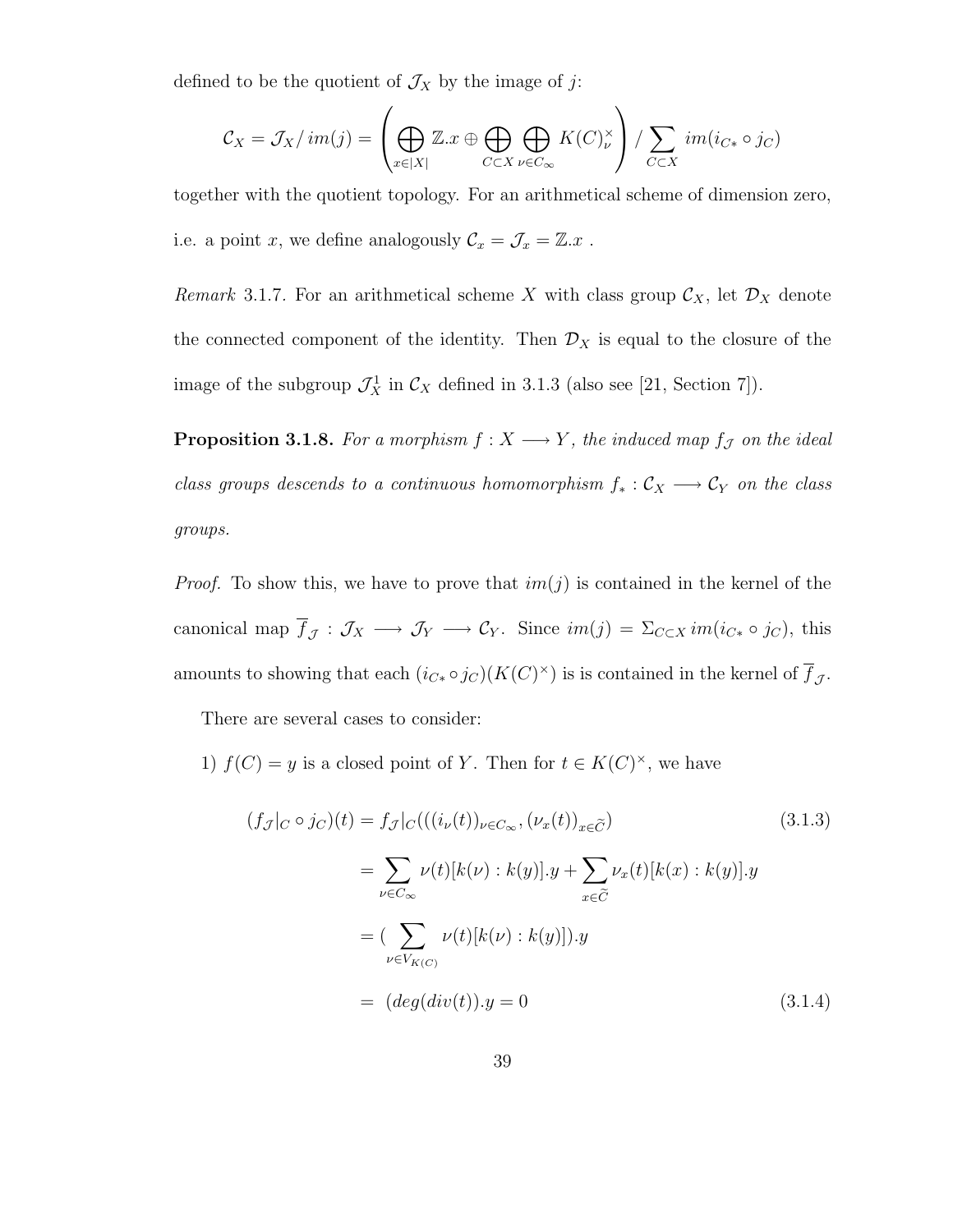where  $V_{K(C)}$  denotes the set of places on  $K(C)$ . We obtain a canonical diagram

$$
K(C)^{\times} \xrightarrow{j_C} \mathcal{J}_{\widetilde{C}} \xrightarrow{i_C*} \mathcal{J}_X
$$
  
\n
$$
\downarrow \qquad \qquad \downarrow f_{\mathcal{J}}
$$
  
\n
$$
\downarrow \qquad \qquad \downarrow f_{\mathcal{J}}
$$
  
\n
$$
\downarrow \qquad \qquad \downarrow f_{\mathcal{J}}
$$
  
\n
$$
\downarrow \qquad \qquad \downarrow f_{\mathcal{J}}
$$

where the first square commutes by the above computation, and the second square commutes as the middle vertical map is just  $f_{\mathcal{J}} \circ i_{C*}$  restricted to  $\mathcal{J}_{\tilde{C}}$ . Thus, the outer rectangle also commutes, and the image of  $K(C)^{\times}$  is in the kernel of  $\overline{f}_{\mathcal{J}}$ , as required.

2)  $f(C)$  is dense inside a curve D of Y. There exists a unique  $\tilde{f}: \tilde{C} \longrightarrow \tilde{D}$ induced by  $f$  such that the following diagrams commute:

$$
\widetilde{C} \longrightarrow C \longrightarrow X
$$
  
\n
$$
\exists! h \downarrow \downarrow \downarrow \downarrow
$$
  
\n
$$
\widetilde{D} \longrightarrow D \longrightarrow Y.
$$

Since the maps  $j_C: K(C)^{\times} \longrightarrow \mathcal{J}_C$  and  $j_D: K(D)^{\times} \longrightarrow \mathcal{J}_D$  factor through  $\mathcal{J}_{\widetilde{C}}\longrightarrow\mathcal{J}_{C}$  and  $\mathcal{J}_{\widetilde{D}}\longrightarrow\mathcal{J}_{D},$  respectively, we get diagrams

$$
K(C)^{\times} \xrightarrow{j_C} \mathcal{J}_{\widetilde{C}} \longrightarrow \mathcal{J}_{C} \longrightarrow \mathcal{J}_{X}
$$
  

$$
N_{K(C)/K(D)} \downarrow \qquad \qquad \downarrow h_{\mathcal{J}} \qquad \qquad \downarrow (f|_{C})_{\mathcal{J}} \qquad \downarrow f_{\mathcal{J}}
$$
  

$$
K(D)^{\times} \xrightarrow{j_D} \mathcal{J}_{\widetilde{D}} \longrightarrow \mathcal{J}_{D} \longrightarrow \mathcal{J}_{Y}.
$$

We show that the left square is commutative:

Indeed, we show that  $h_{\mathcal{J}} \circ j_C = j_D \circ N_{K(C)/K(D)}$  agree on every direct summand of  $\mathcal{J}_{\tilde{D}}$ . We have a direct summand for every discrete valuation  $\omega$  on  $K(D)$ . If  $\omega$ does not have a center on  $\tilde{D}$ , then the  $\omega$ -summand is  $K(D)_{\omega}^{\times}$ , and if  $\omega = \nu_{\tilde{y}}$  for some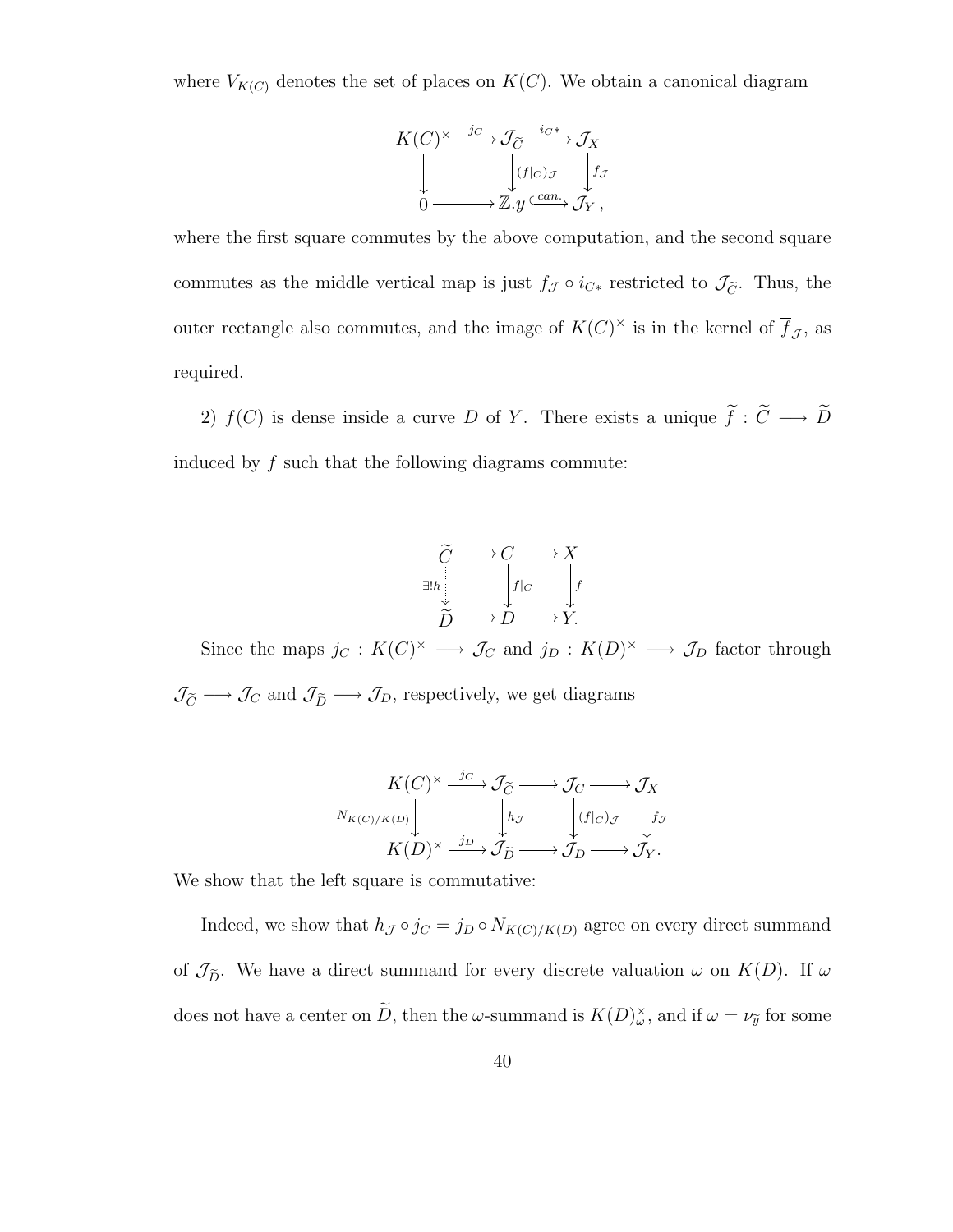center  $\tilde{y} \in \tilde{D}$ , then the  $\omega$ -summand is  $\mathbb{Z}.\tilde{y}$ . Let  $p_{\omega}$  and  $p_{\tilde{y}}$  denote the corresponding projections.

Recall that for a valuation  $\nu \in V_{K(C)}$   $i_{\nu} : K(C)^{\times} \longrightarrow K(C)^{\times}_{\nu}$  denotes the canonical inclusion  $t \in K(C)^{\times}$ . For  $t \in K(C)^{\times}$ , we let  $s = N_{K(C)/K(D)}(t) \in K(D)^{\times}$ , then

$$
j_C(t) = ((\nu_x(t))_{x \in |\widetilde{C}|}), (i_{\nu}(t))_{\nu \in C_{\infty}}),
$$
  

$$
j_D(s) = ((\nu_y(s))_{y \in |\widetilde{D}|}), (i_{\omega}(s))_{\omega \in D_{\infty}}).
$$

1) First consider the case of an  $\omega$ -summand with  $\omega \in D_{\infty}$ . First note that a v-summand gets mapped into the  $\omega$ -summand iff  $\nu$  is a valuation in  $C_{\infty}$  and  $\nu|_{K(D)} = \omega$ . As  $\omega$  does not have a center on  $\widetilde{D}$ , any  $\nu$  on  $K(C)$  restricting to  $\omega$  on  $K(D)$  does not have a center on  $\tilde{C}$ . In particular, any valuation restricting to  $\omega$  is automatically already in  $C_{\infty}$ .

Furthermore,  $h_{\mathcal{J}}$  restricted to  $K(C)^{\times}_{\nu}$ the local norm  $N_{K(C)\nu/K(D)\omega}: K(C)_{\nu}^{\times} \longrightarrow K(D)_{\omega}^{\times}$ . Thus in  $K(D)_{\omega}^{\times}$ , we have

$$
(p_{\omega} \circ j_D \circ N_{K(C)/K(D)}(t) = (p_{\omega} \circ j_D)(N_{K(C)/K(D)}(t))
$$

$$
= i_{\omega}(N_{K(C)/K(D)}(t))
$$

$$
= N_{K(C)/K(D)}(t)
$$

for all  $t \in K(C)_{\nu}^{\times}$ , and

$$
(p_{\omega} \circ h_{\mathcal{J}} \circ j_{C})(t) = \sum_{\nu : \nu|_{K(D)} = \omega} h_{\mathcal{J}}((i_{\nu}(t)) = \sum_{\nu : \nu|_{K(D)} = \omega} N_{K(C)_{\nu}/K(D)_{\omega}}(t)
$$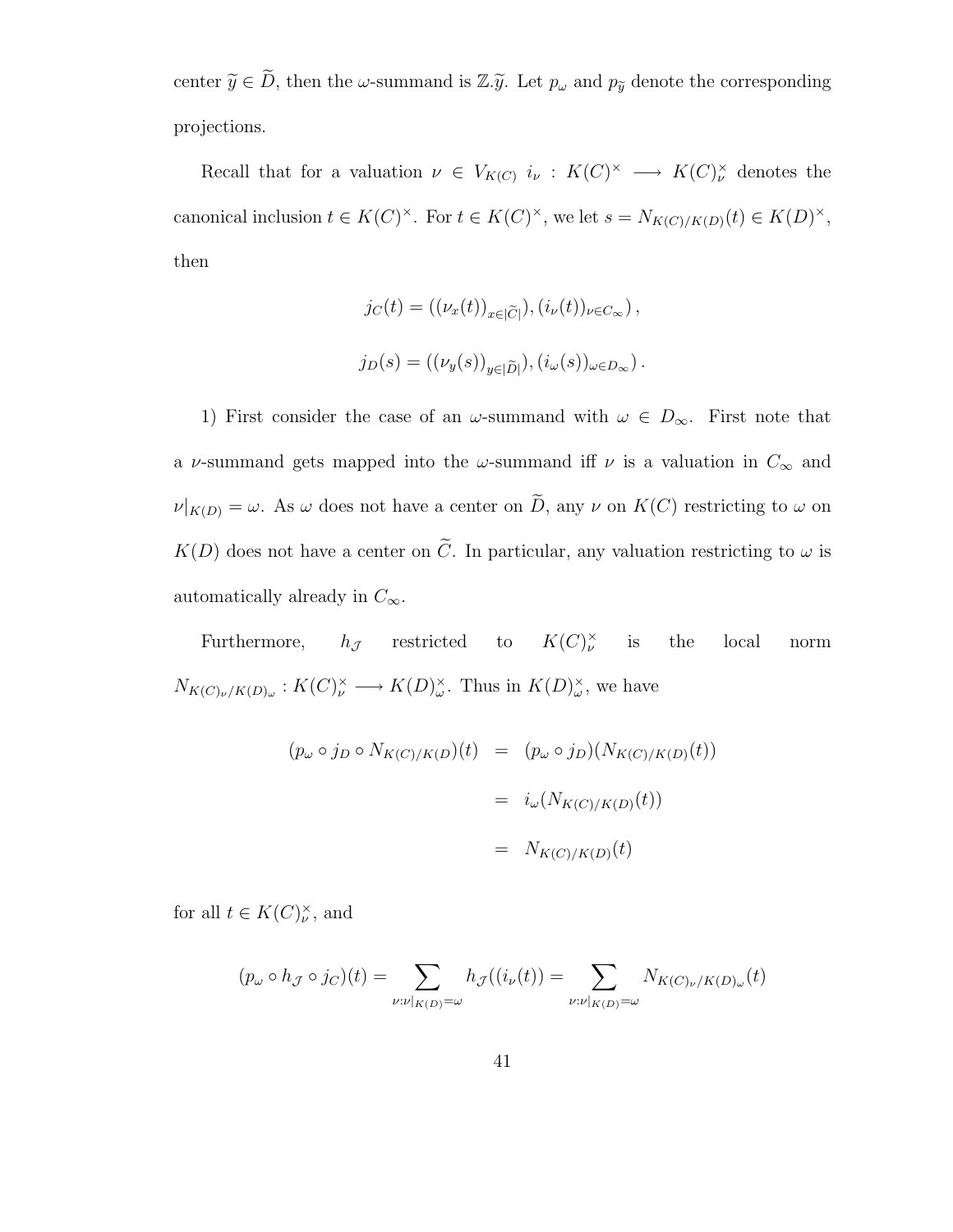for all  $t \in K(C)_{\nu}^{\times}$ . Therefore, showing that  $h_{\mathcal{J}} \circ j_{C}$  and  $j_{D} \circ N_{K(C)/K(D)}$  agree on  $K(D)_{\omega}$  amounts to the well-known fact that global norms are the product of local norms (for a proof, see e.g. [12, Ch. III]):

$$
N_{K(C)/K(D)}(t) = \sum_{\nu:\nu|_{K(D)}=\omega} N_{K(C)\nu/K(D)\omega}(t) \text{ for all } t \in K(C)_{\nu}^{\times}.
$$

2) Now consider  $\omega$ -summands for  $\omega = \nu_{\tilde{y}}$  with center  $\tilde{y} \in D$ . Then  $K(C)^{\times}_{\nu}$  maps into the  $\omega$ -summand  $\mathbb{Z}\tilde{y}$  iff we have  $\nu|_{K(D)} = \omega$ . Furthermore, we get a contribution from the discrete  $\tilde{x}$ -summand  $\mathbb{Z}.\tilde{x}$  if and only if  $\tilde{f}(\tilde{x}) = \tilde{y}$ , which is equivalent to the condition  $\nu_{\widetilde{x}}|_{K(D)} = \nu_{\widetilde{y}}$ . We have

$$
(p_{\omega} \circ j_D \circ N_{K(C)/K(D)}(t) = (p_{\widetilde{y}} \circ j_D)(N_{K(C)/K(D)}(t)) = v_{\widetilde{y}}(N_{K(C)/K(D)}(t)) \cdot \widetilde{y}
$$

and

$$
(p_{\widetilde{y}} \circ \widetilde{F} \circ j_{D})(t) = \sum_{\nu \in C_{\infty} : \nu|_{K(D)} = \nu_{\widetilde{y}}} \nu(t) [k(\nu) : k(\widetilde{y})] \cdot \widetilde{y} + \sum_{\widetilde{x}: f(\widetilde{x}) = \widetilde{y}} \nu_{\widetilde{y}}(t) [k(\widetilde{x}) : k(\widetilde{y})] \cdot \widetilde{y}
$$
  
\n
$$
= \left( \sum_{\nu \in C_{\infty} : \nu|_{K(D)} = \nu_{\widetilde{y}}} \nu(t) [k(\nu) : k(\widetilde{y})] + \sum_{\nu_{\widetilde{x}} : \widetilde{x} \in \widetilde{C}, \nu_{\widetilde{x}}|_{K(D)} = \nu_{\widetilde{y}}} \nu_{\widetilde{y}}(t) [k(\widetilde{x}) : k(\widetilde{y})] \right) \cdot \widetilde{y}
$$
  
\n
$$
= \left( \sum_{\nu : \nu|_{K(D)} = \nu_{\widetilde{y}}} \nu(t) [k(\nu) : k(\widetilde{y})] \right) \cdot \widetilde{y}
$$

Thus, showing that  $\widetilde{F} \circ j_C$  and  $j_D \circ N_{K(C)/K(D)}$  agree on the  $\widetilde{y}$ -summand amounts to showing that

$$
v_{\widetilde{y}}(N_{K(C)/K(D)}(t)) = \left(\sum_{\nu \,:\, \nu|_{K(D)} = \nu_{\widetilde{y}}} \nu(t)[k(\nu):k(\widetilde{y})]\right)
$$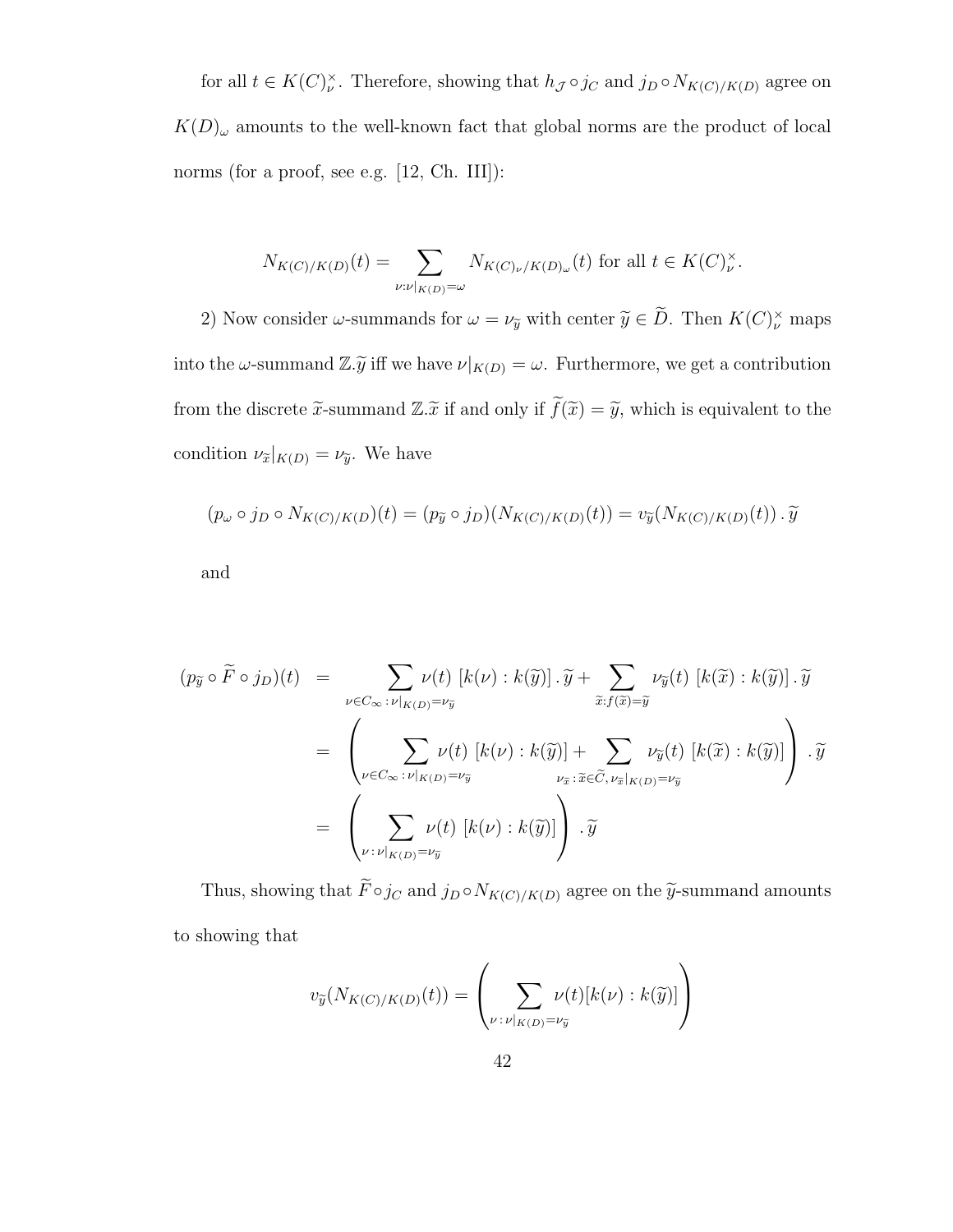**Definition 3.1.9.** Let  $f : X \longrightarrow Y$  be a morphism of regular arithmetical schemes, and let  $f_* : \pi_1(X) \longrightarrow \pi_1(Y)$  be the induced morphism on fundamental groups. Then we denote the image subgroup  $f_*(\mathcal{C}_X)$  inside  $\mathcal{C}_Y$  by  $\mathcal{NC}_X$ , the and call it the f-norm subgroup.

We shall also make use of the following proposition:

**Proposition 3.1.10.** Let X be a regular arithmetical scheme, and let  $\mathcal{J}_X$ ,  $\mathcal{C}_X$ denote the Wiesend idèle group, respectively the Wiesend idèle class group of  $X$ . Then  $\mathcal{J}_X$  is generated by the images of  $\mathcal{J}_{\tilde{C}}$  under the canonical maps  $i_{C*}$ , and  $\mathcal{C}_X$ is generated by the images of  $\mathcal{C}_{\widetilde{C}}$  under  $i_{C*}.$ 

Proof. The proof easily reduces to the following

*Claim* 3.1.11. If X is a regular arithmetical scheme, then for every point  $x \in X$ , there exists a curve  $C \subset X$  such that x is a regular point on C.

. Indeed, let  $x$  be a point of  $X$ . Since being regular is an open condition, by shrinking X if necessary, we may reduce to a regular open affine  $U = Spec A$ contained in X, where x corresponds to a prime ideal  $\mathfrak{p} \subset A$ . Let  $A_{\mathfrak{p}} = \mathcal{O}_{X,x}$  be the local ring at x. As x is a regular point of X, we can choose  $(t_1, \ldots, t_d)$ , all elements of  $A_{\mathfrak{p}}$ , such that they form a system of local parameters at x. (Replacing  $t_i$  by a multiple by an element of  $A - \mathfrak{p}$  if necessary, we may assume that  $t_i \in A$  for all i.) By [9, Theorem 2.5.15],  $B := A_{p}/(t_1, \ldots, t_{d-1})$  is regular, local and of dimension 1,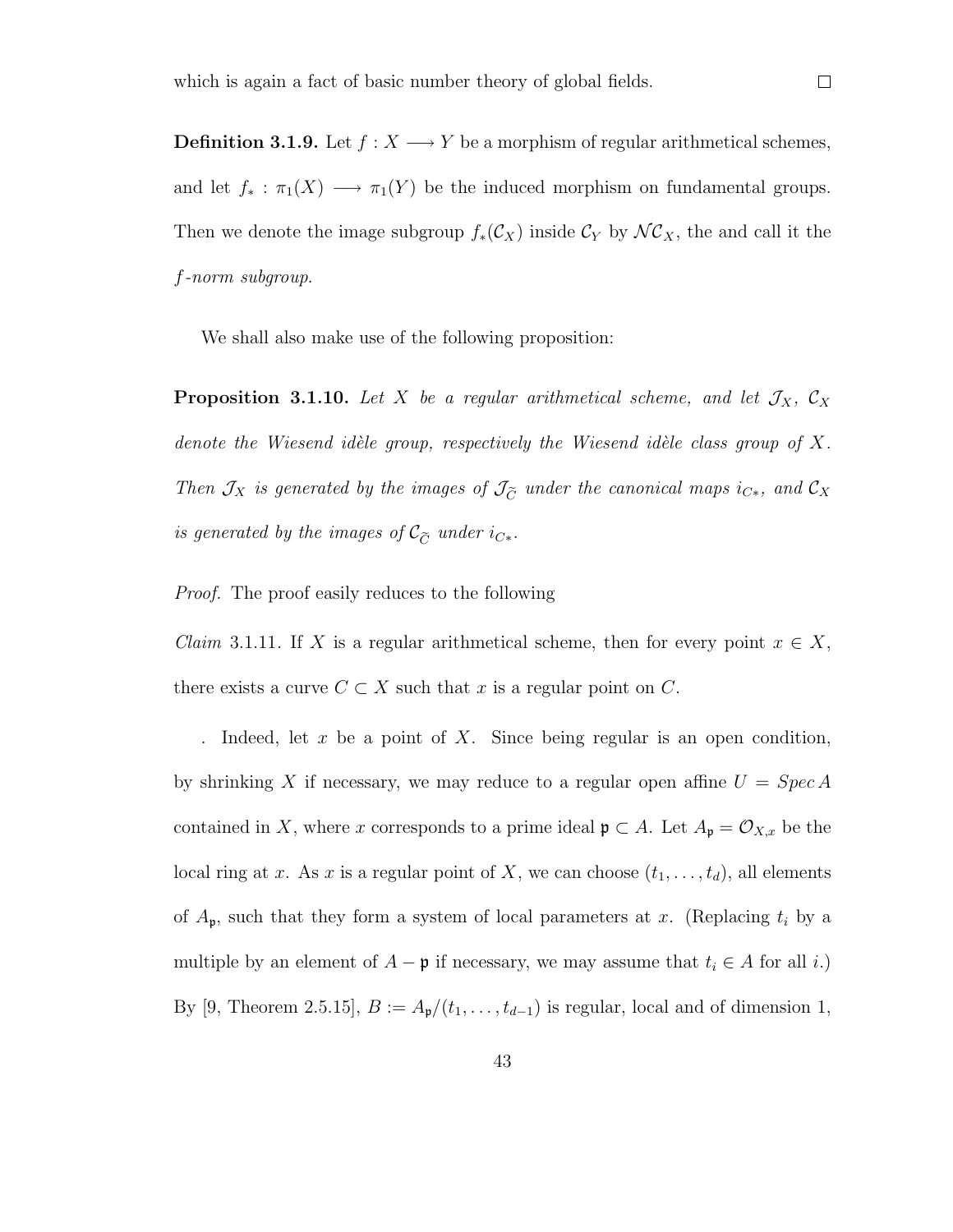and therefore integral; the closure of its generic point in  $Spec A$  is thus an integral curve  $C$ .

Now x is a regular point of  $Spec B$  iff  $t_r \notin (t_1, \ldots, t_{r-1})^2$  in  $A_{\mathfrak{p}}$  (cf. [9, 4.2.15]). Letting  $\overline{\mathfrak{m}_{\mathfrak{p}}} = \overline{(t_d)}$  denote the image of  $\mathfrak{m}_{\mathfrak{p}}$  under the natural surjection  $A \longrightarrow B$ , then if  $t_d$  were contained in  $(t_1, \ldots, t_d)^2$ ,  $\{t_1, \ldots, t_d\}$  would not be an independent set of generators of  $\mathfrak{m}_{\mathfrak{p}}$  modulo  $\mathfrak{m}_{\mathfrak{p}}^2$ , i.e. not a coordinate system of  $A_{\mathfrak{p}}$ . Thus x is a regular point of Spec B.  $\Box$ 

### 3.2 The Reciprocity Homomorphism

In this section, we show the existence of a homomorphism  $\rho_X : \mathcal{C}_X \longrightarrow \pi_1^{ab}(X)$ , which will be called the *reciprocity homomorphism*. This morphism is a generalisation of the Artin map from classical class field theory: For X a regular curve,  $\rho_X$ will coincide with the Artin map as defined in [12, Section VI.7]. The details of this are shown in the next section.

We shall construct the homomorphism  $\rho_X$  by first defining a map  $\psi$  at the level of the idèle group:  $\psi : \mathcal{J}_X \longrightarrow \pi_1^{ab}(X)$ , and then show that  $\psi$  factors through  $\mathcal{C}_X$ . We define as follows:

1) For a closed point  $x \in X$ , set  $\psi(1.x) = Frob_x$ , the Frobenius element of  $\pi_1^{ab}(X)$  associated to x.

2) For a curve  $C \subset X$ , recall that  $\widetilde{C}$  denotes the normalisation of C, and  $i_C$ the canonical homomorphism  $i_C : \widetilde{C} \longrightarrow X$  (cf. 2.2.13). Also recall from 3.1.1 that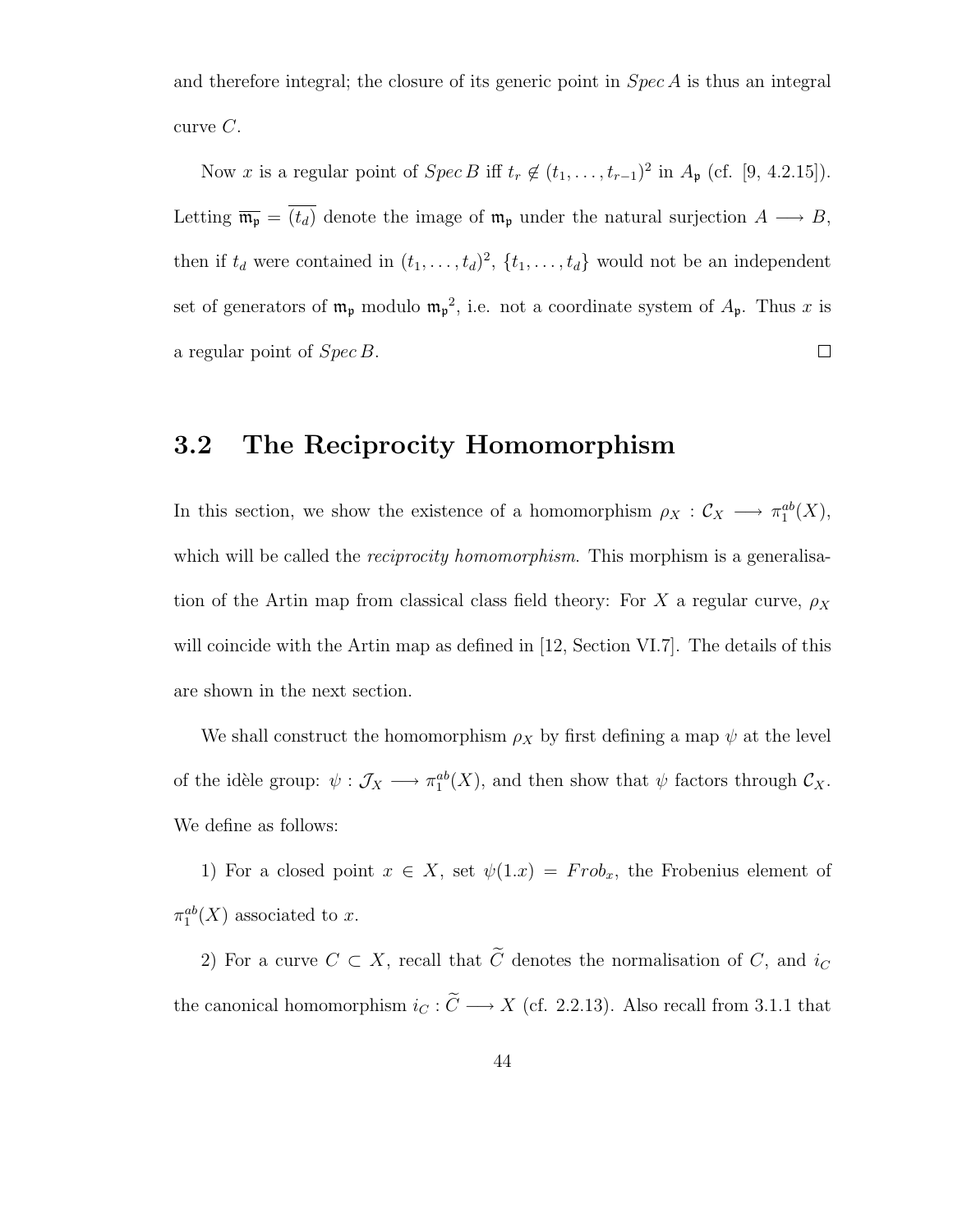$(i_C)_{\mathcal{J}} : \mathcal{J}_{\widetilde{J}} \longrightarrow \mathcal{J}_X$  denotes the induced morphism on idèle groups.

If  $\nu$  a valuation of  $K(C)$  without a center on  $\tilde{C}$ , we let  $\psi = (i_C)_{\mathcal{J}} \circ \rho_C$ , where  $\rho_C: \mathcal{J}_{\widetilde{C}} \longrightarrow \pi_1^{ab}(\widetilde{C})$  is the reciprocity homomorphism associated to the normal curve  $\widetilde{C}$  (cf. [12, Ch. ]).

Then  $\psi$  is trivial on the image of  $j: \sum_{C} K(C)^{\times} \longrightarrow \mathcal{J}_X$ , so it descends to a homomorphism  $\rho_X : \mathcal{C}_X \longrightarrow \pi_1^{ab}(X)$ .

**Definition 3.2.1.** Let X be a regular arithmetical scheme. Then the continuous homomorphism  $\rho_X : C_X \longrightarrow \pi_1^{ab}(X)$  defined above is called the *reciprocity homo*morphism of X.

Let  $f : X \longrightarrow Y$ , and recall from Section 2.2 that  $\widetilde{f}$  denotes the induced morphism on fundamental groups. Recall also that the abelianised fundamental groups  $\pi_1^{ab}(X)$ ,  $\pi_1^{ab}(Y)$  are well-defined without reference to geometric basepoints. *Notation* 3.2.2. Given  $f$ ,  $\tilde{f}$  as above, we let  $\bar{f}$  :  $\pi_1^{ab}(X) \longrightarrow \pi_1^{ab}(Y)$  denote the induced morphism on the abelianised fundamental groups.

Proposition 3.2.3. The recprocity morphism is compatible with induced homomorphisms on the class and fundamental groups. I.e. if we let  $f : X \longrightarrow Y$  is a morphism of regular arithmetical schemes, then the diagram



commutes.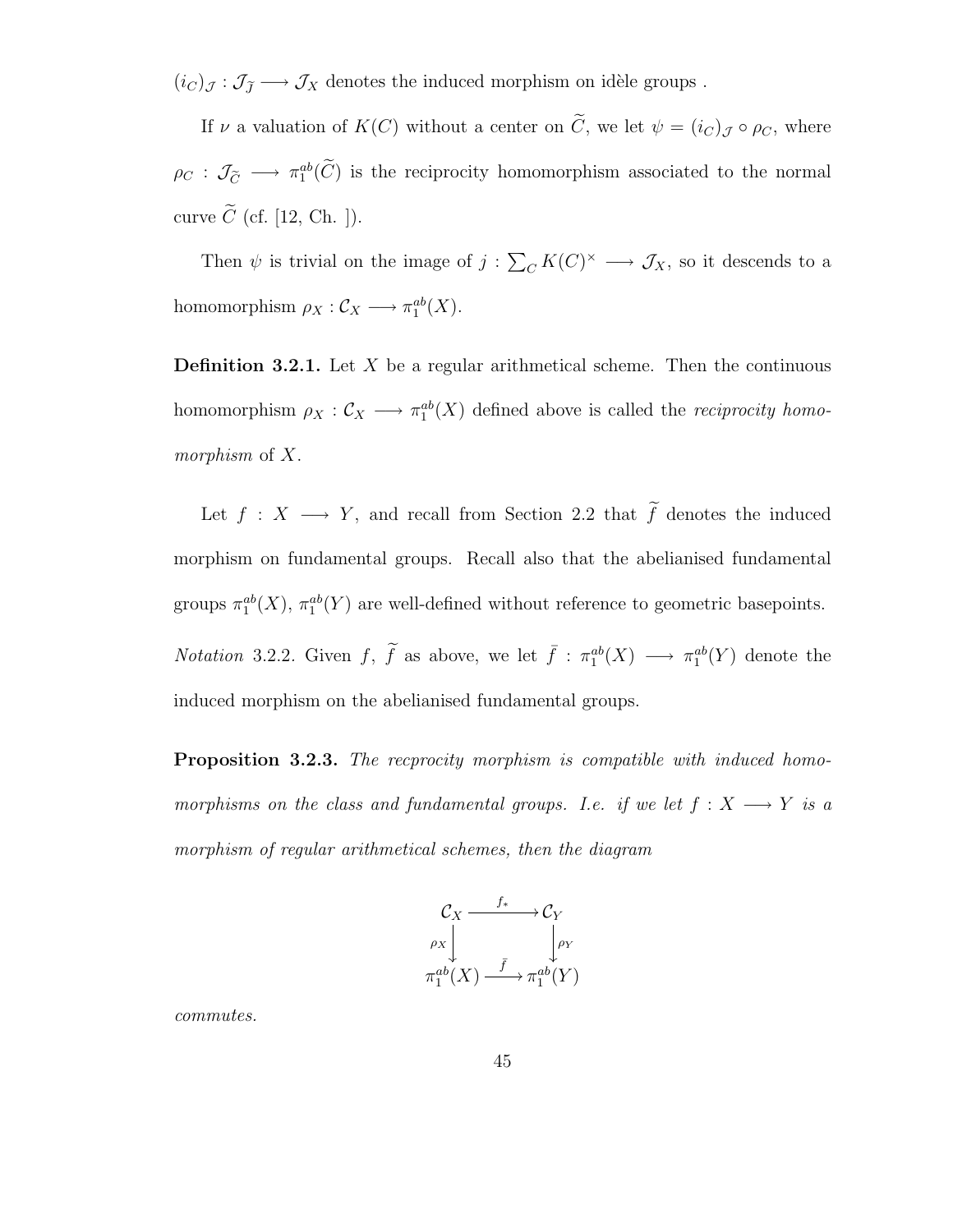*Proof.* It is most convenient to show this at the level of the idèle groups, i.e. to show that the diagram



commutes. We then check commutativity componentwise on every summand  $\mathcal{C}_X$  as follows:

1) If x is a closed point, then so is  $y = f(x)$ . Then  $k(y) \simeq \mathbb{F}_q$  and  $k(x) \simeq \mathbb{F}_{q^n}$ are finite fields,  $\pi_1^{ab}(x) = \pi_1(x)$ ,  $\mathcal{C}_x = \mathbb{Z}$ . x and similarly for y. The reciprocity morphisms are

$$
\rho_x : \mathbb{Z}. x \longrightarrow \pi_1(x)
$$
  

$$
\rho_y : \mathbb{Z}. y \longrightarrow \pi_1(y).
$$

Here,  $\rho_x : \mathbb{Z}. x \longrightarrow \pi_1^{ab}(x)$  maps  $1. x \mapsto Frob_x$ , where  $Frob_x = Frob_{\mathbb{F}_{q^n}}$  denotes the Frobenius associated to the finite field  $k(x)$ . Similarly,  $Frob_{\mathbb{F}_q}$ , so we have  $Frob_x^n = Frob_y$  in  $\pi_1(y)$ ; thus the upper square in the following diagram commutes.



By a slight abuse of notation, we have let  $Frob_y$  also denote the image of  $Frob_y$ under the canonical homomorphism  $\pi_1(x) \longrightarrow \pi_1^{ab}(X)$ . We shall keep this notation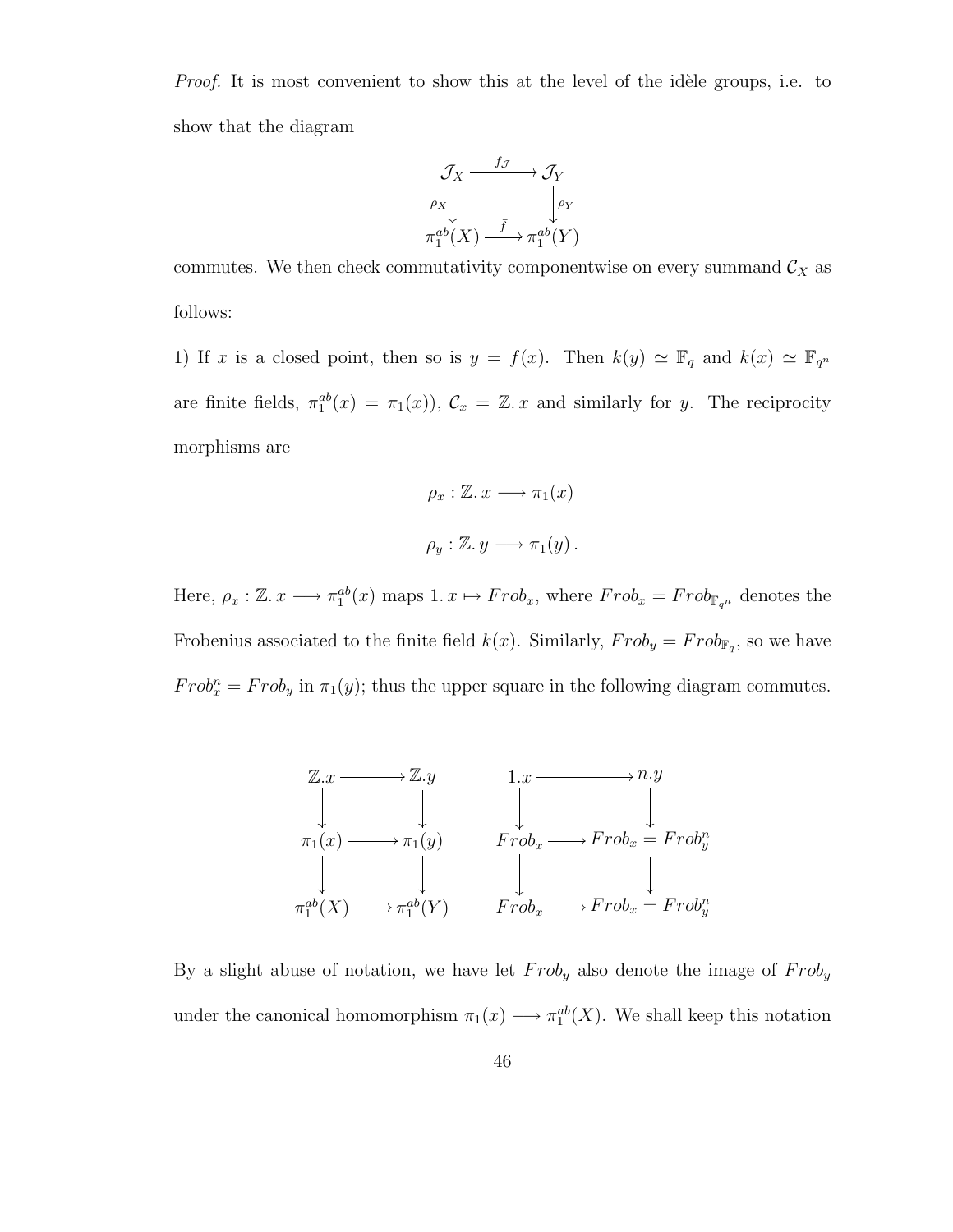also in the following paragraphs. Commutativity of the lower square follows from functoriality of  $\pi_1$  and  $\pi_1^{ab}$  (cf. Section 2.2 or [19, Ch. 5]).

2) Now let  $C \subset X$  be a curve, and recall the canonical morphism  $i_C : \widetilde{C} \longrightarrow C \longrightarrow X$  (cf. 2.2.13). Recall also the notation for induced morphisms on the idèle and idèle class groups (cf. Definition 3.1.4, Proposition 3.1.8 and  $(3.1.1)$ .

2.1)  $f(C)$  is a closed point y. Then for any valuation  $\nu \in C_{\infty}$ , the induced map  $f_{\mathcal{J}}$  on the idèle groups maps  $\sum K(C)_{\nu} \subset \mathcal{J}_X$  into the y-summand  $\mathbb{Z}.y \subset \mathcal{J}_Y$ . By the functorial properties of induced maps on the abelianised fundamental group, the square

$$
\pi_1^{ab}(\widetilde{C}) \xrightarrow{(f|C)*} \pi_1(y)
$$
\n
$$
i_{C*} \downarrow \qquad \qquad i_{y}
$$
\n
$$
\pi_1^{ab}(X) \xrightarrow{f_*} \pi_1^{ab}(Y)
$$

commutes. Moreover, by the definition of the Artin map on idèle class group with restricted ramification (cf. [12, Section]), the square

$$
K(C)_{\nu}^{\times} \longrightarrow \mathbb{Z}.y
$$
  
\n
$$
\rho_C \downarrow \qquad \qquad \downarrow \rho_y = \text{Frob}_{y}^{(.)}
$$
  
\n
$$
\pi_1^{ab}(\widetilde{C}) \xrightarrow{(f|_{C})_*} \pi_1(y)
$$

commutes for any valuation  $\nu$ .

2.2)  $f(C)$  is dense inside a curve  $D \subset Y$ . Then the associated function field  $K(C)$  is an extension of  $K(D)$ , and  $\omega := \nu|_{K(D)}$  is a valuation of  $K(D)$  for all valuations  $\nu$  on  $K(C)$ . We distinguish two cases: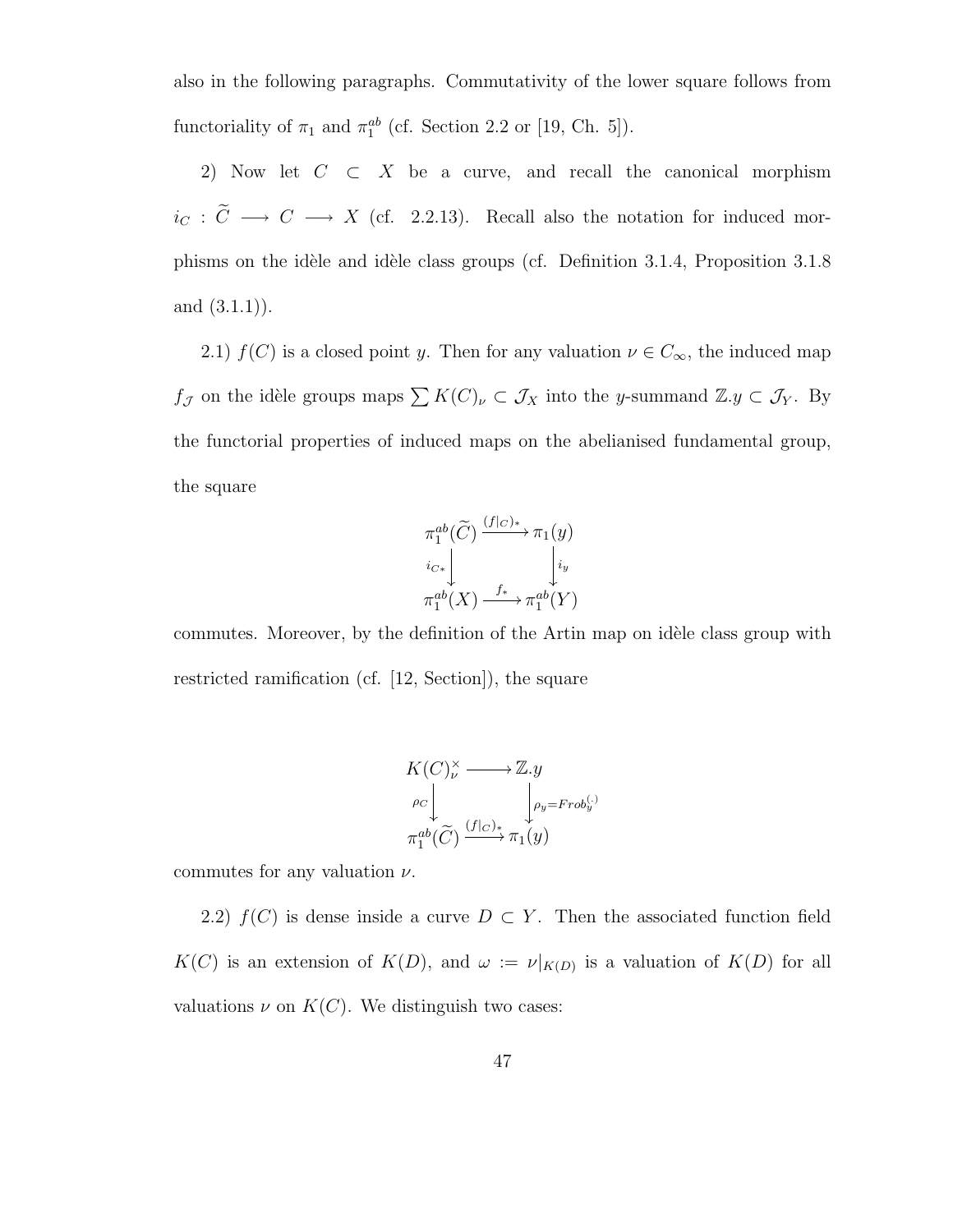2.2.1) If  $\omega$  does not have a center on  $\widetilde{D}$ , then  $\omega \in D_{\infty}$ , and  $f_{\mathcal{J}}$  restricted to  $K(C)_{\nu}^{\times}$  is given by the norm  $N = N_{K(C)\nu/K(D)\omega} : K(C)^{\times} \longrightarrow K(D)_{\omega}^{\times}$ . We show that the following diagram commutes:

$$
K(C)_{\nu}^{\times} \xrightarrow{N} K(D)_{\omega}^{\times}
$$
  
\n
$$
\rho_C \downarrow \qquad \qquad \downarrow \rho_D
$$
  
\n
$$
\pi_1^{ab}(C) \xrightarrow{(f|_C)_*} \pi_1^{ab}(D)
$$

Indeed, let  $t = \pi^n u$  be an element of  $K(C)_{\nu}^{\times}$  and let  $f = [k(y) : k(x)]$ . Then  $N(t) = u'\pi^{fn}$ , where u' is a unit of  $O_{K(D)}$ , so  $\rho_D(N(t)) = Frob_{k(\omega)}^{fn}$ , where  $Frob_{k(\omega)}$ is the generator of  $Gal(\overline{\mathbb{F}}_p/k(\omega))$  inside  $Gal(\overline{\mathbb{F}}_p/\mathbb{F}_p)$ .

On the other hand,  $\rho_C(t) = Frob_{k(\omega)}^n$ . Viewing  $\pi_1^{ab}(C)$  and  $\pi_1^{ab}(D)$  as the Galois groups of the maximal unramified outside  $C_{\infty}$  (resp.  $D_{\infty}$ ) extension of  $K(C)$  (resp.  $K(D)$ ,  $(f|_C)_*$  is just the restriction map to  $K(C)$  (resp.  $K(D)$ ), under which  $Frob_{k(\nu)}$  gets mapped to  $Frob_{k(\omega)}^f$ . So  $(f|_C)_*(Frob_{k(\nu)}) = Frob_{k(\omega)}^f$  and the above diagram commutes, as claimed.

2.2.2) Now assume that  $\omega$  has a center on the normalisation  $\widetilde{D}$ , say y. Then  $\omega$ is the valuation  $\nu_y$  associated to y, and  $k(\nu)$  is a finite extension of  $k(\omega) = k(y)$ . We need to show commutativity of

$$
K(C)_{\nu}^{\times} \xrightarrow{f_{\mathcal{J}}} \mathbb{Z}.y
$$
  
\n
$$
\rho_C \downarrow \qquad \downarrow \rho_D
$$
  
\n
$$
\pi_1^{ab}(C) \xrightarrow{(f|_C)_*} \pi_1(y).
$$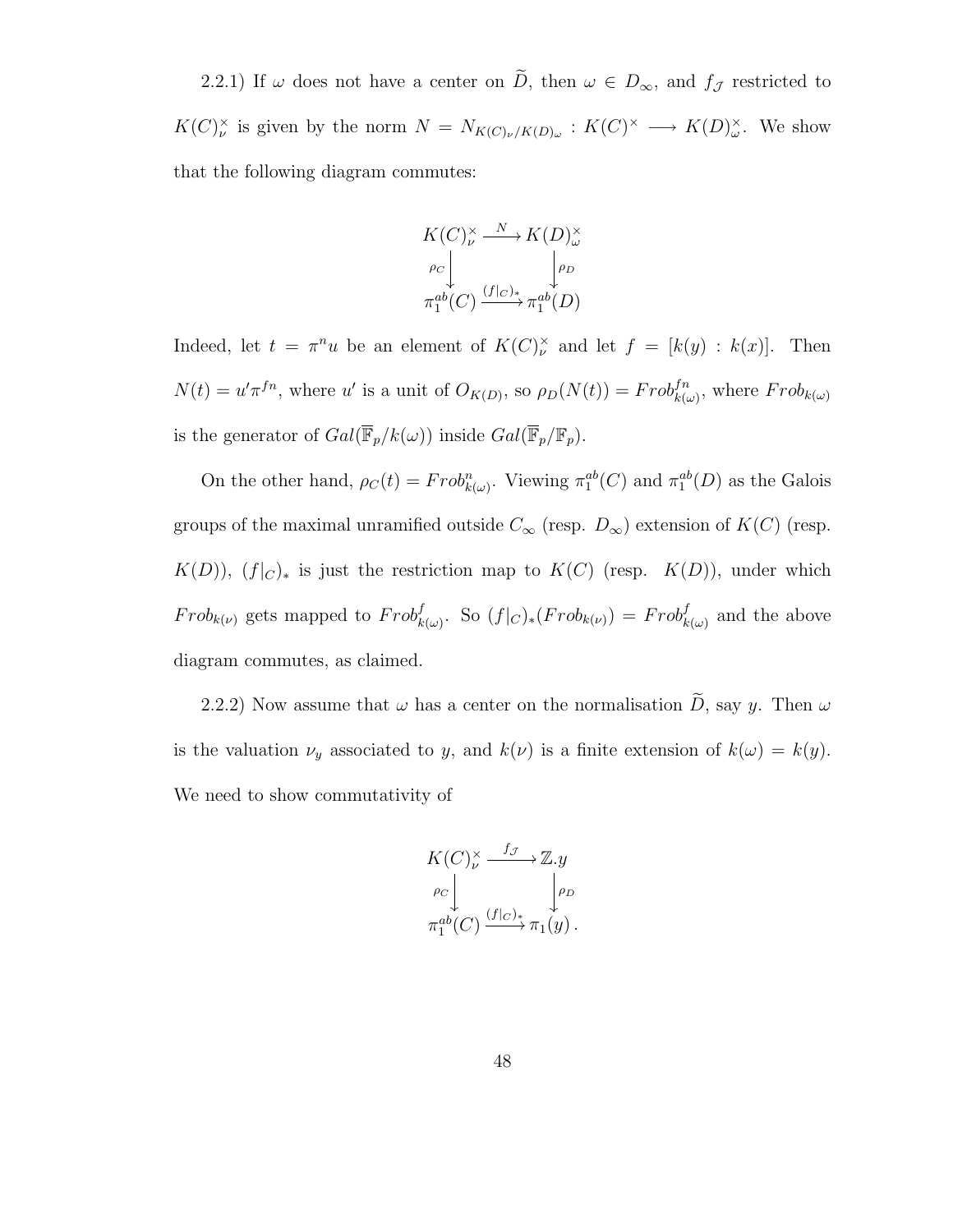Indeed, let  $\pi$  be a uniformiser of  $K(C)<sub>\nu</sub>$ . For  $t \in K(C)^{\times}$ , write  $t = u\pi^{n}$ , where u is a unit of  $K(C)<sub>\nu</sub>$ . We have  $f_{\mathcal{J}}(t) = \nu(t)[k(\nu): k(y)]$ . y, which gets mapped to  $Frob_y^{n[k(\nu):k(y)]}$  in  $\pi_1(y)$ .

On the other hand, we have  $\rho_C(t) = Frob_{k(\nu)}^n$ , so since  $Frob_{k(\nu)}^{\{k(\nu):k(y)\}}$ , the diagram commutes as claimed.

 $\Box$ 

## 3.3 The Base Cases of the Induction Argument: Reciprocity for Regular Schemes of Dimension One and Zero

In this section, we summarise the reciprocity laws for arithmetical schemes of dimensons one and zero. These will form the base case for induction on dimension in the proof of the Key Lemma in Chapter 5.

In dimension one, this amounts to a reformulation of results of classical class field theory with restricted ramification in the language of schemes, which we give below. We begin with the dimension zero case, where reciprocity is essentially clear from the definitions.

An arithmetical scheme of dimension zero is equal to *Spec k* for some finite field k. If x is a closed point in some higher-dimensional arithemtic scheme  $X$ , then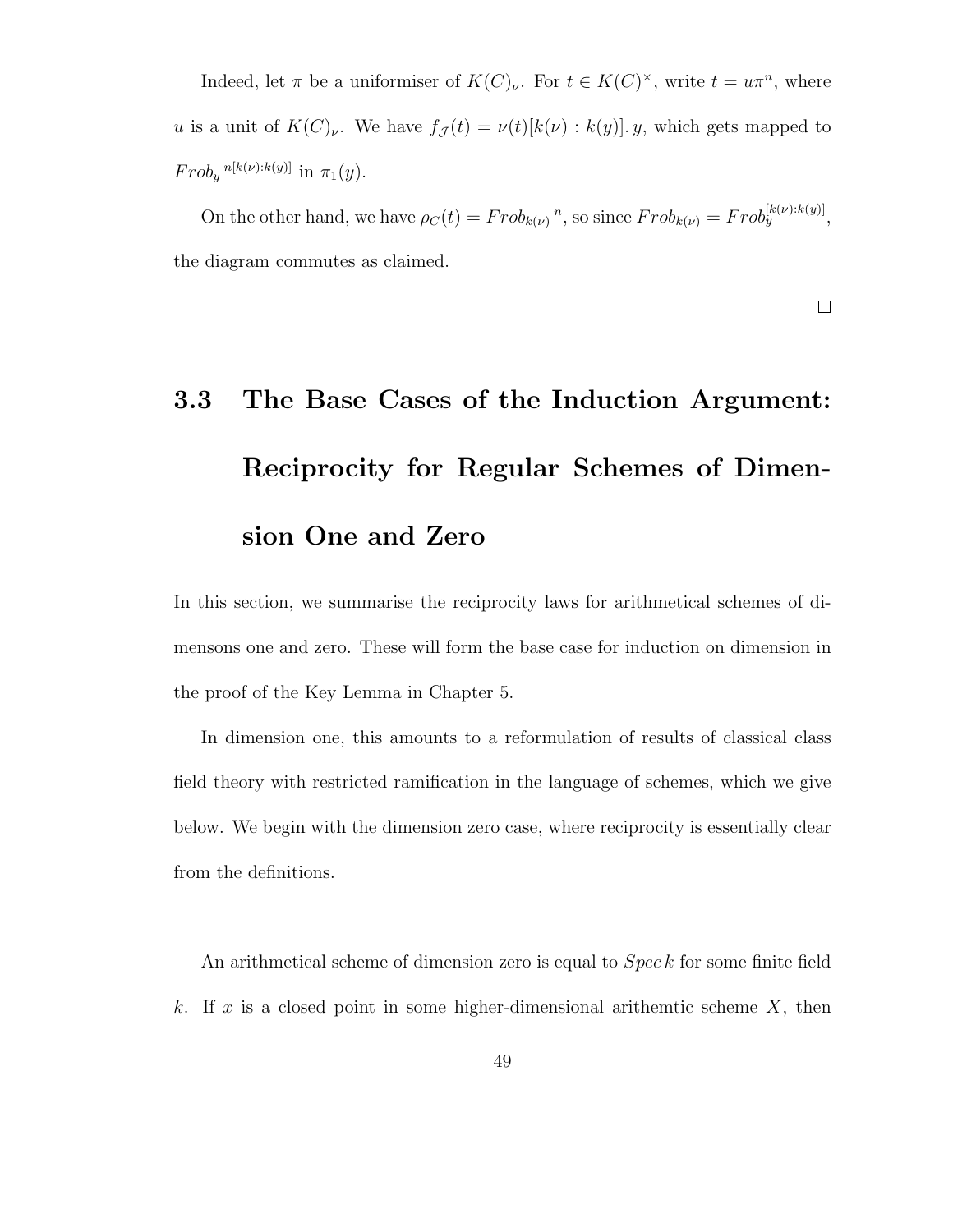the residue field  $k(x)$  is a finite field, and  $x \approx Spec k(x)$ . The fundamental group of this scheme is abelian, and isomorphic to  $\widehat{\mathbb{Z}}$ , the procyclic group generated by the Frobenius automorphism  $Frob_x$  of the finite field  $k(x)$ . The class group of x is equal to  $\mathcal{C}_x = \mathcal{J}_x = \mathbb{Z}$ . x, and the reciprocity morphism  $\rho_x : \mathcal{C}_x \longrightarrow \pi_1(x)$  maps 1.  $x \mapsto Frob_x$ . We get the following

**Proposition 3.3.1.** Let x be a zero-dimensional arithmetical scheme. Then  $\rho_x$ induces an exact sequence

$$
0 \longrightarrow \mathcal{C}_x \xrightarrow{\rho_x} \pi_1(x) \longrightarrow \hat{\mathbb{Z}}/\mathbb{Z} \longrightarrow 0.
$$

The following corollary summarises the key statements for a zero-dimensional class field theory:

**Corollary 3.3.2.** Let x be an arithmetical scheme of dimension zero and  $C_x \simeq \mathbb{Z} x$ the idèle class group of  $X$ .

1. There exists a one-to-one correspondence between open subgroups of  $C_x$  and open subgroups N of the fundamental group  $\pi_1(x)$ ; it is given by  $\rho_x^{-1}(N) \leftarrow N$ . The inverse correspondence is given by  $H \mapsto \overline{\rho_x(H)}$ , where the bar denotes the topological closure. If  $H < C_x$  corresponds to  $N < \pi_1(x)$ , then

$$
\mathcal{C}_C/H \simeq \pi_1(x)/N.
$$

2. The norm subgroups of  $C_x$  are precisely the open subgroups of finite index.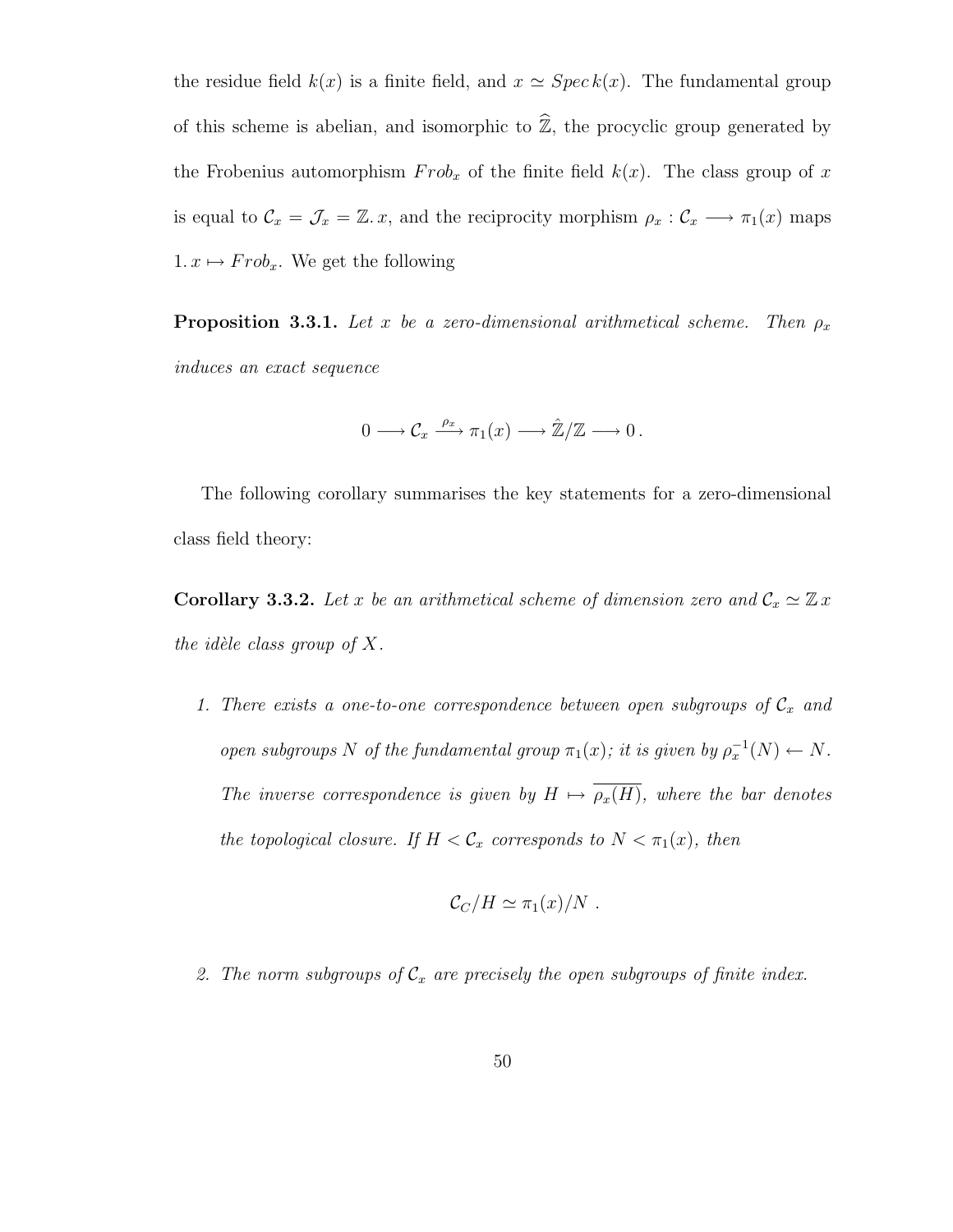3. If  $y \rightarrow x$  is an étale connected cover, then the reciprocity map gives rise to an isomorphism

$$
\mathcal{C}_x/\mathcal{NC}_y \stackrel{\simeq}{\longrightarrow} Gal(y/x).
$$

*Proof.* The claims follow directly from Proposition 3.3.1; we show the details of 3.3.2.1: Open subgroups of  $\mathcal{C}_x$  are of the form  $n\mathbb{Z}.x$  for non-negative integers n, and open subgroups of  $\pi_1(x)$  are of the form  $\overline{}$ , where the bar denotes the topological closure. Then clearly, the association

$$
N = \overline{Frob_x^n} > \overline{\rho_x}^1(N) = n\mathbb{Z}.x
$$

gives a one-to-one correspondence between open subgroups of  $\mathcal{C}_x$  and  $\pi_1(x)$ .

The inverse correspondence is given by associating to a subgroup  $H = n\mathbb{Z}$ .  $x \leq$  $\mathcal{C}_x$  the topological closure of the image subgroup:  $N = \rho_x(H) = \langle Frob_x^n \rangle$ .  $\Box$ 

Now let C be a regular arithmetical curve. Then the required results are given by the classical class field theory of (number or function) field extensions with restricted ramification, as derived in [13, Chapter VIII].

There are two distinct cases: Either C is a curve over  $\mathbb{F}_p$  for some prime p, or C is open in  $Spec \mathcal{O}_K$  for some number field K.

We first consider the case where C is a regular curve over  $\mathbb{F}_p$ , which is the main focus of this thesis. Then  $K(C)$  is a function field, i.e. a finite extension of  $\mathbb{F}_p(t)$ .  $C$  is either proper or affine. Let  $P(C)$  be the regular compactification of  $C$ , and let  $S = P(C) \backslash C$  be the complement of C. Then S is non-empty if and only if C is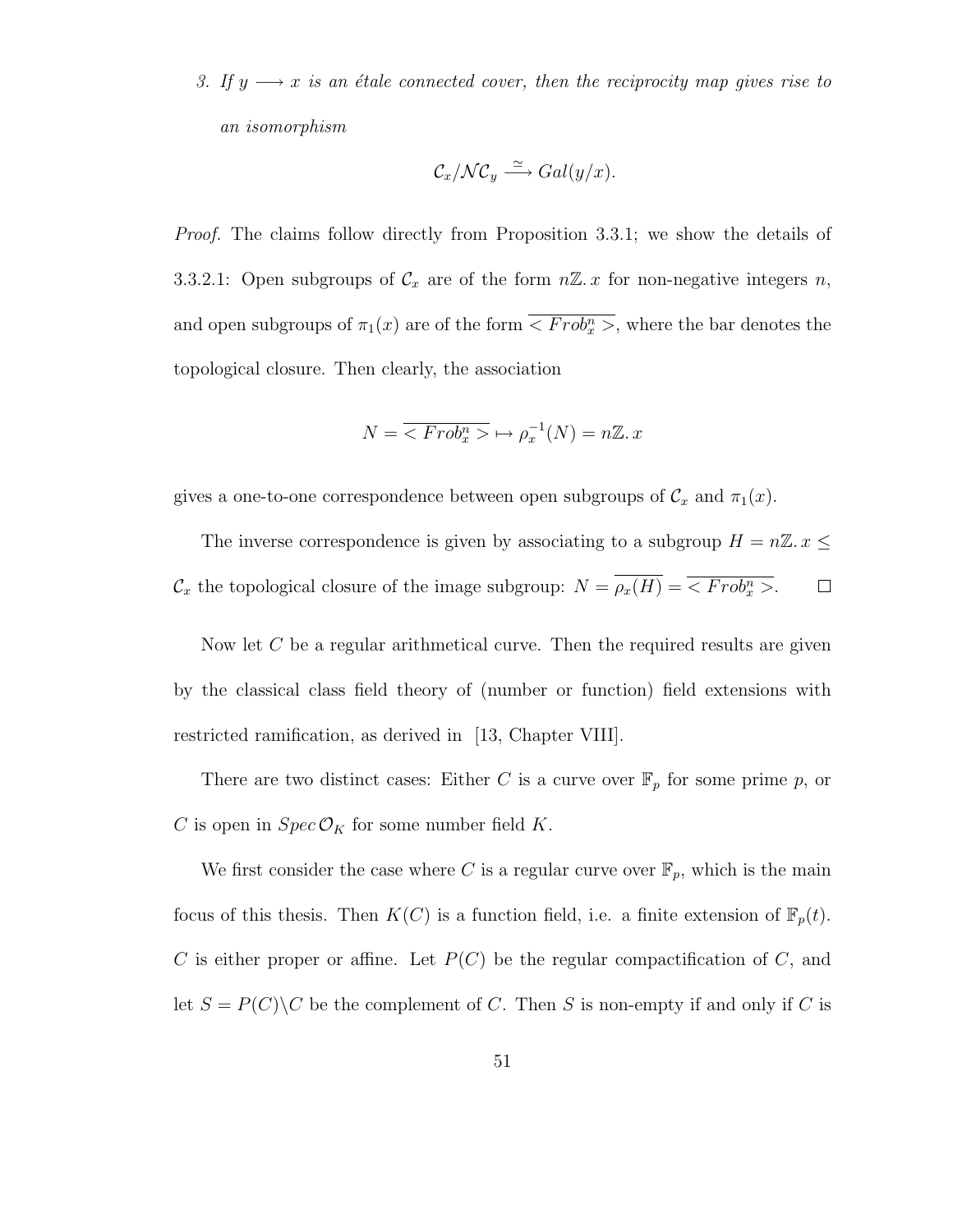affine. The elements of S are closed points, i.e. of codimension one in  $C$ . We can identify  $S$  with the set of valuations without a center on  $C$ :

**Proposition 3.3.3.** There exists a contravariant equivalence of categories of connected étale covers of C to finite, unramified-outside-S extensions of  $K(C)$ .

Proof. We give the contravariant functor which defines the equivalence of categories: It is given by associating to a connected étale cover  $Y\longrightarrow C$  its function field  $K(Y),$ which is unramified over  $C$  by definition.

The inverse functor is given by associating to a finite extension  $L$  of  $K(C)$  the normalisation  $C_L$  of C in L. Indeed, the normalisation morphism  $C_L \longrightarrow C$  is finite, and if L is unramified at the primes contained in C, then  $C_L \longrightarrow C$  will be étale.  $\Box$ 

Remark 3.3.4. Now recall that the the maximal unramified-outside-of-S extension of  $K(C)$  is defined as the union of all finite field extensions of  $K(C)$  which are unramified at primes not in S. Let it be denoted by  $K<sub>S</sub>$ , then Proposition 3.3.3 implies that  $\pi_1(C) \simeq Gal(K_S/K(C))$ 

Remark 3.3.5. As before, the choice of a geometric basepoint for  $\pi_1(C)$  amounts to fixing a separable closure of  $K(C)$ .

We have  $\mathcal{J}_C = \bigoplus \mathbb{Z}.x \bigoplus_{\nu \in S} K(C)_{\nu}^{\times}$ , and thus  $\mathcal{C}_C \simeq C_S(K)$  is the S-idèle class group of  $K(C)$  as defined in [13, VIII.3]. Then [13, Thm. 8.3.14] yields the following:

**Theorem 3.3.6.** If C is a regular curve over a finite field, then there exists a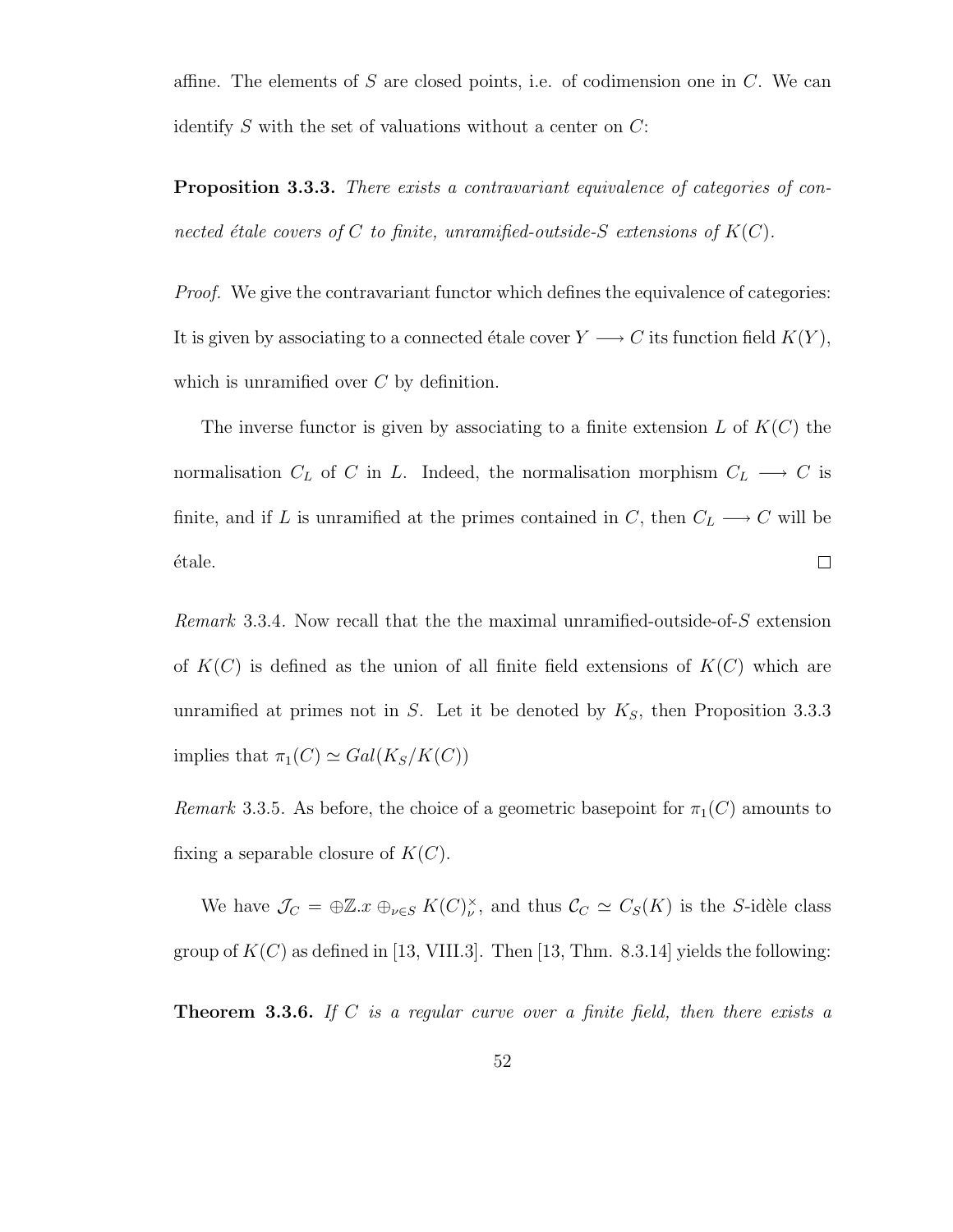$$
0 \longrightarrow \mathcal{C}_C \xrightarrow{\rho_C} \pi_1^{ab}(C) \longrightarrow \hat{\mathbb{Z}}/\mathbb{Z} \longrightarrow 0 .
$$

If  $\mathcal{C}_C^0$  and  $\pi_1^{ab,0}$  $_1^{ab,0}(C)$  denote the degree-0 parts of the class and fundemental group, respectively, then we obtain surjectivity of the reciprocity morphism restricted to  $\mathcal{C}_C^0$ , and thus an isomorphism

$$
\mathcal{C}_C^0 \simeq \pi_1^{ab,0}(C) \ .
$$

In the flat case, Theorem [13, 8.3.12] implies the following:

**Theorem 3.3.7.** If C is a flat arithmetical curve, let  $\mathcal{D}_C$  denote the connected component of the identity in the Wiesend idèle class group  $\mathcal{C}_C$ . Then there exists a canonical exact sequence

$$
0 \longrightarrow \mathcal{D}_C \longrightarrow \mathcal{C}_C \stackrel{\rho_C}{\longrightarrow} \pi_1^{ab}(C) \longrightarrow 0 .
$$

Corollary 3.3.8. Let C be a regular arithmetical curve.

1. There exists a one-to-one correspondence between open subgroups of  $\mathcal{C}_C$  and open subgroups N of  $\pi_1^{ab}(C)$ ; it is given by  $\rho_C^{-1}$  $_C^{-1}(N) \leftarrow N$ . The inverse correspondence is given by  $H \mapsto \overline{\rho_C(H)}$ , where the bar denotes the topological closure.

If  $H < C_C$  corresponds to  $N < \pi_1^{ab}(C)$ , then

$$
\mathcal{C}_C/H \simeq \pi_1^{ab}(C)/N.
$$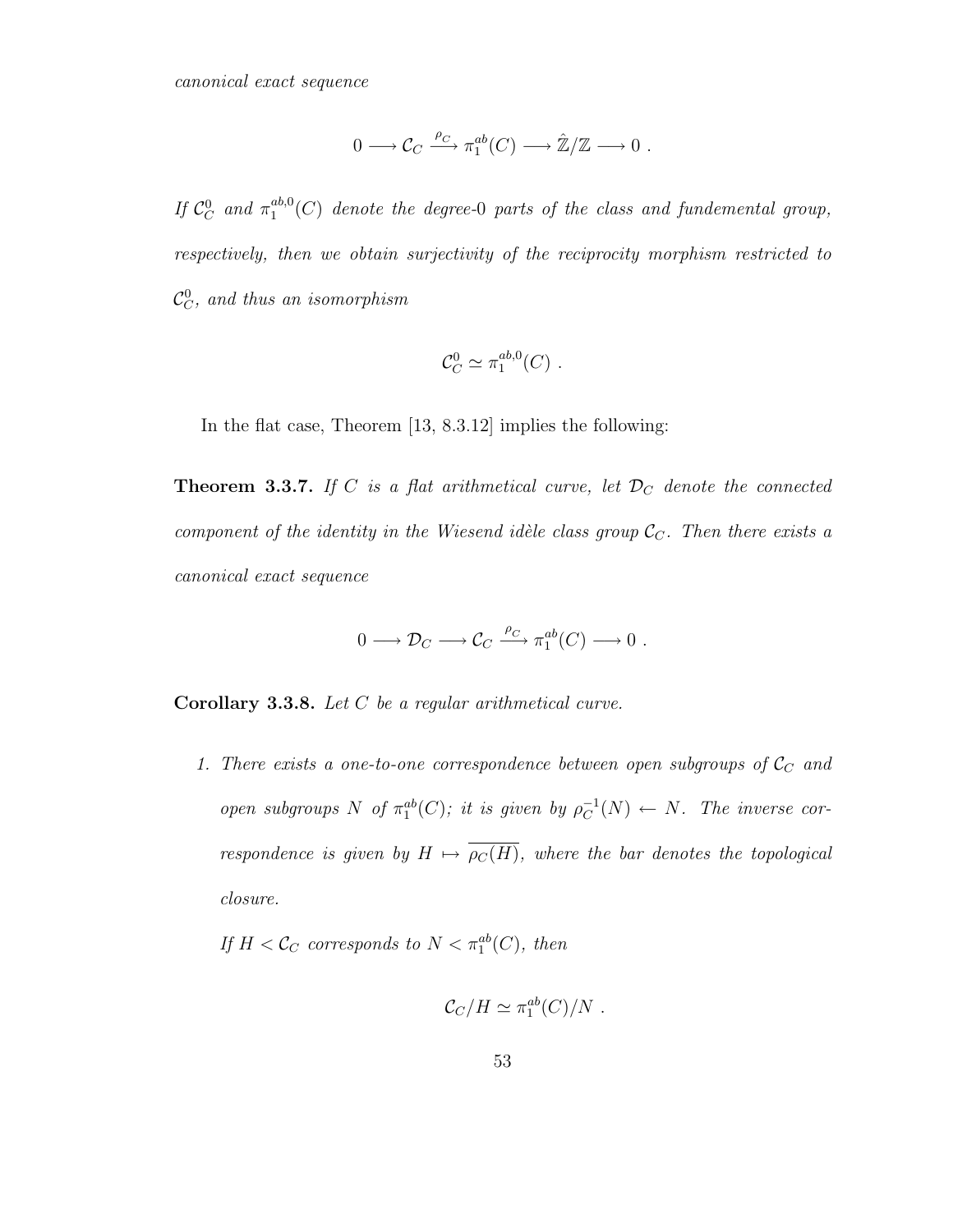- 2. The norm subgroups of  $\mathcal{C}_C$  are precisely the open subgroups of finite index.
- 3. If  $D \longrightarrow C$  is an étale connected cover,  $D' \longrightarrow C$  the maximal abelian subcover, then  $NC_D = NC_{D'}$  and the reciprocity map gives rise to an isomorphism

$$
\mathcal{C}_C/\mathcal{NC}_D \stackrel{\simeq}{\longrightarrow} Gal(D'/C).
$$

Proof. In the flat case, the first statement is immediate from the surjection of the reciprocity homomorphism; here, taking the topological closure is a trivial operation. In the function field case, the first statement follows directly from the exact sequence and the topology of  $\mathbb{Z}/\mathbb{Z}$ .

For the second statement, we note that for an étale cover  $f : D \longrightarrow C$  of regular curves, the induced morphism  $f_* : C_D \longrightarrow C_C$  is identical to the natural morphism  $C_S(K(D)) \longrightarrow C_S(K(C))$  of S-class groups which is induced by the norm of the classical idèle class group,  $N_{K(D)/K(C)}$ :  $I_{K(D)} \longrightarrow I_{K(C)}$ . Then, Corollaries [13, 8.3.13] and [13, 8.3.15] show that the norm subgroups are precisely the open subgroups of finite index.

Lastly, we observe that the norms subgroup  $\mathcal{NC}_D$  correspond to a unique abelian  $\acute{e}$ tale cover of C by 3.3.8.2, which proves the third statement.  $\Box$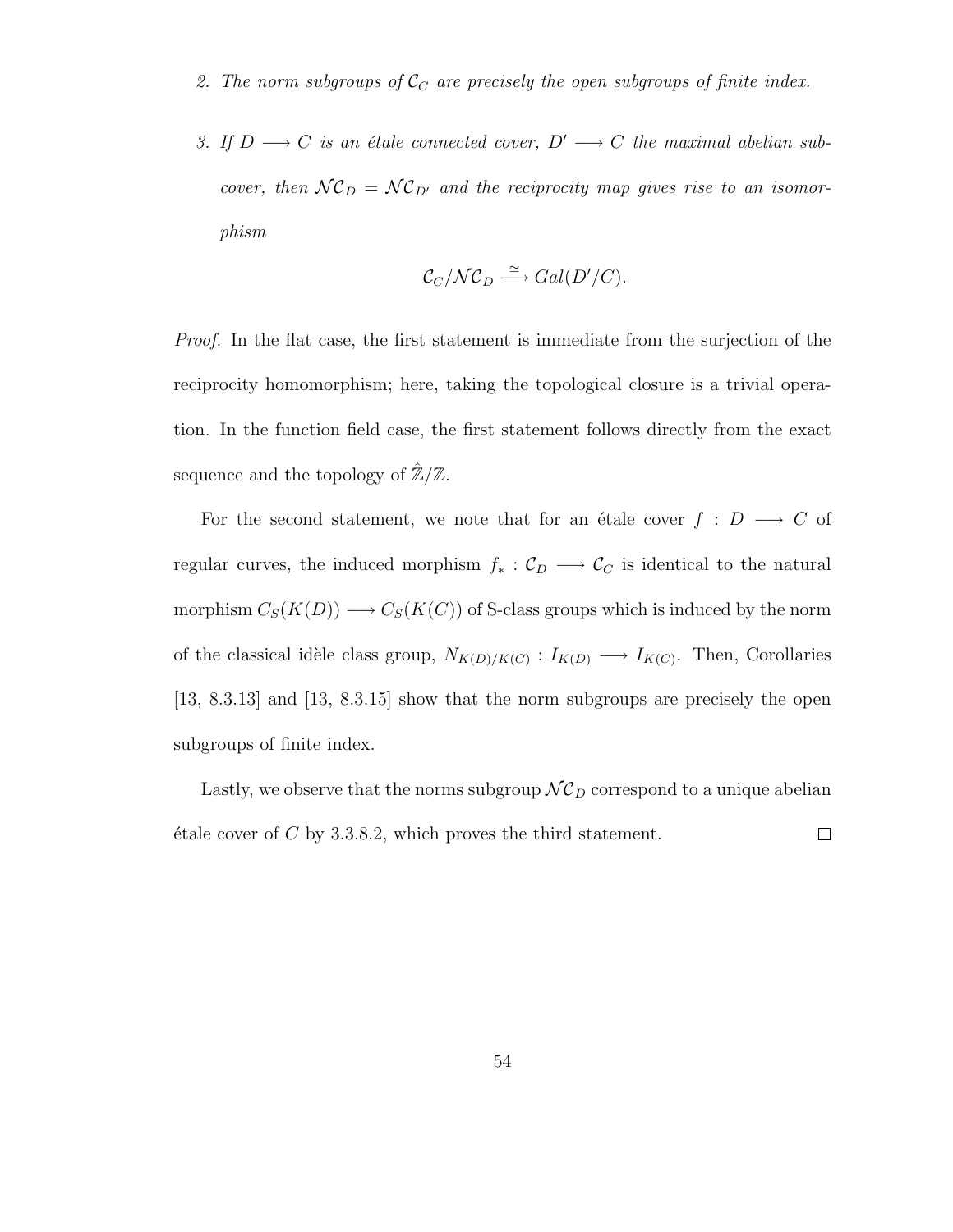## Chapter 4

# From the Main Theorem to the Key Lemma

In this chapter, we introduce the main result of this thesis, the Main Theorem 4.3.4, which will yield the desired generalisation of known reciprocity laws to all open subvarieties of  $\mathbb{P}_k^n$ .

We begin begin by introducing *induced covering data*, the link between covering data considerations and subgroups of the Wiesend idèle class group. We show that any open subgroup  $H < C_X$  of finite index gives rise to an induced covering datum  $\mathcal{D}_H$ , and call H finitely realisable if  $\mathcal{D}_H$  is effective with a finite realisaion. We obtain a one-to-one correspondence between finitely realisable subgroups and open subgroups of the fundamental group.

The central result is Theorem 4.3.4, which concerns open subvarieties X of  $\mathbb{P}_k^n$ .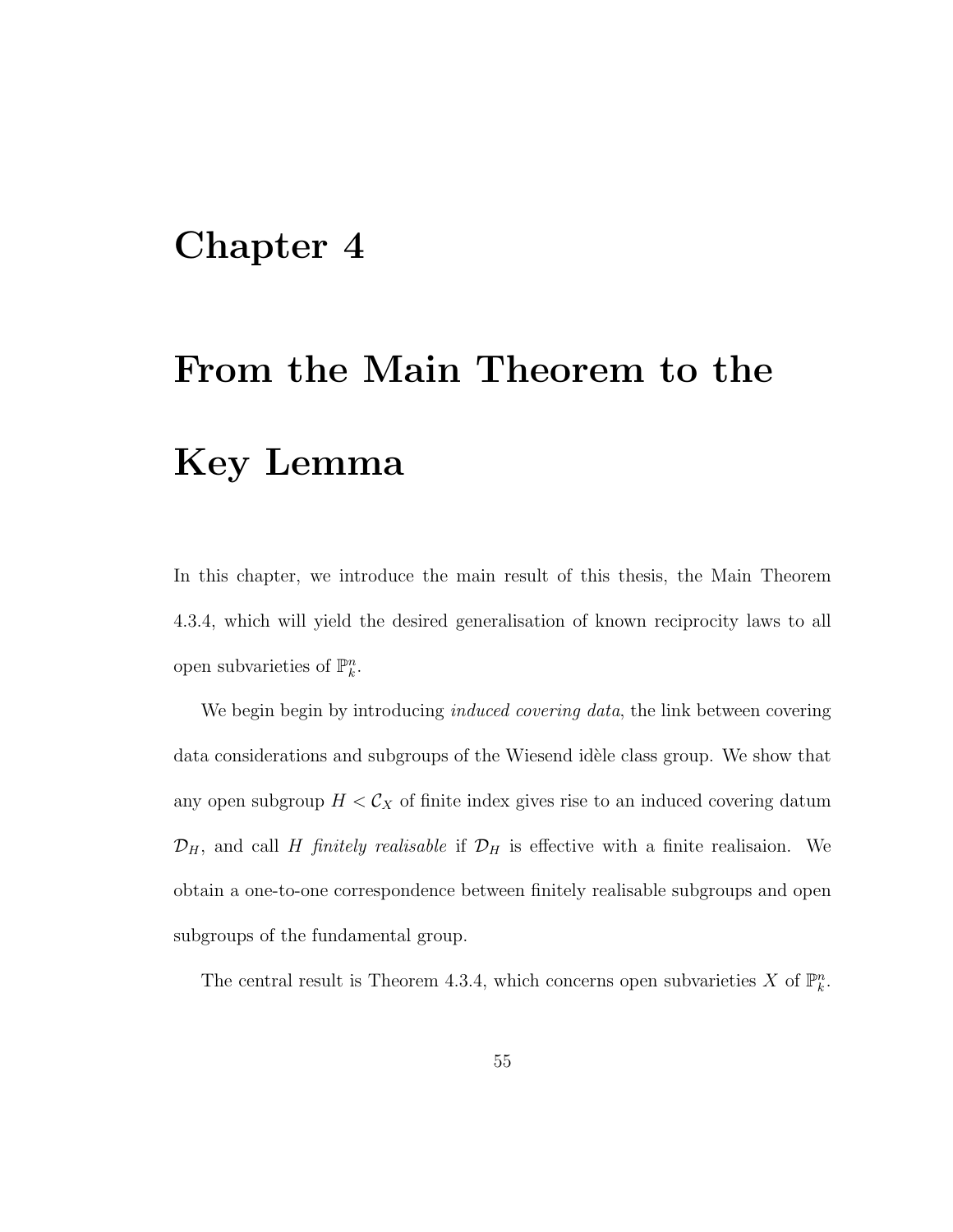It identifies the realisable open subgroups of finite index  $\mathcal{C}_X$  as those which are geometrically bounded (cf. Definition 4.2.4). As a corollary, we obtain a one-to-one correspondence between open, geometrically bounded subgroups of finite index and open subgroups of the fundamental group, as well as a description of the kernel and image of the reciprocity morphism  $\rho_X : \mathcal{C}_X \longrightarrow \pi_1^{ab}(X)$ . We also obtain a description of the norm subgroups of  $\mathcal{C}_X$ .

In the last section, we show that the proof of the Main Theorem for an open subvariety  $X \subset \mathbb{P}^n_k$  can be reduced to proving the Key Lemma. The Key Lemma for open subvarieties  $X \subset \mathbb{P}_k^n$  will be shown in Chapters 5 and 6.

### 4.1 Introducing induced covering data

In this section, we provide the link between covering data considerations and subgroups of the Wiesend idèle class group: Any open subgroup of finite index  $H < \mathcal{C}_X$ gives rise to an *induced covering datum*  $\mathcal{D}_H$ . We give a proof that if the induced covering datum  $\mathcal{D}_H$  is effective with realisation  $X_N$ , the image of N in the abelianised fundamental group is the image of the subgroup  $H$ .

Construction 4.1.1. Let X be a regular arithmetical scheme, and let  $H < C_X$ be an open subgroup of the Wiesend idèle class group. Let  $H_C := i_{C*}^{-1}$  $C^{1}_{*k*}(H)$  and  $H_x := i_{x*}^{-1}(H)$  denote the preimages in  $\mathcal{C}_{\tilde{C}}$  and  $\mathcal{C}_x \simeq \mathbb{Z}.x$ , respectively. By the reciprocity law of the base cases (cf. Section 3.3), the images  $\rho_{\tilde{C}}(H_C) = \overline{N}_C$  and  $\rho_x(H_x) = N_x$  are open subgroups of  $\pi_1^{ab}(\tilde{C})$ , respectively  $\pi_1(x)$ . Let  $N_C$  denote the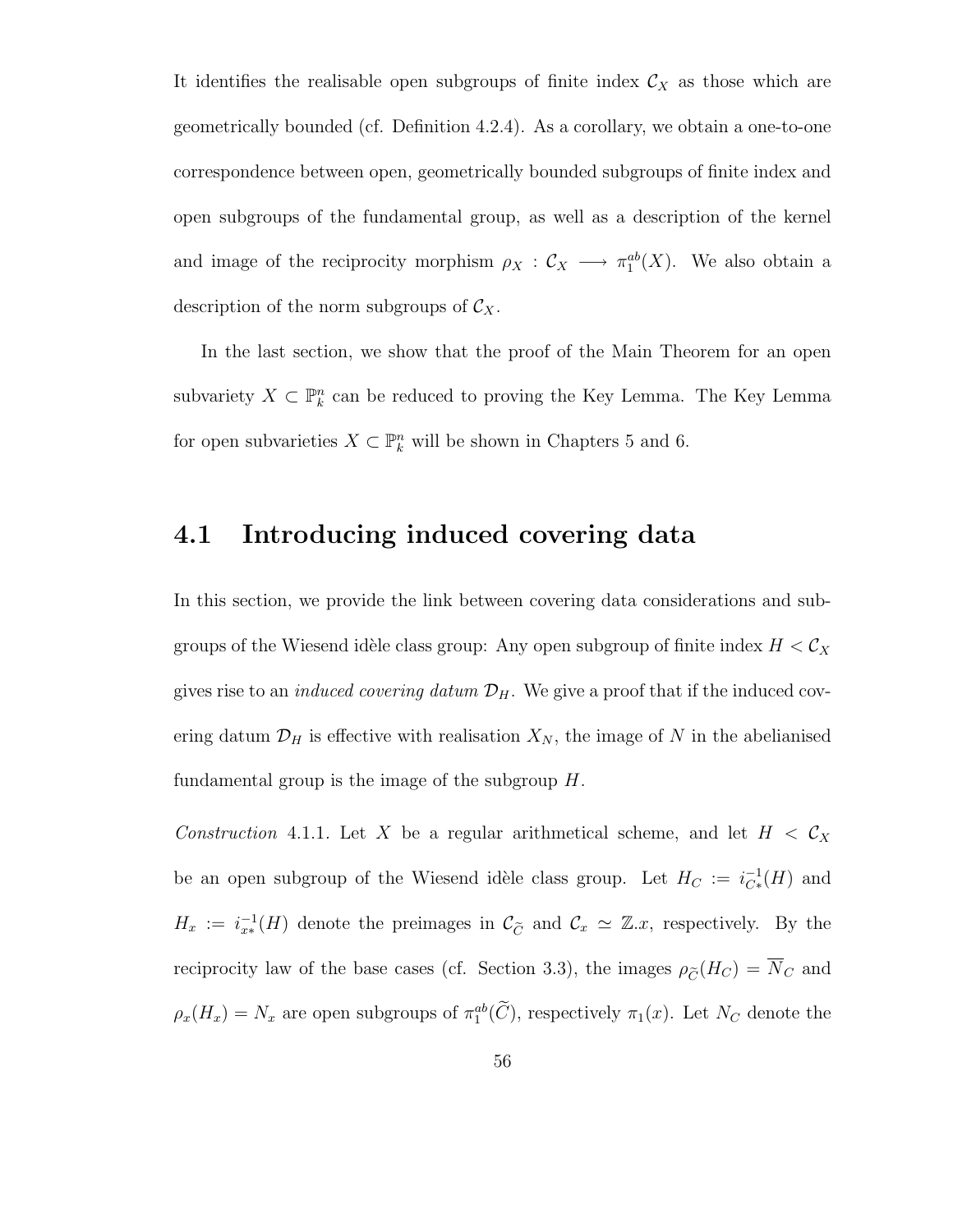subgroup of  $\pi_1(C)$  corresponding to  $\overline{N}_C \leq \pi_1^{ab}(\overline{C})$ .

**Definition 4.1.2.** Let X be a regular arithmetical scheme, and let  $H < C_X$  be an open subgroup of the Wiesend idèle class group. Then the *induced covering datum*  $\mathcal{D}_H$  is the covering datum  $\mathcal{D}_H := (N_C, N_x)_{C,x}$  defined by the subgroups  $N_C, N_x$ defined in the construction above.

Let x be a point on the curve  $C \subset X$ . To show that the induced datum is a covering datum, we must prove that  $\mathcal{D}_H$  satisfies the compatibility condition for a covering datum at  $(x, C)$ .

If  $\tilde{x}$  is a point of  $x \times \tilde{C}$ , then the commutative square



induces commutative squares at the level of class groups and fundamental groups:

$$
\begin{array}{ccc}\nC_{\widetilde{x}} & \longrightarrow C_{\widetilde{C}} & \pi_1(\widetilde{x}) \longrightarrow \pi_1(\widetilde{C}) \\
\downarrow & \downarrow & \downarrow & \downarrow \\
\mathcal{C}_x & \longrightarrow \mathcal{C}_C & \pi_1(x) \longrightarrow \pi_1(C)\n\end{array}.
$$

Let  $H_{\tilde{x}}$  denote the preimage of H in  $\mathcal{C}_{\tilde{x}}$ . Then  $H_{\tilde{x}}$  is the preimage of  $H_C$  and of  $H_x$  under the natural morphisms above. By the functoriality of the reciprocity morphism, see the diagram below. Thus,  $\rho_{\tilde{x}}(H_{\tilde{x}}) = N_{\tilde{x}}$  is actually equal to the preimage of  $N_x$  and  $N_c$  in  $\pi_1(\tilde{x})$ . In particular, these two concide whenever x is a point on C, and the compatibility condition for a covering datum is satisfied.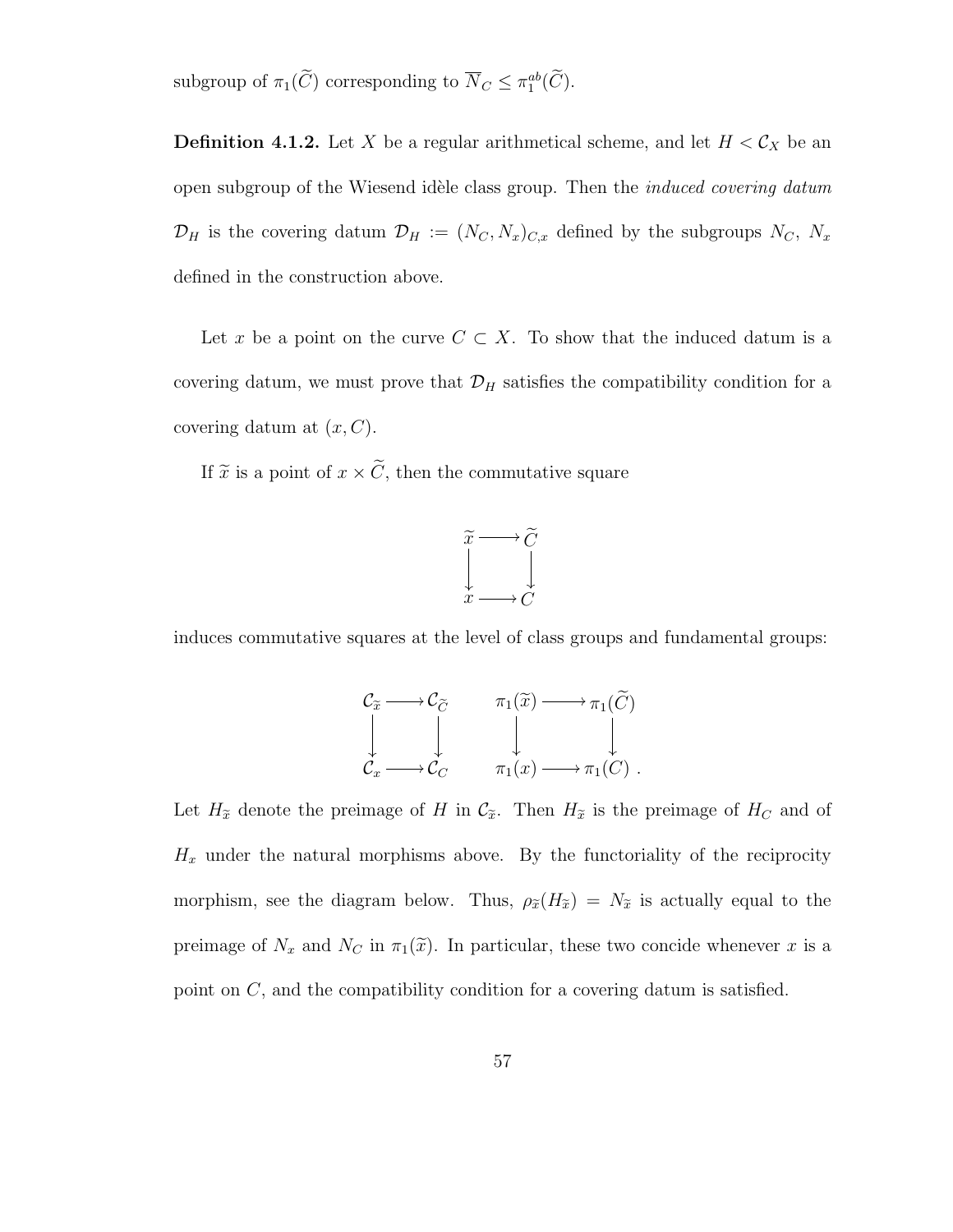

Thus, the datum  $\mathcal{D}_H$  defines a covering datum on X.

**Definition 4.1.3.** If X is an arithmetical scheme,  $H < C_X$  an open subgroup, the covering datum  $\mathcal{D}_H$  defined above is called the *covering datum induced by H*.

Remark 4.1.4. Let  $X$  be an arithmetical scheme, and recall the definitions made in 2.3.3.

- 1. If  $H < C_X$  of finite index, then induced covering datum  $\mathcal{D}_H$  is of index bounded by  $m$ .
- 2. If  $H < C_X$  is such that  $C_X/H$  is cyclic, then  $\mathcal{D}_H$  is a of cyclic index.

In the following, if  $N < \pi_1(X)$ , we again denote by  $\overline{N}$  its image in the abelianisation  $\pi_1^{ab}(X)$ .

**Proposition 4.1.5.** Let X be a regular arithmetical scheme, and let  $H < C_X$  be an open subgroup of the ideal class group. If the induced covering datum  $\mathcal{D}_H$  is effective with realisation  $Y_N$ , then  $\rho_X^{-1}(\overline{N}) = H$ , and reciprocity induces an isomorphism

$$
\mathcal{C}_X/H \simeq \pi_1^{ab}(X)/\overline{N}.
$$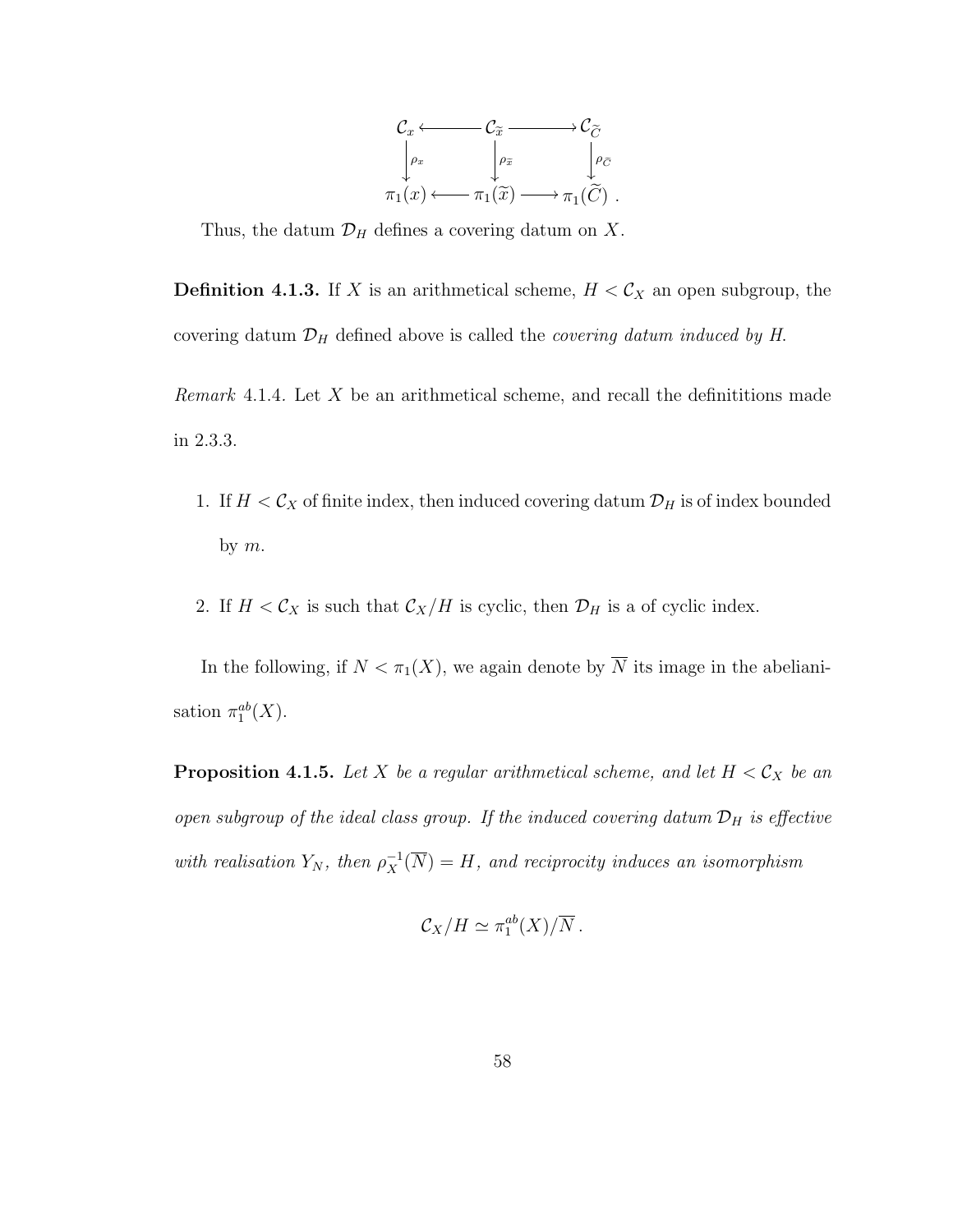*Proof.* Let  $H'_C$  be the preimage of N in  $\mathcal{C}_X$ , and  $H'_C$ ,  $H'_x$  the preimages of H in  $\pi_1(\widetilde{C})$ ,  $\pi_1(x)$  in the commutative diagram



where the arrows in the top rows are induced by functoriality of the fundamental group descended to the abelianisation. By the class field theory for arithmetic curves, we then have  $H'_C = H_C$  for all curves  $C \subset X$ . Since the images of  $\mathcal{C}_{\widetilde{C}}$ generate  $\mathcal{C}_X$ , this implies that  $H = H'$ .

To prove the second part of the Proposition, let  $C \subset X$  be any curve and recall again the canonical induced morphism  $\tilde{i}_C : \pi_1(\tilde{C}) \longrightarrow \pi_1(X)$ . If  $N \triangleleft \pi_1(X)$  is an open subgroup, let  $N_C := \widetilde{i}_C^{-1}$  $_C^{-1}(N)$  denote its preimage in  $\pi_1(C)$ . By Lemma 2.1.14, there exists a curve  $C \subset X$  such that the injection  $\pi_1(\widetilde{C})/N_C \hookrightarrow \pi_1(X)/N$  is an isomorphism. Let  $\overline{N}\ \overline{N}_C$  denote the images of  $N,$  respectively  $N_C$  in the abelianised fundamental groups, and recall from above that  $\rho_X^{-1}(N) = H$ . Then we obtain a diagram of injections

$$
\mathcal{C}_X/H \xrightarrow{\rho_X} \pi_1^{ab}(\overline{N})
$$

$$
\updownarrow \gtrsim
$$

$$
\mathcal{C}_{\widetilde{C}}/H_C \xrightarrow{\rho_{\widetilde{C}}} \pi_1^{ab}(\widetilde{C})/\overline{N}_C
$$

From classical class field theory for curves (cf. Corollary 3.3.8), we have that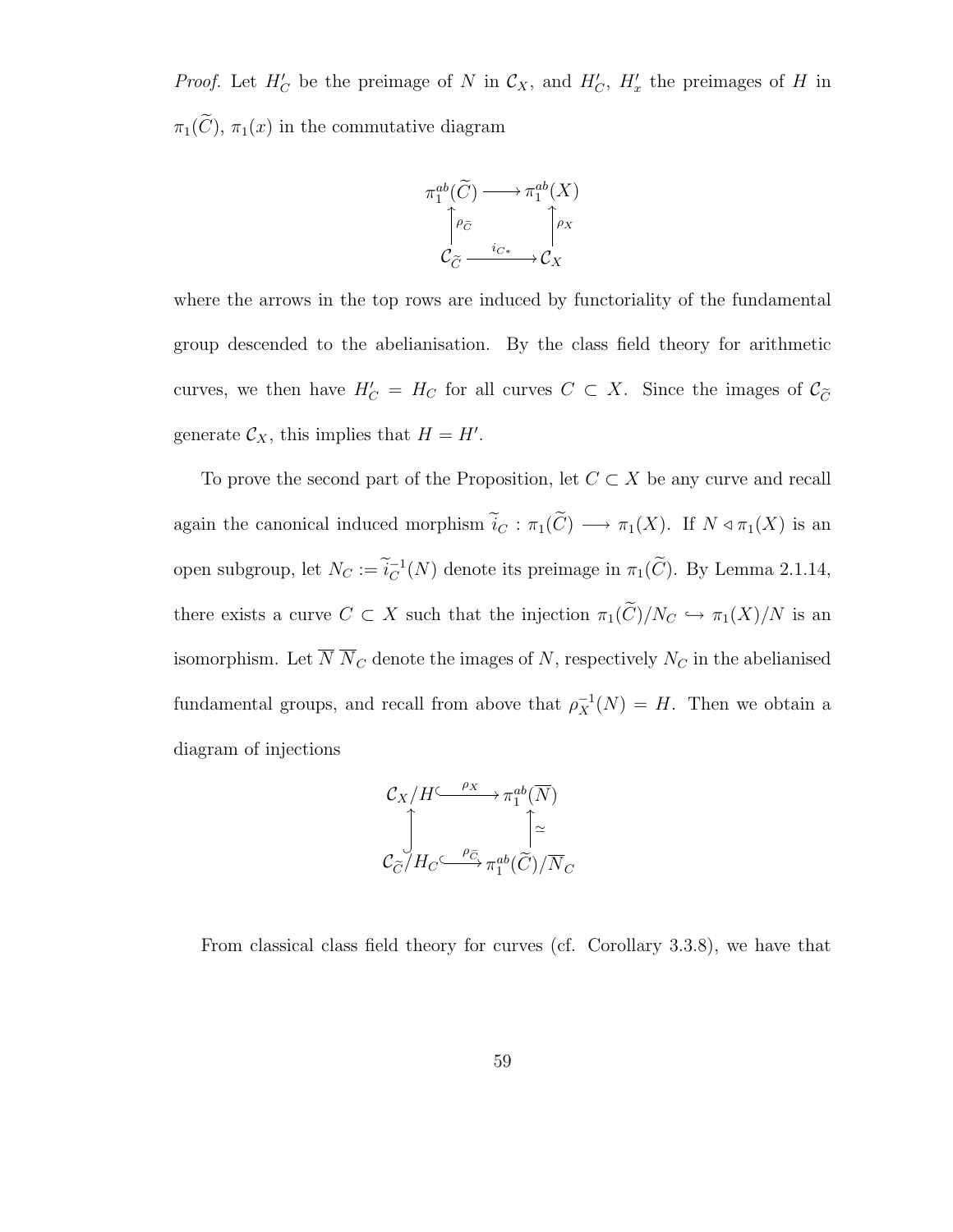the Artin map  $\rho_{\tilde{C}}$  induces an isomorphism

$$
\overline{\rho}_{\widetilde{C}}: \mathcal{C}_{\widetilde{C}}/H_C \simeq \pi_1^{ab}(\widetilde{C})\,.
$$

Thus, all the arrows in the diagram must be isomorphisms, as claimed.  $\Box$ 

### 4.2 Geometrically bounded covering data

In this section, we define the notion of a bounded covering datum on an arithmetical variety  $X$  over the finite field  $k$ . The condition for boundedness shall make use of the degree of a curve; for this end, we shall first set the discussion in projective space:

Notations/Remark 4.2.1. If not otherwise explicitly stated, we will from now work in the following context:

- 1. We consider  $U \stackrel{i}{\hookrightarrow} X$ , an open, dense quasi-projective and regular subset (which exists by Fact 2.1.10), say  $U \subset \mathbb{P}_k^n$ . Let  $\mathbb{A}_k^n \subset \mathbb{P}_k^n$  be the canonical embedding. Then replacing U by  $U \cap \mathbb{A}_k^n$  if necessary, we may assume that  $U \hookrightarrow \mathbb{A}^n_k \subset \mathbb{P}^n_k$ . Let  $\overline{U} \subset \mathbb{P}^n_k$  be the closure of  $U$  in  $\mathbb{P}^n_k$ .
- 2. We consider only those curves  $C \subset U$  which are regular curves on  $\overline{U}$ , i.e. curves such that the regular compactification  $P(C)$  is contained in  $\overline{U} \subset \mathbb{P}_k^n$ . (Note that since  $k$  is perfect, regularity and smoothness are equivalent conditions for curves over k.) Then  $P(C) = \overline{C}$ , the topological closure of C in  $\mathbb{P}_k^n$ .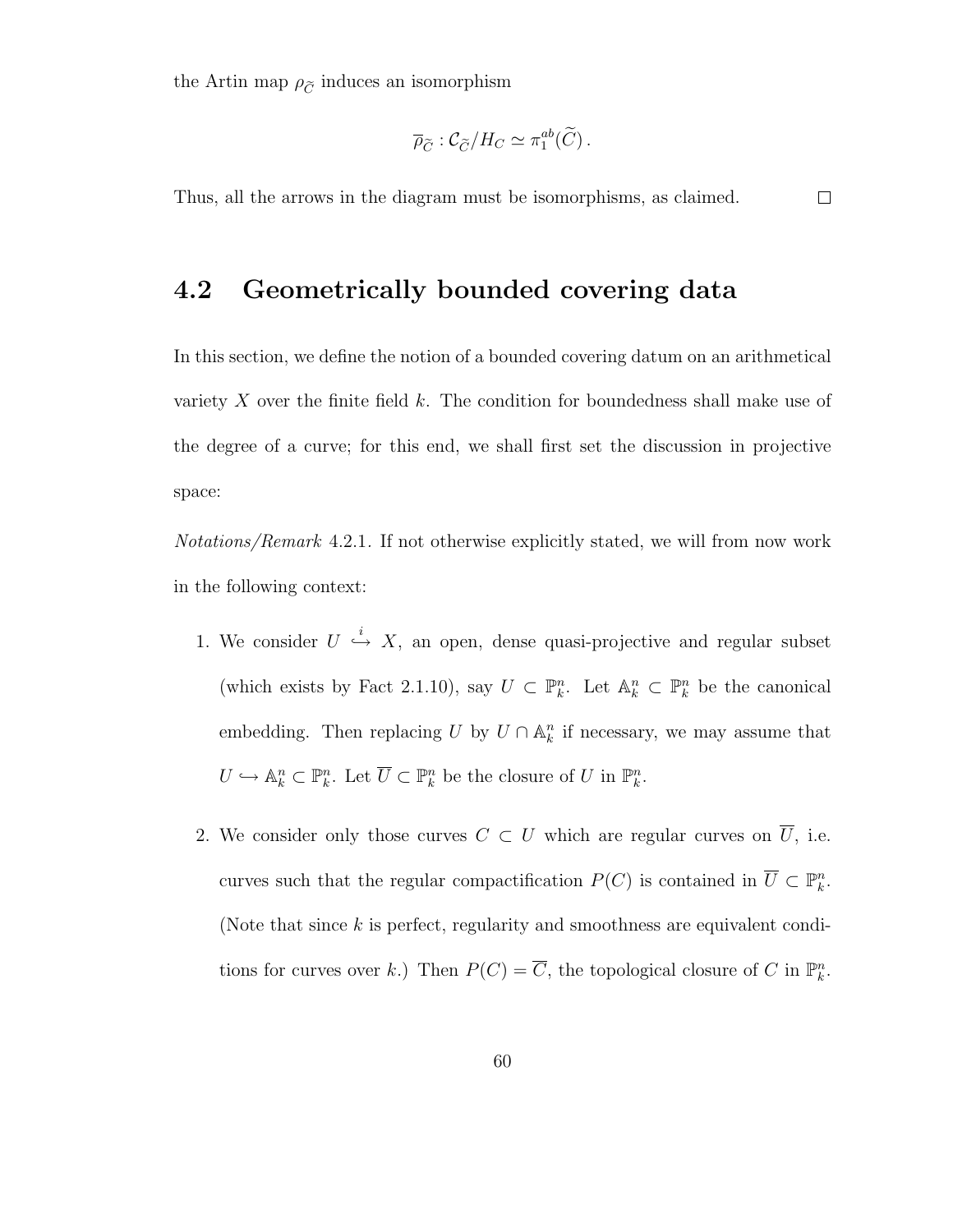- 3. Note that for curves  $C \subset U$  as above, the arithmetical genus  $g_a(P(C))$  is the the same as the geometric genus  $g_C$  of  $P(C)$ .
- 4. Given a positive integer d, we also let  $g(n, d)$  denote the integer from Fact 2.1.9.
- 5. In the above context, let  $\mathcal{D}'$  be a covering datum on X, and consider the pullback  $\mathcal{D} := i^*(\mathcal{D}')$ , a covering datum on U. For every  $N_C \in \mathcal{D}$ , consider the étale cover  $f_C : Y_C^D \longrightarrow C$ , thus deg  $f_C = [\pi_1(C) : N_C]$ . Notice that  $Y_C^D \longrightarrow C$ is smooth, and let  $g_{Y_C^{\mathcal{D}}}$  denote the geometric genus of (the completion of) C. Let  $k_C$  be the field of constants of  $Y_C^{\mathcal{D}}$ . Finally, let  $\deg_{k_C} R_C$  denote the degree of the ramification divisor of the ramification locus of  $f_C$  over  $k_C$ . Then Hurwitz's formula gives (cf. [2, Cor. IV.2.4] and [9, Section. 7.4]):

$$
g_{Y_C} = (\deg f_C)(g_C - 1) + 1 + \frac{1}{2}(\deg_{k_C} R_C)
$$
(4.2.1)  

$$
= [\pi_1(C) : N_C](g_C - 1) + 1 + \frac{1}{2}(\deg_{k_C} R_C)
$$

where  $R_C$  is the branch locus of  $f_C$  inside the compactification  $\overline{Y}_C^{\mathcal{D}}$  of  $Y_C^{\mathcal{D}}$ .

6. Recall also that a covering datum  $\mathcal D$  on  $U$  is of bounded index if there exists a positive integer m such that  $[\pi_1(\widetilde{C}) : N_C] \leq m$  for all curves  $C \subset X$  (see Definition 2.3.3). If this is the case, the maximal genus of a cover  $Y_C^{\mathcal{D}} \longrightarrow C$ in the covering datum is solely determined by  $\deg_{k_C} R_C$ , the degree of the ramification divisors  $R_C$  over the field of definition  $k_C$  of  $f_C$ :

$$
g_{Y_C} \le m(g_C - 1) + 1 + \frac{1}{2} (\deg_{k_C} R_C)
$$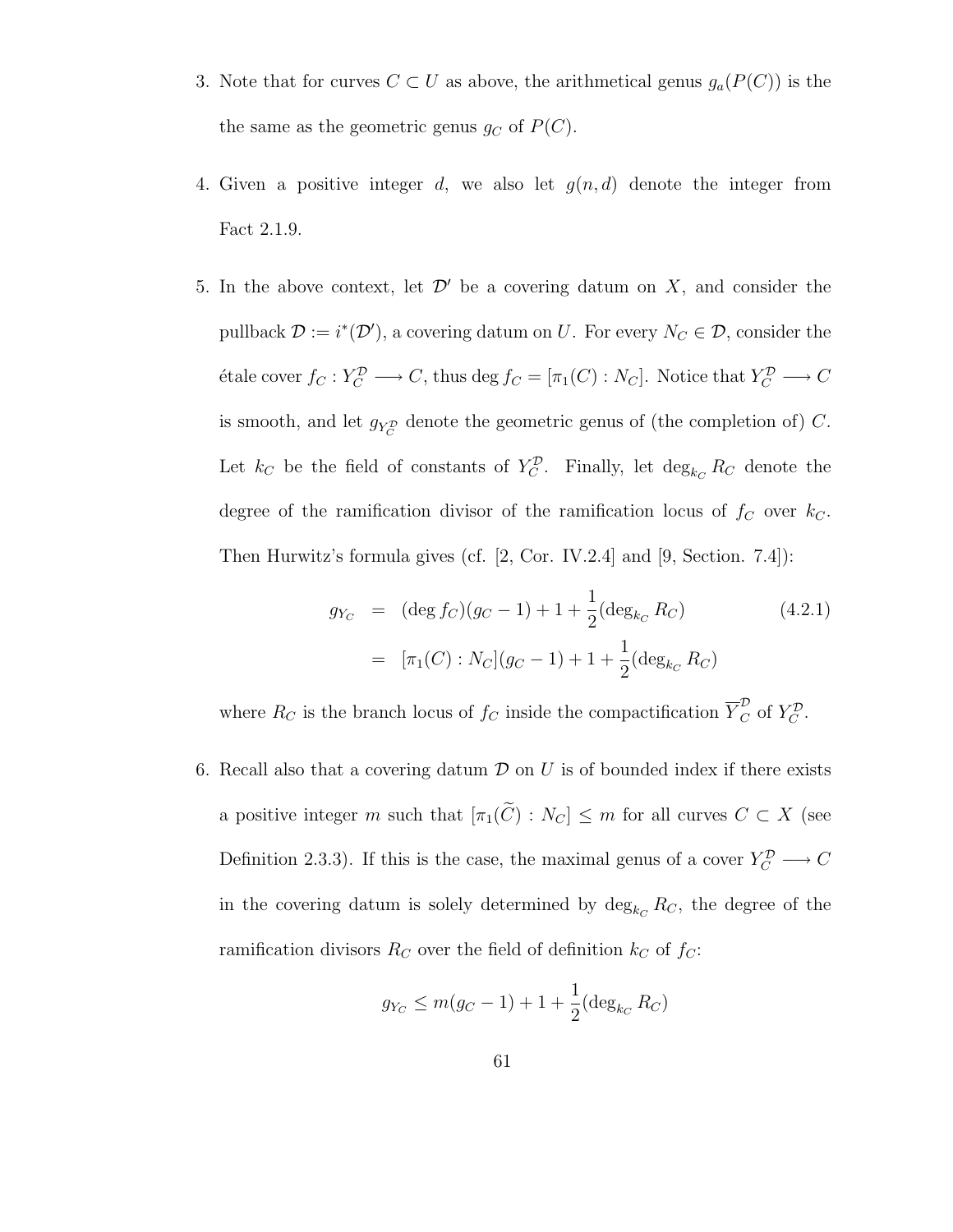**Definition 4.2.2.** Let  $U \stackrel{i}{\hookrightarrow} \mathbb{P}_k^n$  be a quasi-projective arithmetical variety,  $D$  a covering datum on U. Then  $\mathcal D$  is called *geometrically bounded* if for every positive integer d, there exists a positive integer  $\delta = \delta(d)$  such that the following holds:

For all curves C as in Notation 4.2.1 that satisfy  $\deg_{k_C} C \leq d$ , the cover  $Y_C^{\mathcal{D}} \longrightarrow C$  defined by  $\mathcal{D}$  satisfies  $g_{Y_C^{\mathcal{D}}} \leq \delta(d)$ 

Remark 4.2.3. Contrary to the definition of covering data of bounded index, this is a condition only involving the regular curves C in U with  $\overline{C} \subset \overline{U} \subset \mathbb{P}^n_k$  regular; no assumption is made about the behaviour of the covering datum at curves with non-regular compactifications in U.

**Definition 4.2.4.** Let X be an arithmetical variety, and let  $H < C_X$  be an open subgroup of the Wiesend idèle class group. We say that the subgroup  $H$  is geomet*rically bounded* if the induced covering datum  $\mathcal{D}_H$  on X is geometrically bounded.

Recall from 4.2.1 that we let  $\overline{C}$  denote the (regular) closure of C in  $\overline{U}$ , and that C is open in  $\overline{C}$ . Since  $f_C$  is étale over C, the complement  $\overline{C}\backslash C = \{x_1, \ldots, x_n\}$ contains the branch locus  $R_C$  of  $f_C$ .

The degree of  $R_C$  can then be given in terms of the higher ramification groups above the points  $x_j$ : If  $G_y^i$  is the *i*-th ramification group at y, a point lying over some  $x_j$ , we have

$$
\deg R_C = \sum_{j=1}^n \sum_{y \in f_C^{-1}(x_j)} \left( \sum_{i=0}^\infty |G^i_y| - 1 \right) [k(y) : k_C].
$$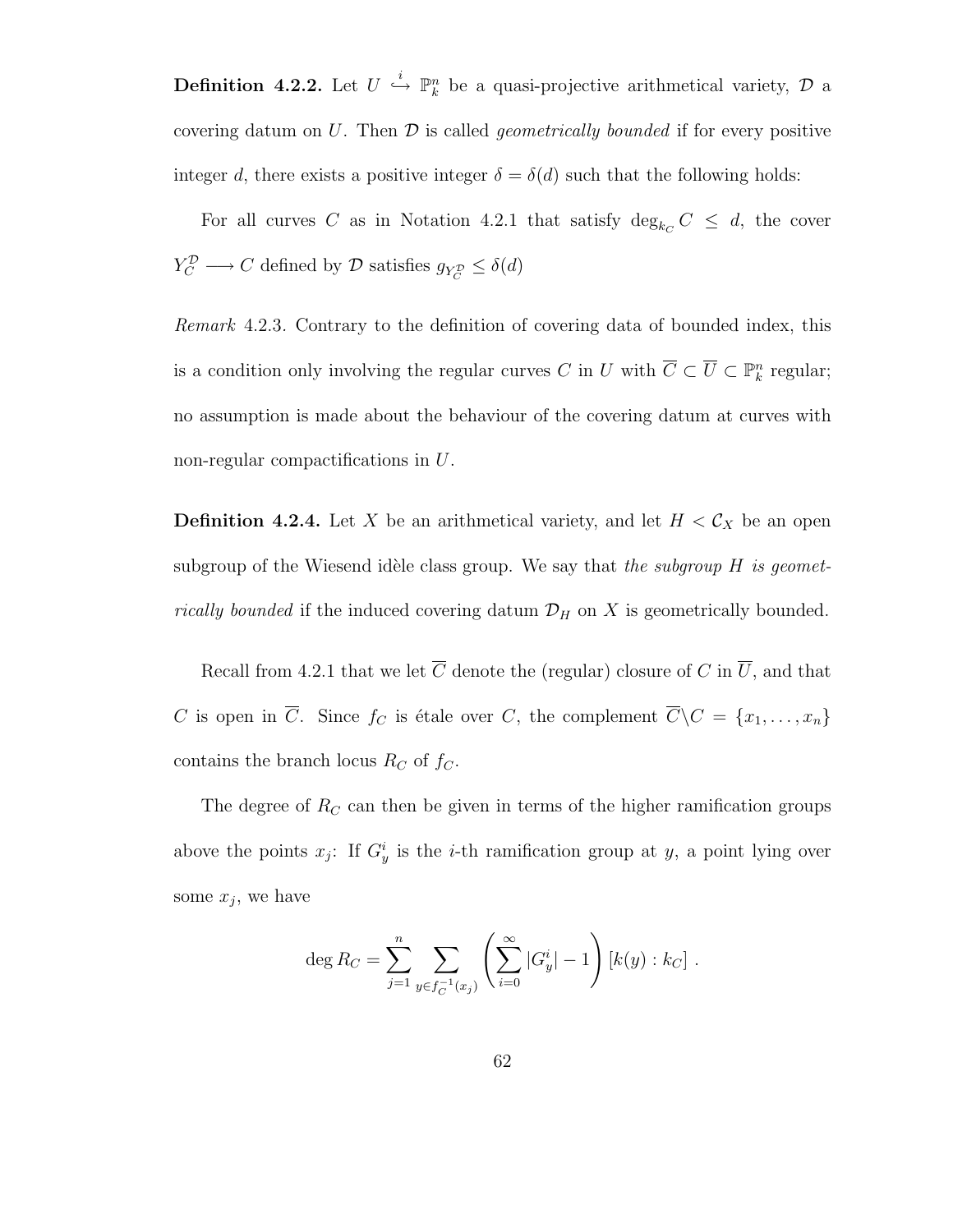**Definition 4.2.5.** In notations as in  $(4.2.1)$ , let  $Y_C^{\mathcal{D}} \longrightarrow C$  be a cover of regular curves, and let  $y \in \overline{Y}_C^{\mathcal{D}}$  be a point. The *ramification number*  $m_y$  of y is defined to be the biggest integer  $m_y$  such that the  $m_y$ -th ramification group  $G^{m_y}$  is non-zero.

If  $Y_C^{\mathcal{D}} \longrightarrow C$  is assumed to be Galois, we have  $m_y = m_{x_j}$  for all  $y \in f_C^{-1}$  $C^{-1}(x_j).$ Then since  $G_y^i$  is a subgroup of  $G_C$  for all j and i, the sum  $\sum_{i=0}^{\infty} |(G_y^i|-1)$  is bounded above by  $m_j \cdot (|G_C| - 1)$ . Note also that the set  $S_C$  given by  $S_C = \{y : y \in f_C^{-1}\}$  $C^{-1}(x_j)$  for some j is finite and contains the ramification locus.

So let  $M = \max_{y \in S_C} [k(y) : k]$ , and  $m = \max_j m_{x_j}$ , then

$$
\deg_{k_C} R_C \le n \cdot m \cdot M \cdot (|G_C| - 1) \tag{4.2.2}
$$

Here,  $n = n(C)$  is the number of points in  $\overline{C}\backslash C$ , a constant depending on the curve C once the embedding  $i: U \hookrightarrow \mathbb{P}^n_k$  is fixed. Similarly, we have  $M = M(C)$  is a constant depending only on  $C$  once  $i$  is fixed.

The proposition below shows that for all regular curves, we may replace  $n(C)$ ,  $M(C)$  by upper bounds which only depends on the degree of the curve.

**Proposition 4.2.6.** Let  $U \subset \mathbb{P}_k^n$  be quasi-projective arithmetical variety over the finite field k and let  $\mathcal D$  be a covering datum on U. For every positive integer d, there exist integers  $N = N(d)$ ,  $M = M(d)$  such that

1. 
$$
n(C) \leq N(d)
$$
 whenever  $\overline{C} \subset \overline{U}$  is a regular curve  $\deg_k C \leq d$ .

2.  $M(C) \leq M(d)$  whenever  $\overline{C} \subset \overline{U}$  is a regular curve  $\deg_k C \leq d$ .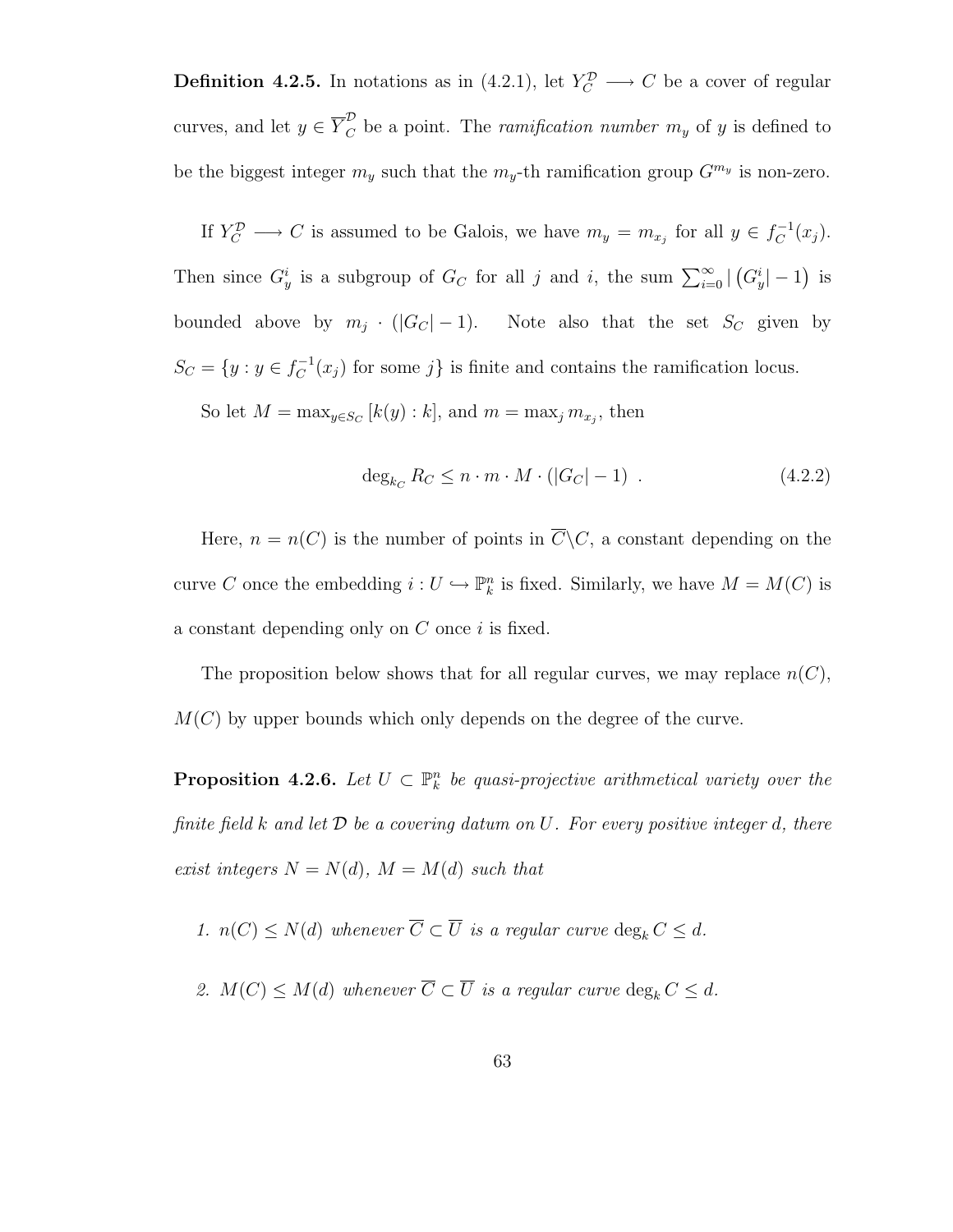*Proof.* 1. We have  $\overline{C}\backslash C = (\overline{U}\backslash U) \cap \overline{C} = \{x_1, \ldots, x_{n(C)}\}.$  Then since by intersection theory,

$$
\deg_k(\overline{U}\backslash U) \cdot \deg_k \overline{C} = \sum_{j=1}^{n(C)} mult_j(x_j)[k(x_j) : k] \ge n(C)
$$
 (4.2.3)

In particular, for any regular curve  $C\subset U$  of degree  $\deg_k C\leq d,$  we have

$$
n(C) \leq \deg_k \overline{C} \cdot \deg \overline{U} \backslash U \leq d \cdot \deg_k \overline{U} \backslash U .
$$

2. For all  $y \in S_C$ , we have

$$
[k(y) : k_C] = [k(y) : k(x_j)] \cdot [k(x_j) : k] \le \deg f_C \cdot [k(x_j) : k]
$$

for some  $x_j \in \overline{C} \backslash C$ . Noting that

$$
[k(x_j) : k] \leq \deg_k \overline{C} \backslash C \leq \deg_k \overline{U} \backslash U \cdot \deg_k \overline{C} \leq d \cdot \deg_k \overline{U} \backslash U,
$$

for all  $x_j\in \overline{C}\backslash C,$  we get

$$
M(C) \le d \cdot \deg f_C \cdot \deg_k \overline{U} \backslash U, \qquad (4.2.4)
$$

as claimed.

 $\Box$ 

**Definition 4.2.7.** Let  $U \subset \mathbb{P}_k^n$  be a quasi-projective arithmetical variety over the finite field k, and let  $D$  be a covering datum on U. Let  $C \subset U$  be a regular curve whose regular compactification  $P(C)$  is contained in  $\overline{U}$  (cf. Notations 4.2.1). Recall that  $k_C$  denotes the field of constants of  $Y_C^{\mathcal{D}} \longrightarrow C$ , thus a finite extension of k.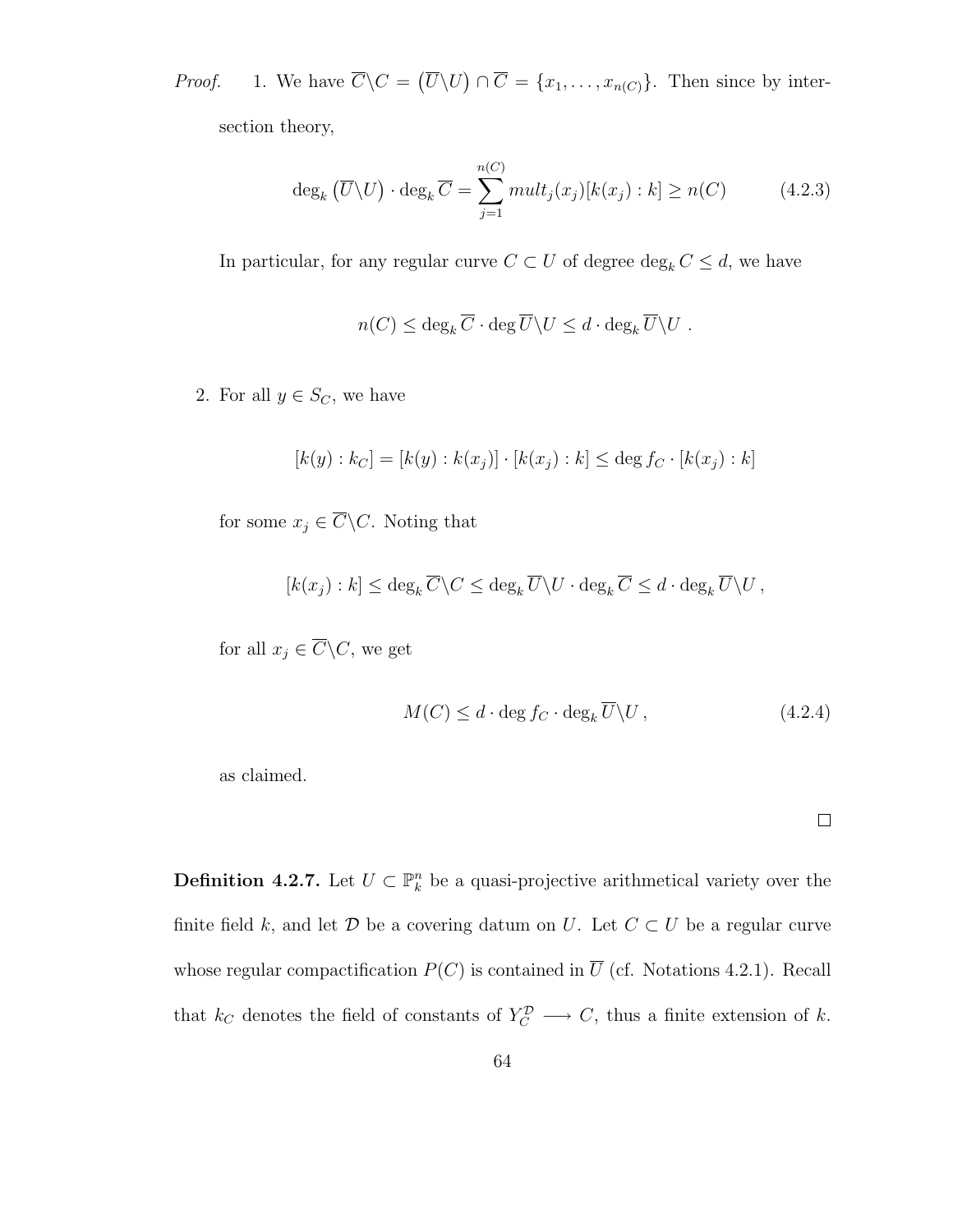Suppose that  $\overline{C}$  has degree  $\deg_{k_C} \overline{C} \leq d$ . The set of *ramification numbers of*  $\mathcal D$  is defined to be the set of the ramification numbers  $m_{(y,C)}$  of points  $y \in \overline{Y}_C^{\mathcal{D}}$  above points of  $\overline{C}\backslash C$ .

The ramification numbers of  $\mathcal D$  are uniformly bounded if there exists a positive integer M such that  $m_{(y,C)} \leq M$  for all pairs  $(C, y)$  of curves  $C \subset U$  and closed points  $y \in \overline{Y}_C^{\mathcal{D}} \backslash Y_C^{\mathcal{D}}$ .

Then we get the following:

**Proposition 4.2.8.** Let  $D$  be covering datum of bounded index h on a quasiprojective arithmetical scheme U. Then D is geometrically bounded if and only if the ramification numbers of  $D$  are uniformly bounded.

*Proof.* Let  $C \subset U$  be a regular curve of degree  $\deg_{k_C} \leq d$ , and let  $Y_C^D \longrightarrow C$  be the cover induced by  $D$ . Putting together Equation  $(4.2.2)$  and Proposition 4.2.6, we have

$$
\deg_{k_C} R_C \le N(d) \cdot m_C \cdot M(d) \cdot (|G_C| - 1) \le N(d) \cdot m_C \cdot M(d) \cdot (h - 1) \tag{4.2.5}
$$

where  $m_C = \max_y \{m_{C,y}\}\$ is the maximum of all the ramification numbers of points above  $\overline{C}\backslash C$ . Clearly, if the ramification numbers of  $\mathcal D$  are not uniformly bounded, there exist curves  $C_n$  with at least one point  $y_n \in Y^{\mathcal{D}}_{C_n}$  such that  $m_{(C_n,y_n)} \stackrel{n \to \infty}{\longrightarrow} \infty$ . Then

$$
g_{Y_{C_n}^{\mathcal{D}}} = \deg f_C(g_C - 1) + 1 + \frac{1}{2} \deg_{k_C} R_C \stackrel{n \to \infty}{\longrightarrow} \infty.
$$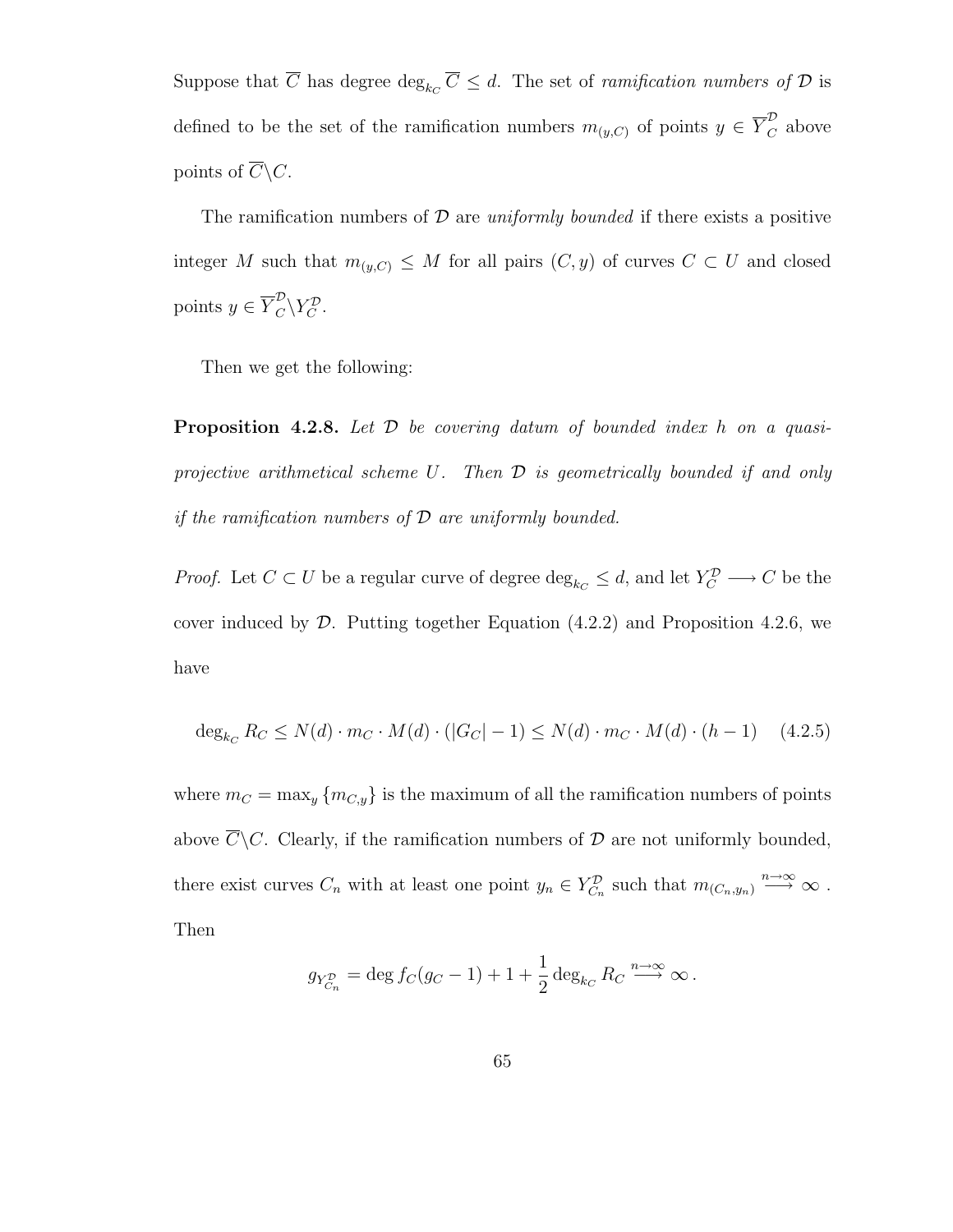Conversely, if there exists m such that  $m_{(C,y)} \leq m$  for all pairs of curves C and closed points y lying above  $\overline{C}\backslash C$  in  $Y_C^{\mathcal{D}} \longrightarrow C$ , then

$$
\deg_{k_C} R_C \le N(d) \cdot m \cdot M(d) \cdot (|G_C| - 1) .
$$

and thus

$$
g_{Y_{C_n}^{\mathcal{D}}} = \deg f_C(g_C - 1) + 1 + \frac{1}{2} \deg_{k_C} R_C
$$
  
 
$$
\leq h(g_C - 1) + 1 + \frac{N(d) \, m \, M(d) \, (h - 1)}{2}
$$

 $\Box$ 

whenever C is a curve with  $\deg_{k_C} C \leq d$ .

Now consider a Galois étale cover  $Y \longrightarrow U$ . As above, let  $\overline{U} \subset \mathbb{P}_k^n$  denote the closure of U in projective space, and  $\overline{C}$  the closure of a regular curve  $C \subset U$ . If  $Y = U_N$  corresponds to the open normal subgroup  $N \triangleleft \pi_1(U)$ , let  $\mathcal{D}^N$  be the corresponding covering datum.

**Proposition 4.2.9.** Let  $U \subset \mathbb{P}_k^n$  be a regular quasi-projective arithmetical variety, and let  $f: Y \longrightarrow U$  be the étale cover corresponding to the open normal subgroup  $N \triangleleft \pi_1(U)$ . Then the induced covering datum  $\mathcal{D}^N$  is geometrically bounded.

*Proof.* Let  $\overline{Y}$  be the normalisation of  $\overline{U}$  in  $K(Y)$ , then f extends to a finite cover  $\overline{f} : \overline{Y} \longrightarrow \overline{U}$ . As the cover is étale over U, the ramification locus R is contained in  $\overline{U}\backslash U$  ([9, Section 8.3, Ex. 2.15]). Now let  $C \subset U$  be a regular curve of degreee  $\leq d$ ,  $\overline{C}$  its compactification in  $\overline{U}$  and  $R_C$  the ramification locus of  $f_C : \overline{Y} \times \overline{C} \longrightarrow \overline{C}$ . As  $f_C$  is étale over C, we have  $R_C \subseteq \overline{Y} \backslash Y$ . Noting that  $\deg_k R_C = [k_C : k] \deg_{k_C} R_C$ ,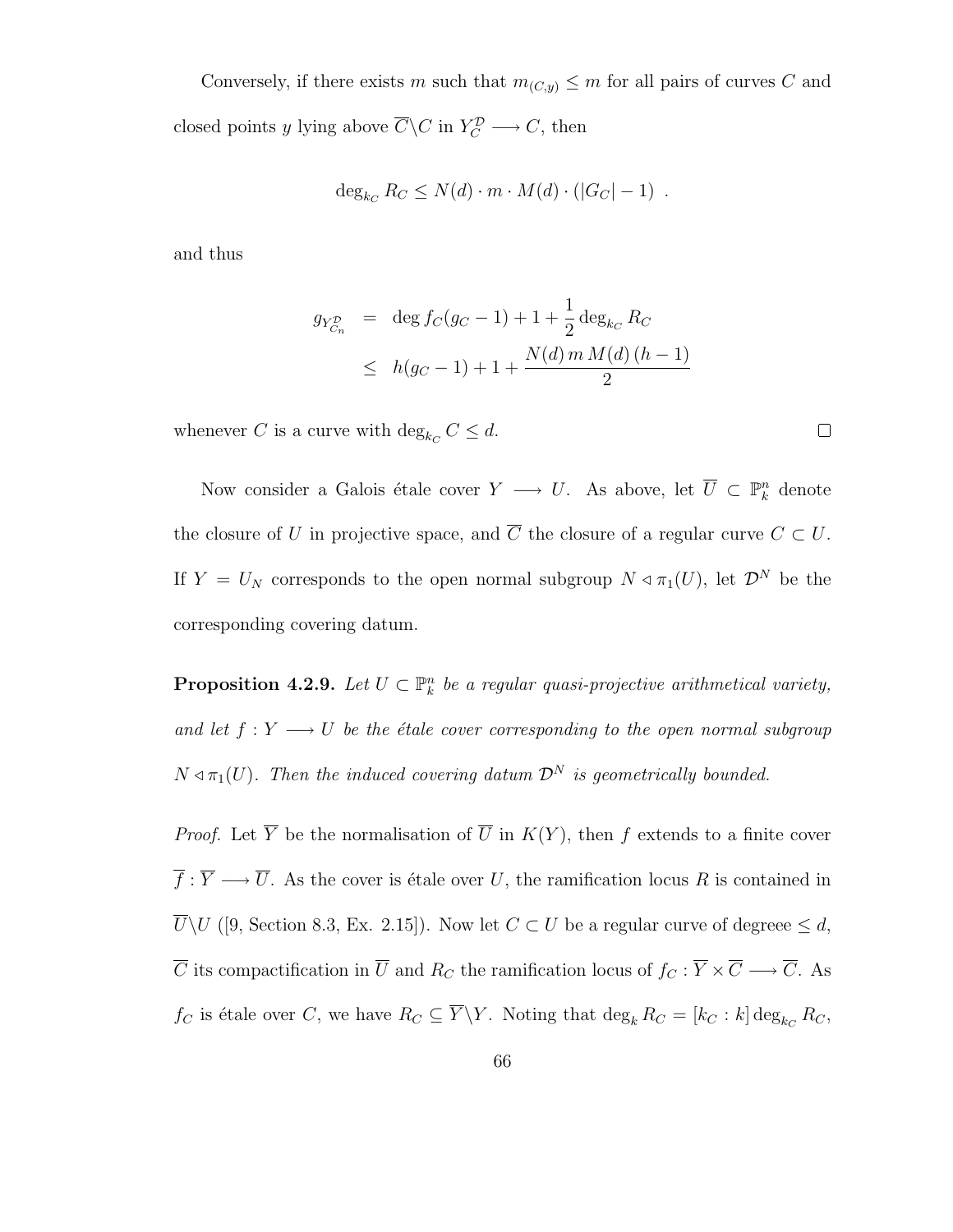we get

$$
\deg_k R_C = (\deg_k \overline{C}) \cdot (\deg_k R) \leq d \left[ k_C : k \right] (\deg_k R) .
$$

for any curve of degree  $\deg_{k_C} C \leq d$ . Then

$$
g_{Y_C} = (\deg f_C)(g_C - 1) + 1 + \frac{1}{2} \deg_{k_C} R_C
$$
  
\n
$$
\leq (\deg f)(g(n, d) - 1) + 1 + \frac{\deg_k R_C}{2[k_C : k]}
$$
  
\n
$$
\leq (\deg f)(g(n, d) - 1) + 1 + \frac{d}{2}(\deg_k R)
$$

is bounded by constants depending only on invariants of  $U$ , invariants of the given étale cover  $Y \longrightarrow U$  and the maximal degree d of the curve over the field of definition  $k_C$  of the pullback  $Y \times C \longrightarrow C,$  as claimed.  $\Box$ 

**Corollary 4.2.10.** Let U be as in Proposition 4.2.9,  $\mathcal{D}$  a covering datum on U. If  $\mathcal D$  is effective with a finite realisation, then  $\mathcal D$  is geometrically bounded.

*Proof.* Let  $X_N \longrightarrow X$  be the finite realisation of  $\mathcal{D}$ , then  $\mathcal{D}^N = \mathcal{D}$ . The covering datum  $\mathcal{D}^N$  is geometrically bounded by the proposition.  $\Box$ 

Now we define the notion of a geometrically bounded covering data for any regular arithmetical scheme, and obtain the analogous statement to Corollary 4.2.10.

**Definition 4.2.11.** Let X be a regular scheme over a finite field, and  $\mathcal{D}$  a covering datum on X. Then  $\mathcal D$  is geometrically bounded on X if there exists a quasi-projective regular open subscheme  $U \stackrel{i}{\hookrightarrow} X$  such that the pullback  $i^*(\mathcal{D})$  is geometrically bounded.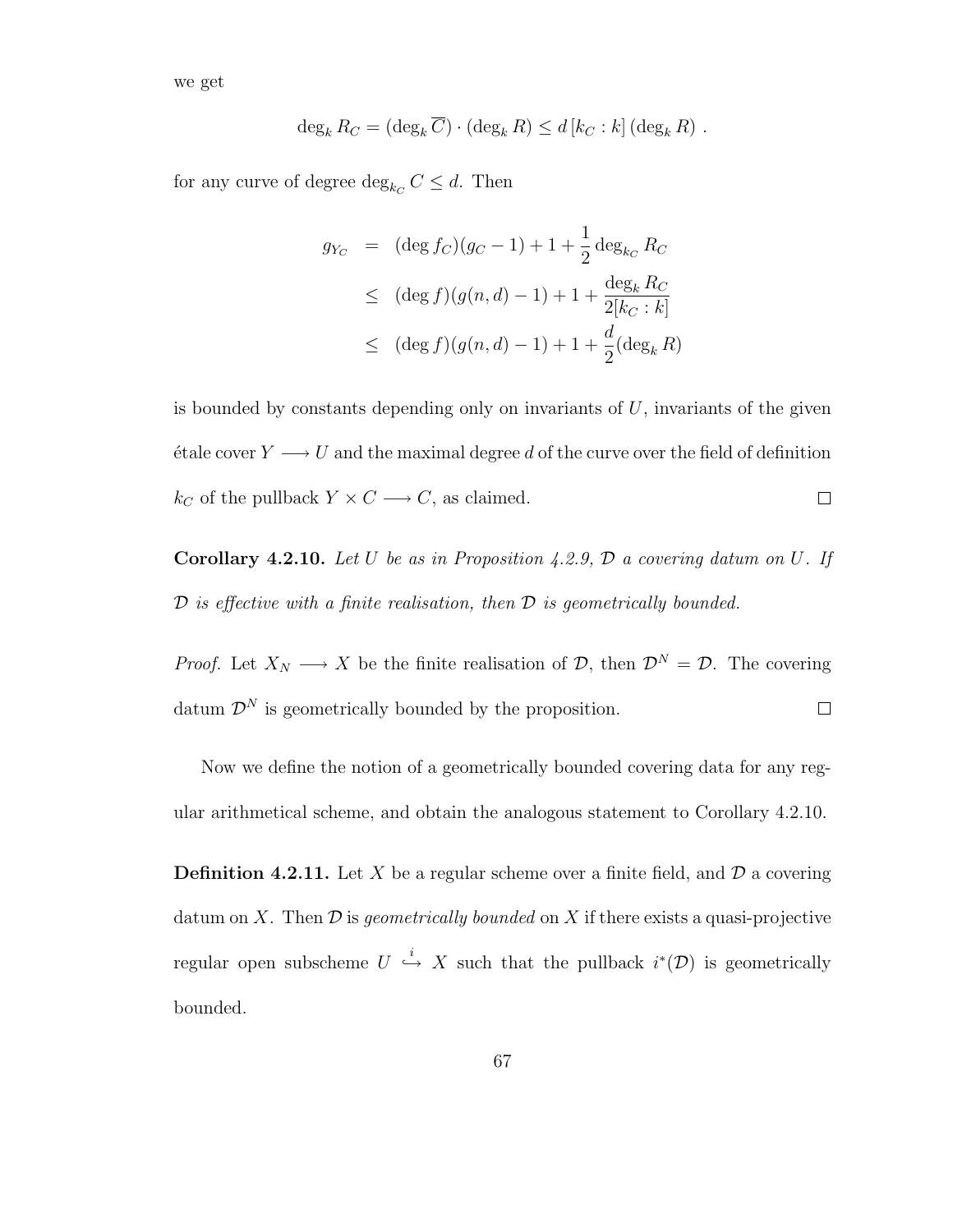Remark 4.2.12. If the Main Theorem 4.3.4 holds for the scheme  $X$ , i. e. if any geometrically bounded covering datum on  $X$  is finitely realisable, then the above condition is equivalent to requiring that the pullback  $i^*(\mathcal{D})$  to any open quasiprojective subscheme  $U \subseteq X$  is geometrically bounded. Indeed, if  $D$  is an induced covering datum that is effective with finite realisation, let  $U' \stackrel{i'}{\hookrightarrow} X$  be another quasi-projective regular open subscheme. Apply Lemma 2.3.13.3 to  $U'$  and  $U \cap U'$ , then the pullback  $i^{\prime*}(\mathcal{D})$  is also finitely realisable, and thus geometrically bounded by Corollary 4.2.10.

**Corollary 4.2.13.** Let  $X \in Sch(\mathbb{F}_p)$  be any regular arithmetical variety,  $\mathcal{D}$  a covering datum on X. If  $\mathcal D$  is effective with a finite realisation, then  $\mathcal D$  is geometrically bounded.

*Proof.* Let  $U \stackrel{i}{\hookrightarrow} X$  be a quasi-projective regular open subscheme, and let  $Y \longrightarrow X$ be the étale cover realising  $\mathcal{D}$ . Then  $i^*(\mathcal{D})$  is effective with finite realisation  $Y \times U$ , so  $i^*(\mathcal{D})$  is geometrically bounded by Corollary 4.2.10.

 $\Box$ 

# 4.3 Realisable subgroups of the class groups

In this section, we define the (finitely) realisable open subgroups of the Wiesend class group  $\mathcal{C}_X$  of an arithmetical scheme X as those open subgroups whose induced covering datum is (finitely) realisable. We shall show that there exists a one-to-one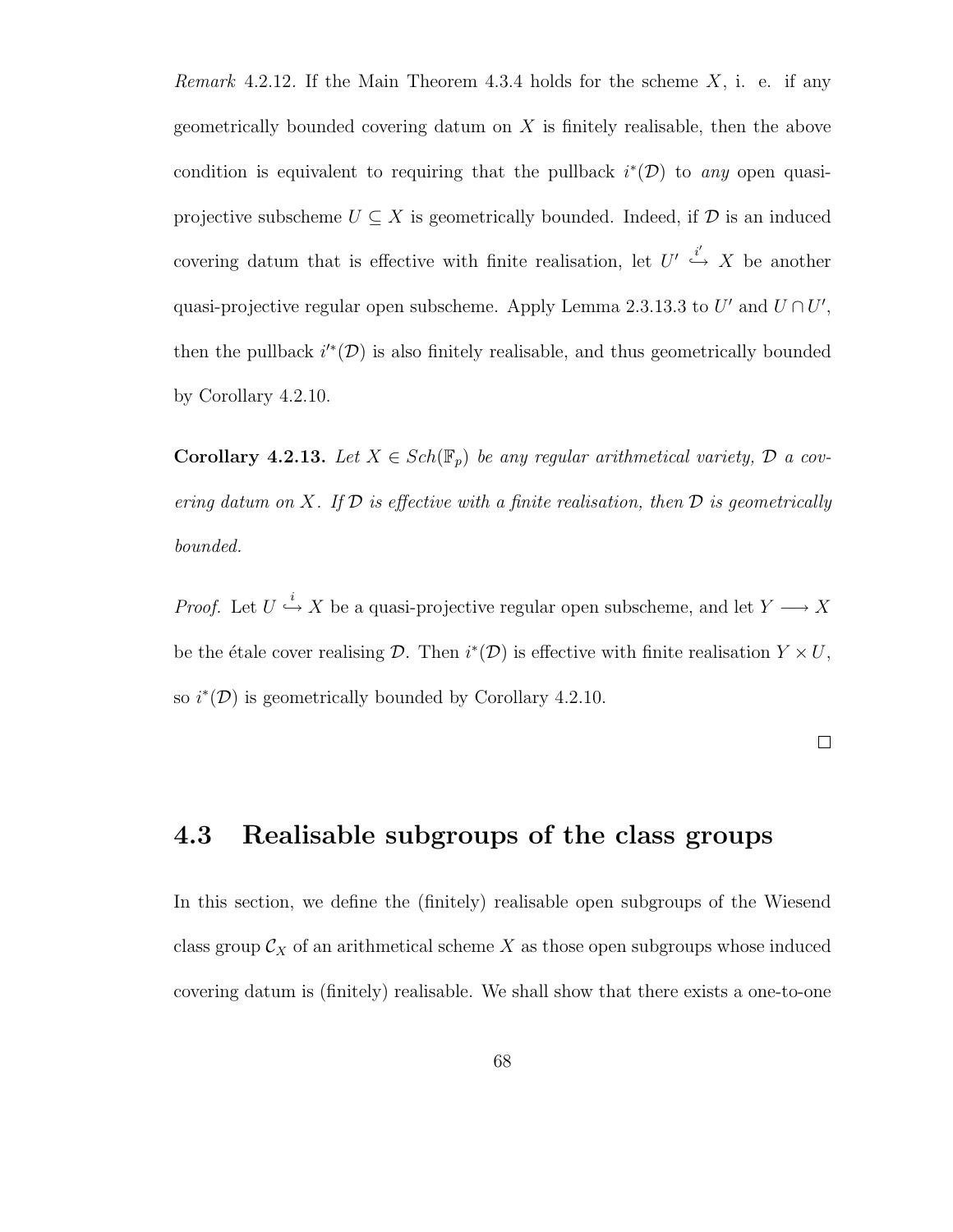correspondence of these subgroups with open subgroups of finite index in  $\pi_1^{ab}(X)$ , and provide an explicit description of these groups as the bounded open subgroups of finite index of  $C_X$ , which will be proven in the following chapters. This explicit description and its proof is the essential feature of the Main Theorem, and is the main result of this thesis.

**Definition 4.3.1.** An open subgroup  $H < C_X$  of finite index is called *finitely realisable* with realisation  $\overline{N}$  if the induced covering datum is effective with finite realisation  $Y_N$ .

The following lemma shows that finite realisations of an induced covering datum are unique. In particular, a covering datum induced by an open subgroup of the class group has at most one finite realisation.

**Lemma 4.3.2.** Let X be a regular arithmetical scheme, and let  $\overline{N}_1$ ,  $\overline{N}_2$  be two open subgroups of  $\pi_1^{ab}(X)$ . Then the following are equivalent:

1)  $\overline{N}_1 \subset \overline{N}_2$ 2)  $\rho_X^{-1}(\overline{N}_1) \subset \rho_X^{-1}(\overline{N}_2)$ 3)  $(\rho_X \circ i_{C*})^{-1}(\overline{N}_1) \subset (\rho_X \circ i_{C*})^{-1}(\overline{N}_2)$  for all curves  $C \subset X$  $\mathcal{A}$ )  $(\rho_X \circ i_{x*})^{-1}(\overline{N}_1) \subset (\rho_X \circ i_{x*})^{-1}(\overline{N}_2)$  for all closed points  $x \in |X|$ . In particular, an induced covering datum has at most one finite realisation.

*Proof.* (Taken from [5].) The implications 1)  $\Rightarrow$  2)  $\Rightarrow$  3)  $\Rightarrow$  4) are clear since every closed point is a regular point on some curve. If Condition 4) holds, then in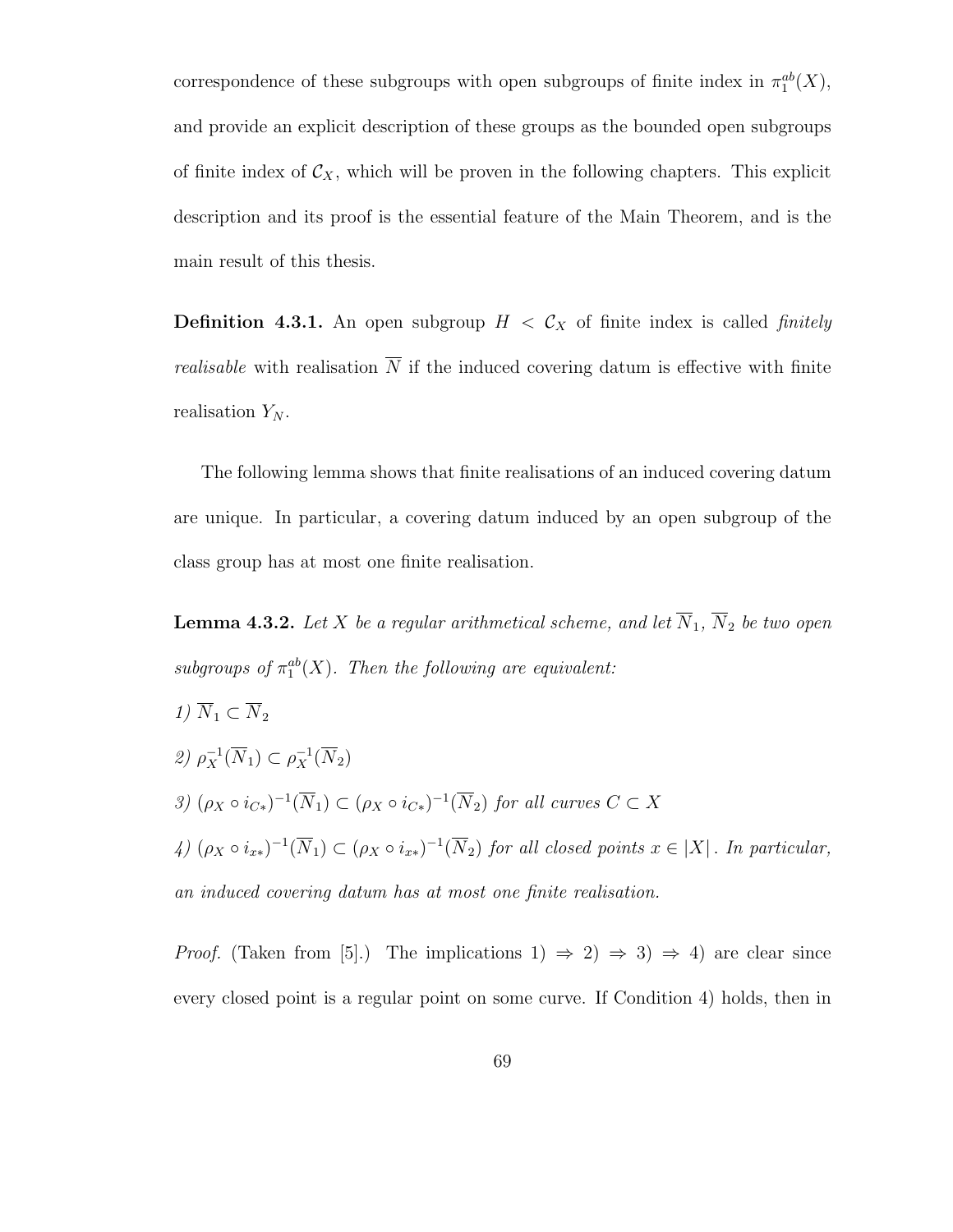particular,  $N_{1,x} \subset N_{2,x}$  for all closed points x, so the cover associated to  $N_1/N_1 \cap N_2$ is completely split. Hence by Lemma 2.1.12, it is trivial, which implies 1).  $\Box$ 

**Proposition 4.3.3.** Let  $X$  be a regular arithmetical scheme. Then the map  $\overline{N}$   $\mapsto$   $\rho_X^{-1}(\overline{N})$  defines a one-to-one correspondece between finitely realisable open subgroups of  $\mathcal{C}_X$  and open subgroups  $\overline{N}$  of the abelianised fundamental group  $\pi_1^{ab}(X)$ .

Proof. A correspondence is one-to-one if and only if it has a well-defined, two-sided inverse correspondence.

We define an inverse correspondence as follows: If  $H < \mathcal{C}_X$  is an open subgroup of the class group which is finitely realisable, say by  $f_N : X_N \longrightarrow X$ , where  $N \triangleleft \pi_1(X)$ , map  $H \mapsto \overline{N}$ , where  $\overline{N}$  is the image of N in  $\pi_1^{ab}(X)$ . Then, if  $\mathcal{D}_H$  is finitely realisable with finite realisation  $N$ , the realisation is unique by Lemma 4.3.2. Thus, the inverse correspondence is well-defined. By Proposition 4.1.5, we then also have  $\rho_X^{-1}(\overline{N})=H.$ 

Conversely, if  $\overline{N}$  is an open normal subgroup of  $\pi_1^{ab}(X)$ ,  $\rho_X^{-1}(\overline{N})$  is an open subgroup of  $C_X$ . Let N be the preimage of  $\overline{N}$  in  $\pi_1(X)$ . Let  $H_C$ ,  $H_x$  be the preimages of  $\rho_X^{-1}(\overline{N})$  in  $\mathcal{C}_{\tilde{C}}$  and  $\mathcal{C}_x$ , respectively, then by reciprocity for curves and points, we have  $\rho^{-1}_{\tilde{c}}$  $\overline{C}^{-1}(N(C)) = H_C$  for all curves  $C \subset X$ ,  $\rho_x^{-1}(N(x)) = H_x$  for all closed points  $x \in |X|$ .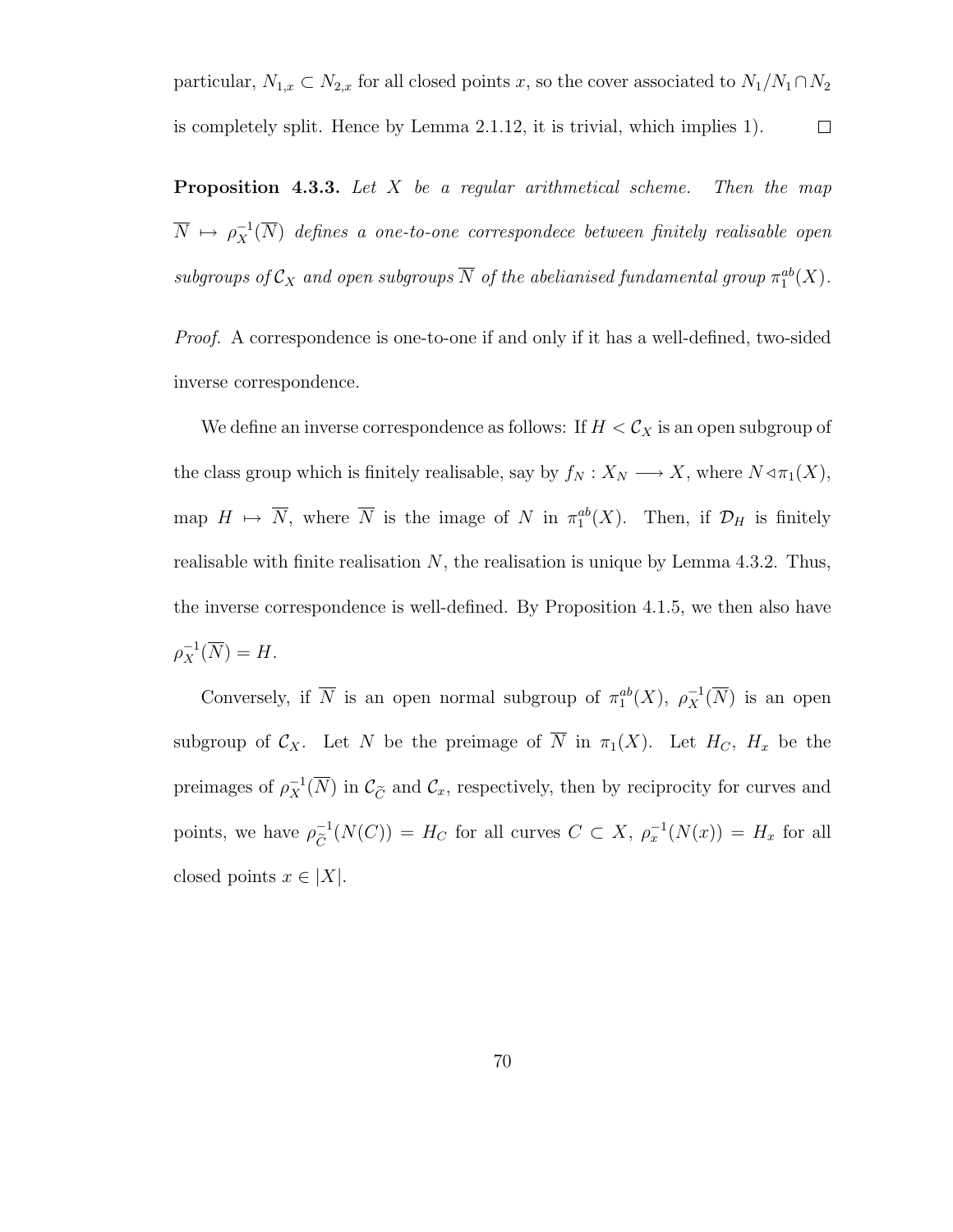$$
\begin{array}{ccc}\n\mathcal{C}_{\widetilde{C}} & \xrightarrow{\rho_{\widetilde{C}}} \pi_1^{ab}(\widetilde{C}) & & \mathcal{C}_x & \xrightarrow{\rho_x} \pi_1^{ab}(x) \\
\downarrow i_{C*} & & \downarrow i_{C} & \\
\mathcal{C}_X & \xrightarrow{\rho_X} \pi_1^{ab}(X) & & \mathcal{C}_X & \xrightarrow{\rho_X} \pi_1^{ab}(x)\n\end{array}
$$

In particular,  $H_C$  is realised by  $N(C)$ ,  $H_x$  is realised by  $N(x)$  for all curves and closed points x and we have  $\mathcal{D}_{\rho_X^{-1}(\overline{N})} = \mathcal{D}^N$ . Since N realises  $\mathcal{D}^N$  by definition, this shows that N realises  $\mathcal{D}_{\rho_X^{-1}(\overline{N})}$ .

 $\Box$ 

We can now state the Main Theorem of this thesis. Let  $X$  be a regular arithmetical variety, and recall from that an open subgroup  $H \leq C_X$  induces a covering datum  $\mathcal{D}_H$ .

Main Theorem 4.3.4. Let k be a finite field, and let  $X \subset \mathbb{P}^n_k$  be an open ksubariety. Then an open subgroup  $H \leq C_X$  is finitely realisable if and only if the induced covering datum  $\mathcal{D}_H$  geometrically bounded.

Remark 4.3.5. Lemma 4.2.13 showed that finitely realisable subgroups are geometrically bounded, and the converse will be shown for open affine subsets of  $\mathbb{P}^n_k$  in the next chapter.

*Remark* 4.3.6. In the flat case of an arithmetical scheme  $X$ , the analogue of this theorem is the content of Wiesend's paper [21], supplemented by the work of Kerz-Schmidt ([5], [6]).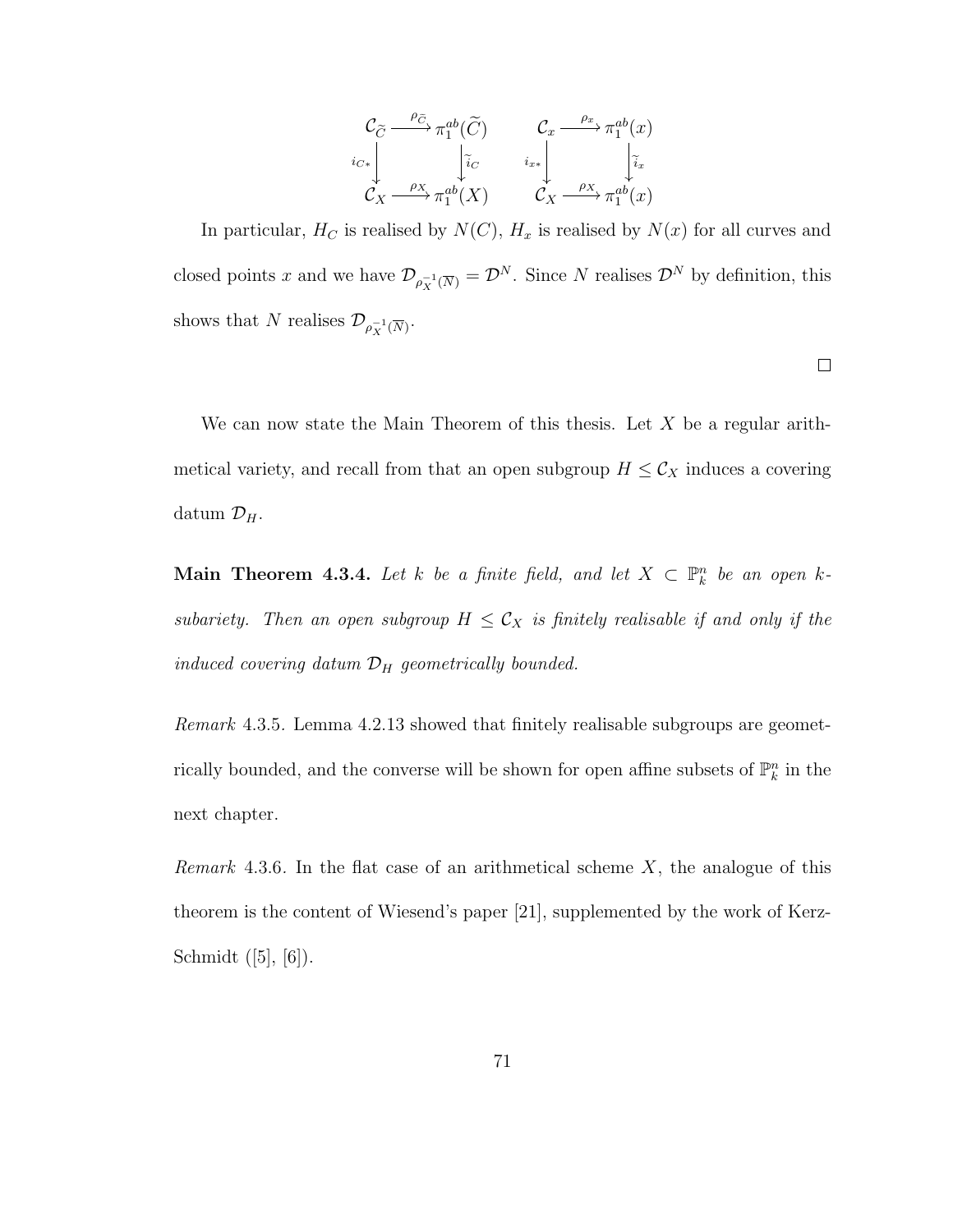Let X be an arithmetical scheme with idèle class group  $\mathcal{C}_X$ . Recall from 3.1.9 that a subgroup is a norm subgroup iff  $H = f_*(\mathcal{NC}_Y)$  for some étale cover  $Y \longrightarrow X$ .

**Corollary 4.3.7.** Let  $X \subset \mathbb{P}_k^n$  be an open subvariety, then the following hold:

1) There exists a one-to-one correspondence between open and geometrically bounded subgroups  $H < C_X$  of finite index in the Wiesend idèle class group and open subgroups  $\overline{N}$  of  $\pi_1^{ab}(X)$ ; it is given by  $\rho_X^{-1}(\overline{N}) \mapsto \overline{N}$ . Then  $\rho_X$  is a continuous injection with dense image in  $\pi_1^{ab}(X)$ .

2) A subgroup of finite index  $\mathcal{C}_X$  is a norm subgroup if and only if it is realisable with a finite realisation, which is the case if and only if it is open and geometrically bounded.

3) If  $f : X'' \longrightarrow X$  is an étale connected cover,  $X' \longrightarrow X$  the maximal abelian subcover, then  $\mathcal{NC}_{X''} = \mathcal{NC}_{X'}$  and the reciprocity map gives rise to an isomorphism

$$
\mathcal{C}_X/\mathcal{NC}_{X''} \xrightarrow{\simeq} Gal(X'/X).
$$

*Proof.* We begin by proving Part 2 and note that the first equivalence is trivial. Let  $H < C_X$  be a norm subgroup of finite index, then  $H = \mathcal{N}(f_*)$  for some étale cover  $Y \longrightarrow X$ . Note hat norm subgroups are open since the local norm is an open map, and the induced map  $f_* : C_Y \longrightarrow C_X$  was defined as the sum of local norms.

Since a norm subgroup  $\mathcal{N}(f_*)$  is realisable the cover f it is induced from, by Lemma 4.2.9, the norm subgroup  $\mathcal{N}(f_*) < \mathcal{C}_X$  is geometrically bounded. In particular, a norm group of finite index is open, of finite index and geometrically bounded, as claimed. The Main Theorem 4.3.4 gives the converse statement.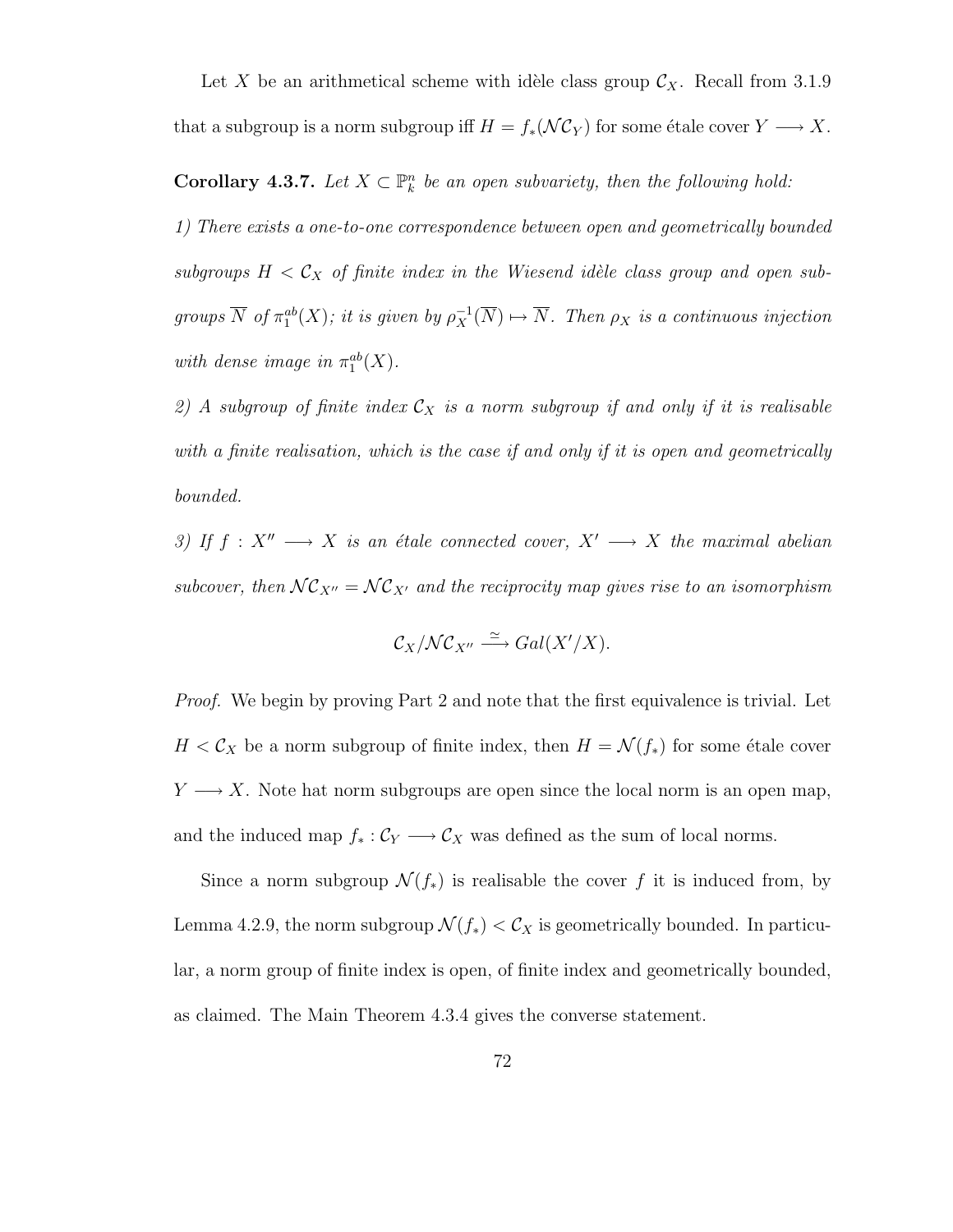Part 3 follows from 2 : Let  $\mathcal{N}(f_*) = f_*(\mathcal{C}_{X''})$  denote the f-norm subgroup, and let  $\mathcal{D}_{\mathcal{N}(f_*)}$  be the induced covering datum. Then by Part 2 of this corollary,  $\mathcal{D}_{\mathcal{N}(f_*)}$ is realisable, and the realisation  $f_N : X_N \longrightarrow X$  is finite since it must be a subcover of f. By Remark 4.1.5, we have

$$
\mathcal{C}_X/\mathcal{N}(f_*)\simeq \pi_1^{ab}(X)/N\simeq Gal(X'/X)
$$

In particular,  $f_N$  is abelian.

Lastly, we show Part 1: The one-to-one correspondence follows from Proposition 4.3.3 and Part 2 of the corollary. The kernel of  $\rho_X$  is the connected component of the identity (cf. [21, Section 8]), which is equal to {1} for arithmetic varieties by Remark 3.1.7. As  $\pi_1^{ab}(X)$  is a profinite group, the one-to-one correspondence implies that  $\rho_X$  has dense image.  $\Box$ 

## 4.4 The Key Lemma

Let X be a regular arithmetical variety, and  $\mathcal D$  a covering datum on X. We recall that a cover of curves is tamely ramified if it is tamely ramified at all closed points x (cf. [9, Definition 4.15]).

**Definition 4.4.1.** Following Wiesend, we say that a covering datum  $D$  is *curve*tame or curve-tamely ramified if the covers  $Y_C^{\mathcal{D}} \longrightarrow \widetilde{C}$  are tamely ramified for all curves  $C \subset X$ . If  $D$  is not tamely ramified, it is called *wildly ramified*.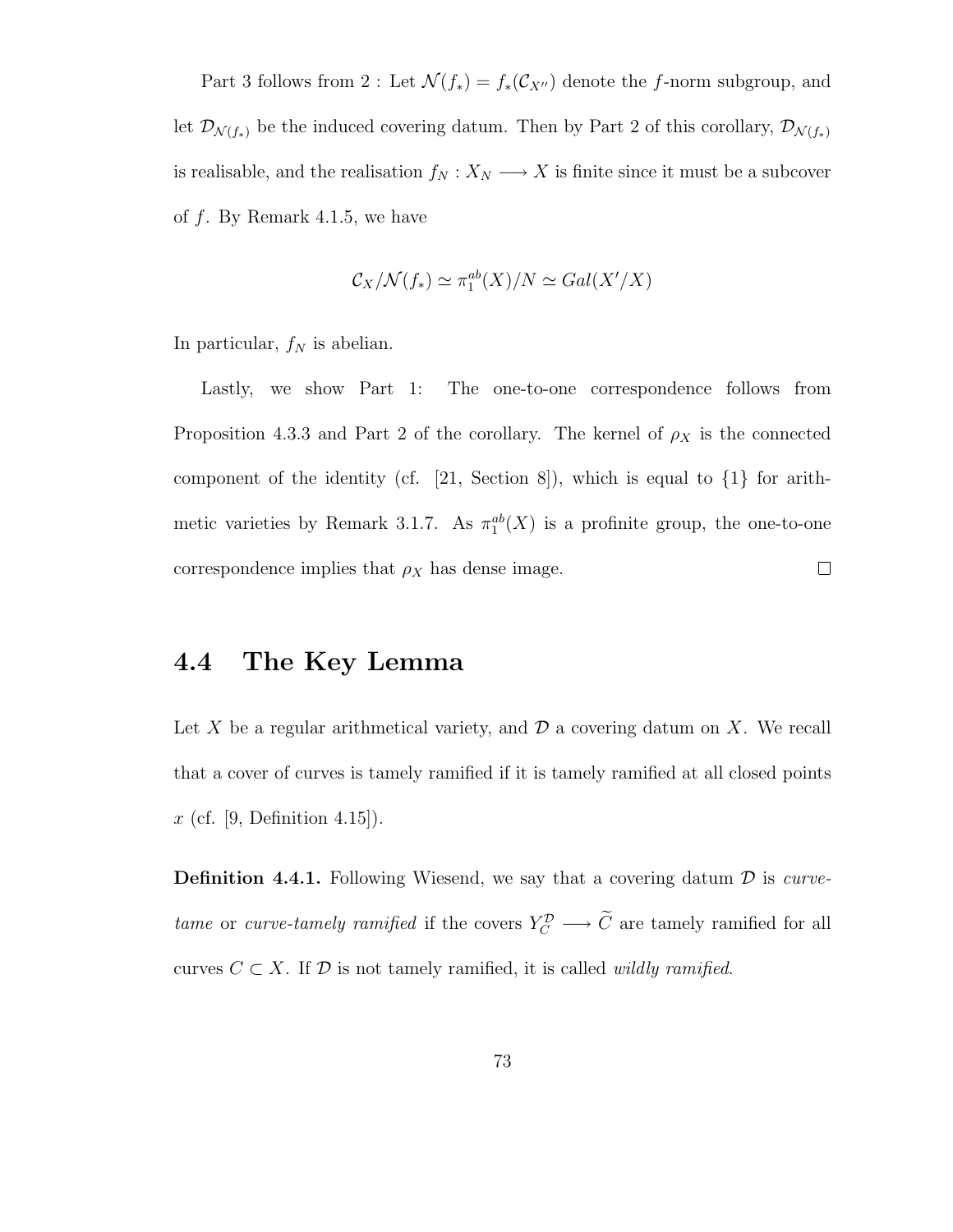Remark 4.4.2. If D is tame, the covers  $Y_C \longrightarrow \tilde{C}$  must have degrees prime to p, or be étale covers.

**Definition 4.4.3.** A cover  $Y_C \longrightarrow \tilde{C}$  which has no non-trivial tamely ramified subcovers is called purely wildly ramified.

In this section, we shall reduce the proof of the Main Theorem 4.3.4 to a Key Lemma, which is split into two statements - one about at most tamely ramified covering data, the other dealing with index- $p^m$  covering data which may be purely wildly ramified:

**Key Lemma 4.4.4.** Let k be a finite field of characteristic p, and let  $X \subset \mathbb{P}_k^n$  be an open subvariety. Then the following hold:

- 1. If  $D$  is a geometrically bounded covering datum of cyclic prime-power index  $p^m$ , then  $\mathcal D$  is effective with a finite realisation.
- 2. If  $\mathcal D$  is a covering datum with cyclic prime-power index  $l^m$ , where  $l \neq p$ , then D is effective with finite realisation.

Part 1) of the Key Lemma shall be shown in the next chapter using Artin-Schreier-Witt Theory, and Chapter 6 is devoted to proving 4.4.4.2 using Kummer Theory.

In the remaining part of this chapter, we show that Key Lemma 4.4.4 implies Main Theorem 4.3.4. Actually, once can prove a stronger assertion as follows: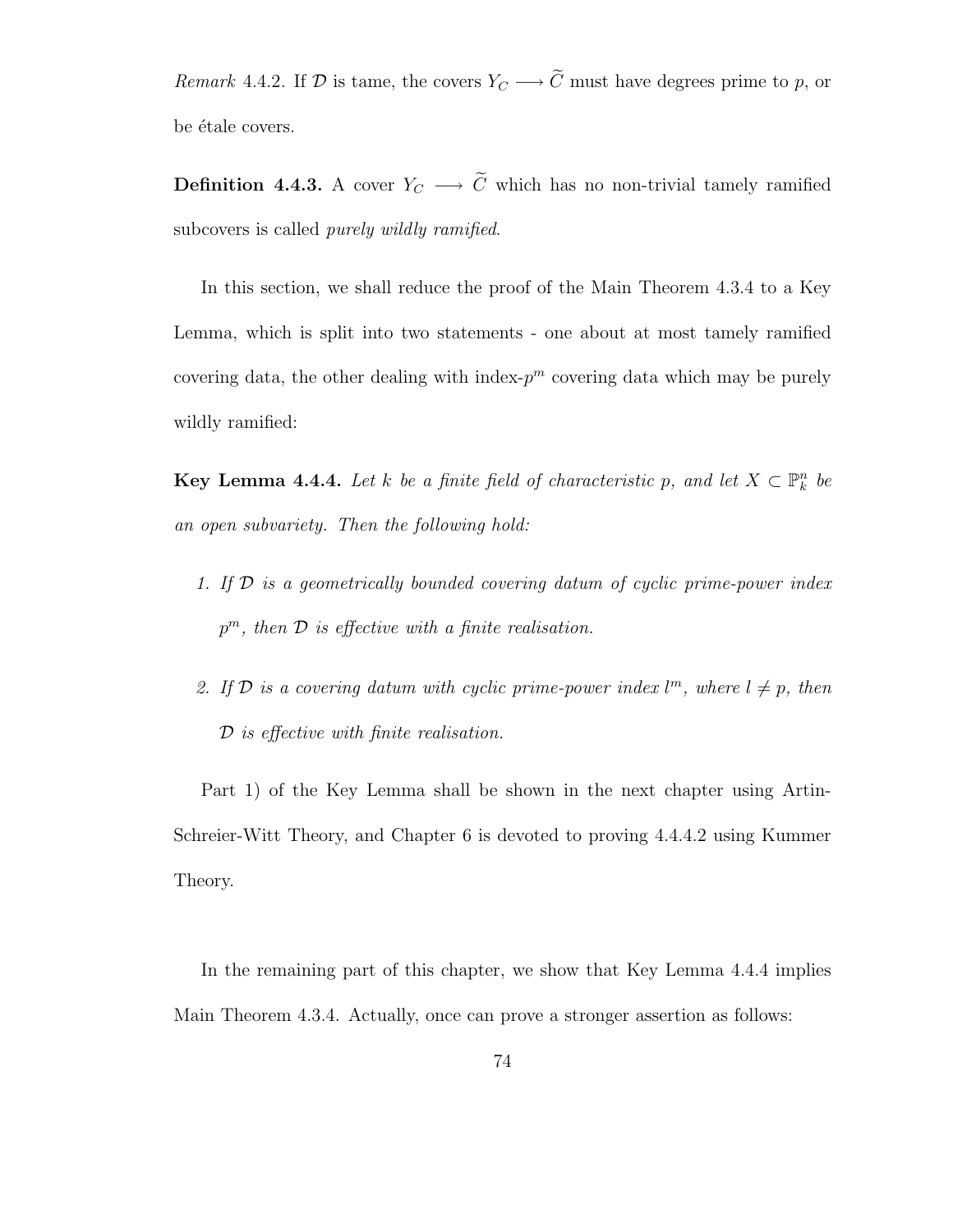Proposition 4.4.5. Assume that the Key Lemma 4.4.4 holds for a regular arithmetical k-variety X. Then the Main Theorem  $4.3.4$  holds for X.

*Proof.* By Fact 2.1.10 and Lemma 2.3.13, we may assume without loss of generality that  $X$  is a regular quasi-projective arithmetical variety. We start by proving the following lemma:

**Lemma 4.4.6.** Let  $\mathcal{D}$  be a tame covering datum on any regular quasi-projective arithmetical variety  $X$ . Then  $D$  is geometrically bounded.

*Proof.* Let  $C \subset X$  be a regular curve as in Notation 4.2.1, and let  $f_C : Y_C^D \longrightarrow C$  be the cover of C defined by D. Recall that we let  $m_{(C,y)}$  denote the ramification number of a regular point y above a point  $x \in \overline{C}$ . Since  $f_C$  is tame, we have  $m(C, y) \leq 1$ , the ramification numbers of D are uniformly bounded (cf. Definition 4.2.7).

The lemma then follows directly from Proposition 4.2.8.  $\Box$ 

**Lemma 4.4.7.** Let X be an arithmetical scheme, and let  $H < C_X$  be an open subgroup of finite index of the Wiesend idèle class group. Let  $H$  be an open subgroup of finite index such that all H' containing H with cyclic factor group  $C_X/H'$  are finitely realisable. Then H is finitely realisable.

*Proof.* If  $H < C_X$  is open and of finite index, then  $C_X/H$  is a finite abelian group. By the structure theorem for finite abelian groups, we have  $\mathcal{C}_X/H \simeq \Pi_i C_i$  where  $C_1, \ldots, C_r$  are cyclic groups of prime power order. Let  $H_i < C_X$  be the kernel of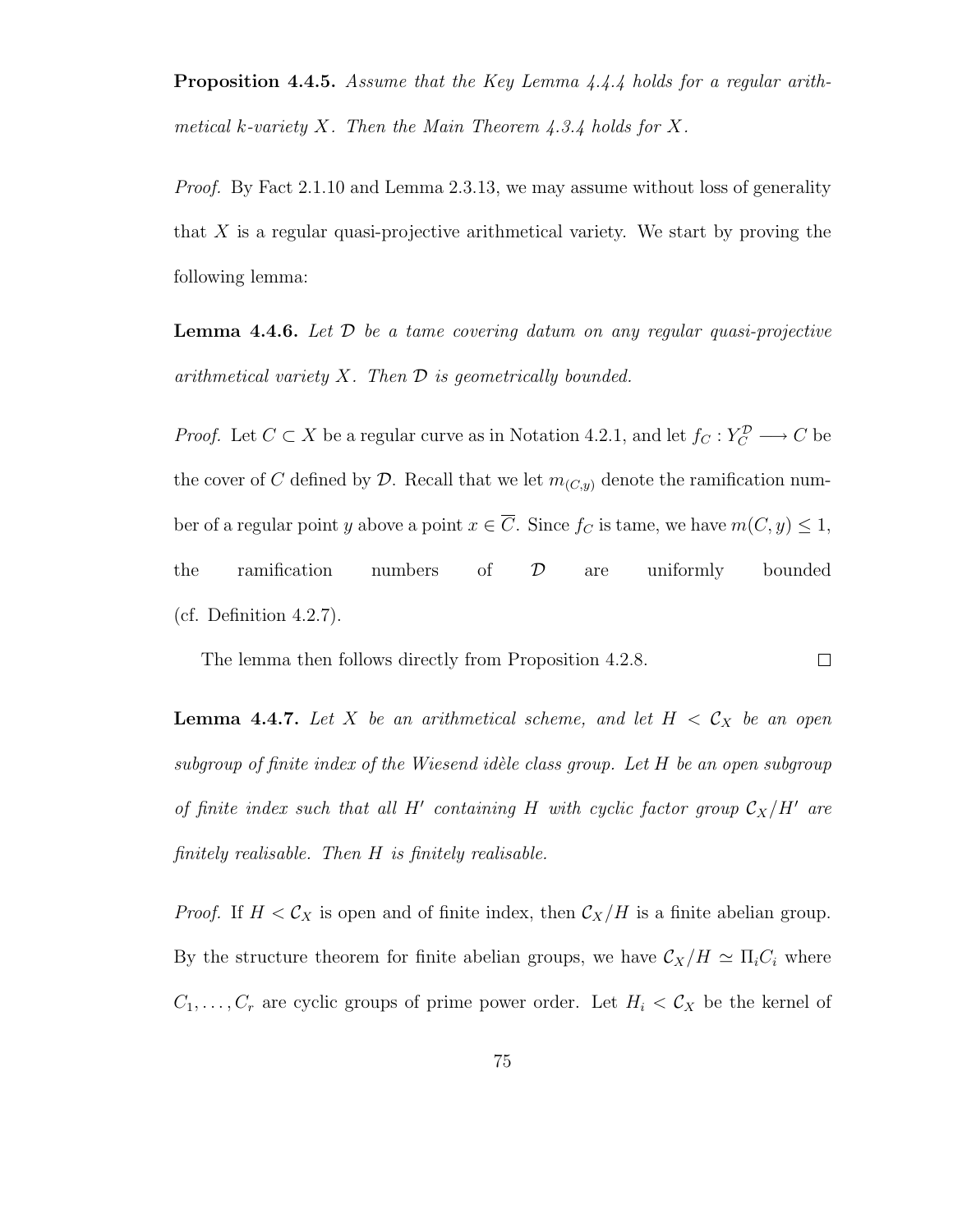$\mathcal{C}_X \longrightarrow C_i$ . Then  $H_i$  is of cyclic prime-power index, and we show that H is realisable if and only if  $H_i$  is realisable for all i.

If H is finitely realisable, then the realisation  $f : X' \longrightarrow X$  is a finite cover which, in particular, trivialises  $\mathcal{D}_H$ . Recall that  $i_C : \widetilde{C} \longrightarrow X$  denotes the composition of the normalisation with the inclusion morphism, and that  $i_{C*}$ : denotes the induced morphism on the Wisend idèle class groups. Let  $H_C := i_{C*}^{-1}$  $_{C*}^{-1}(H), H_{iC} := i_{C*}^{-1}$  $C_*^{-1}(H_i)$ denote the preimages in  $\mathcal{C}_{\widetilde{C}}$ , and set  $N(C) := \rho_{\widetilde{C}}(H_C)$ ,  $N_i(C) := \rho_{\widetilde{C}}(H_{iC})$ .

For  $x \in |X|$  a closed point, define similarly  $H_x$ ,  $H_{ix}$ ,  $N_x := \rho_x(H_x)$ ,  $N_{ix} :=$  $\rho_x(H_{ix})$ . Note that in this notation, the covering datum induced by H consists of the groups  $N(C)$ ,  $N(x)$ , and  $\mathcal{D}_{H_i} = (N_i(C), N_i(x))_{(C,x)}$ .

Since  $H_C \subset H_{iC}$  for all curves  $C \subset X$ , we also have  $N(C) \subset N_i(C)$  for all *i*. In particular, by Corollary 2.3.9, if f trivialises  $\mathcal{D}_H$ , f also trivialises  $\mathcal{D}_{H_i}$ . By Theorem 2.3.15, this implies that  $H_i$  is realisable.

Conversely, assume that  $H_i$  is realisable for all i. As  $\mathcal{C}_X/H_i \simeq \mathbb{Z}/m_i\mathbb{Z}$  is cyclic, we may assume that it is realised by an open normal subgroup  $N_i < \pi_1(X)$ : We have  $\rho_X^{-1}(N_i) = H_i$ . Then  $N := \bigcap_{i=1}^n N_i$  is open and normal as a finite intersection of open normal subgroups of  $\pi_1(X)$ . Let  $Y_N$  be the corresponding étale cover of X. Then we have

$$
\rho_X^{-1}(N) = \rho_X^{-1}(\cap_i N_i) = \cap_i \rho_X^{-1}(N_i) = \cap_i H_i = H ,
$$

so  $N$  realises  $H$ .

Coming back to the proof of Proposition 4.4.5, let  $X$  be an arithmetical scheme

 $\Box$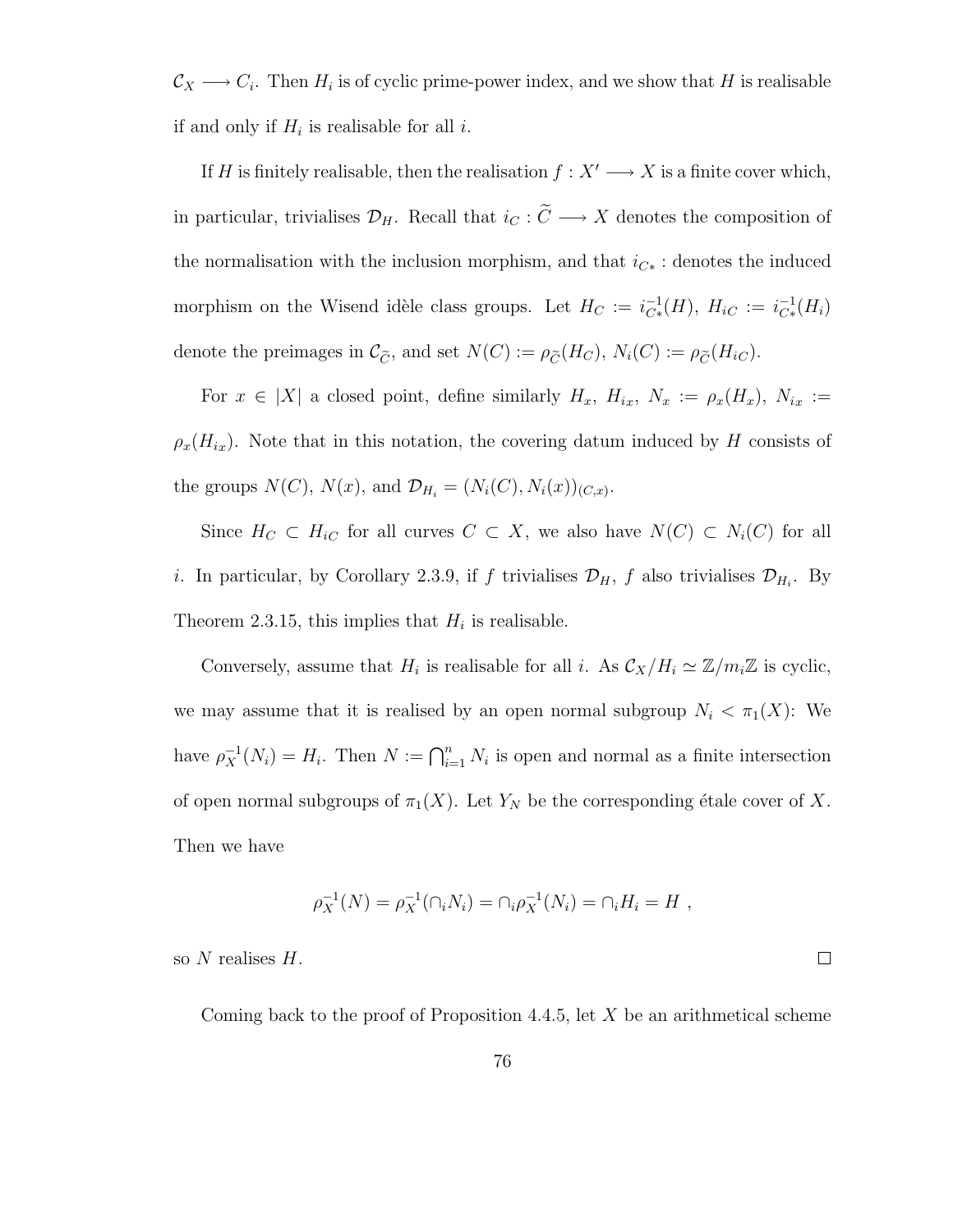such that the Key Lemma holds, and let  $\mathcal D$  be a geometrically bounded covering datum on X. Now let  $H_i < C_X$  be the subgroups defined in the proof of Lemma 4.4.7, i.e.  $H_i = \ker(\mathcal{C}_X \longrightarrow C_i)$ , where  $\mathcal{C}_X/H \simeq \Pi_i C_i$  is written as the product of finite cyclic groups.

Then  $\mathcal{D}_{H_i}$  is a subdatum of  $\mathcal{D}_H$  (cf. Definition 2.3.4, i.e. the cover  $Y_{\tilde{C}}^{\mathcal{D}_{H_i}} \longrightarrow \tilde{C}$ is always a subcover of  $Y_{\widetilde{C}}^{\mathcal{D}_H} \longrightarrow \widetilde{C}$ .

Recall from Definition 4.2.5 that the ramification numbers of a covering datum  $\mathcal D$  on  $X$  were defined as the last jumps of the lower ramification filtrations associated to the cover of curves defined by  $\mathcal D$ . Also recall that the lower ramification filtration is well-behaved for subcovers (cf. [17, Prop IV.2]); thus the ramification numbers of  $\mathcal{D}_{H_i}$  are bounded by those of  $\mathcal{D}_H$ . Since  $\mathcal{D}_H$  is geometrically bounded by assumption, Lemma 4.2.8 implies that  $\mathcal{D}_{H_i}$  is also geometrically bounded. Thus we can apply the Key Lemma 4.4.4, and assume that  $H_i$  is realisable.

Then Lemma 4.4.7 gives the desired result.

 $\Box$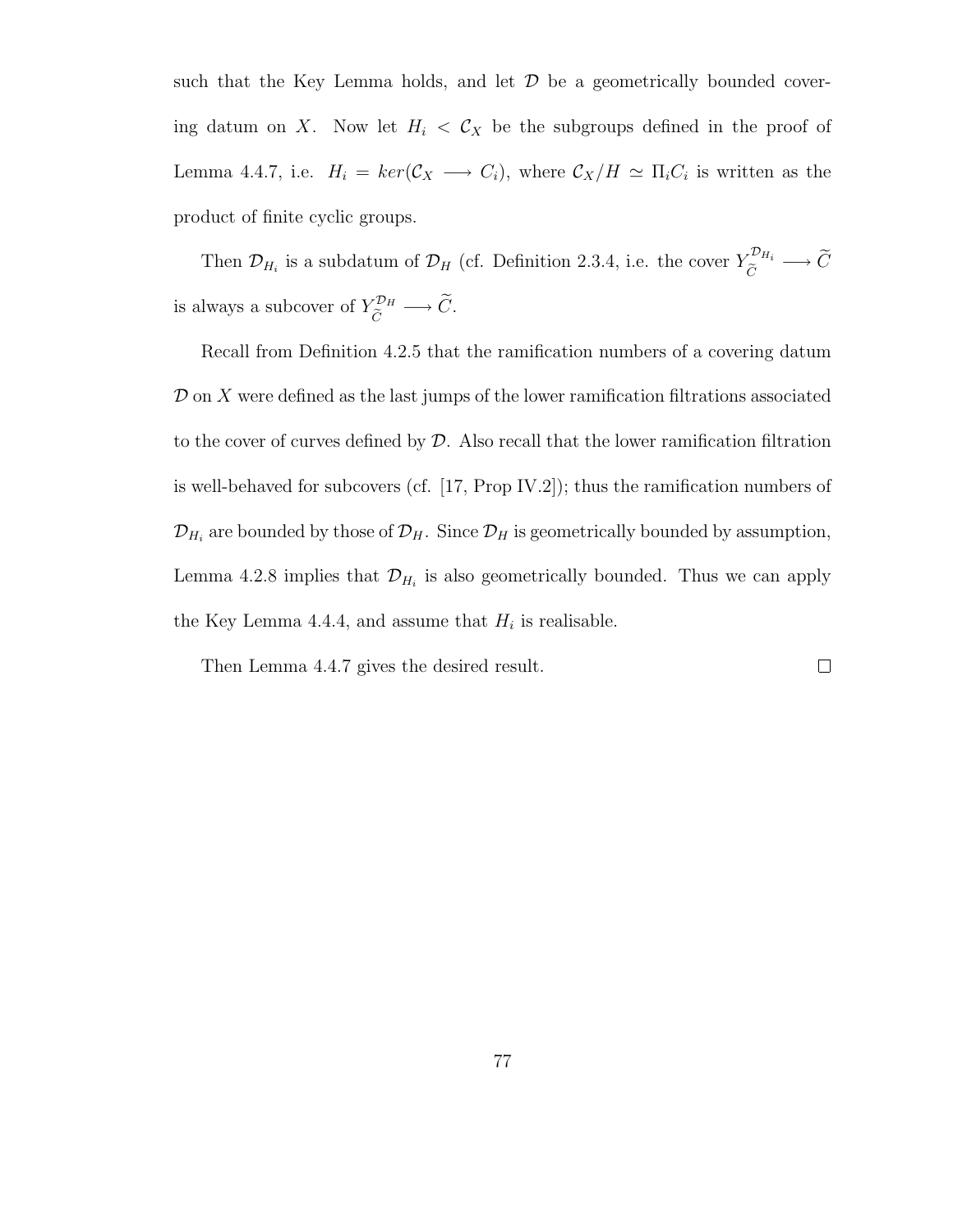# Chapter 5

# Wildly ramified Covering Data

In this chapter, we begin with a review of the Artin-Schreier-Witt Theory of finite k-algebras and its connection to cyclic  $\mathbb{Z}/p^m\mathbb{Z}$ -étale covers of the corresponding affine schemes. We then prove the Key Lemma in the case of affine space  $X = \mathbb{A}_k^n$ , and proceed to the case where  $X \subset \mathbb{A}^n_k$  is any open subset.

Specifically, in both cases we construct several pro- $\acute{e}$ tale covers which weakly trivialise the given covering datum  $\mathcal D$  of cyclic index  $p^m$  on X. Then, we show that the associated "intersection cover", as described in the proposition below, is in fact, finite over X. This way, we obtain an étale cover of  $X \subset \mathbb{A}^n_k$  which trivialises the covering datum, and by Proposition 2.3.13 this means that  $D$  is also effective with a finite realisation. Thus,  $\mathcal D$  is realised by an étale cover, which finishes the proof of Part 1) of the Key Lemma.

We then construct several pro-étale covers which weakly trivialise the given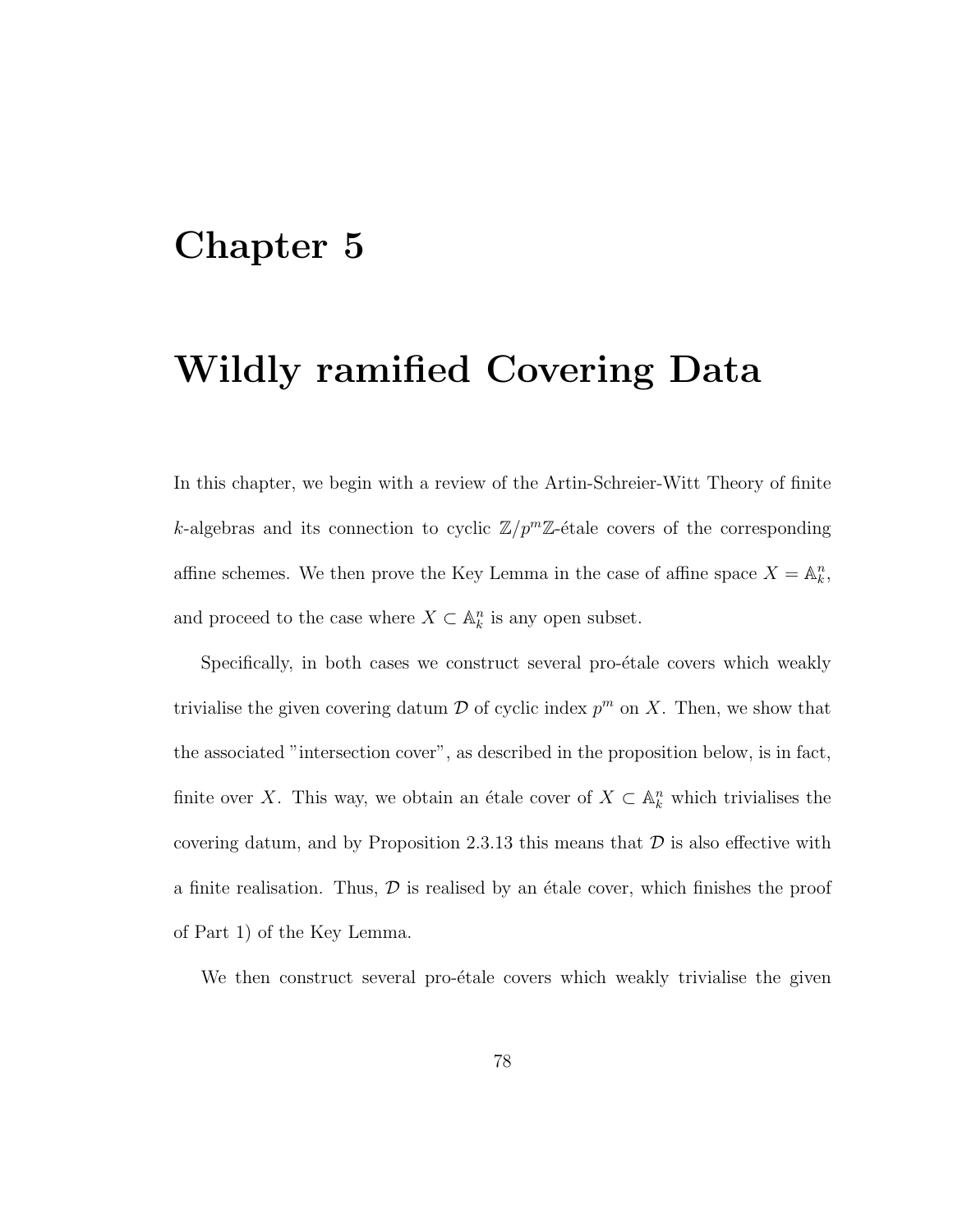covering datum  $\mathcal D$  of cyclic index  $p^m$  on X. Then, we show that the associated "intersection cover", as described in the proposition below, is in fact, finite over X. This way, we obtain an étale cover of  $X \subset \mathbb{A}^n_k$  which trivialises the covering datum, and by Proposition 2.3.13 this means that  $\mathcal D$  is also effective with a finite realisation. Thus,  $\mathcal D$  is realised by an étale cover, which finishes the proof of Part 1) of the Key Lemma.

A key observation for all of these proofs is the following:

**Proposition 5.0.8.** Let  $\{N_i\}_{i\in I}$  be a family of closed subgroups of  $\pi_1(X)$  such that each of the associated pro-étale covers  $X_i = X_{N_i} \longrightarrow X$  weakly trivialises the covering datum  $\mathcal{D}$ . Then the intersection cover  $X_N \longrightarrow X$  corresponding to the closed subgroup

$$
N = \overline{\langle N_i \rangle_{i \in I}}
$$

generated by the  $N_i$  also weakly trivialises  $\mathcal{D}$ .

Proof. Using characterisation 2) of Corollary 2.3.9, the proof is straightforward:  $X_M \longrightarrow X$  weakly trivialises  $\mathcal D$  if and only if we have an inclusion  $N_x \supseteq i_x^{-1}(M)$  in  $\pi_1(x)$  for all closed points  $x \in X$ . By assumption, we have  $N_x \supseteq \tilde{i}_x^{-1}(N_i)$  for all  $i$ . Since  $N_i$  is closed, it follows that

$$
N_x \supseteq \overline{\tilde{i}_x^{-1}(N_i) >_i},
$$

proving the Proposition.

 $\Box$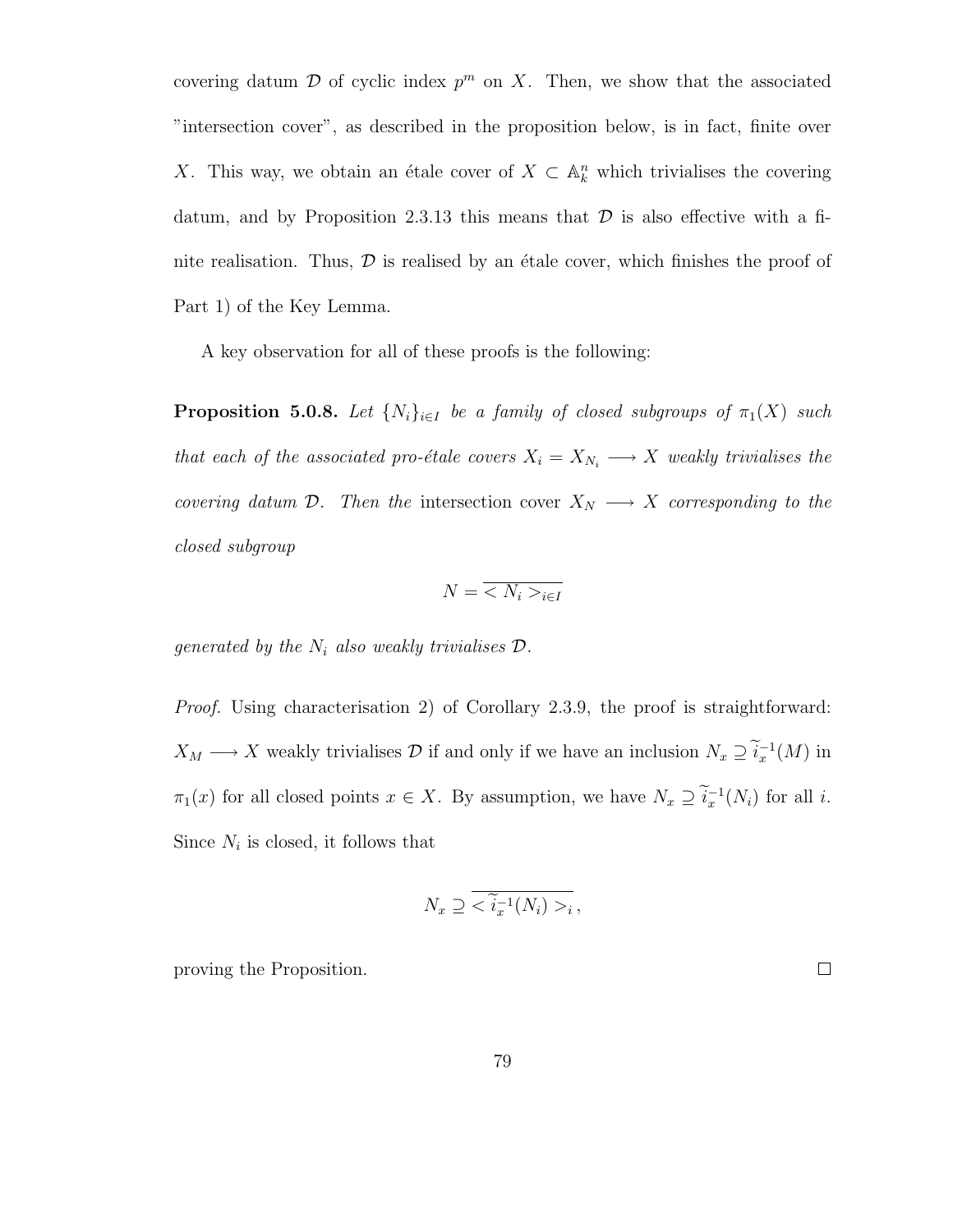# 5.1 A Review of Artin-Schreier-Witt Theory

### 5.1.1 Artin-Schreier Theory

Let k be a field of characteristic  $p > 0$ , and let A be a finitely generated k-algebra. Let  $\widetilde{A}$  be a universal cover of A, i.e. the integral closure of A inside the maximal separable algebraic extension  $\widetilde{K}/K$  of the function field in which A is unramified.

Let  $\varphi : \widetilde{A} \longrightarrow \widetilde{A}$  be the map sending  $x \mapsto x^p - x$  then ker  $\varphi = \mathbb{Z}/p$ , then we obtain a short exact sequence of  $\pi_1(Spec A)$ -modules

$$
1\longrightarrow {\mathbb Z}/p{\mathbb Z} \longrightarrow \widetilde{A} \stackrel{\wp}{\longrightarrow} \widetilde{A} \longrightarrow 1\,.
$$

The long exact sequence of cohomology (cf. [11, Prop. 4.12]) then gives rise to a short exact sequence

$$
0 \longrightarrow A/\wp(A) \longrightarrow \pi_1(Spec\,A') \longrightarrow \mathbb{Z}/p\mathbb{Z} \longrightarrow 0
$$

Thus we get a canonical isomorphism

$$
\Psi: A/\wp(A)^m \stackrel{\simeq}{\longrightarrow} Hom(\pi_1(Spec\,A), \mathbb{Z}/p\mathbb{Z}).
$$

Note that a group homomorphism  $f : \pi_1(Spec\,A) \longrightarrow \mathbb{Z}/p$  has kernel of index  $p$  if and only if its image is non-trivial. Conversely, any normal index- $p$  subgroup of  $\pi_1(Spec A)$  gives rise to such a homormisphm (i.e. the induced canonical projection). Thus, we see that  $Hom(\pi_1(Spec A), \mathbb{Z}/p)$  and thus  $A/\wp(A)$  classifies all  $\mathbb{Z}/p$ -covers of  $Spec A$ .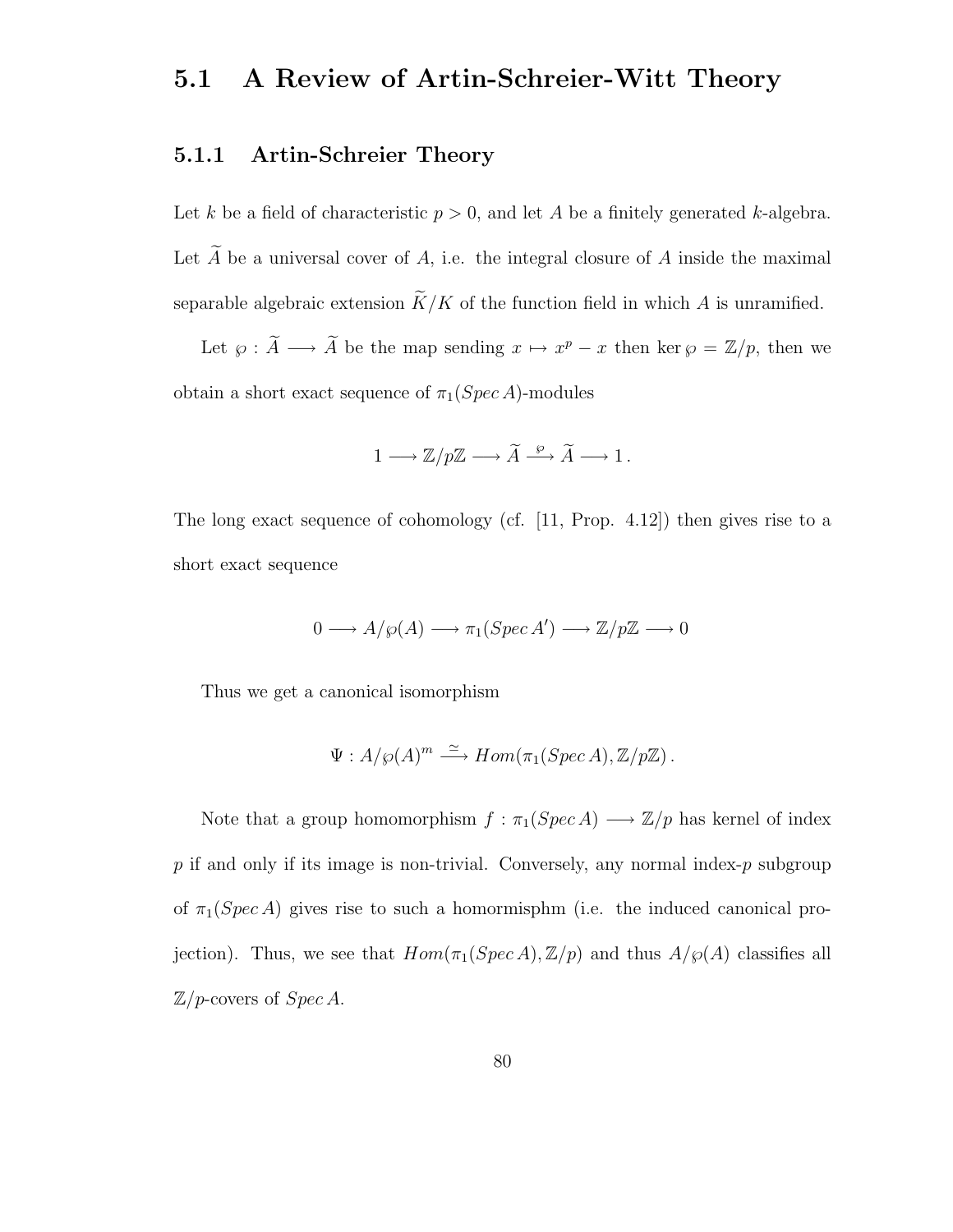The natural  $\mathbb{F}_p$ -vector space structure on  $A/\wp(A)$  is given by  $a.[f] := [af]$ for  $a \in \mathbb{F}_p$ ,  $[f] \in A/\wp(A)$ . Indeed, if  $f' \in [f]$  is another representative, then  $f' = f + h^p - h$  for some  $h \in A$ . Since  $a^p = a$  for all  $a \in \mathbb{F}_p$ , we then have that  $af' = af + ah^p - ah = af + (ah)^p - (ah) \sim af$ , as required. Recalling the natural  $\mathbb{F}_p$ -vector space structure of  $Hom(\pi_1(Spec\,A), \mathbb{F}_p)$ , it follows immediately that  $\Psi$  is an  $\mathbb{F}_p$ -linear map.

Remark 5.1.1. Let  $a \in \mathbb{F}_p$ ,  $f \in A$ ,  $H_f(z) = z^p - z - f$ . Since  $a^p = a$  for all  $a \in \mathbb{F}_p$ , we have  $H_{af}(z) = aH_f(a^{-1}z)$ , so  $(H_f) = (H_{af})$  as ideals in  $A[z]$ . Thus f and  $af$ define the same cover of  $Spec A$ , which we denote by  $Y_{[f]}$ .

Conversely, if  $Y_{[f]} = Y_{[f']}$  is a non-trivial  $\mathbb{Z}/p$ -cover of  $Spec A$ , then  $N_f = \ker(\pi_f)$ and  $N_{f'} = \ker(\pi_{f'})$  are equal. Thus the surjection  $\pi_f : \pi_1(Spec A) \to \mathbb{F}_p$  gives rise to an isomorphism  $\overline{\pi}_f : \pi_1(Spec\,A)/N_{f'} \simeq \mathbb{F}_p$ .



Then, since  $\overline{\pi}_{f'}$  also gives such an isomorphism,  $\overline{\pi}_{f'} \circ \overline{\pi}_f^{-1}$  $f^{-1}$  is an automorphism of the additive group  $\mathbb{F}_p$ , and as such representable by an element  $a \in \mathbb{F}_p^*$ . Therefore,  $\pi_{f'} = a \cdot \pi_f$ . As  $\Psi$  is an  $\mathbb{F}_p$ -linear map,  $a\pi_f$  corresponds to  $[af]$ , so we have  $[f'] = [af]$ .

We thus obtain a one-to-one correspondence between  $\mathbb{F}_p\text{-vector subspaces of the}$ form  $\mathbb{F}_p[f]$  and  $\mathbb{Z}/p$  covers of  $Spec A$ :

$$
\mathbb{F}_p[f] \mapsto Y_{[f]} \leftrightarrow N_f = \ker(\chi_f)
$$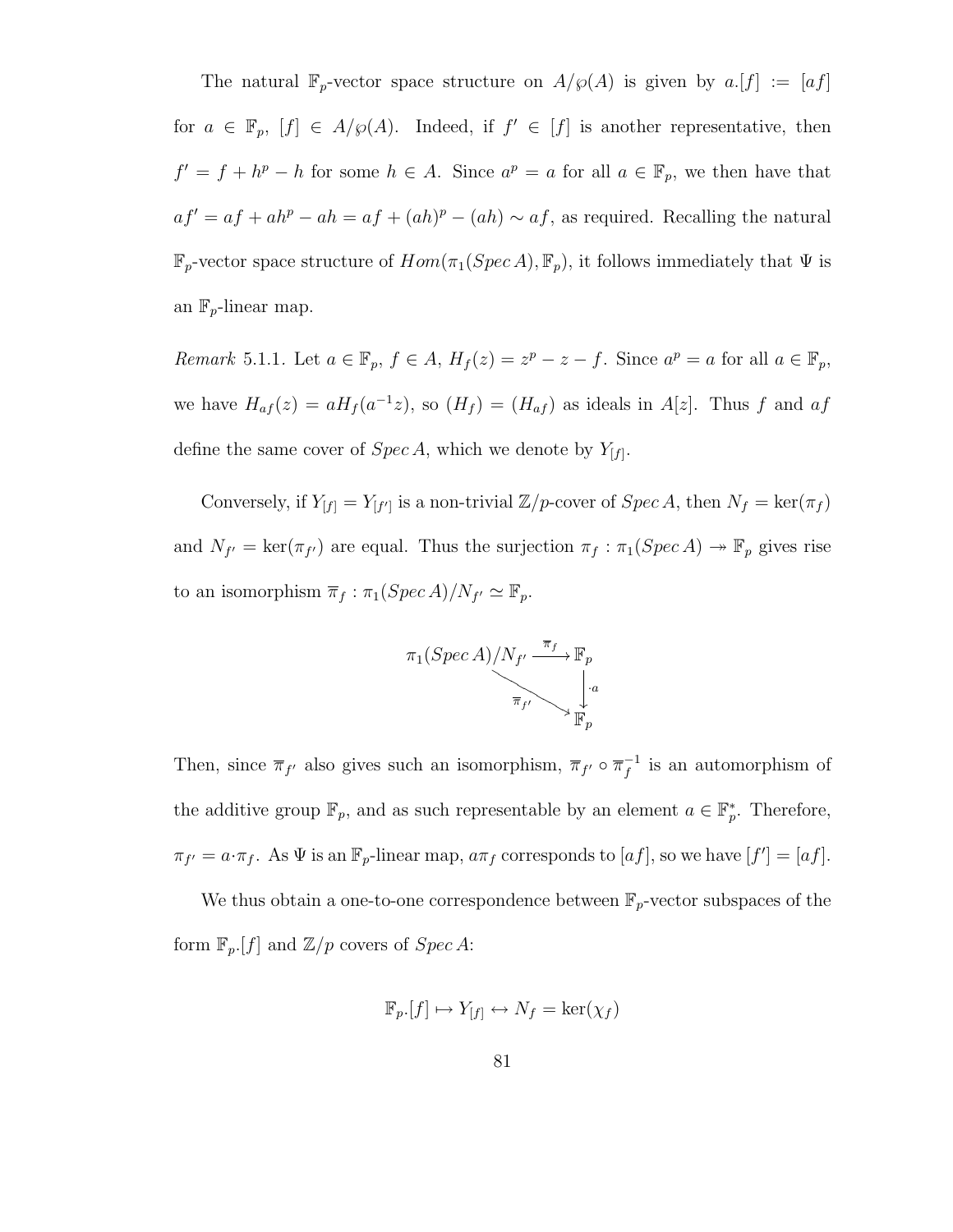More generally, we have:

**Proposition 5.1.2.** Let A be a finitely generated algebra over a finite field k. Then there is a one-to-one inclusion-reversing correspondence of  $\mathbb{F}_p$ -vector subspaces  $M = \bigoplus_{i \in I} \mathbb{F}_p[f_i]$  of  $A/\wp(A)$  and exponent-p étale covers of Spec A:

$$
M \mapsto Y_M \leftrightarrow N_M := \cap_{f \in M} N_f \, .
$$

M is finitely generated of rank n if and only if  $Y_M$  is a  $(\mathbb{Z}/p)^n$ -extension of  $\mathbb{A}_k^n$ .

*Proof.* For finitely generated modules  $M$ , the assertion is clear from the remarks preceding the proposition and the fact that the isomorphism  $\psi$  is compatible with addition. To get the general case, note that an infinitely generated submodule of is the direct limit of its finitely generated submodules, and that a p-exponent cover of  $\mathbb{A}^n$  is the inverse limit of its finite subcovers.  $\Box$ 

Some relevant properties of the correspondence are as follows:

1. If  $\{f_i\}_{i\in I}$  is any generating set for M, then  $N_M = \bigcap_{i\in I} N_{f_i}$ : Indeed, if  $f = \sum_{i=1}^m a_i f_i$  with  $a_i \in \mathbb{F}_p$ , then by the additive property of  $\Psi$ ,  $N_f \subset \bigcap_i N_{f_i}$ , so  $N_M \subset \bigcap_{i \in I} N_{f_i}$ . The other inclusion is trivial.

In particular, the submodule  $M_{f,g}$  generated by two elements  $f, g$  corresponds to the cover  $Y_{f,g}$  defined by  $N_f \cap N_g$ . Furthermore, since  $f + g \in M_{f,g}, Y_{f+g}$ is a subcover of  $Y_{f,g}$ .

2. The correspondence is inclusion-reversing: If  $M \subset M'$ , let I be a basis of M over  $\mathbb{F}_p$ , and I' a basis of M' containing I (such a basis can be found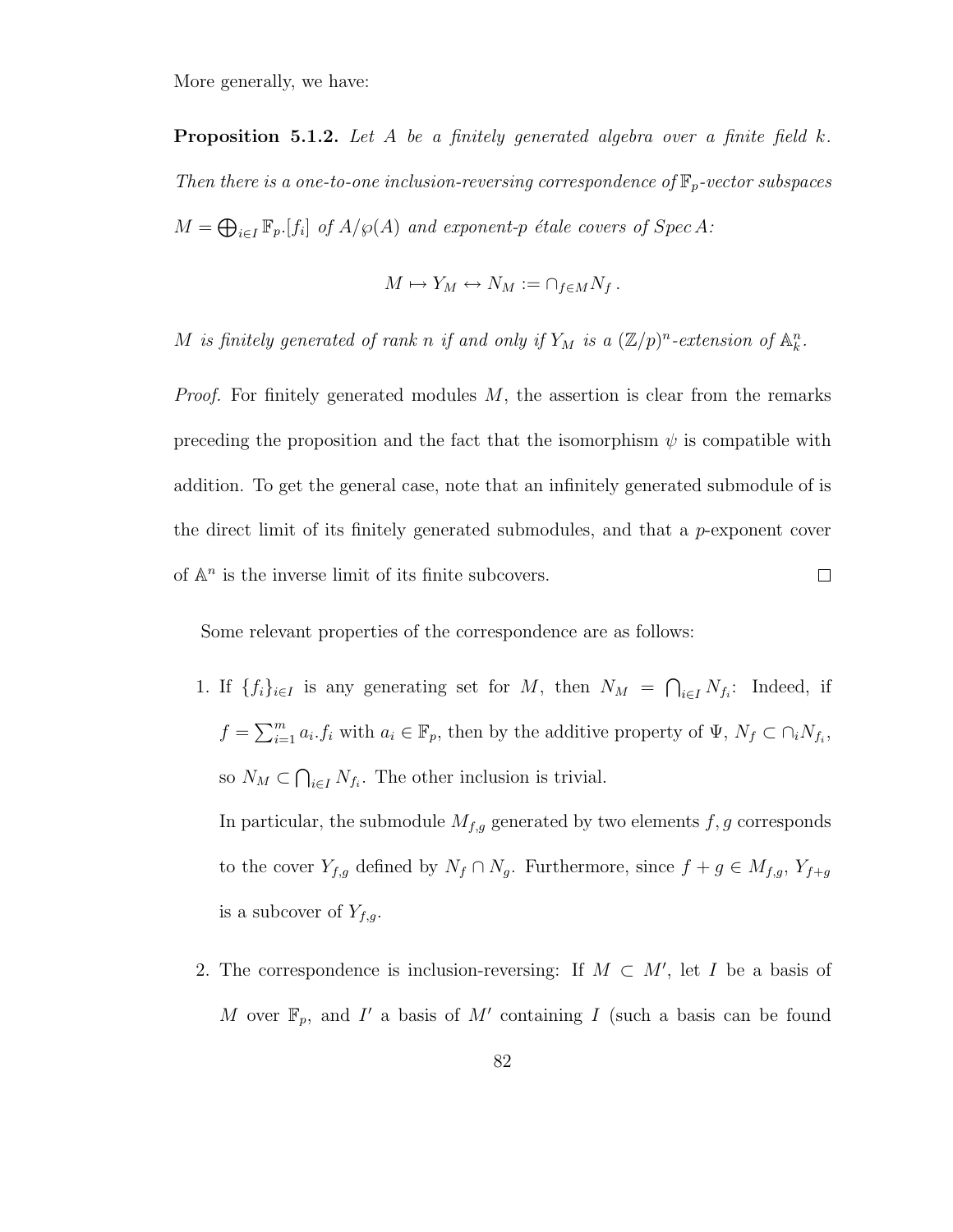by completing I to a basis of  $M'$  - see [8, Theorem III.5.1]). Then clearly,  $N_M = \bigcap_{f \in I} N_f \supset \bigcap_{f \in I'} N_f = N_{M'}$  as claimed.

- 3. For any two submodules  $M, M'$ , we have
	- a)  $N_{M+M'} = N_M \cap N_{M'}$ , and
	- b)  $N_{M \cap M'} = \langle N_M, N_M' \rangle$

We finish by summarising some properties of  $\mathbb{Z}/p\mathbb{Z}$ -covers of regular curves:

Let C be a regular curve over a finite field k, and let  $A = \mathcal{O}_C(C)$ . Assume we are given a  $\mathbb{Z}/p\mathbb{Z}$ - étale cover  $\phi: Y_{[f]} \longrightarrow C$  with Artin-Schreier representative  $[f] \in A/\wp(A)$ . Let  $\overline{\phi} : \overline{Y}_{[f]} \longrightarrow \overline{C}$  denote the induced cover on their regular compactifications, and recall that  $Y_{[f]}$ ,  $Y_{[f]}$  are the normalisations of C, C in the function field  $K(Y_{[f]}) := K(C)[z]/(H_f(z))$ , where  $H_f(z) = z^p - z - f$ .

**Lemma 5.1.3.** In the situation above, let  $x \in \overline{C}$  be a closed point, and let  $\nu_x$  denote the associated valuation. Recall that  $Y_{[f]}$  can be specified by any of the elements in the equivalence class  $[f] \in A/\wp(A)$ .

- 1.  $\overline{\phi}$  is étale at x if and only if there exists  $f' \in [f]$  such that  $\nu_x(f') \geq 0$ . If this is the case, then  $\nu_x(f') \geq 0$  for all  $f' \in [f]$ .
- 2.  $\overline{\phi}$  is totally ramified above x if and only if there exists  $f' \in [f]$  is such that  $\nu_x(f') < 0.$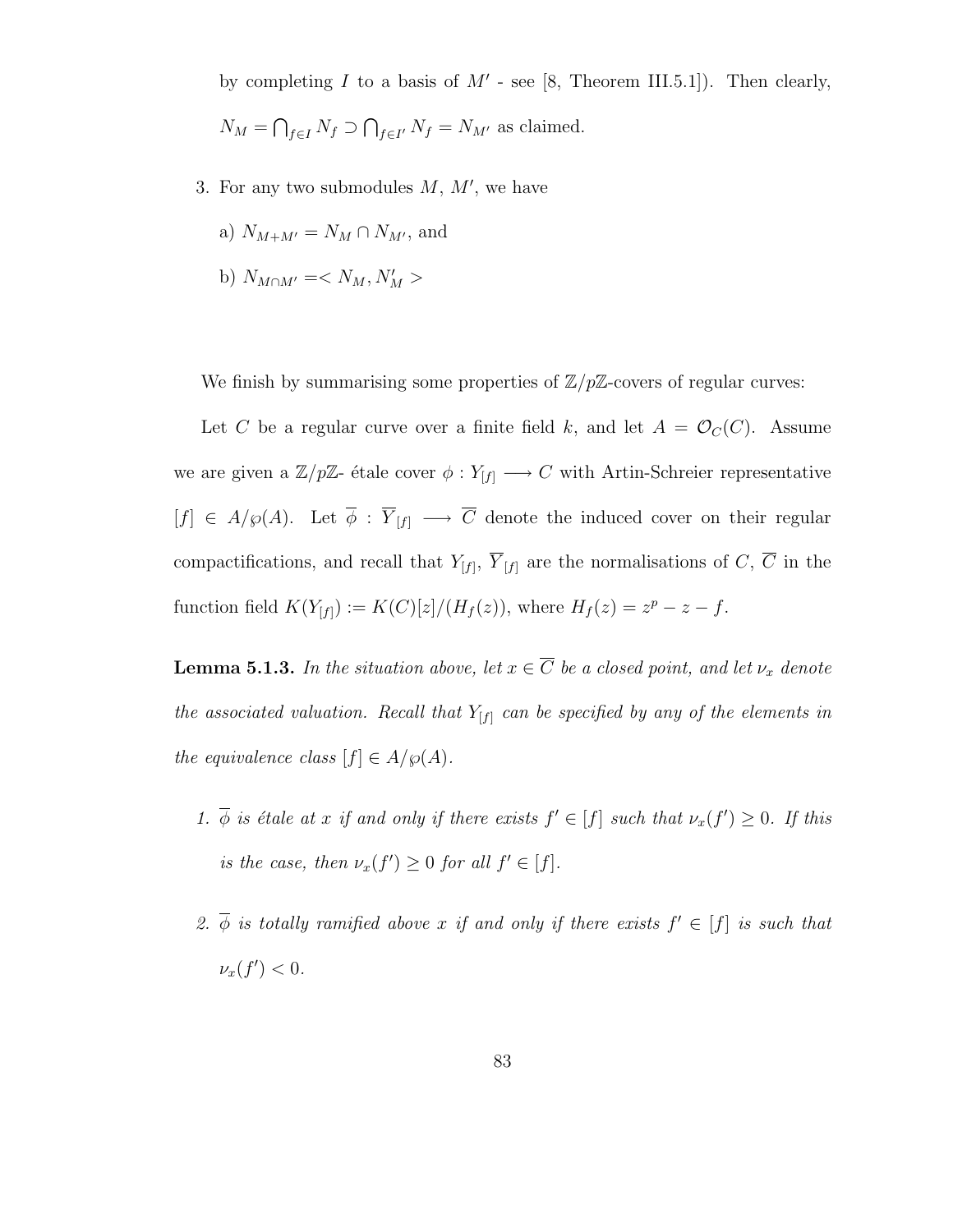3. If  $\overline{\phi}$  is totally ramified above x, then let  $f'' \in [f]$  be such that  $\nu_x(f'') = \min_{f' \in [f]} \{ \nu_x(f') \}.$  Then  $\gcd(\nu_x(f'), p) = 1$ , and the ramification number of the unique point y above x is given by  $m_{(C,y)} = -\nu_x(f')$ .

*Proof.* If C is a curve over the finite field k, then  $K(C)$  is an algebraic function field over k. Then 1 is shown in  $[18, 3.7.8a]$ , and 2 follows from  $[18, 3.7.7]$  and  $[18, 3.7.8.b,c]$ .  $\Box$ 

**Corollary 5.1.4.** Let k be any finite field, and let  $\phi : \overline{Y}_{[f/g^a]} \longrightarrow \mathbb{P}^1_k$  be a  $\mathbb{Z}/p\mathbb{Z}$ -cover of curves that is étale over the open subscheme  $D_+(\overline{g})$   $\subset$   $\mathbb{P}^1_k$ . If  $\mathbb{P}_k^1 \backslash D_+(\overline{g}) = \{x_1, \ldots, x_l\}$  denotes the set of closed points at which  $\phi$  is ramified. Let  $K(Y_{[f/g^a]})$  denote the function field of  $Y_{[f/g^a]}$ . Let  $\nu_j \in V(K(Y_{[f/g^a]}))$  denote the valuation associated to  $x_j$ , and let  $m_j$  denote the ramification number associated to a point above  $x_i$ . Then

- 1.  $\phi$  is étale at  $x_j$  if and only if  $\nu_j(f/g^a) \geq 0$ , and totally ramified iff  $\nu_j(f/g^a)$ 0.
- 2. If  $\nu_j(f/g^a) < 0$  is relatively prime to p, then we have  $m_j = -\nu_j(f/g^a)$ .
- 3. One can always find a representative of  $f'/g^{a'}$  of  $[f/g^{a}]$  such that for all j,  $\nu_j(f'/g^{a'})$  is either zero or relatively prime to p.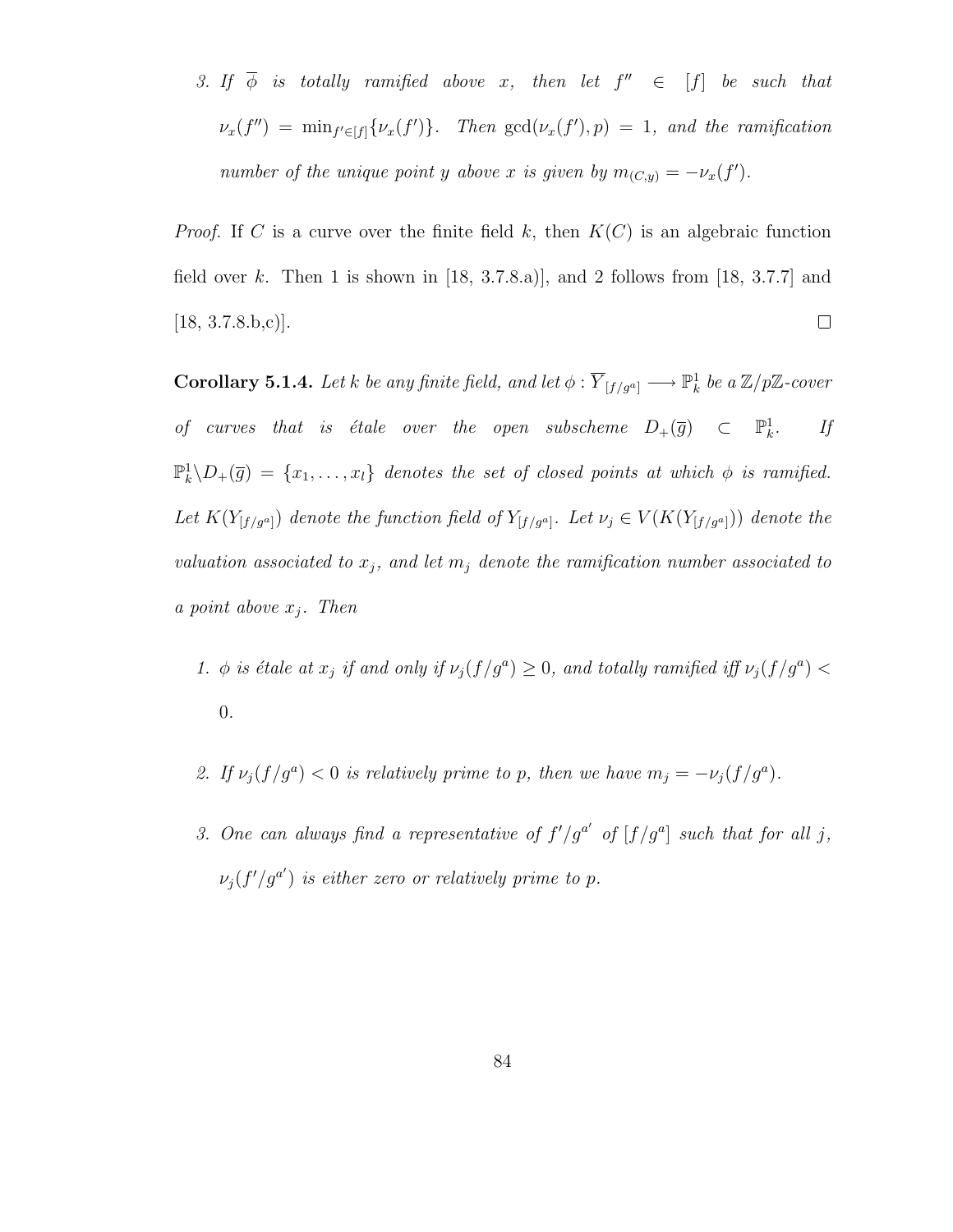### 5.1.2 Artin-Schreier-Witt Theory

We begin with a quick primer on Witt vectors, further details of which can be found in [12, II.4] and [13, VI.I]. As in the previous section, k is a finite field of characteristic p, and A a finitely generated k-algebra with separable closure  $\widetilde{A}$ .

In the following sections, we shall either set  $A = k[x_1, \ldots, x_n],$  or  $A = A_G := k[x_1, \ldots, x_n]_G$ , the localisation of  $k[x_1, \ldots, x_n]$  at the set  $\{G^a : a \in \mathbb{Z}\}\$ 

Recall that the m-th Witt polynomial  $W_m \in A[X_0, \ldots, X_m]$  is defined as

$$
W_m(X_0,\ldots,X_m) = X_0^{p^m} + pX_1^{p^{m-1}},\ldots,p^m X_0.
$$

By induction on  $m$ , one can show that there exist universal polynomials  $S_m \in A[X_0, \ldots, X_m, Y_0, \ldots, Y_m, S_1, \ldots, S_{m-1}]$  such that

$$
W_m(X_0,\ldots,X_{m-1})+W_m(Y_0,\ldots,Y_{m-1})=W_m(S_0,\ldots,S_{m-1}).
$$

Indeed, we may define

$$
S_0 = X_0 + Y_0,
$$
  
\n
$$
S_1 = \frac{1}{p}(X_0^p + Y_0^p - S_0^p) + X_1 + Y_1 = \frac{1}{p}(X_0^p + Y_0^p - (X_0 + Y_0)^p) + X_1 + Y_1,
$$

and in general

$$
S_m = \frac{1}{p^m} (W_{m-1}(X_0, \ldots, X_{m-1}) + W_{m-1}(Y_0, \ldots, Y_{m-1}) - W_m(S_0, \ldots, S_{m-1})) + X_m + Y_m.
$$

By induction, it is now clear that  $S_m \in A[X_0, \ldots, X_m, Y_0, \ldots, Y_m]$ . Similarly, one can show that there exist polynomials  $P_m \in A[X_0, \ldots, X_m, Y_0, \ldots, Y_m]$  such that

$$
W_m(X_0,\ldots,X_m)\cdot W_m(Y_0,\ldots,Y_m)=W_m(P_0,\ldots,P_m)\,.
$$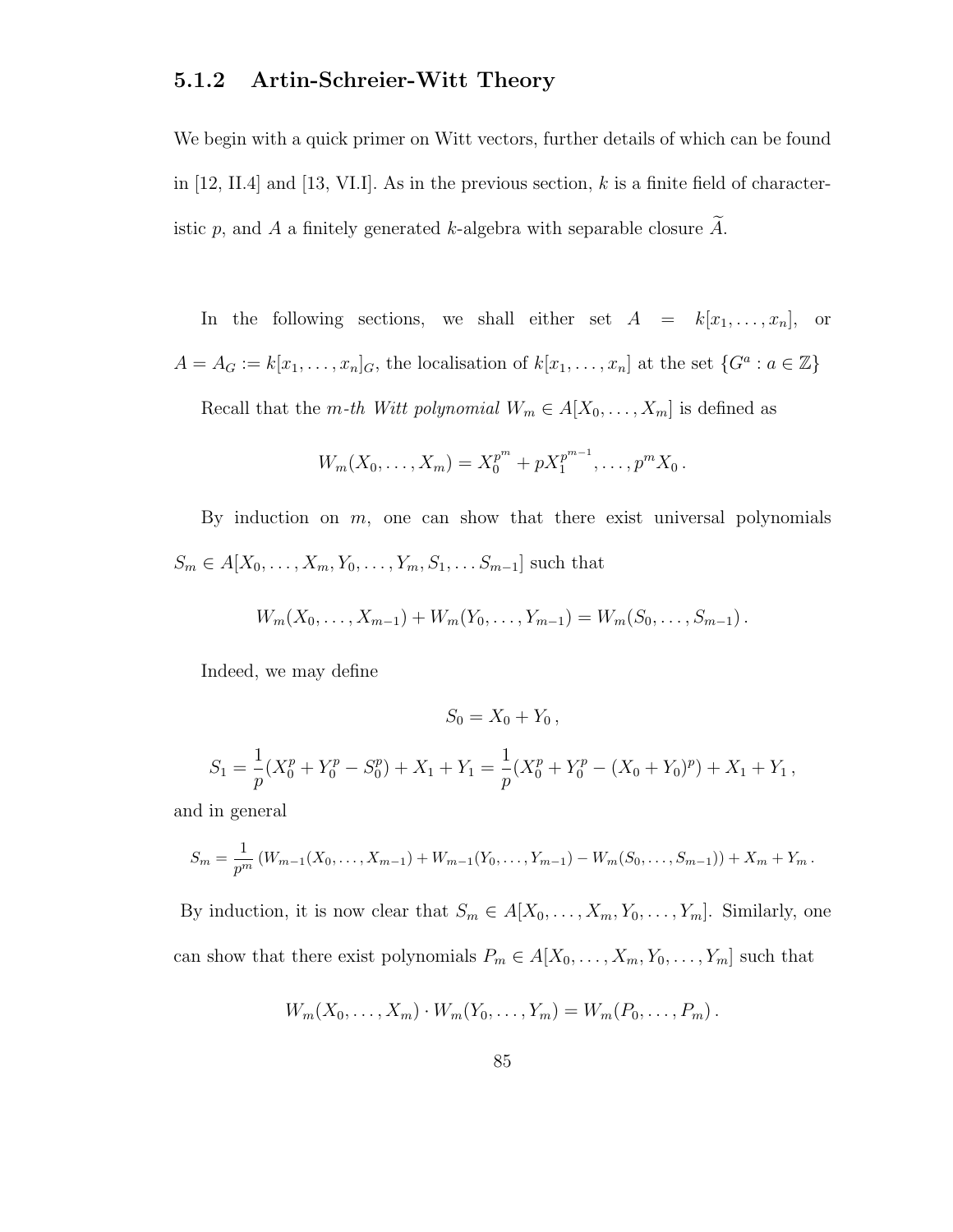**Definition 5.1.5.** Let A be a finitely generated k-algebra, where k is a finite field. The ring  $W_m(A)$  of Witt vectors of length m over A is defined to have underlying set consisting of systems of length  $m$  over  $A$ , with ring operations as follows:

Letting  $\mathbf{X} = (X_0, \ldots, X_{m-1})$  and  $\mathbf{Y} = (Y_0, \ldots, Y_{m-1})$  be two elements of  $A^m$ , we set

$$
\mathbf{X} \oplus \mathbf{Y} := (S_0(\mathbf{X}, \mathbf{Y}), \dots, S_{m-1}(\mathbf{X}, \mathbf{Y})), \text{ and}
$$

$$
\mathbf{X} \cdot \mathbf{Y} := (P_0(\mathbf{X}, \mathbf{Y}), \dots, P_{m-1}(\mathbf{X}, \mathbf{Y})).
$$

An element of  $W_m(A)$  is denoted by  $f = [f_0, \ldots, f_{m-1}]$ .

*Remark* 5.1.6. Since  $char(A) = p$ , we have  $[f_0, ..., f_{m-1}]^p = [f_0^p]$  $f_0^p, \ldots, f_{m-1}^p$  for all Witt vectors  $[f_0, \ldots, f_{m-1}] \in W_m(A)$ .

Since the Witt polynomials  $S_m$  and  $P_m$  are universal, we clearly have an inclusion  $W_k(A) \subset W_m(A)$  given by  $[f_0, \ldots, f_{k-1}] \mapsto [f_0, \ldots, f_{k-1}, 0, \ldots, 0]$ . Conversely, we also have a projection  $W_m(A) \longrightarrow W_k(A)$ :

*Notation* 5.1.7. For  $\mathbf{f} = [f_0, \ldots, f_{m-1}] \in W_m(A), k \leq m$ , let  $\mathbf{f}^{(k)}$  denote the truncated Witt vector  $[f_0, \ldots, f_{k-1}] \in W_k(A)$ .

Now let  $\sigma_m(X_0, ..., X_{m-1}) = S_m - X_m - Y_m$ , then  $\sigma_m \in A[X_0, Y_0, ..., Y_{m-1}]$ . The following two Lemmas are immediate (using induction):

**Lemma 5.1.8.** The polynomial  $\sigma_j(X_0, \ldots, X_{j-1}, Y_0, \ldots, Y_{j-1})$  is homogeneous of  $degree\ p^j$ .

Lemma 5.1.9.  $\deg_{X_j} \sigma_k = \deg_{Y_j} \sigma_k \leq p^{k-j}$ .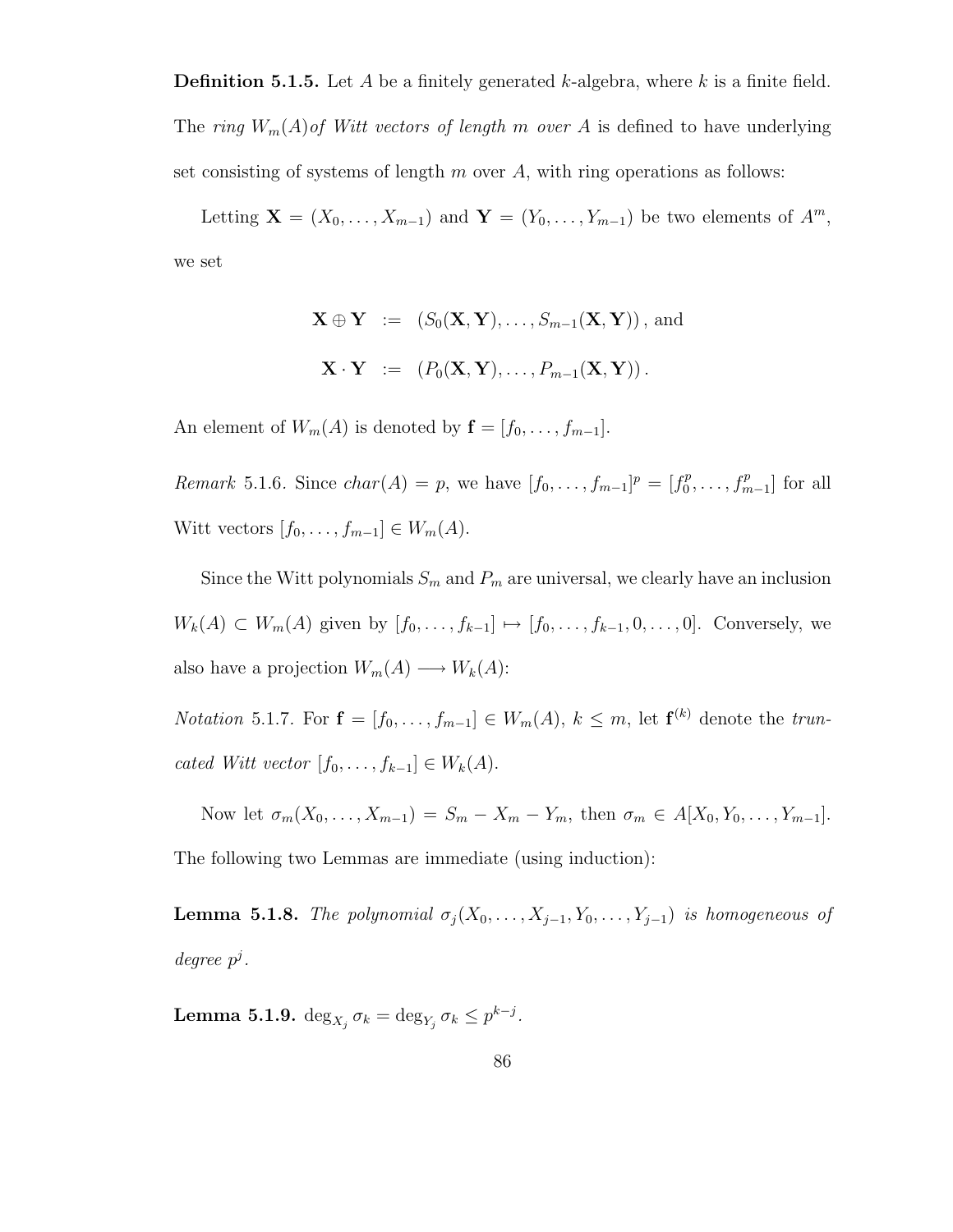Define a homomorphism  $\wp$  :  $W_m(A) \longrightarrow W_m(A)$  by setting  $\wp([a_0,\ldots,a_m]) = [a_0,\ldots,a_m]^p \ominus [a_0,\ldots,a_m]$ , where  $\ominus$  denotes the subtraction operation of Witt vectors. By Remark 5.1.6, we have

$$
\begin{aligned}\n\ker \wp &= \{ [a_0, \dots, a_m] : a_i^p = a_i \text{ for all } i \} \\
&= \{ [a_0, \dots, a_m] : a_i \in \mathbb{F}_p \text{ for all } i \} \\
&= W_m(\mathbb{F}_p) \\
&\simeq \mathbb{Z}/p^m \mathbb{Z}.\n\end{aligned}
$$

Then we have an exact sequence of  $\pi_1(Spec \widetilde{A})$ -modules

$$
0 \longrightarrow \mathbb{Z}/p^m \longrightarrow W_m(\widetilde{A}) \stackrel{\wp}{\longrightarrow} W_m(\widetilde{A}) \longrightarrow 0.
$$

Applying the long exact sequence of étale cohomology, since  $W_m(A)$  is affine, the connecting homomorphism induces an isomorphism

$$
\Psi: W_m(A)/\wp(W_m(A)) \xrightarrow{\simeq} Hom(\pi_1(Spec\,A), \mathbb{Z}/p^m\mathbb{Z}). \tag{5.1.1}
$$

The isomorphism  $\Psi$  makes it possible to associate to each Witt vector **f** an exponent- $p^m$  cyclic cover of  $Spec A$ :

Let  $f = [f_0, \ldots, f_m] \in W_m(A)$ . The homomorphism

$$
\Psi(\mathbf{f}): \pi_1(Spec\,A) \longrightarrow \mathbb{Z}/p^m\mathbb{Z}
$$

has image  $p^{m-s}\mathbb{Z}/p^m\mathbb{Z} \simeq \mathbb{Z}/p^s\mathbb{Z}$ , where  $s \leq m$ , and corresponds to the normal subgroup ker  $\psi_f$  of index  $p^s$ , which in turn defines a Galois  $\mathbb{Z}/p^s\mathbb{Z}$ -cover of  $Spec A$ , and denoted by  $Y_{[f]}$ .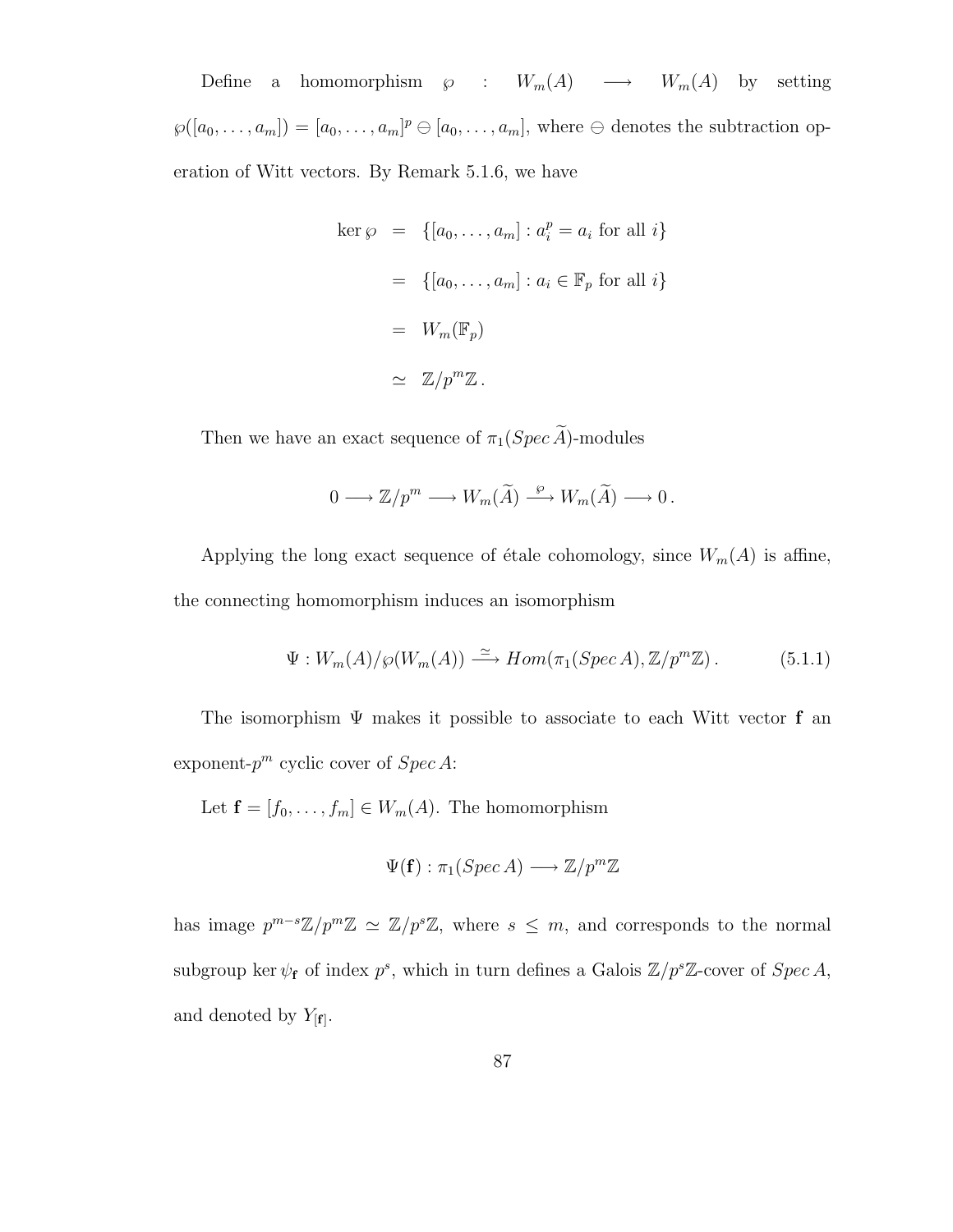**Definition 5.1.10.** Let  $f = [f_0, \ldots, f_m] \in W_m(A)$ . The cover  $Y_{[f]} \longrightarrow Spec A$ defined above is called the *cover* associated to  $[f]$ .

Remark 5.1.11. For  $\mathbf{f} = [f_0, \ldots, f_{m-1}] \in W_m(A)/\wp(W_m(A))$ , the associated cover  $Y_{[f]} \longrightarrow Spec A$  is a proper  $\mathbb{Z}/p^m\mathbb{Z}$ -cover if and only if  $f_0 \notin \wp(A)$ .

Noting that  $Hom(\pi_1(Spec A), \mathbb{Z}/p^m \mathbb{Z})$  has a natural structure as a  $\mathbb{Z}/p^m \mathbb{Z}$ module, we can define a natural  $\mathbb{Z}/p^m\mathbb{Z}$ -module structure on  $W_m(A)/\wp(W_m(A))$ so that  $\Psi$  becomes a  $\mathbb{Z}/p^m\mathbb{Z}$ -module homomorphism:

For  $\mathbf{a} \in W_m(\mathbb{F}_p)$ ,  $\mathbf{f} \in W_m(A)$ , we have  $\mathbf{a}^p = \mathbf{a}$ , and define  $\mathbf{a} \cdot [\mathbf{f}] := [\mathbf{a}\mathbf{f}]$ .

Now if **f**' is another representative of [**f**], then  $f' = f \oplus h^p \oplus h$  for some  $\mathbf{h} \in W_m(A)$ . Then

$$
\mathbf{af}' = \mathbf{a} \cdot (\mathbf{f} \oplus \mathbf{h}^p \ominus \mathbf{h}) = \mathbf{af} \oplus \mathbf{ah}^p \ominus \mathbf{h} = \mathbf{af} \oplus (\mathbf{ah})^p \ominus (\mathbf{ah}) \sim \mathbf{af},
$$

i.e. the action is well-defined.

As in the previous section, we can then generalise the correspondence induced by  $\Psi$  to the following proposition:

**Proposition 5.1.12.** Let A be any finitely generated algebra over a finite field k. Then there is a one-to-one inclusion-reversing correspondence of  $\mathbb{Z}/p^m\mathbb{Z}$ -submodules  $M = \bigoplus_{i \in I} W_m(\mathbb{F}_p)$ . [f<sub>i</sub>] of  $W_m(A)/\wp(W_m(A))$  and cyclic p<sup>s</sup> étale covers of Spec A,  $s \leq m$ :

$$
M \mapsto Y_M \leftrightarrow N_M := \cap_{f \in M} N_f \, .
$$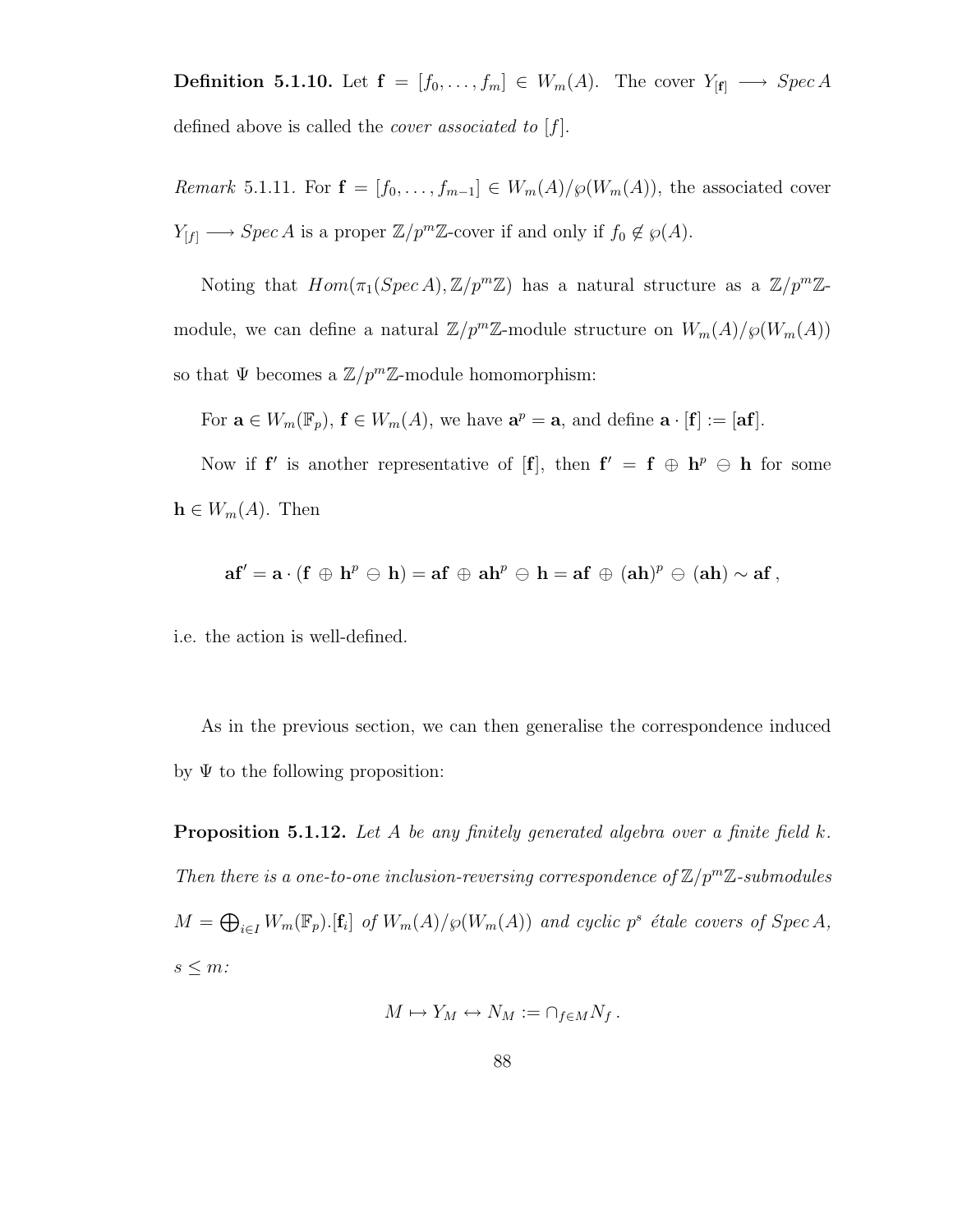*Proof.* For  $f \in W_m(A)/\wp(W_m(A))$ , let  $Y_{[f]} \longrightarrow Spec A$  denote the cover associated to **f**. We begin by analysing the structure of  $Y_{[f]}$ .

As  $Y_{[f]}$  is integral, it is given as the normalisation of X inside the field extension defined by adjoining to  $K(A)$  elements  $\{y_0, \ldots, y_{m-1}\}$  such that  $\varphi(y_0, \ldots, y_{m-1}) = \mathbf{f}$ , i.e. such that

$$
y_0^p - y_0 = f_0,
$$
  
\n
$$
y_1^p - y_1 = -\sigma_1(y_0^p, -y_0) + f_1,
$$
  
\n...  
\n
$$
y_1^p - y_1 = -\sigma_{n-1}(y_0^p, \dots, y_{m-2}^p, -y_0, \dots, -y_{m-2}) + f_{m-1}.
$$

The first equation determines a  $\mathbb{Z}/p\mathbb{Z}$ -cover  $Y_{[f_0]}$  of  $Spec A$ , the second equation a  $\mathbb{Z}/p\mathbb{Z}$  cover of  $Y_{[f_0]}$ , etc. Thus we get  $Y_{[f]}$  as a tower of successive  $\mathbb{Z}/p\mathbb{Z}$  extensions over the original scheme Spec A (see the graphic below).

 $y_n^p$ 

*Notation* 5.1.13. Let  $f \in W_m(A)$  be a Witt vector of length m, and recall that  $f^{(k)}$ denotes the truncated Witt vector  $[(f_0, \ldots, f_{k-1}]$  of length k associated to **f**. Then the intermediate scheme defined by  $f^{(k)}$  is a  $\mathbb{Z}/p^k$ -cover of  $Spec A$ , and denoted by  $Y_{[{\bf f}^{(k)}]}.$ 

Then the tower of intermediate covers can be written as follows: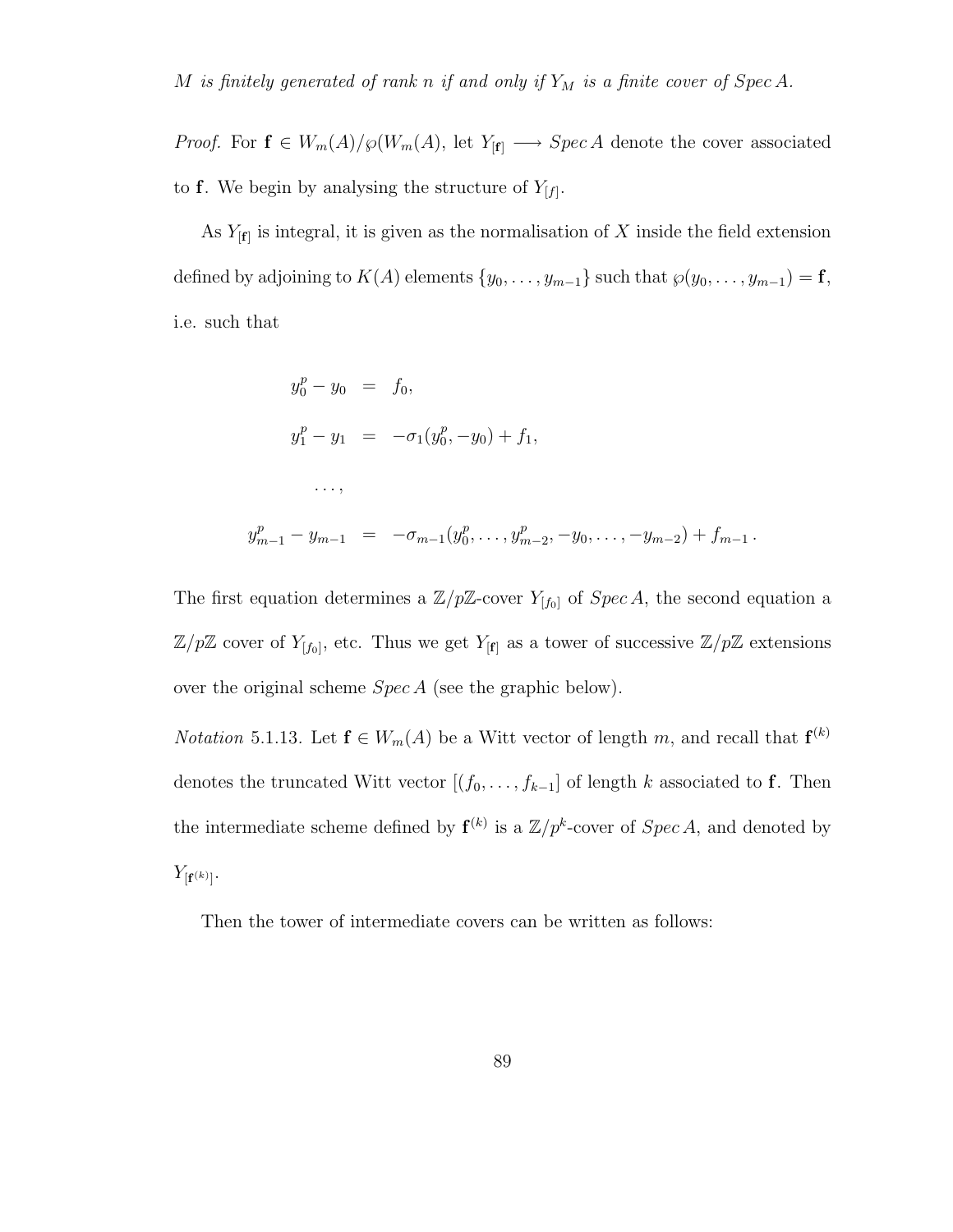

Here, at each intermediate step,  $Y_{\lfloor f^{(k+1)} \rfloor} \longrightarrow Y_{\lfloor f^{(k)} \rfloor}$  is equal to the normalisation of  $Y_{[{\bf f}^{(k)}]}$  in  $K(Y_{[{\bf f}^{(k)}]})[y_{k+1}]/(H_{[{\bf f}^{(k+1)}]}),$  where

$$
H_{\mathbf{f}^{(k+1)}}(y_0, \dots, y_{k-1}) = y_k^p - y_k + \sigma_k(y_0^p, \dots, y_{k-1}^p, -y_0, \dots, y_{k-1}) - f_{k-1} \text{ and}
$$
  

$$
K(Y_{[\mathbf{f}^{(k)}]}) = A[y_0, \dots, y_{k-1}] / (H_{[f_0]}(y_0), \dots, H_{[\mathbf{f}^{(k-1)}]}(y_{k-1})).
$$

Now recall from Remark 5.1.1 that in the prime case  $m = 1$ , for  $a_0 \in \mathbb{F}_p^{\times}$  we have  $H_{f_0}(a_0^{-1}y_0) = a_0^{-1}H_{a_0f_0}(y_0)$ . Similarly, using Lemma 5.1.8, if  $a_{k-1} \neq 0$ , we have

$$
H_{\mathbf{f}^{(k)}}(a_{k-1}^{-1}y_0, a_{k-1}^{-1}y_1, \dots, a_{k-1}^{-1}f_{k-1})
$$
  
\n
$$
= (a_{k-1}^{-1})^p y_{k-1}^p - a_{k-1}^{-1} y_{k-1} + \sigma_k ((a_{k-1}^{-1})^p y_0, \dots, (a_{k-1}^{-1})^p y_0, -a_{k-1}^{-1} y_0, \dots, -a_{k-1}^{-1} y_{k-1}) - f_{k-1}
$$
  
\n
$$
= a_{k-1}^{-1} (y_{k-1}^p - y_{k-1} + \sigma_k (y_0^p, \dots, y_{k-1}^p, -y_0, \dots, -y_{k-1}) - a_{k-1} f_{k-1})
$$
  
\n
$$
= a_{k-1}^{-1} H_{(\mathbf{af})^{(k)}}(y_0, \dots, y_{k-1})
$$

Therefore, whenever  $\mathbf{a} \in (\mathbb{Z}/p^m \mathbb{Z})^{\times}$ , we have  $(H_{(\mathbf{af})^{(k)}}) = (H_{\mathbf{f}^{(k)}})$  as ideals for all  $k = 1, \ldots, m$ , and thus  $Y_{[\mathbf{f}^{(\mathbf{k})}]} = Y_{[(\mathbf{af})^{(\mathbf{k})}]}$  for all k. In particular, we have  $Y_{[\mathbf{f}]} = Y_{[\mathbf{af}]}$ for all  $\mathbf{a} \in W_m(\mathbb{F}_p)$ . Conversely, if the  $\mathbb{Z}/p^m\mathbb{Z}$ -covers  $Y_{[\mathbf{f}]}, Y_{[\mathbf{f}']}$  are equal for two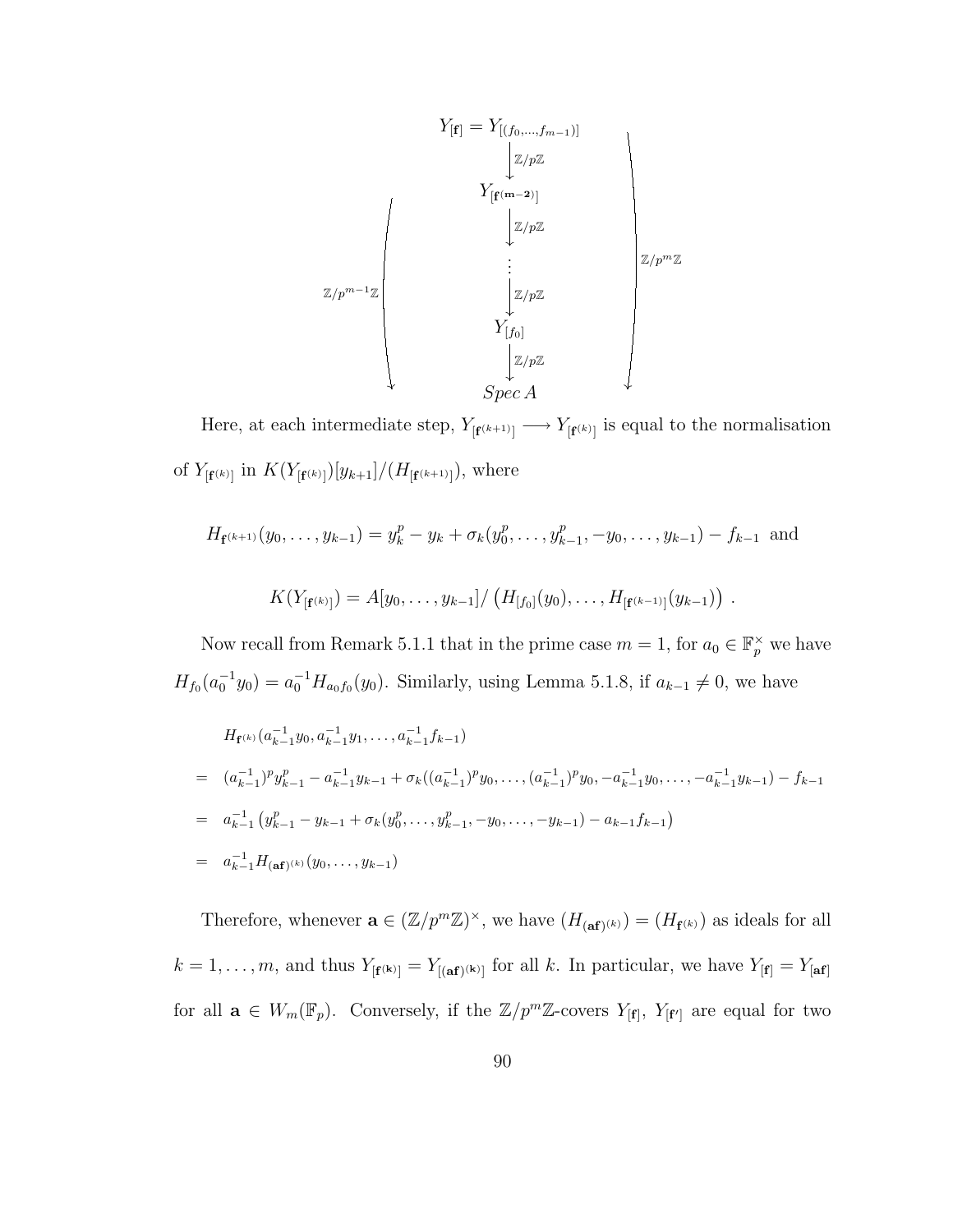elements  $f, f' \in W_m(A)/\wp(W_m(A))$ , we must have

$$
\Psi(\mathbf{f}) = \Psi(\mathbf{f}') : \pi_1(Spec\,A) \to \mathbb{Z}/p^m\mathbb{Z} \, .
$$

Then  $N_f = \ker \Psi(f)$  and  $N_{f'} = \ker \Psi(f')$  are equal, and  $\Psi(f)$  gives rise to an isomorphism  $\overline{\Psi}_{\mathbf{f}} : \pi_1(Spec\,A)/N_{\mathbf{f}'} \simeq \mathbb{Z}/p^m\mathbb{Z}.$ 

$$
\pi_1(Spec\ A)/N_{\mathbf{f}'} \xrightarrow{\overline{\Psi}_{\mathbf{f}}} \mathbb{Z}/p^m \mathbb{Z}
$$
\n
$$
\downarrow \mathbf{a}
$$
\n
$$
\mathbb{Z}/p^m \mathbb{Z}
$$

Then, since  $\overline{\Psi}(\mathbf{f}')$  also gives such an isomorphism,  $\overline{\Psi}(\mathbf{f}') \circ \overline{\Psi}(\mathbf{f})^{-1}$  is an automorphism of the additive group  $\mathbb{Z}/p^m\mathbb{Z}$ , and as such representable by an element  $\mathbf{a} \in (\mathbb{Z}/p^m\mathbb{Z})^{\times}$ . Therefore,  $\overline{\Psi}(\mathbf{f}') = \mathbf{a} \cdot \overline{\Psi}(\mathbf{f})$ . As we showed  $\Psi$  to be an  $\mathbb{Z}/p^m\mathbb{Z}$ -linear map,  $\mathbf{a}\overline{\Psi}(\mathbf{f})$  corresponds to  $[\mathbf{af}]$ , so we have  $[\mathbf{f}'] = [\mathbf{af}]$ .

Thus we get a one-to-one correspondence between  $\mathbb{Z}/p^m\mathbb{Z}$  submodules  $W_m(\mathbb{F}_p).[{\bf f}]$ of Artin-Schreier-Witt space  $W_m(A)/\wp(W_m(A)),$  and  $\mathbb{Z}/p^s\mathbb{Z}$ -covers of  $Spec\,A,$  where  $s = |\{i : f_i \notin \wp(A)\}| \leq m$ .

$$
W_m(\mathbb{F}_p).[\mathbf{f}] \mapsto Y_{[\mathbf{f}]} \leftrightarrow N_{\mathbf{f}} = \ker(\Psi([\mathbf{f}]))
$$

The statement about finitely generated submodules and their ranks follows immediately, as do the statements about general submodules when taking direct limits (see the proof of Proposition 5.1.2 for details).  $\Box$ 

Remark 5.1.14. Y<sub>[f]</sub> has degree  $p^m$  over  $Spec A$  if and only if  $f_0 \notin \mathcal{P}(A)$ . If this is the case, we call  $[\mathbf{f}]$  a *primitive* element of  $W_m(A)/\wp(W_m(A))$ , and  $W_m(\mathbb{F}_p)$ .  $[\mathbf{f}]$  a primitive simple submodule of  $W_m(A)/\wp(W_m(A)).$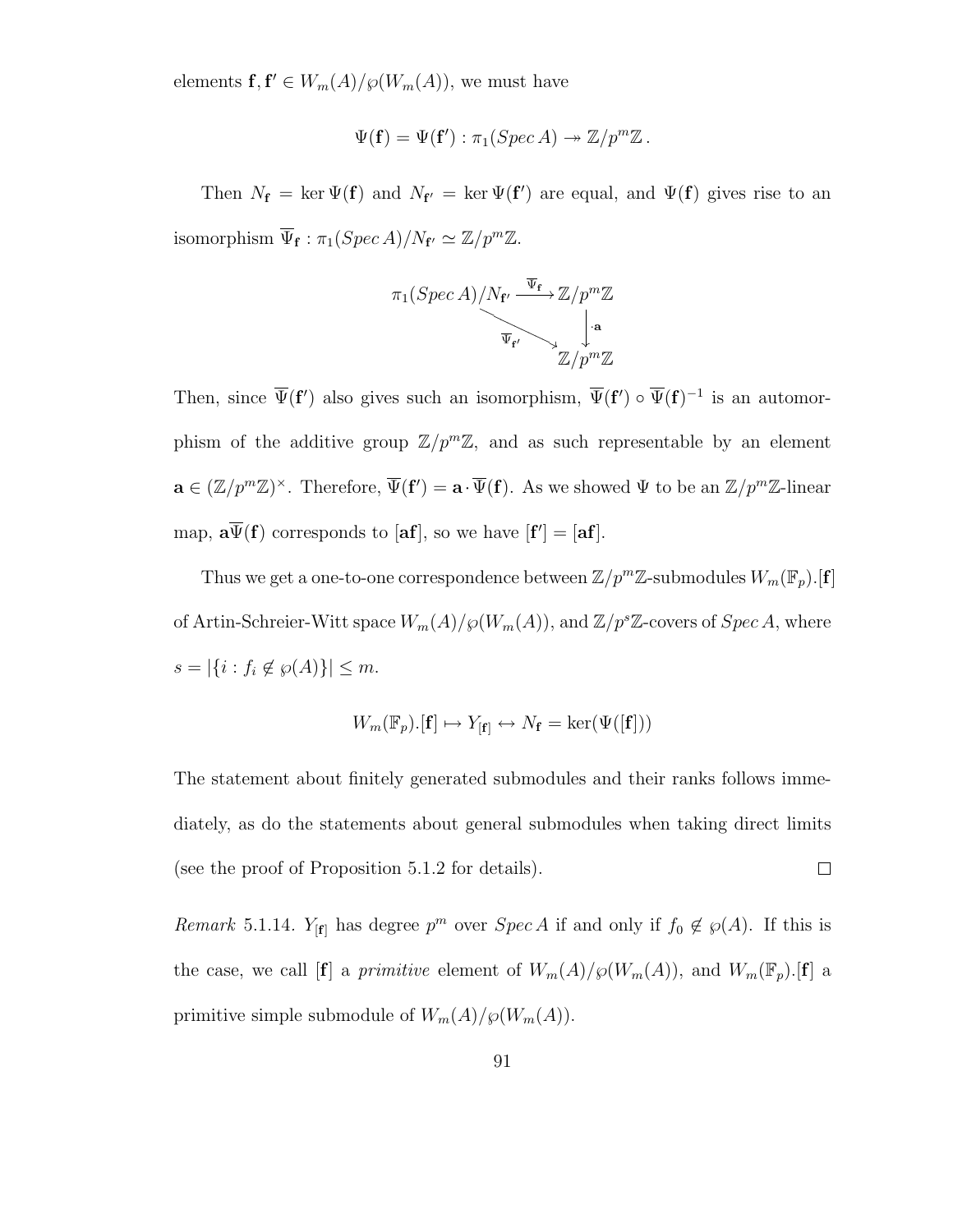Definition 5.1.15. A submodule  $M \subset W_m(A)/\wp(W_m(A))$  is called primitive if every simple submodule is contained in a primitive simple submodule.

We note that under the correspondence, primitive submodules correspond to covers with Galois group a direct sum of copies of  $\mathbb{Z}/p^m\mathbb{Z}$ .

We finish by defining some submodules of Artin-Schreier-Witt space:

**Definition 5.1.16.** Let  $\Delta$ ,  $m$  be positive integers, and let  $A_G$  denote the localisation of  $k[x_1, \ldots, x_n]$  at the set  $\{G^a : a \in \mathbb{N}\}\$ . Define subsets of Artin-Schreier-Witt space  $W_m(A_G)/\wp(W_m(A_G))$  by

$$
M_{\Delta,m}(A_G) = \left\langle \left[ \left( \frac{F_0}{G^{a_0}}, \dots, \frac{F_{m-1}}{G^{a_{m-1}}} \right) \right] \ : \ p^{m-j-1} a_j \leq \Delta \text{ for all } j,
$$
  

$$
p^{m-j-1} \left( \deg_{x_i} F_j - a_j \deg_{x_i} G_j \right) \leq \Delta \text{ for all } i \rangle.
$$

$$
M_{\Delta,m}^i(A_G) = \left\langle \left[ \left( \frac{F_0}{G^{a_0}}, \dots, \frac{F_{m-1}}{G^{a_{m-1}}} \right) \right] : p^{m-j-1} a_j \le \Delta \text{ for all } j,
$$
  

$$
p^{m-j-1} \left( \deg_{x_i} F_j - a_j \deg_{x_i} G_j \right) \le \Delta \text{ for all } j \neq i \right\rangle.
$$

**Proposition 5.1.17.** Let  $M_{\Delta,m}(A_G)$ ,  $M_{\Delta,m}^i(A)$  be the subsets of Artin-Schreier-Witt space defined above. Then  $M_{\Delta,m}(A_G)$  and  $M_{\Delta,m}^i(A_G)$  are  $\mathbb{Z}/p^m$ -submodules of  $W_n(A_{\mathbf{G}})/\wp(W_n(A_{\mathbf{G}})).$ 

*Proof.* The addition in  $W_m(A_G)/\wp(W_m(A_G))$  is inherited from the addition of Witt Vectors, so

$$
\begin{split}\n&\left[\left(\frac{F_0}{G^{a_0}},\ldots,\frac{F_{m-1}}{G^{a_{m-1}}}\right)\right] + \left[\left(\frac{F'_0}{G^{a'_0}},\ldots,\frac{F'_{m-1}}{G^{a'_{m-1}}}\right)\right] \\
&= \left[\left(\frac{F_0}{G^{a_0}} + \frac{F'_0}{G^{a'_0}},\frac{F_1}{G^{a_1}} + \frac{F'_1}{G^{a'_1}} + \sigma_1(\frac{F_0}{G^{a_0}},\frac{F'_0}{G^{a'_0}}),\ldots,\frac{F_{m-1}}{G^{a_{m-1}}} + \frac{F'_{m-1}}{G^{a'_{m-1}}} + \sigma_{m-1}(\ldots,\frac{F_{m-2}}{G^{a_{m-2}}},\ldots,\frac{F'_{m-2}}{G^{a'_{m-2}}})\right)\right]\n\end{split}
$$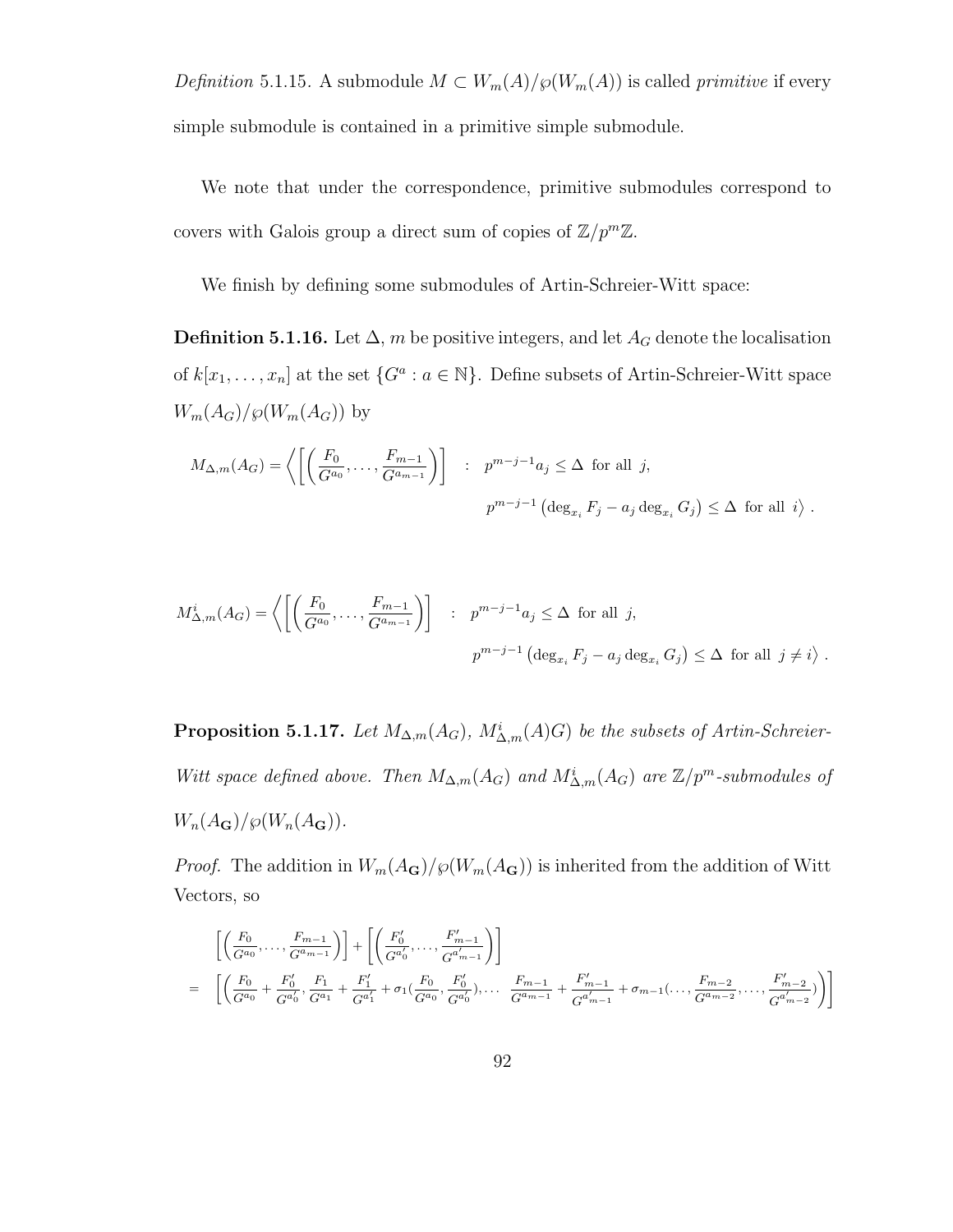Now  $A_j$  be the power of  $G$  in the denominator of  $\sigma_j(\ldots,\frac{F_{j-1}}{G^{a_{j-1}}}$  $\frac{F'_{j-1}}{G^{a_{j-1}}}, \ldots, \frac{F'_{j-1}}{G^{a'_{j-1}}}$  $\frac{F_{j-1}}{G^{a'_{j-1}}}$ ). By Lemma 5.1.9,  $A_j$  ≤ max<sub>l ≤j</sub>{ $p^{j-l}a_l$ ,  $p^{j-l}a'_l$ }. Since we assumed  $p^{m-l-1}a_l$ ,  $p^{m-l-1}a'_l < \Delta$  for all l, this implies that  $p^{m-j-1}A_j \leq \Delta$ .

Now let  $\tilde{a}_j$  be the power of G in the denominator of the j-th coordinate in the sum, then  $\tilde{a}_j$  is bounded by  $\tilde{a}_j \le \max\{a_j, a'_j, A_j\} \le \frac{\Delta}{p^{m-j-1}}$ , as required.

Similarly, since by assumption  $\deg_{x_j}(F_l/G^{a_l}),$ 

$$
\deg_{x_j}(F'_l/G^{a'_l}) \le \Delta/p^{m-l-1}
$$

for all  $j$  and  $l$ , Lemma 5.1.9 implies that

$$
\deg_{x_j}(\sigma_j(\ldots, \frac{F_{j-1}}{G^{a_{j-1}}}, \ldots, \frac{F'_{j-1}}{G^{a_{j-1}'}})) \le \max_{l < j} p^l \Delta / p^{m-l-1} = \Delta / p^{m-j-1}
$$

for all  $j$  (or for all  $j \neq i$ ).

Thus,  $M_{\Delta,m}(A_G)$  and  $M_{\Delta,m}^i(A_G)$  are additive subgroups. It's clear that the action of  $\mathbb{Z}/p^m$  on  $W_m(A)/\wp(W_m(A))$  leaves the degree of numerators and denominators of any element  $\frac{F}{G^a}$  unchanged, so  $M_{\Delta,m}(A_G)$ ,  $M_{\Delta,m}(A_G)$  are submodules.

 $\Box$ 

**Definition 5.1.18.** For  $m = 1$ , we obtain the vector subspaces

$$
M_{\Delta}(A_G):=M_{\Delta,1}(A_G)=\big\langle [F/G^a]: a\leq \Delta, \deg_{x_i} F\leq a\deg_{x_i} G+\Delta \text{ for all } i\big\rangle \subset A_G/\wp(A_G)
$$

$$
M^i_{\Delta}(A_G) = M^i_{\Delta,1} = \left\langle [F/G^a] : a \leq \Delta, \deg_{x_j} F \leq a \deg_{x_j} G + \Delta \text{ for all } j \neq i \right\rangle \subset A_G/\wp(A_G).
$$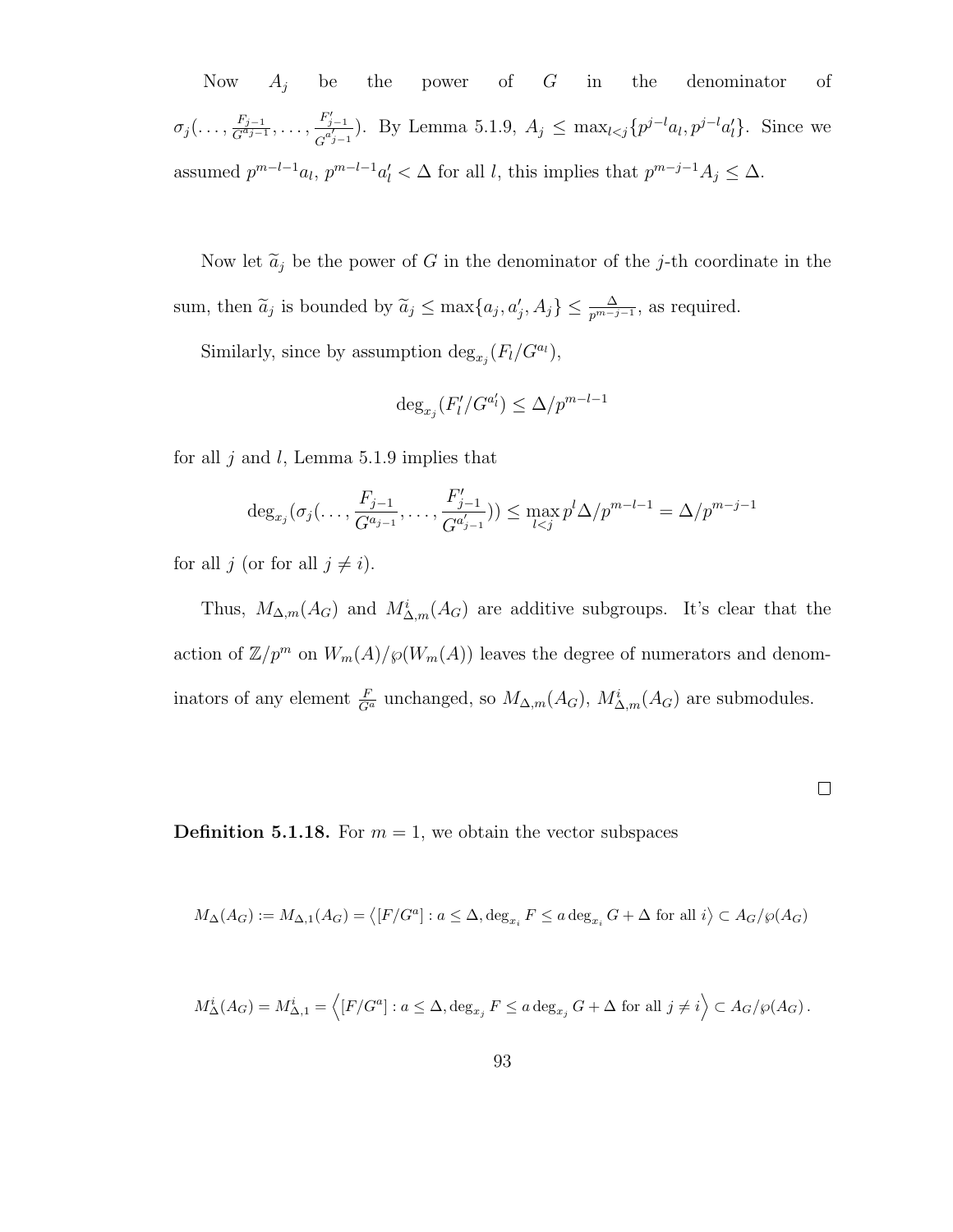Similarly, if we set  $G = 1$ , then  $A_G = A := k[x_1, \ldots, x_n]$  and we obtain analogous submodules for A:

$$
M_{\Delta,m}(A) := \langle [F_0, \dots, F_{m-1}] : p^{m-s-1} \deg_{x_i} F_s \le \Delta \text{ for all } i, s \rangle
$$
  

$$
M_{\Delta,m}^i(A) := \langle [F_0, \dots, F_{m-1}] : p^{m-s-1} \deg_{x_j} F_s \le \Delta \text{ for all } s, \text{ for all } j \ne i \rangle ,
$$

both of which are  $\mathbb{Z}/p^m$ -submodules of  $W_m(A)/\wp(W_m(A))$ .

# 5.2 Covering data of Prime Index

In this section, we consider the case  $m = 1$ , where  $\mathcal D$  is a bounded covering datum of prime index p. We show that for  $X = \mathbb{A}^n_k$  and, more generally, for any  $X \subset \mathbb{P}^n_k$ an open subset, a geometrically bounded covering datum is realisable.

#### 5.2.1 Affine *n*-space  $\mathbb{A}_k^n$ k

We begin by considering the affine *n*-space  $X = \mathbb{A}_k^n$ . Let  $A = k[x_1, \ldots, x_n]$  and let  $D$ be a geometrically bounded covering datum of cyclic index  $p$  on  $X = Spec A$ . This special case formed the starting point of the investigation, and already contains most of the strategies used for the more general cases. The goal will be to show the following Proposition:

**Proposition 5.2.1.** Let k be a finite field of characteristic p and let  $D$  be a bounded covering datum of index p on  $\mathbb{A}_k^n$ . Then there exists an étale cover of  $\mathbb{A}_k^n$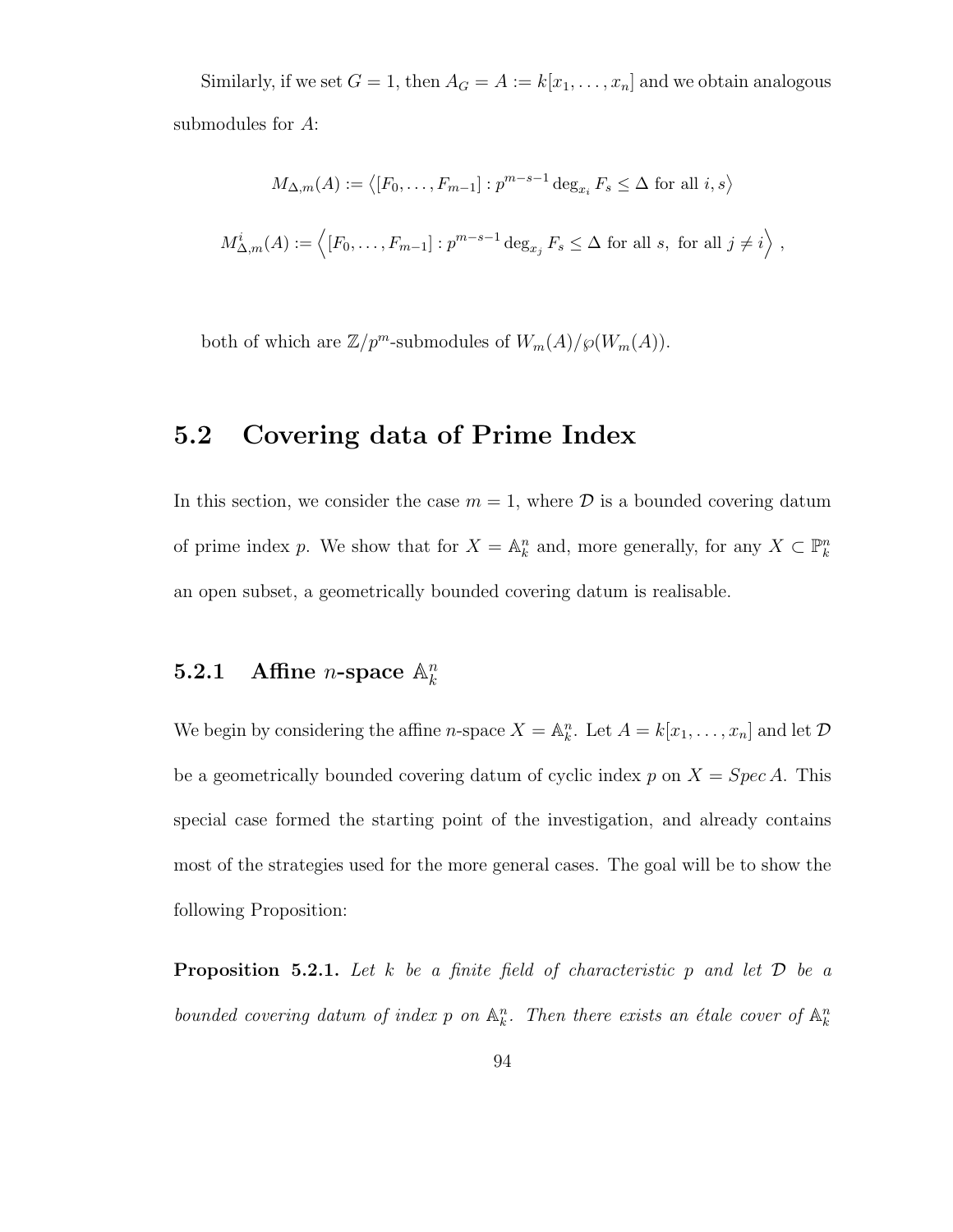realising D.

Throughout the section, we shall make much use of the following, particularly simple fibrations of affine space:

**Definition 5.2.2.** Let  $A_i = k[x_1, \ldots, \hat{x}_i, \ldots, x_n]$  and let  $\phi_i : A_i \longrightarrow A, \phi_i(x_j) = x_j$ be the natural inclusions, then the induced morphism

$$
\Phi_i:\mathbb{A}_k^n\longrightarrow\mathbb{A}_k^{n-1}
$$

are called the projection fibrations onto the coordinate hyperplanes.

Fix a projection fibration  $\Phi_i$ . A closed point  $\omega \in \mathbb{A}_k^{n-1}$  $k^{n-1}$  corresponds to a maximal ideal  $m_{\omega} = (g_1, \ldots, \hat{g}_i, \ldots, g_n)$ , where  $g_j = g_j(x_1, \ldots, \hat{x}_i, \ldots, x_j)$  is a polynomial in j variables if  $i > j$ , and in j − 1 variables if  $i \leq j$ . Letting  $k(\omega) \simeq A/m_{\omega}$  denote the residue field of  $\omega$ , the fiber  $C_{\omega,i}$  of  $\Phi_i$  above  $\omega$  is isomorphic to  $Spec\, k(\omega)[x_i] \simeq \mathbb{A}^1_{k(\omega)}$ .

As before, we let  $Y_{C_{\omega,i}}^{\mathcal{D}} \longrightarrow C_{\omega,i}$  denote the cover induced by the subgroup  $N_{C_{\omega,i}} \triangleleft \pi_1(C_{\omega,i})$  of the covering datum  $\mathcal{D}$ . Recall the notations established in Section 5.1, then by Proposition 5.1.2, there exists a polynomial  $f_{\omega,i} \in k(\omega)[x_i]$  such that  $Y_{C_{\omega,i}} = Y_{[f_{\omega,i}]}$  is the Artin-Schreier cover associated to  $[f_{\omega,i}] \in A/\wp(A)$ .  $Y_{[f_{\omega,i}]}$  will be referred to as an Artin-Schreier representative of the cover  $Y_{C_{\omega,i}}$ .

Now consider the natural surjection

$$
p_i : A \twoheadrightarrow k(\omega)[x_i]/\wp(k(\omega)[x_i])
$$

which gives a map whose kernel clearly contains  $\mathcal{O}(A)$ , thus inducing a surjection

$$
\pi_i: A/\wp(A) \to k(\omega)[x_i]/\wp(k(\omega)[x_i]) .
$$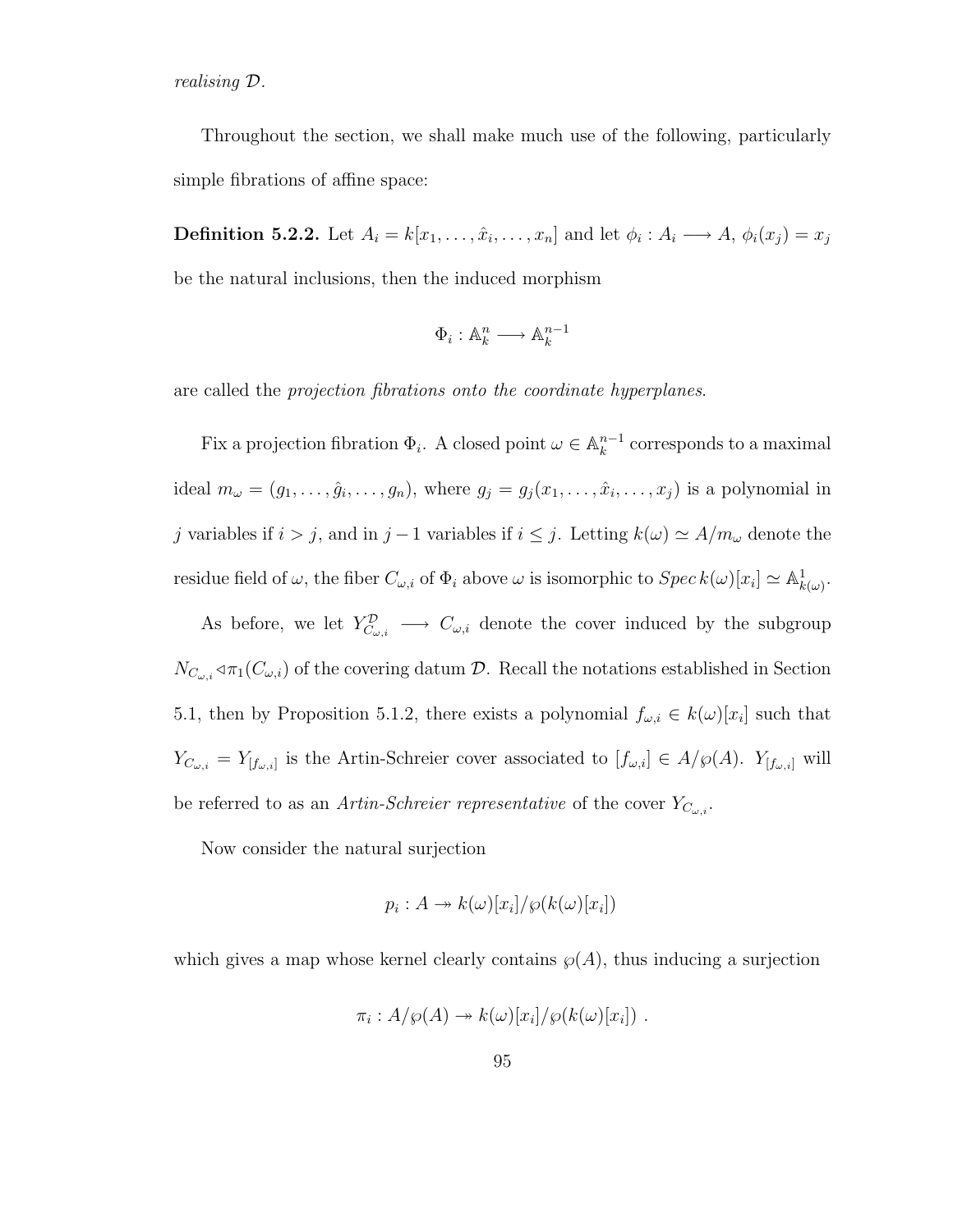For  $F \in A$  mapping to  $f_{\omega,i} \in k(\omega)[x_i]$ , we thus have  $\pi_i([F]) = [f_{\omega,i}]$ . For any such F, the base change of the cover  $Y_F$  over  $C_\omega \hookrightarrow \mathbb{A}^n$  is just  $Y_{[f_\omega,i]}$  by construction. In particular, if  $Y_{[f_{\omega,i}]}$  is the cover induced by an index-p normal subgroup  $N_{C_{\omega,i}}$  of the covering datum  $\mathcal{D}$ , then  $Y_{[F]}$  trivialises the covering datum  $\mathcal{D}$  over  $C_{\omega}$ .

Let  $F \in A$ , then we denote by  $\deg_{x_i}(F)$  the degree of F considered as a polynomial of  $k(x_1, \ldots, \hat{x}_i, \ldots, x_n)[x_i].$ 

**Lemma 5.2.3.** In the notation established above, let  $f \in [f_{\omega,i}]$  be a representative of degree d. Then there exists a class  $[F] \in \pi^{-1}(f)$  containing an element F such that  $deg_{x_i}(F) \leq d$ .

*Proof.* Write  $k(\omega) = k(\theta_1, \dots, \hat{\theta}_i, \theta_n)$ , where  $\theta_{j+1}$  is such that

$$
k(x_1,\ldots,\hat{x}_i,\ldots,x_{j+1})/(g_1,\ldots,\hat{g}_i,\ldots,g_{j+1})=k[x_1,\ldots,\hat{x}_i,\ldots,x_j]/(g_1,\ldots,\hat{g}_i,\ldots,g_j)(\theta_{j+1}).
$$

Then any  $a \in k(\omega)$  can be written as  $a = \sum a_I \theta^I$ , where  $I = (\alpha_1, \dots, \hat{\alpha}_i, \dots, \alpha_{n-1})$ is a multi-index such that  $\sum \alpha_j \leq [k(\omega) : k]$ . If we now define an element of A by  $F_a(x_1,\ldots,\hat{x}_i,\ldots,x_n) := \sum a_I x^I$ , then  $p(F_a) = a$  in  $k(\omega)$ . Moreover, given  $f(x_i) = a_d x_i^d + \ldots + a_0 \in k(\omega)[x_i]$ , we can define  $F(x_1, \ldots, x_n) = F_{a_d} x_i^d + \ldots F_{a_0}$ such that  $p_i(F(x_1,...,x_n)) = f(x_i)$ . Since  $deg(f) = d$ , we have  $deg_{x_i}(F) = d$ , and  $\pi_i([F]) = f$  by the remark preceding the claim.  $\Box$ 

Recall that we set  $A = k[x_1, \ldots, x_n]$ , and recall from 5.1.18 the definitions of  $M_{\Delta}(A)$  and  $M_{\Delta}^{i}(A)$ .

**Lemma 5.2.4.** Let  $A = k[x_1, \ldots, x_n]$  and fix a positive integer  $\Delta$ . Let  $M_i \subset M_{\Delta}^i(A)$ be vector subspaces in Artin-Schreier space  $A/\wp(A)$ . If we set  $M = \cap M_i$ , then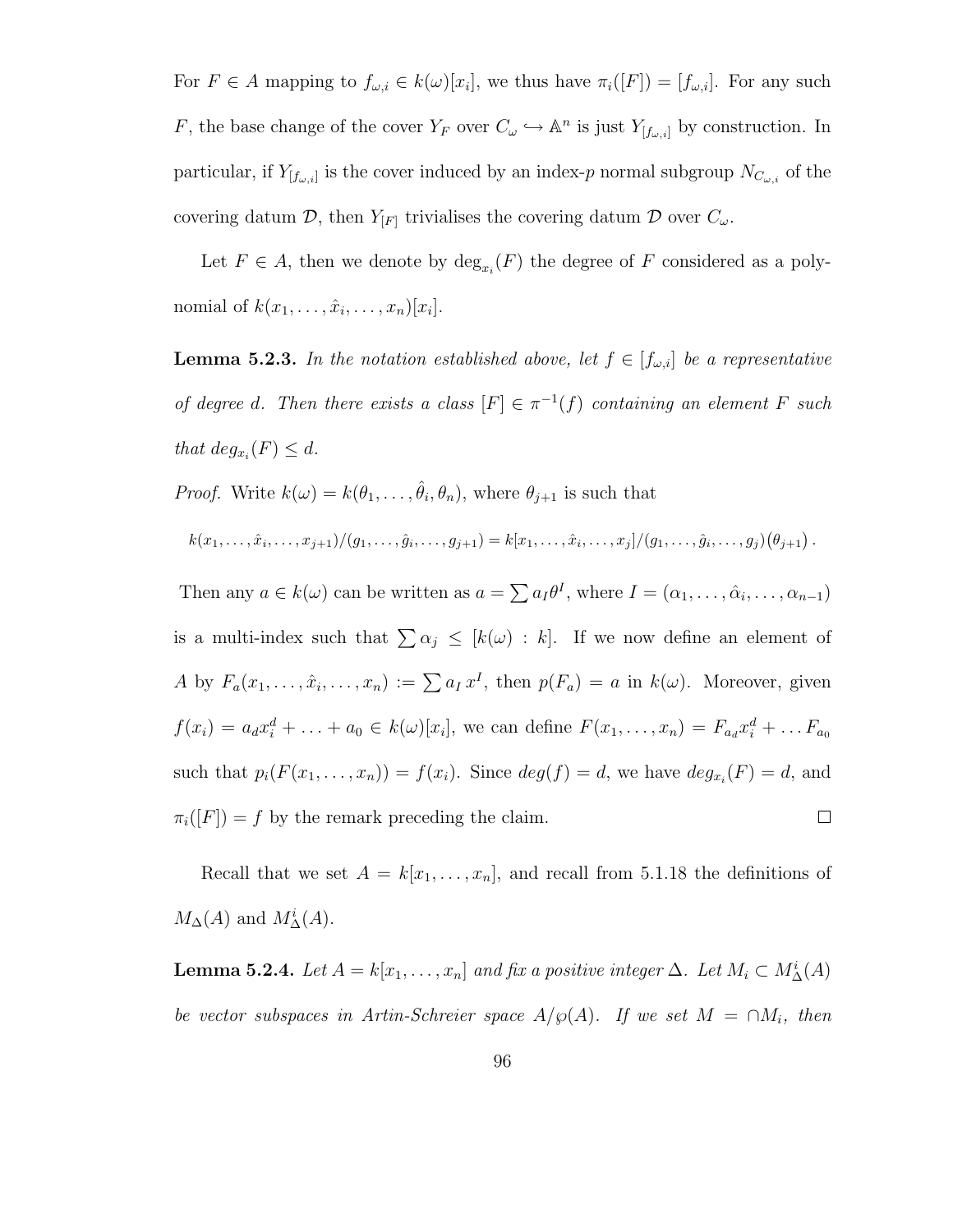$M \subset M_{\Delta}(A)$ , i.e. every equivalence class in M contains an element G such that  $\deg_{x_i} G \leq \Delta.$ 

*Proof.* As  $M \subset M_i \subset M^i_{\Delta}(A)$  for all i, every equivalence class of M contains an element  $F_i$  such that  $\deg_{x_i}(F_i) \leq D$ . We have  $F_i = F_j + h^p - h$  for some  $h \in A$ . Write

$$
F_i = \sum_{\alpha} a_{\alpha} x_i^{\alpha},
$$

$$
F_j = \sum_{\alpha'} b_{\alpha'} x_i^{\alpha'},
$$

where the coefficents  $a_{\alpha}$  and  $b_{\alpha'}$  are polynomials in  $k[x_1, \ldots, \hat{x}_i, \ldots, x_n]$ , and consider the terms of  $F_i$  that are of highest  $x_i$ -degree D. Note that for any non-constant  $h \in k[x_1, \ldots, x_n]$ , the monomials of highest  $x_i$ -degree in  $h^p - h$  contain all  $x_k$  to a power divisible by p. Thus, if D is not divisible by p, or if  $a_D$  contains a monomial whose exponents are not all multiples of p, and  $F_j + h^p - h$  is equal to  $F_i$ , then  $h^p - h$ must be of  $x_i$ -degree strictly smaller than D. In particular,  $a_D x_i^D$  is left unchanged by subtracting  $h^p - h$ , and must thus be equal to the corresponding terms in  $F_j$ . In particular, we must have equality of degrees in  $x_i$ :  $\deg_{x_i}(F_i) = \deg_{x_i}(F_j)$ .

Now consider the case where  $p$  divides  $D$ , and all exponents in the terms of  $a_D$ are divisible by  $p$ : Let  $c$  be the highest power of  $p$  dividing all exponents of terms in  $a_D$ , and such that  $p^c$  divides D. Then we can write

$$
a_D = a'_D(x_1^{p^c}, \dots, x_n^{p^c}) = \sum_I a_I x_1^{p^c \alpha_1} \dots x_n^{p^c \alpha_n},
$$

where the sum goes over all multi-indices  $I = (p^c \alpha_1, \dots, p^c \alpha_n)$  of size  $n-1$ . Then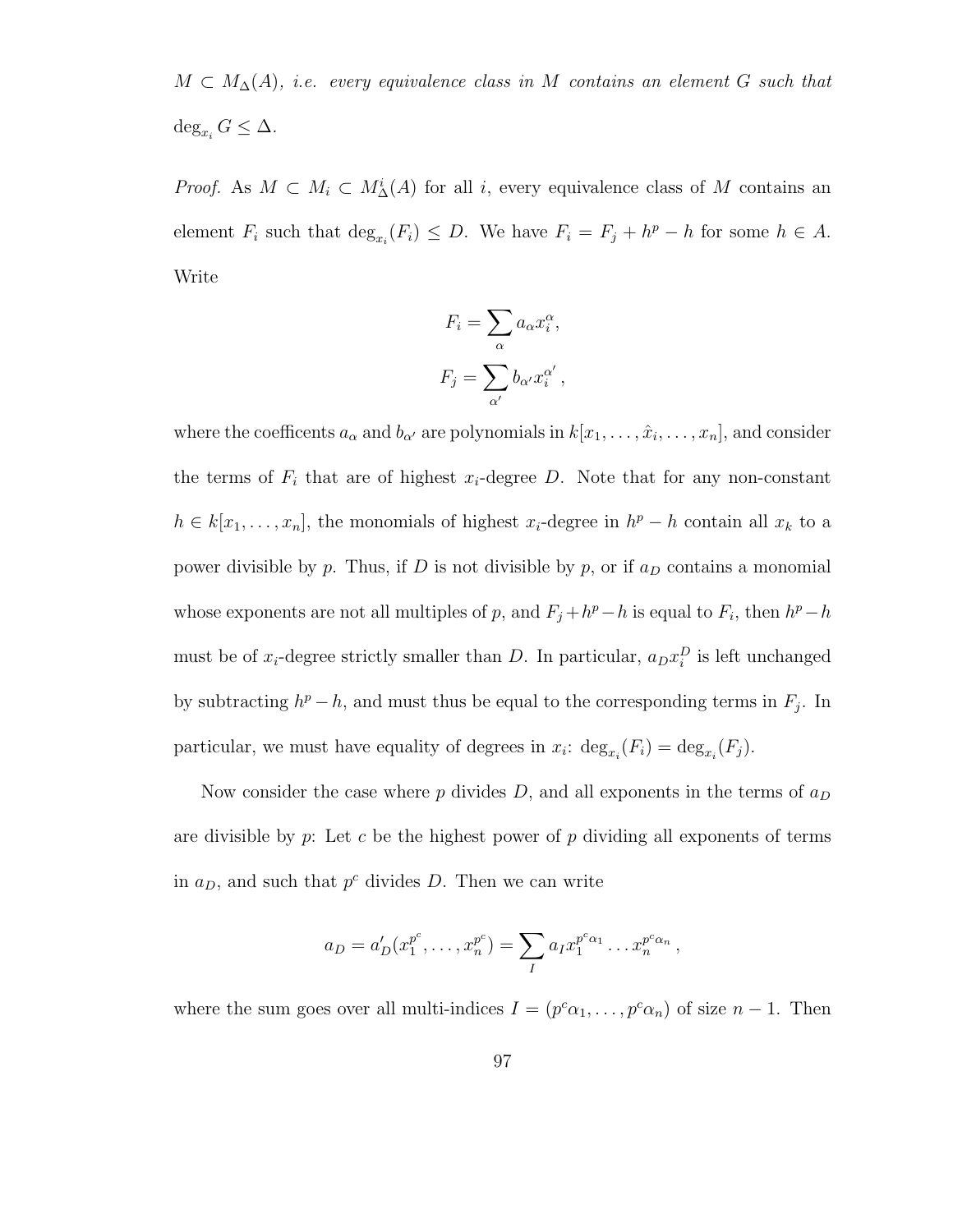let  $a'_I$  be such that  $a'^{p^c}{}_I = a'_I$ , and define  $h = \sum_I a'_I x^{D'}$ , where  $D = p^c D'$ . Clearly,

$$
h^{p^c} - h = (h^{p^c} - h^{p^{c-1}}) + (h^{p^c-1} - h^{p^{c-2}}) + \ldots + (h^p - h) \in \wp(k[x_1, \ldots, x_n])
$$

and  $F_i' = F_i + (h^{p^c} - h) \sim F_i$  has  $\deg_{x_i}(F_i') < d$ . Repeating the process if necessary, we thus obtain  $F_i'$  of  $x_i$ -degree D' such that either p does not divide D', or such that  $a_{D'}$  contains a term in which a variable occurs with an exponent not divisible by p. We are thus reduced to the first case, and get

$$
\deg_{x_i}(F_j) = \deg_{x_i}(F'_i) \le \deg_{x_i}(F_i) \le D.
$$

Now use this procedure to compare  $F_1$  to all  $F_i$ , then  $F_1$  must satisfy  $\deg_{x_i}(F_1) \leq \deg_{x_i}(F_i) \leq D$  for all *i*, as required.  $\Box$ 

**Proposition 5.2.5.** Let k be a finite field, and let  $\Phi_i : \mathbb{A}_k^n \longrightarrow \mathbb{A}_k^{n-1}$  $\frac{n-1}{k}$  be the ith coordinate fibration. Let  $\mathcal D$  be a geometrically bounded covering datum of index  $p$ on  $\mathbb{A}_k^n$ , and let  $Y_{C_{\omega,i}}^{\mathcal{D}} \longrightarrow C_{\omega,i}$  be the cover of  $C_{\omega,i}$  defined by  $\mathcal{D}$ . Then for all  $\omega$  and i, there exists an Artin-Schreier representative  $f_{\omega,i} \in k(\omega)[x_i]$  such that  $Y_{[f_{\omega,i}]} = Y_{C_{\omega,i}}^{\mathcal{D}}$ and a positive integer  $\Delta$  such that  $\deg_{x_i}(f_\omega) \leq \Delta$ .

*Proof.* Since  $\mathcal{D}$  is a covering datum of index p, for all  $\omega$  and i, we have  $Y_{C_{\omega,i}}^{\mathcal{D}} = Y_{[f_{\omega,i}]}$ for some  $f_{\omega,i} \in k(\omega)[x_i]$ . Let  $s = \deg_{x_i}(f_{\omega,i})$ . Whenever  $s > 0$  and  $p|s$ , the highest term is of f is of the form  $ax_i^{ps'}$  $i$ <sup>ps'</sup>. We may then make a change of variables  $z \mapsto z - a'x_i^{s'}$  $s'$ , where  $a'^p = a$ , and thus replace the term of highest degree of f by its pth root. Repeating if necessary, we may without loss of generality assume that  $(s, p) = 1.$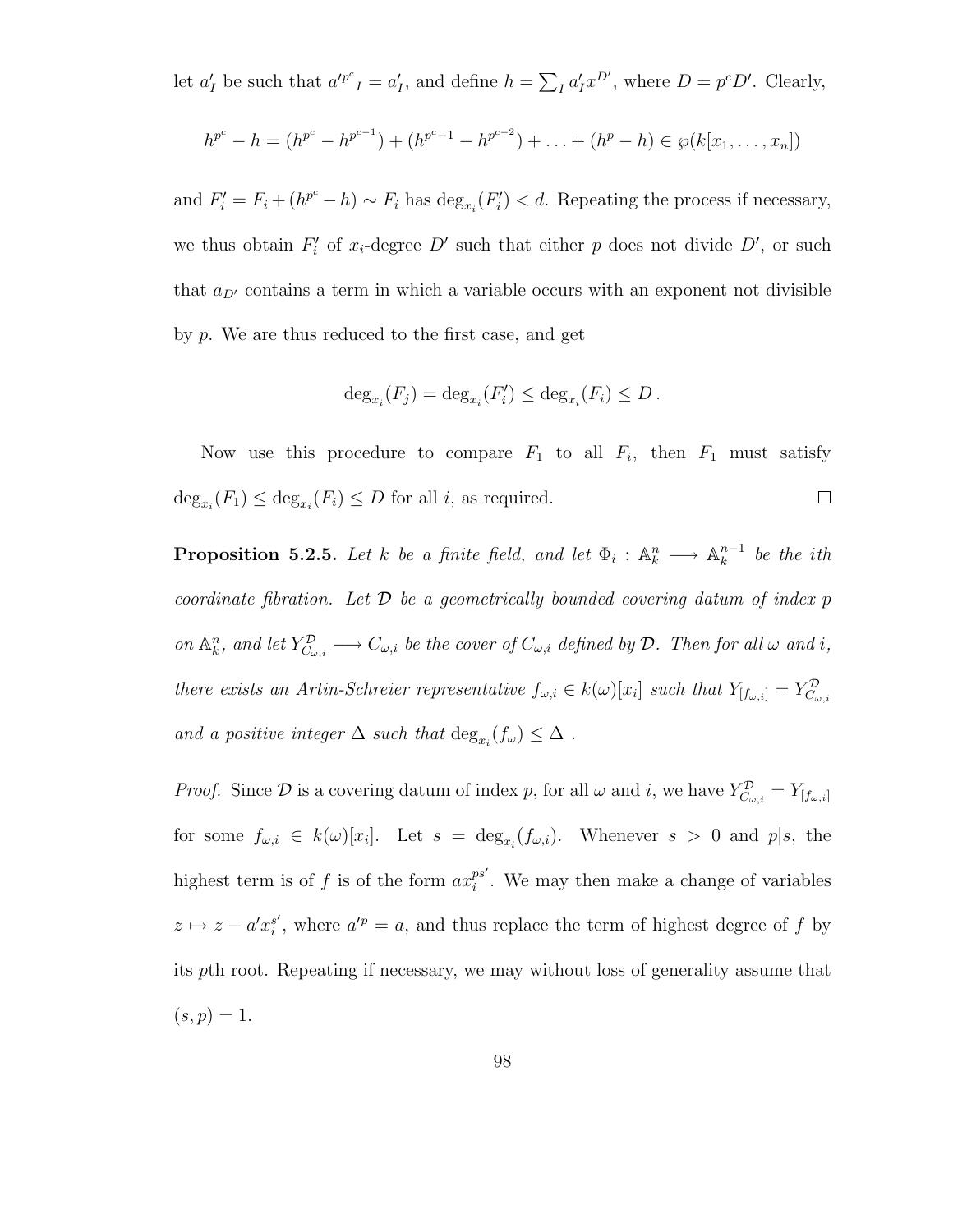Recall that  $Y_{[f_{\omega,i}]}$  denotes the normalisation of  $\mathbb{A}^1_{k(\omega)}$  in

$$
K(f_{\omega,i}) := k(\omega)(x_i)[z]/(z^p - z - f_{\omega,i}(x_i)).
$$

The regular compactification of  $\mathbb{A}^1_{k(\omega)}$  is  $\mathbb{P}^1_{k(\omega)}$ ; let  $\overline{Y}_{[f_{\omega,i}]}$  denote the normalisation of  $\mathbb{P}^1_{k(\omega)}$  in  $K(f_{\omega,i})$ . We have a commutative diagram



where all covers are defined over  $k(\omega)$ . The ramification locus  $R_{C_{\omega,i}}$  either consists of the point  $x_{\infty}$  at infinity corresponding to the fractional ideal  $(1/x_i) \subset k(\omega)(x_i)$ , or is empty.

Since  $\mathcal D$  is assumed to be geometrically bounded, by Proposition 4.2.8, there exists a positive integer such that the ramification numbers  $m_{y_{\infty}}(\omega, i) \leq \Delta$ . By Corollary 5.1.4, we get that  $\deg_{x_i} f_{\omega,i} \leq \Delta$  for all  $\omega, i$ .  $\Box$ 

Remark 5.2.6. Using Lemma 5.1.4 and the fact that the genera of degree-p covers of affine lines can easily be computed, we can also provide a direct proof of Proposition 5.2.5 which does not make use of Proposition 4.2.8:

Indeed, the degree of  $C_{\omega,i}$  as a subvariety of  $\mathbb{P}_k^n$  is given by  $\deg_k C_{\omega,i} = [k(\omega):k],$ and  $f_{C_{\omega,i}}: Y_{C_{\omega,i}} \longrightarrow C_{\omega,i}$  is defined over  $k_{C_{\omega,i}} = k(\omega)$ , so we have  $\deg_{k_{C_{\omega,i}}} C_{\omega,i} = 1$ for all fibers  $C_{\omega,i}$  of one of the coordinate fibrations  $\Phi_i$ .

As above, we let  $y_{\infty} \in Y_{[f_{\omega,i}]}$  denote the unique point above the point  $x_{\infty}$  of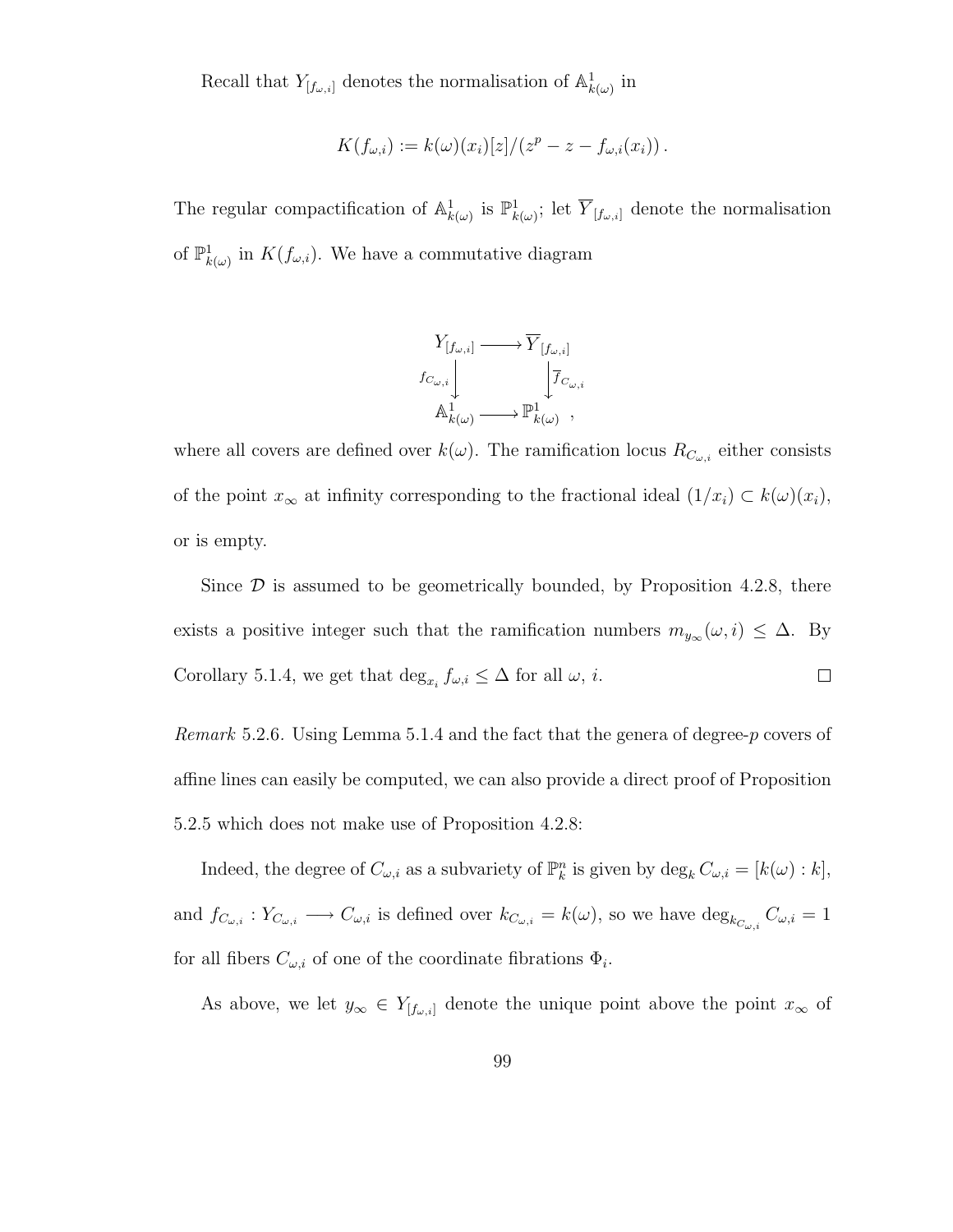$\mathbb{P}^1_{k(\omega)}\setminus\mathbb{A}^1_{k(\omega)}$ , then  $[k(y_\infty):k(x_\infty)]=1$ . Note also that  $k(x_\infty)=k(\omega)$ , and that we have  $g_{C_{\omega,i}} = g_{\mathbb{A}^1_{k(\omega)}} = 0$  for all fibers  $C_{\omega,i}, \overline{C}_{\omega,i}\backslash C_{\omega,i} = \mathbb{P}^1_{k(\omega)}\backslash \mathbb{A}^1_{k(\omega)}$ . Then Hurwitz's formula (cf. 4.2.1) gives

$$
g_{Y_{[f_{\omega,i}]}} = p(g_{C_{\omega,i}} - 1) + 1 + \frac{1}{2} \deg_{k(\omega)} R_C
$$
  
=  $p(g_{C_{\omega,i}} - 1) + 1 + \frac{1}{2} \sum_{i=0}^{\infty} (|G_{y_{\infty}}| - 1) [k(y_{\infty}) : k(\omega)]$   
=  $1 - p + \frac{1}{2} \sum_{i=0}^{m_{y_{\infty}}} (|G_{y_{\infty}}| - 1)$   
=  $\frac{(m_{y_{\infty}} - 1)(p - 1)}{2}$ 

By Lemma 5.1.4, we have

$$
g_{Y_{[f_{\omega,i}]}} = \frac{(s-1)(p-1)}{2} \tag{5.2.1}
$$

Since  $\mathcal D$  is geometrically bounded, Definition 4.2.2 gives a constant  $\delta = \delta(1)$ such that  $g_{Y_{C_{\omega,i}}} \leq \delta$  for all  $\omega \in \mathbb{A}_k^{n-1}$  $k^{n-1}$ , for all coordinate fibrations *i*. Thus, *s* is bounded by

$$
s\leq \frac{2\delta}{p-1}+1\,,
$$

which proves the Proposition as claimed.

Proof of Proposition 5.2.1. Following the notation established above, let  $Y_{C_{\omega,i}}^{\mathcal{D}} \longrightarrow C_{\omega,i}$  denote the induced by the covering datum  $\mathcal{D}$ , and for each  $\omega$  and i, let  $f_{\omega,i} \in A^{\omega,i}$  be an Artin-Schreier representative of  $Y_{C_{\omega,i}}^{\mathcal{D}}$ .

Recall that  $C_{\omega,i} \simeq \mathbb{A}^1_{k(\omega)}$  denotes the fiber of the *i*th projection fibration onto a coordinate hyperplane, and that  $Y_{[f_{\omega,i}]} \longrightarrow C_{\omega,i}$  is thus defined over  $k(\omega)$ . Thus, all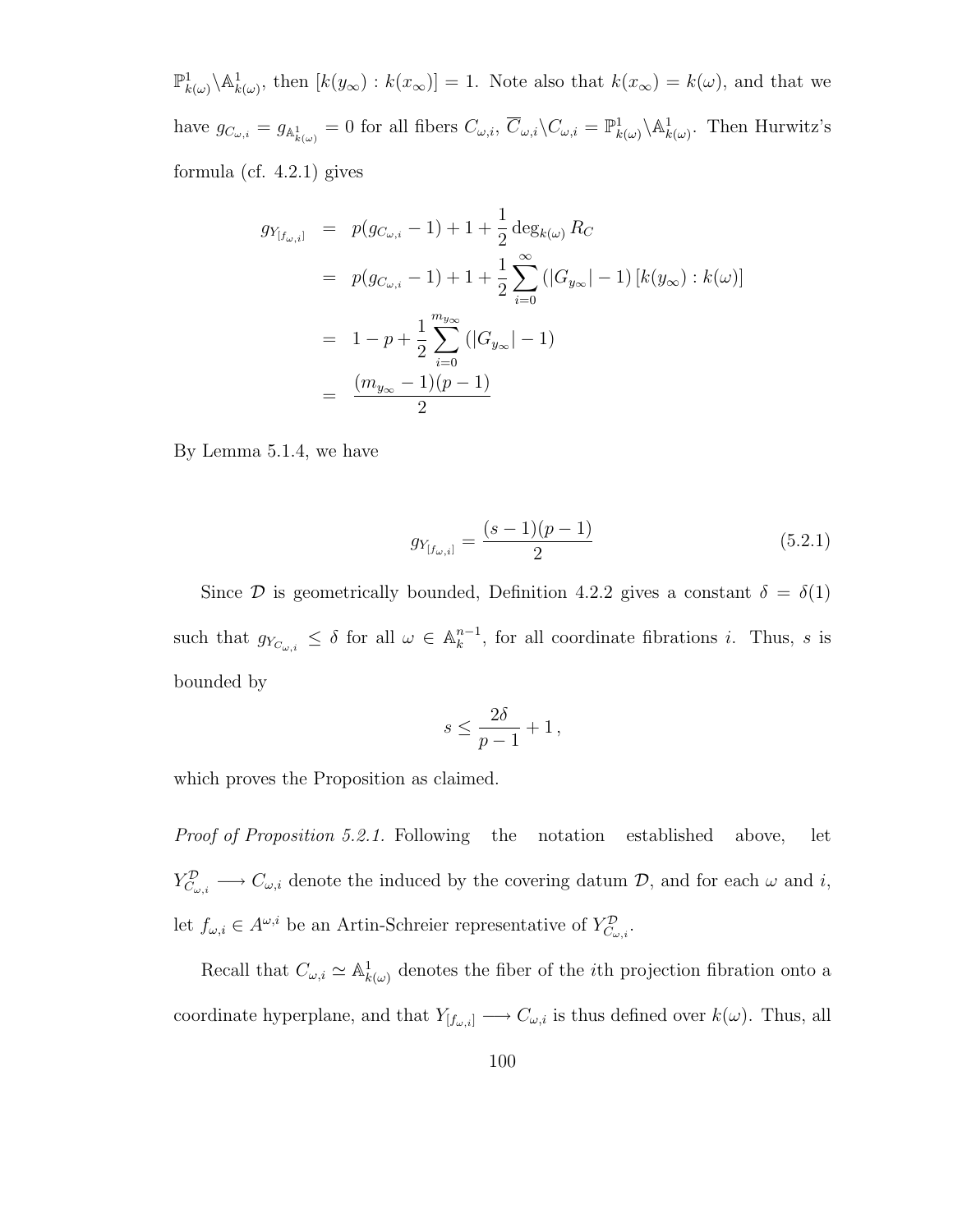the fibers have degree  $\deg_{k_C} C_{\omega,i} = \deg_{k(\omega)} \mathbb{A}^1_{k(\omega)} = 1$  over their field of definition  $k<sub>C</sub> = k(\omega)$ . Thus, by Proposition 5.2.5, there exists a positive integer  $\Delta$  such that  $deg(f_{\omega,i}) \leq \Delta$  for all  $\omega,i$ .

From Lemma 5.2.3, we may now find lifts  $F_{\omega,i} \in \pi^{-1}([f_{\omega,i}])$  such that  $\deg_{x_i} F_{\omega,i} = \deg_{x_i} f_{\omega,i} \leq \Delta$  for all  $\omega$ , for all  $i = 1, \ldots, n$ . Let  $M_i = \bigoplus_{\omega} \mathbb{F}_p$ .  $[F_{\omega,i}]$ be the subspace of  $A/\wp(A)$  generated by the lifts  $\{F_{\omega,i}\}\$ and recall the definition of  $M_{\Delta}(A)$  and  $M_{\Delta}^i(A)$  from Definition 5.1.18. Then  $M_i \subset M_{\Delta}^i(A)$  for all i and  $Y_{M_i} \longrightarrow \mathbb{A}^n$  trivialises all  $N_{C_{\omega,i}}$  by construction.

The following proposition shows that  $Y_{M_i}$  is a weak trivialisation of  $\mathcal{D}$ , i.e.  $Y_{M_i}$ trivialises  $N_x$  for all closed points x contained in a fiber  $C_{\omega,i}$  of  $\Phi_i$ :

**Proposition 5.2.7.** Let  $f : X \longrightarrow X'$  be a fibration with regular fibers,  $D$  a covering datum on X. If  $Y \longrightarrow X$  is a pro-étale cover trivialising  $D$  on each fiber of f, then Y weakly trivialises D.

*Proof.* Every closed point  $x \in |X|$  is contained in some fiber, say  $C_{\omega}$  for some  $\omega \in X'$ . As all the fibers are regular, x is always a regular point of  $C_{\omega}$ . Then the proposition follows directly from Lemma 2.3.18.  $\Box$ 

Now let  $M = \langle M_i \rangle_i$ , then the associated p-elementary cover  $Y_M$  also weakly trivialises  $D$  by Theorem 5.0.8.

By Lemma 5.2.4, M is contained in  $M_{\Delta}(A) = \langle [F] : \deg_{x_i} F \leq \Delta$  for all i $\rangle$ . Any class in  $M_{\Delta}(A)$  has a representative of total degree  $\leq n\Delta$ , so  $M_{\Delta}$  is finitely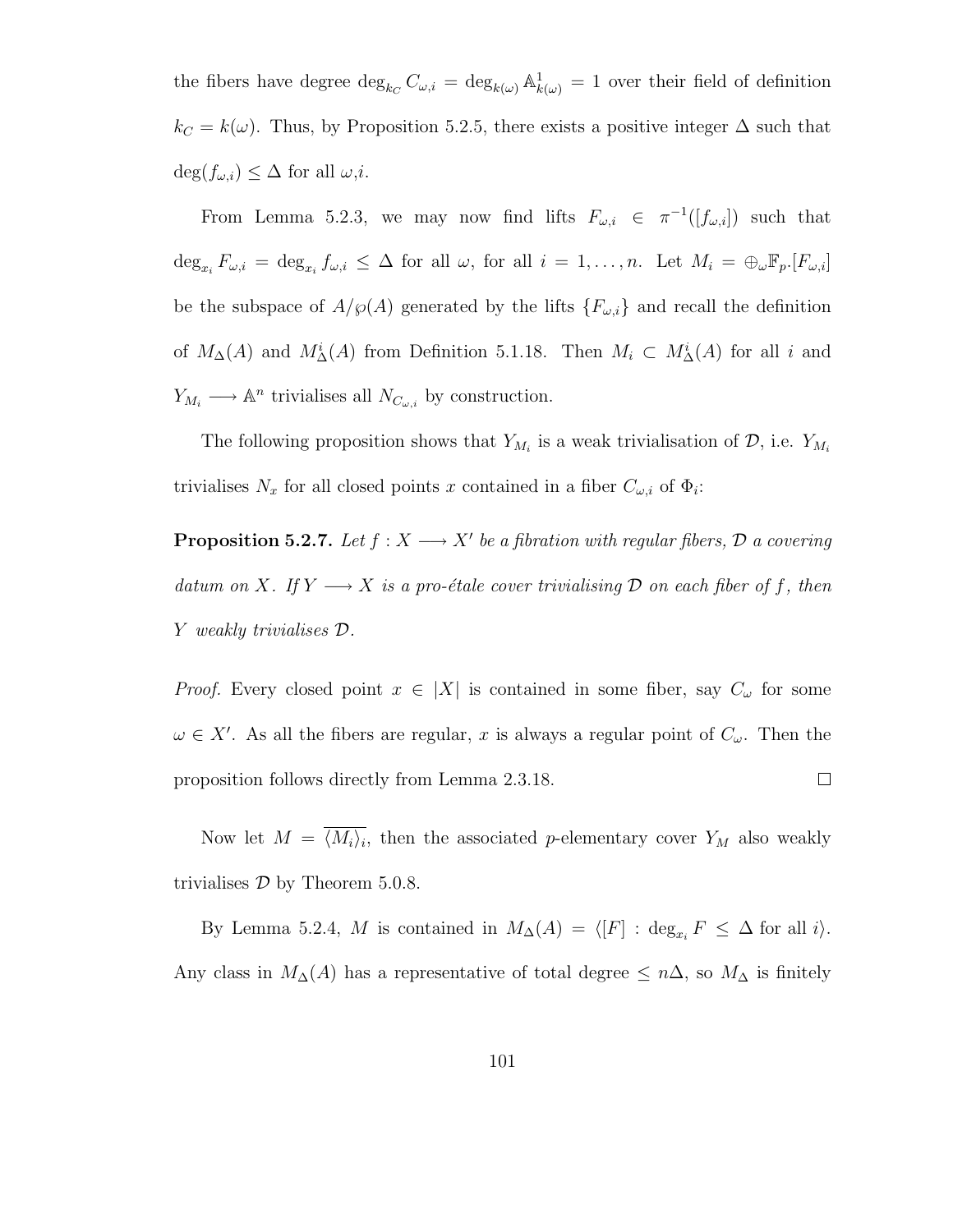generated. Thus M is of finite rank, so  $Y_M \longrightarrow \mathbb{A}_k^n$  trivialises D by Theorem 2.3.10. Then  $D$  is realisable with a finite realisation by Theorem 2.3.15.

 $\Box$ 

#### 5.2.2 The Case of Open Subsets of  $\mathbb{P}_k^n$ k

Let k be a finite field. In this section, we consider open subsets  $X \subset \mathbb{P}^n_k$ , and show that bounded covering data of prime index  $p$  on such  $X$  are finitely realisable (Theorem 5.2.11).

Since  $\mathbb{P}_k^n$  is Noetherian, we can write X as a finite union of principal open subsets:  $X = \bigcup_{j=1}^m D_+(\overline{G}_j)$ , where for any  $j, \overline{G}_j \in k[X_0, \ldots, X_N]$  is a homogeneous polynomial and defines a hypersurface of  $\mathbb{P}_k^n$ . We let  $A = k[x_1, \ldots, x_n]$ , and consider the open affine subset  $\mathbb{A}_k^n = D_+(X_0) \simeq \operatorname{Spec} A$  of  $\mathbb{P}_k^n$ . The intersection of a simple open  $D_{+}(\overline{G}_{1})$  with  $\mathbb{A}^{n}$  is given by  $D(G)$ , where  $G \in A$  is the dehomogenisation of  $\overline{G}_1$ .

Let  $A_G$  denote the localisation of A at the set  $\{G^a : a \in \mathbb{N}\}\$ . Then  $Spec A_G \simeq D(G) \subset \mathbb{A}_k^n$ .

**Definition 5.2.8.** Let  $\phi_i : k[x_i] \hookrightarrow A$  be the inclusion, then we shall call the induced morphism  $\Phi_i: \mathbb{A}_k^n \longrightarrow \mathbb{A}_k^1$  the projection fibration onto the *i*-th coordinate axis.

If  $\omega \in \mathbb{A}^1_k$  is a closed point with residue field  $k(\omega) = k[x_i]/(h_i(x_i))$ , let  $A^{\omega,i}$  denote the ring  $k(\omega)[x_1,\ldots,\hat{x}_i,\ldots,x_n]$ . Then the fiber above the closed point  $\omega \in \mathbb{A}_k^1$  is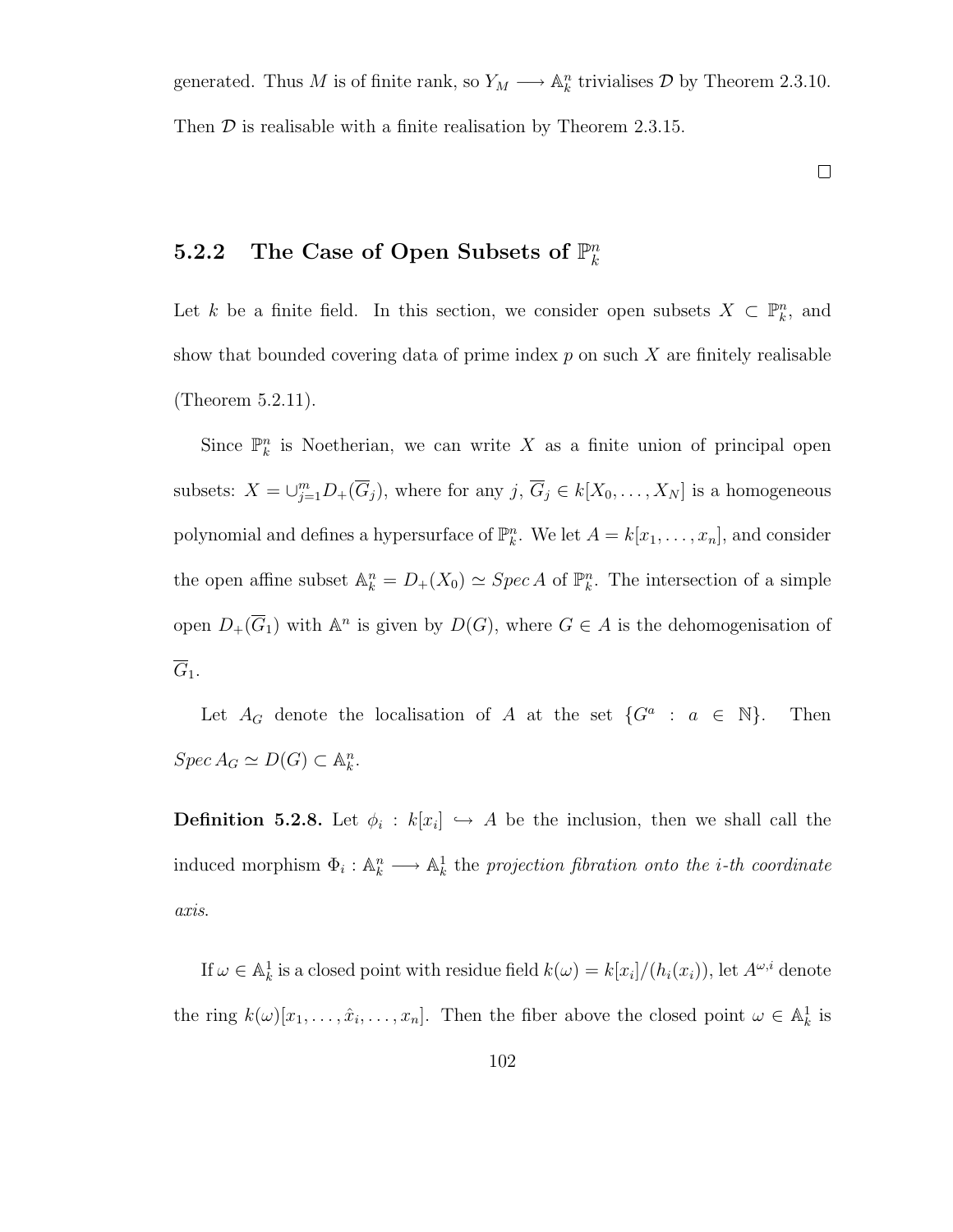given by  $C_{\omega,i} \simeq \operatorname{Spec} A^{\omega,i} \subset \mathbb{A}_k^n$ .

Recall from Section 5.1.1 that the surjection  $p_{\omega,i}: A \to A^{\omega,i}$  induces a surjection of Artin-Schreier spaces

$$
\pi_{\omega,i}: A/\wp(A) \to A^{\omega,i}/\wp(A^{\omega,i})
$$

such that  $\pi_{\omega,i}([F]) = f$  for any  $F \in p_{\omega,i}^{-1}(f)$ .

Now let  $g^{\omega,i} = g$  be the image of G under  $p_{\omega,i}$ , and let  $f = p_{\omega,i}(F)$  be the image of a polynomial  $F \in A$ . Then  $p_{\omega,i}$  induces a natural surjection

$$
p'_{\omega,i}:A_{\mathbf{G}}\twoheadrightarrow A_{\mathbf{g}}^{\omega,i}
$$

given by sending  $F/G^a \mapsto f/g^a$ . Composing with the natural projection, we get a surjection  $\bar{p}'_{\omega,i}$ :  $A_G \to A_g^{\omega,i}/\wp(A_g^{\omega,i})$  whose kernel contains  $\wp(A_G)$ . Thus we get a surjection of Artin-Schreier spaces

$$
\pi'_{\omega,i} : A_G/\wp(A_G) \to A^{\omega,i}/\wp(A^{\omega,i})
$$
\n(5.2.2)

such that  $\pi'_{\omega,i}([F/G^a]) = f/g^a$  for any  $F \in p'^{-1}_{\omega,i}(f)$ .

**Lemma 5.2.9.** Given  $[f/g^a]$   $\in$   $A_g^{\omega,i}/\wp(A_g^{\omega,i})$ , there exists a preimage  $[F/G^a] \in \pi_i^{-1}$  $i^{-1}([f/g^a])$  which has a representative such that  $\deg_{x_j} F = \deg_{x_j} f$  for all  $j \neq i$ .

*Proof.* We prove the claim by constructing  $F \in p_i^{-1}$  $i^{-1}(f)$  such that  $\deg_{x_j} F = \deg_{x_j} f$ for all  $j \neq i$ . Then  $\pi'_{\omega,i}([F/G^a]) = f/g^a$  so  $F/G^a$  is the required representative.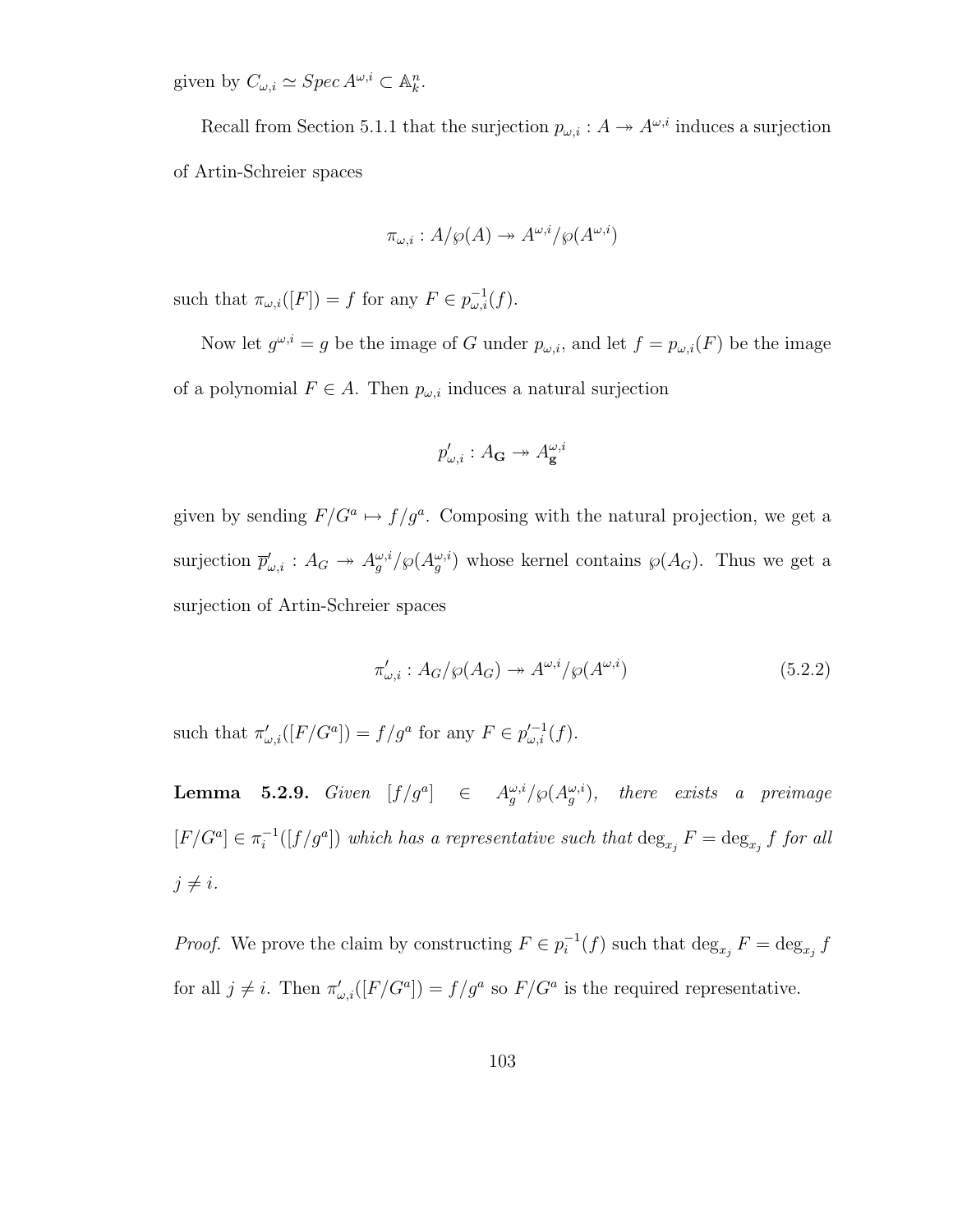Let  $\theta$  be a primitive element of  $k(\omega)$  over k, i.e. such that  $k(\omega) = k(\theta)$ , then we can write any  $a \in k(\omega)$  as  $a = \sum_{k=0}^{m-1} \alpha_k \theta^k$ , where  $m = [k(\omega):k]$  and  $\alpha_k \in k$ . Now let  $F_a(x_i) = \sum_{i=0}^{m-1} \alpha_k x_i^k$ , then  $F_a$  maps to a under the surjection  $k[x_i] \to k(\omega)$ .

Writing f as  $f(x_1, \ldots, \hat{x}_i, \ldots, x_n) = \sum_I a_I x^I x_i^k$ , where the sum goes over multiindices I of size  $n-1$ , and  $x^I = x_1^{\alpha_1} \dots \hat{x}_i \dots x_n^{\alpha_{n-1}}$  for the multiindex  $I = (\alpha_1, \ldots, \alpha_{n-1}),$  we may define F by  $F(x_1, \ldots, x_n) = \sum_I F_{a_I} x^I x_i^k$ . Then  $p_i(F) = f$  and therefore  $\pi_i([F]) = [f]$  as claimed.

Noting that we have constructed F such that  $\deg_{x_j} F = \deg_{x_j} f$  for all  $j \neq i$ , and such that  $\deg_{x_i} F \leq [k(\omega):k]$  concludes the proof of the claim.  $\Box$ 

Recall from Section 5.1.1 that Artin-Schreier space  $A_G/\wp(A_G)$  classifies p-exponent covers of  $Spec A_G$ . Also recall the special vector subspaces  $M_{\Delta}(A_G)$ ,  $M_{\Delta}^i(A_G)$  of  $A_G/\wp(A_G)$  (Definition 5.1.18).

**Lemma 5.2.10.** Let  $A_G$  be the localisation of  $A = k[x_1, \ldots, x_n]$  at the set  $\{G^a : a \in \mathbb{Z}\},\$ and fix a positive integer  $\Delta$ . Let  $M_i \subset M^i_{\Delta}(A_G)$  be vector subspaces of the associated Artin-Schreier space  $A_G/\wp(A_G)$ . If we set  $M = \cap M_i$ , then  $M \subset M_{\Delta}(A_G)$ , i.e. every equivalence class in M contains an element  $F/G^a$  such that  $a \leq \Delta$ , and  $\deg_{x_j} F \leq a \deg_{x_j}(G)$  for all j.

*Proof.* As  $M \subset M_i$  for all i, any equivalence class contains an element  $F_i/G^{a_i}$  such that  $\deg_{x_j} F_i \leq a_i \deg_{x_j} G$  for all  $j \neq i$ . For all pairs  $(i, j)$  such that  $j \neq i$ , there thus exists some element  $F'/G^b$  such that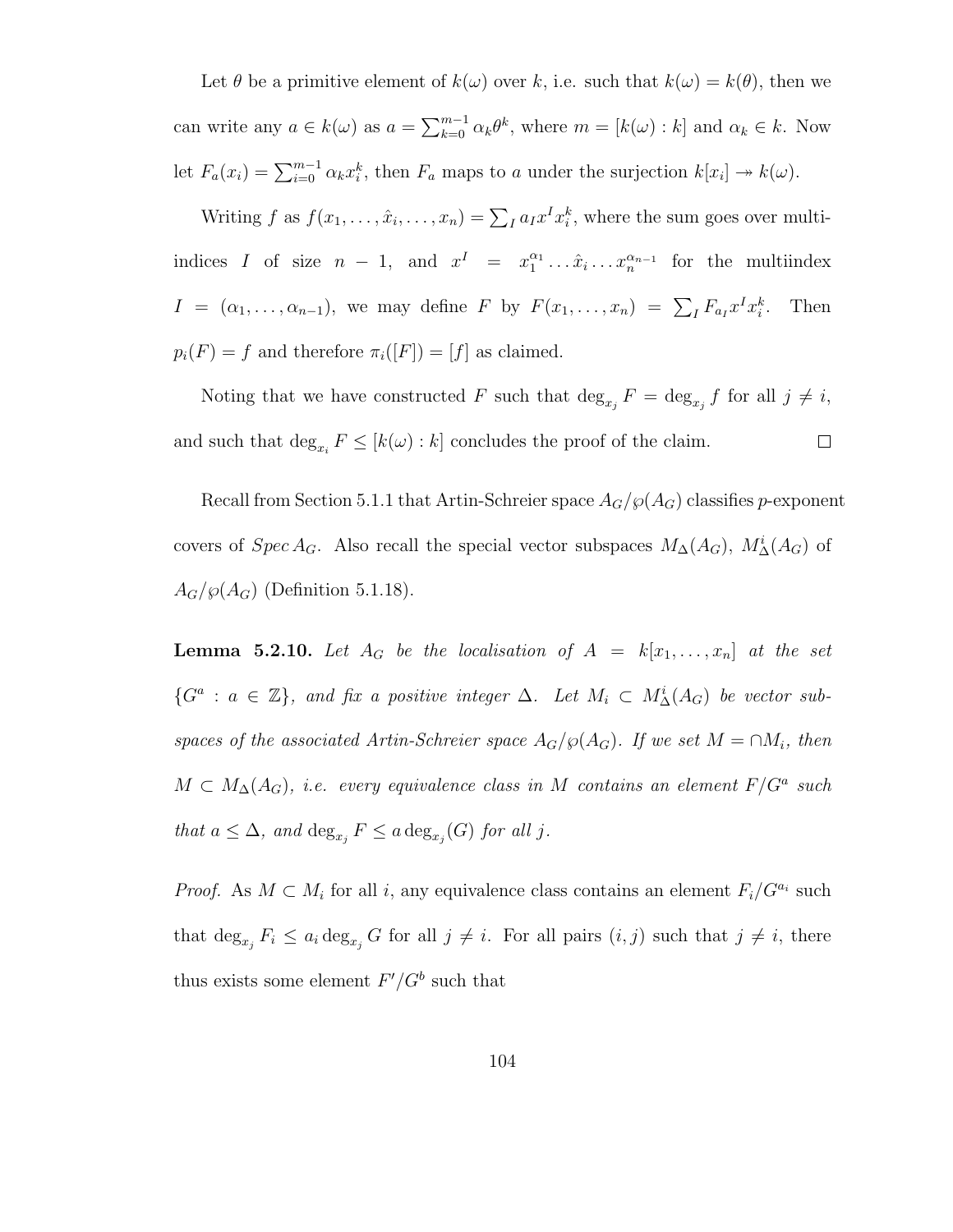$$
\frac{F_i}{G^{a_i}} + \frac{F'^p}{G^{pb}} - \frac{F'}{G^b} = \frac{F_j}{G^{a_j}}
$$

Let  $\tilde{a}_i = \max\{a_i, bp\}$ , then  $a_j \leq \tilde{a}_i$  and the above is equivalent to

$$
F_i G^{\tilde{a}_i - a_i} + F'^p G^{\tilde{a}_i - b_p} - F' G^{\tilde{a}_i - p} = F_j G^{\tilde{a}_i - a_j}
$$
\n
$$
(5.2.3)
$$

Bringing the terms containing  $F'$  to the other side, we have equality of  $x_i$ -degrees as follows:

$$
\deg_{x_i} F_i = \max\{p \deg_{x_i} F' + (a_i - bp) \deg_{x_i} G, \deg_{x_i} F' + (a_i - p) \deg_{x_i} G, \deg_{x_i} F_j + (a_i - a_j) \deg_{x_j} G\}.
$$

So if  $\deg_{x_i} F' \leq b \deg_{x_i} G$ , then this implies that

$$
\deg_{x_i} F_i \le \max\{a_i \deg_{x_i} G, \deg_{x_i} F_j + (a_i - a_j) \deg_{x_i} G\}.
$$

and therefore

$$
\deg_{x_i} F_i \le a_i \deg_{x_i} G.
$$

If this is the case, we can take  $F/G^a = F_i/G^{a_i}$  and are done. So now assume that  $\deg_{x_i} F' > b \deg_{x_i} G$ . Then the middle term of the left-hand side in (5.2.3) has bigger  $x_i$ -degree than the term to its right.

If  $\deg_{x_i} F_i \leq \deg_{x_i} F_j + (a_i - a_j) \deg_{x_i} G$ , then  $\deg_{x_i} F_i \leq a_i \deg_{x_i} G$ , so there is nothing to be shown. Thus assume that  $\deg_{x_i} F_i > \deg_{x_i} F_j + (a_i - a_j) \deg_{x_i} G$ . Then the middle term has to cancel the terms of highest  $x_i$ -degree of the term to the left; in particular, the  $x_i$ -degree of the first and middle term must be equal. This implies that

$$
\deg_{x_i} F_i = (a_i - bp) \deg_{x_i} G + p \deg_{x_i} F'.
$$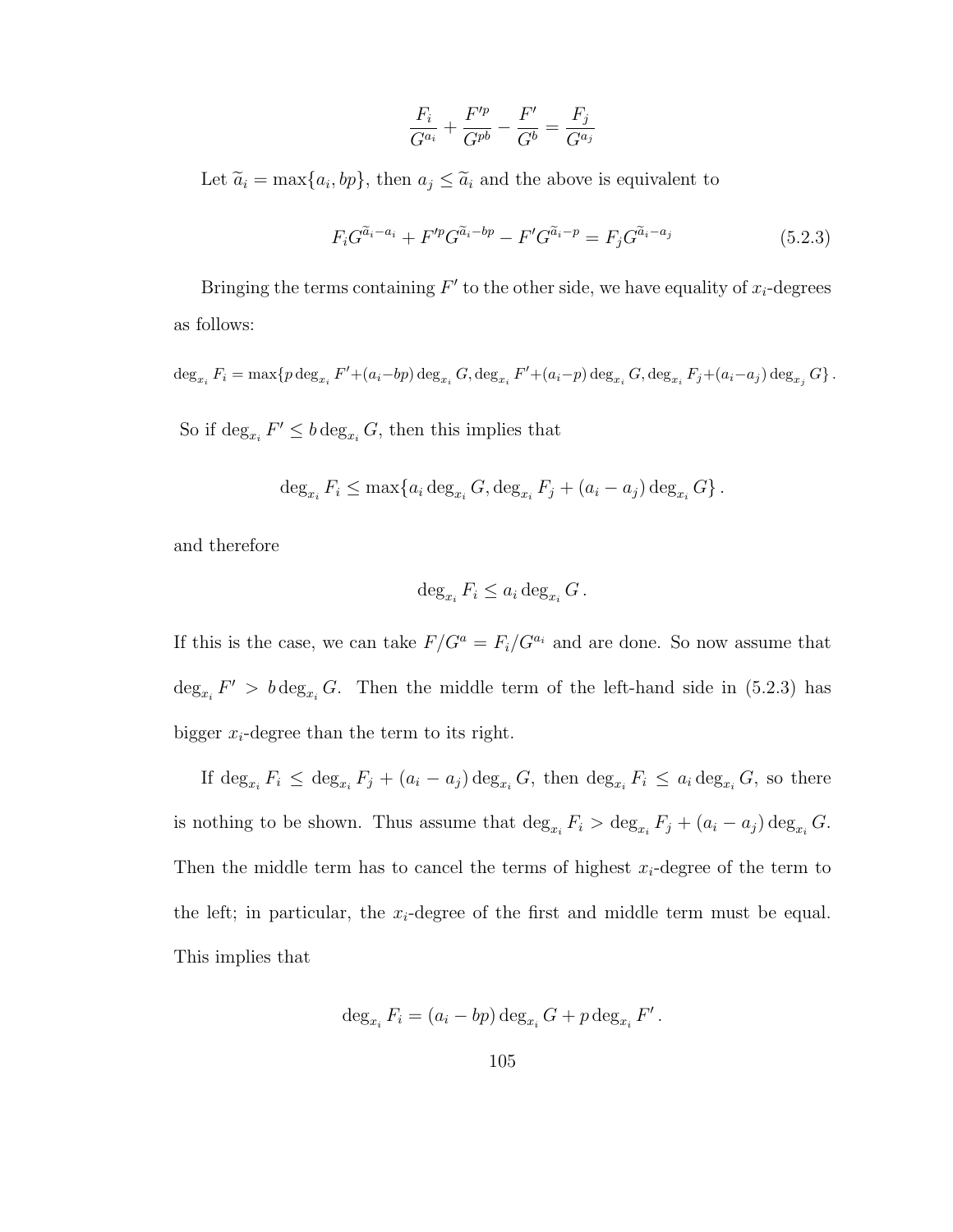In particular, p must divide  $\deg_{x_i} F_i - a_i \deg_{x_i} G$ . Now, we define the *i*-order, an order on the terms of a polynomial  $\in k[x_1, \ldots, x_n]$ , as follows. The lexicographical order on polynomials in  $k[x_1, \ldots, x_n]$  has considers the  $x_1$ -degree first, then the  $x_2$ -degree etc. In the *i*-order of terms in a polynomial, we firstly then consider the degree in  $x_i$  first, and the remaining degrees in lexicographical order. Then we can write

 $F_i = \alpha_0 x_1^{\alpha_1} \dots x_n^{\alpha_n} + \text{(terms of lower } i\text{-order, same } x_i\text{-degree)} + \text{(terms of lower } x_i\text{-degree)},$  $G = \beta_0 x_1^{\beta_1} \dots x_n^{\beta_n}$  (terms of lower *i*-order, same  $x_i$ -degree) + (terms of lower  $x_i$ -degree),  $F' = \alpha_0 x_1^{\alpha'_1} \dots x_n^{\alpha'_n} + (\text{terms of lower } i\text{-order, same } x_i\text{-degree}) + (\text{terms of lower } x_i\text{-degree})$ ,

and we must have that  $\alpha_l - a_i \beta_l = p (\alpha_l' - b \beta_l)$  for all l. In particular, p must divide  $\alpha_l - a_i \beta_l$  for all l.

Thus we can write  $\alpha_l - a_i \beta_l = p N_l$ , and let  $N'_l = N_l - \beta_l$ . Then setting  $b' = \lfloor \frac{a_i}{p} \rfloor$  $\frac{n_i}{p}$ ], we have  $b'p \leq a_i$ . Let  $F' = \gamma_0' x_1^{N_1'} \dots x_n^{N_n'}$ , where  $\gamma_0'$  is such that  $\alpha_0 = \gamma_0'^p \beta_0^{(bp-a_i)}$  $0^{(op-a_i)}$ . Then we can replace  $\frac{F_i}{G^{a_i}}$  by

$$
\frac{F_i + F'^p G^{a_i - bp} - F' G^{a_i - b}}{G_i^{a_i}},
$$

thereby replacing the term of highest *i*-order in the numerator  $F_i'$  by a lower-order term. For all  $j \neq i$ , one now checks that the  $x_j$ -degree of  $F'_i$  is still bounded by the  $x_j$ -degree of the denominator:  $\deg_{x_j} F'_i \leq a'_i \deg_{x_j} G$ . Also, we have chosen b' so that  $b'p \leq a_{i,k}$ , so that the power of G in the denominator remains unchanged:  $a'_i = a_i \leq D$ . Thus we may repeat this process until we have replaced all terms of highest  $x_i$ -degree by terms of lower  $x_i$ -degree, and we repeat further until we get  $F_i'$  $\frac{F_i^2}{G^{a_i'}}$  such that  $p \not | a_l - a_i \beta_l$  for some l, or such that  $\deg_{x_i} F_i'$  is less than that of the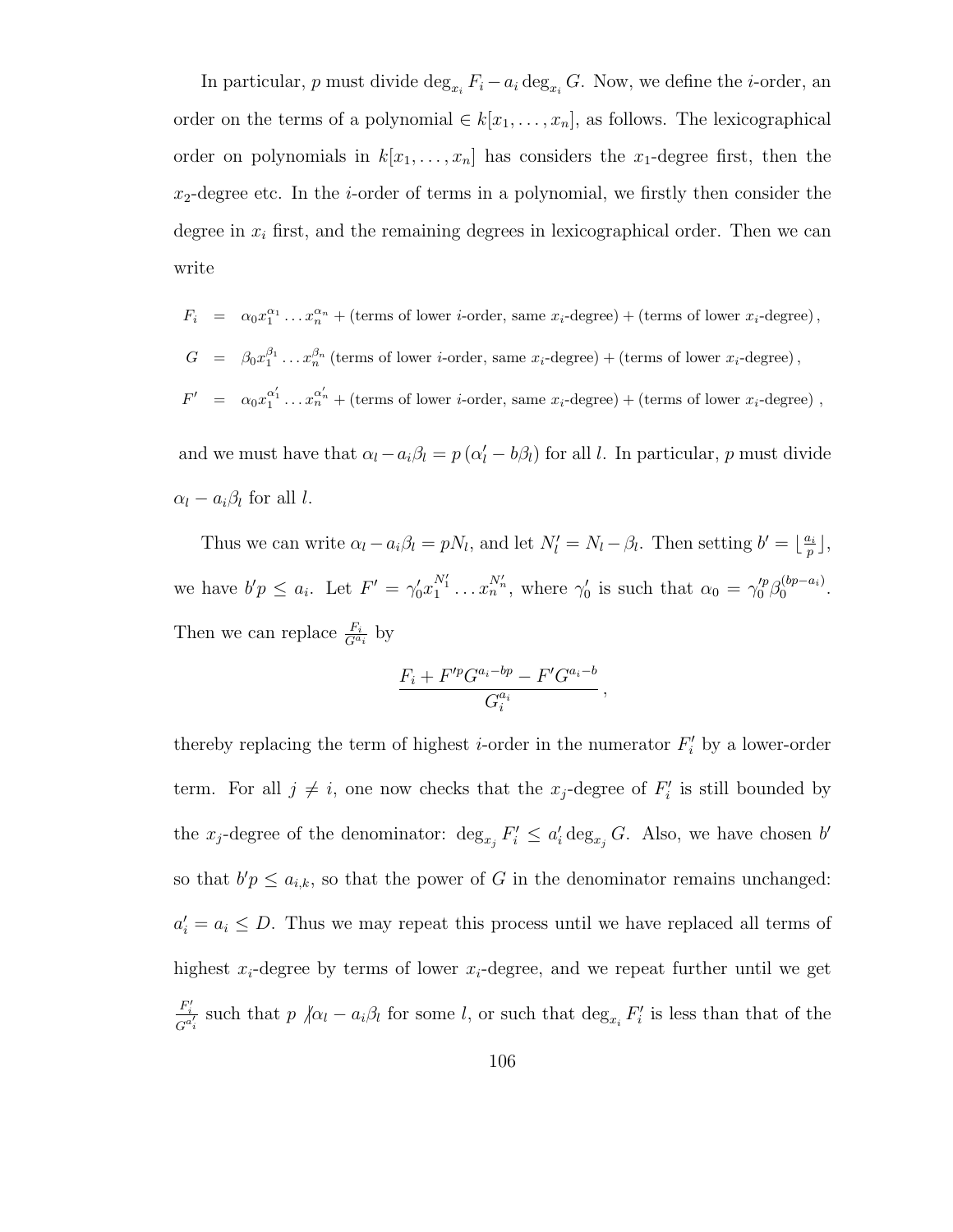denominator. In the latter case, we get that  $\deg_{x_i} F'_i \leq a_i \deg_{x_i} G$ , and can take  $F'_i/G^{a'_i}$  as the required representative. In the former case, we again compare  $F'_i/G^{a'_i}$ to the representative  $F_j/G^{a_j}$ :

$$
F_i' G^{\tilde{a}_i - a_i'} + F'^p G^{\tilde{a}_i - bp} - F' G^{\tilde{a}_i - b} = F_j G^{\tilde{a}_i - a_j}.
$$

The condition  $p \not | \alpha_l - a'_i \beta_l$  ensures that no term of  $F'^p G^{a'i-b}$  can match the term of highest  $x_i$ -degree of  $F_i G^{\tilde{a}_i-a_i}$ ; thus  $\deg_{x_i} F'_i = \deg_{x_i} F_j \leq a_j \deg_{x_i} G$  and we may take  $F_i'/G^{a_i'}$  as the required representative.

**Theorem 5.2.11.** Let k be a finite field of characteristic char(k) = p, and let X be an open subset of  $\mathbb{P}_k^n$ , and  $\mathcal D$  a geometrically bounded covering datum of prime index p on X. Then there exists an étale cover  $Y \longrightarrow X$  realising  $D$ .

We can now state and prove the following Theorem:

*Proof.* We have  $\mathbb{P}_k^n \simeq Proj k[X_0, \ldots, X_n]$ . As above, we write  $X = \bigcup_{j=1}^m D_{+}(\overline{G}_j)$ , where for any j,  $G_j$  is a homogeneous polynomial in  $X_0, \ldots, X_N$  and defines a hypersurface of  $\mathbb{P}_k^n$ . By Propositions 2.3.13 and 2.3.15, it will suffice to find a trivialisation of  $\mathcal D$  over  $D_+(\overline{G}_1),$  an open subscheme.

Now let  $\Phi_i: \mathbb{A}_k^n \longrightarrow \mathbb{A}_k^1$  be the projection onto a coordinate axis, as defined in Definition 5.2.8. For a closed point  $\omega \in \mathbb{A}^1_k$ , let  $H_{\omega,i} \simeq \mathbb{A}^{n-1}_{k(\omega)}$  $\binom{n-1}{k(\omega)}$  denote the fiber above  $\omega$ , and set  $H'_{\omega,i} = H_{\omega,i} \cap X$ .

Then  $H'_{\omega,i}$  is the fiber of  $\Phi_i|_X : X \longrightarrow \mathbb{A}^1_k$ , the restriction of  $\Phi_i$  to X.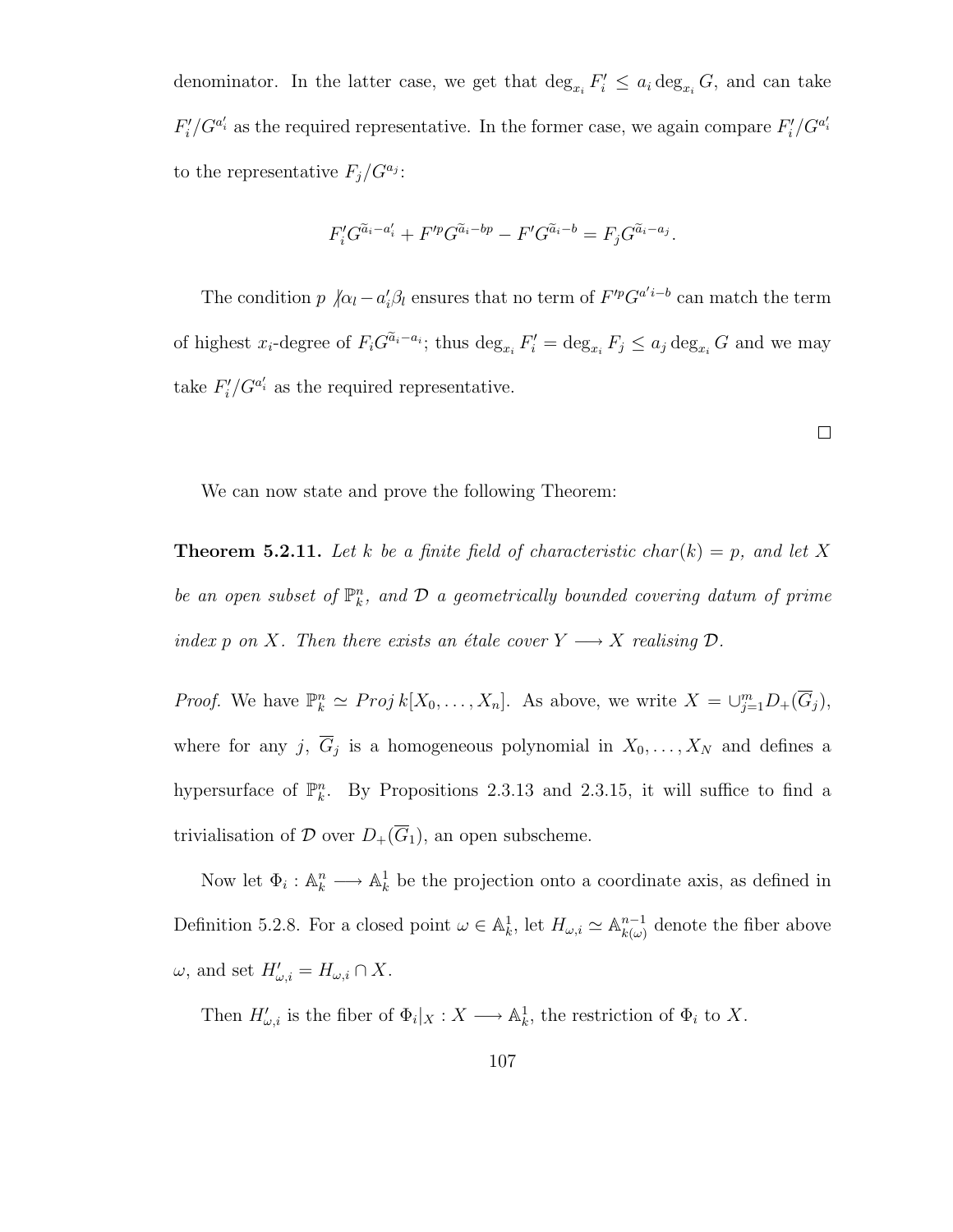Construction 5.2.12 (Induction Construction). The fiber  $H'_{\omega,i}$  of  $\Phi_i|_X$  above a closed point  $\omega \in \mathbb{A}_i^1$  is of dimension  $n-1$  and isomorphic to  $D(g) \subset \mathbb{A}_{k(\omega)}^{n-1}$  $_{k(\omega)}^{n-1}$ , where  $g = g^{\omega, i}$ is the image of G under the canonical surjection  $p_{\omega,i}: A \to A^{\omega,i}$ , which is given by "modding out by  $(h_i(x_i))$ ". Let  $\mathcal{D}_{\omega,i}$  denote the restriction of  $\mathcal D$  to  $H'_{\omega,i}$ . Then  $\mathcal{D}_{\omega,i}$ is a geometrically bounded covering datum of index bounded by p on  $H'_{\omega,i}$ .

Thus we may use induction on the dimension n of X to prove Theorem 5.2.11. The induction hypothesis is that  $\mathcal{D}_{\omega,i}$  has a finite realisation  $Y_{\omega,i} \longrightarrow H'_{\omega,i}$ , and the base case is given by  $n = 2$ , where the fibers of  $\Phi_i$  are curves on which  $\mathcal{D}_{\omega,i}$  will be trivially realisable. Indeed, we have  $H_{\omega,i} \simeq \mathbb{A}^1_{k(\omega)}, H'_{\omega,i} \simeq D(g) \subset \mathbb{A}^1_{k(\omega)}$  and  $\mathcal{D}_{\omega,i}$  is just the p-exponent cover  $Y_{H'_{\omega,i}}^{\mathcal{D}} \longrightarrow H'_{\omega,i}$  cover of regular curves induced by  $\mathcal{D}$ .

We note that since  $\mathcal{D}_{\omega,i}$  is of index bounded by p, the realisation  $Y_{\omega,i}$  of  $\mathcal{D}_{\omega,i}$ is either trivial or a  $\mathbb{Z}/p$ -cover of  $D(g)$ . By the Artin-Schreier Theory (cf. Section 5.1.1), we have  $Y_{\omega,i} = Y_{[f_{\omega,i}/g_{\omega,i}^{a_{\omega,i}}]}$  for some element  $f_{\omega,i}/g_{\omega,i}^{a_{\omega,i}} \in A_g^{\omega,i}$ .

Key Properties of this construction are summarised in the following lemma:

**Lemma 5.2.13.** Let k be a finite field, let  $\mathcal{D}$  be a geometrically bounded covering datum of index  $p = char(k)$  on  $X = D_{+}(\overline{G}) \subset \mathbb{P}_{k}^{n}$ , and identify  $\mathbb{A}_{k}^{n}$  with  $V_{+}(X_{0})$ . Let  $\Phi_i$  be the projection fibration onto the ith coordinate axis, let  $H_{\omega,i}$  be the fiber above a closed point  $\omega \in \mathbb{A}^1_k$ . Set  $H'_{\omega,i} = H_{\omega,i} \cap X \subset \mathbb{A}^n_k$ , and let  $\mathcal{D}_{\omega,i}$  denote the restriction of D to  $H'_{\omega,i}$ . If  $\mathcal{D}_{\omega,i}$  is effective with a finite realisation  $Y_{\omega,i} \longrightarrow C'_{\omega,i}$ , then there exists a positive integer  $\Delta$  such that

1. 
$$
Y_{\omega,i} = Y_{[f_{\omega,i}/g^{a_{\omega,i}}]}
$$
 with  $a_{\omega,i} \leq \Delta$  for all  $\omega,i$ .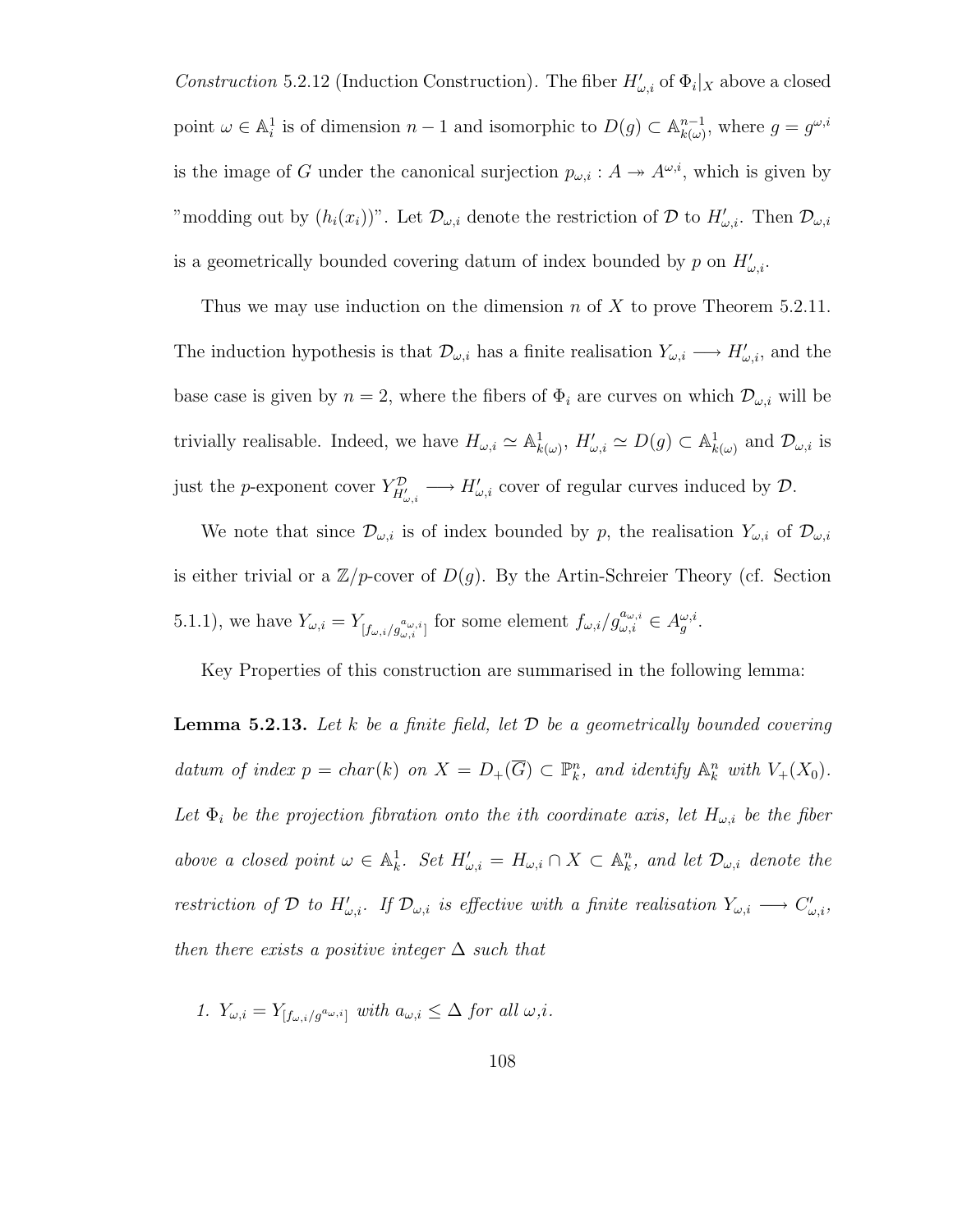2.  $\deg_{x_j} f_{\omega,i} \leq a_{\omega,i} \deg_{x_j} g_{\omega,i} + \Delta$  for all  $j \neq i$ .

*Proof of 5.2.13.1.* If  $D$  is geometrically bounded, let  $\Delta$  be the constant from Proposition 4.2.2, i.e. such that the ramification number  $m_{(C,y)}$  associated to any closed point y above  $\overline{C}\backslash C$  on the compactification of a curve  $C\subset X$  is bounded by  $\Delta$ :  $m_{(C,y)} \leq \Delta$  for all pairs  $(C, y)$ .

Note that if D is of index p, then  $\mathcal{D}_{\omega,i}$  is of index bounded by p. If  $\mathcal{D}_{\omega,i}$  is trivial, the lemma is trivially true: Let  $g = 1$ ,  $a = 0$ ,  $f_{\omega,i} \in \wp(A)$  then  $Y_{[f_{\omega,i}]} \longrightarrow C$  realises  $\mathcal{D}_{\omega,i}$ , and any positive integer  $\Delta$  satisfies the condition of the lemma.

So if there exist  $\omega$  and i such that  $a_{\omega,i} > \Delta$ , then  $\mathcal{D}_{\omega,i}$  is of index p, and its realisation is a proper  $\mathbb{Z}/p\mathbb{Z}$ -cover  $Y_{[f_{\omega,i}/g_{\omega,i}^{\alpha_{\omega,i}}]} \longrightarrow H'_{\omega,i}$ . We want to find a curve  $C \subset H'_{\omega,i}$  on which we have  $m_{(C,x)} > \Delta$  for some closed point  $x \in \overline{C} \backslash C$ .

We let  $f = f_{\omega,i}$ ,  $g = g_{\omega,i}$  and  $a = a_{\omega,i}$ , and let  $j \in \{1, \ldots, n\}$ ,  $j \neq i$ . Consider the projection fibration onto the *j*th coordinate hyperplane  $\Phi_j: \mathbb{A}_{k(\omega)}^{n-1} \longrightarrow \mathbb{A}_{k(\omega)}^{n-2}$  $\frac{n-2}{k(\omega)}$ . Let  $C_{\eta,j} \subset \mathbb{A}^{n-1}_{k(\omega)}$  $_{k(\omega)}^{n-1}$  be the fiber above a closed point  $\eta \in \mathbb{A}_{k(\omega)}^{n-2}$  $\frac{n-2}{k(\omega)}$ .

Define  $A^{\eta,j} := k(\eta)[x_1,\ldots,\hat{x}_i,\hat{x}_j,\ldots,x_n]$ , then we have a surjection

$$
A^{\omega,i} \twoheadrightarrow A^{\eta,j}.
$$

Denote the images of f, g by  $f_{\eta}$ ,  $g_{\eta}$ . Now let  $A_g^{\omega,i}$ ,  $A_{g_{\eta}}^{\eta,j}$  denote the localisations at the sets  $\{g^b : b \in \mathbb{Z}\}\$  and  $\{g^b_\eta : b \in \mathbb{Z}\}\$ , respectively, then we can extend the above surjection to a surjection

$$
p_{\eta,j}: A_g^{\omega,i} \to A_{g_{\eta}}^{\eta,j}
$$
, which maps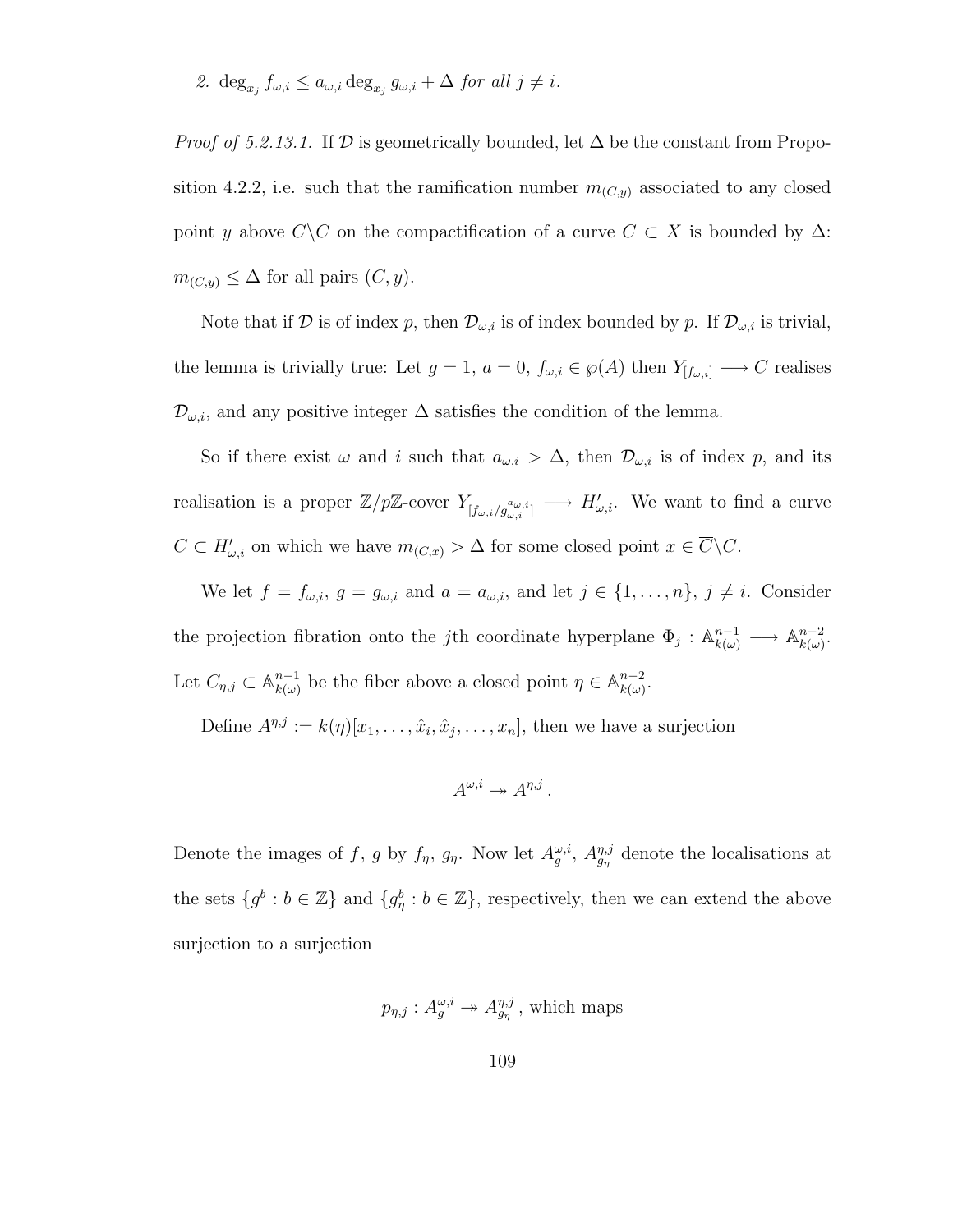$$
\frac{f}{g^a} \mapsto \frac{f_\eta}{g_\eta^{\ a}}.
$$

Then since  $Y_{[f/g^a]} \longrightarrow H'_{\omega,i}$  realises  $\mathcal{D}_{\omega,i}$  on  $H'_{\omega,i}$ , the pullback  $Y_{[\overline{f}/\overline{g}^a]} \longrightarrow C_{\eta,i}$ realises the covering datum over  $C_{\eta,j}$ .

$$
Y_{[\overline{f}/\overline{g}^a]} = Y \times_{C\eta,j} Y_{[f/g^a]} \longrightarrow Y_{[f/g^a]}
$$
  
\n
$$
\downarrow \qquad \qquad \downarrow
$$
  
\n
$$
C_{\eta,j} \longrightarrow H'_{\omega,i}.
$$

Now write  $f/g^a = f'/g_1^{a_1} \cdots g_l^{a_l}$ , where  $f'$  and  $g_j$  are pairwise relatively prime for all  $j$ . Then there is a one-to-one correspondence between the  $g_j$  and the points of codimension one  $x_j$  in  $\mathbb{P}_{k(\omega)}^{n-1}$  $\binom{n-1}{k(\omega)}$ ,  $D_{+}(\overline{g})$  which correspond to finite primes of  $\mathbb{A}_{k(\omega)}^{n-1}$  $\frac{n-1}{k(\omega)}$ . Let  $\nu_{x_j}$  be the valuation associated to  $g_j$  and  $x_j$ , then  $\nu_{x_j}(f/g^a) = -a_j \leq -\Delta$ . *Claim* 5.2.14. Let  $\overline{f}' := p_{\eta,j}(f')$ ,  $\overline{g}_r = p_{\eta,j}(g_r)$  for  $r = 1, \ldots, l$  denote the images of  $f'$  and  $g_r$  in  $A^{\eta,j}$ . Then  $\overline{f}$  is relatively prime to  $\overline{g}_r$  for all r.

*Proof.* Since f' and  $g_r$  are relatively prime in  $A^{\omega,i}$ , there exist polynomials  $h_r, h'_r \in A^{\omega, i}$  such that  $h_r f' + h'_r g_r = 1$ . Letting  $\overline{h}_r, \overline{h}'_r$  denote the images of  $h_r$ ,  $h'_r$  in  $A^{n,j}$ , we have  $\overline{h}_r \overline{f}'_j + \overline{h}'_n$  $r \overline{g}_r = 1$ , as claimed.  $\Box$ 

Now we have  $p_{\eta,j}(\frac{f}{a^{\alpha}})$  $\frac{f}{g^a}) = \frac{\overline{f'}}{\overline{q}_1^{a_1}...}$  $\frac{f'}{\overline{g}_1^{a_1} \cdots \overline{g}_l^{a_l}} = \frac{f}{\overline{g}^{\alpha_l}}$  $\frac{f}{\overline{g}^a}$ . Then if y is a closed point of  $\overline{C}_{\eta,j}\backslash C_{\eta,j}$ lying in the closure  $V(g_r)$  of  $x_r$ , we thus have  $\nu_y(\overline{f}/\overline{g}^a) = \nu_y(\overline{f}'/\overline{g}_1^{a_1} \cdots \overline{g}_l^{a_l}) \le -a_r$ 

By Lemma 5.1.4, if  $y'$  denotes a point of lying above  $y$  we then have  $m_{C_{\eta,j},y'} = -\nu_y(f/g^a) = a_j > \Delta$ , which contradicts the uniform bound on ramification numbers of  $\mathcal{D}_{\omega,i}$ .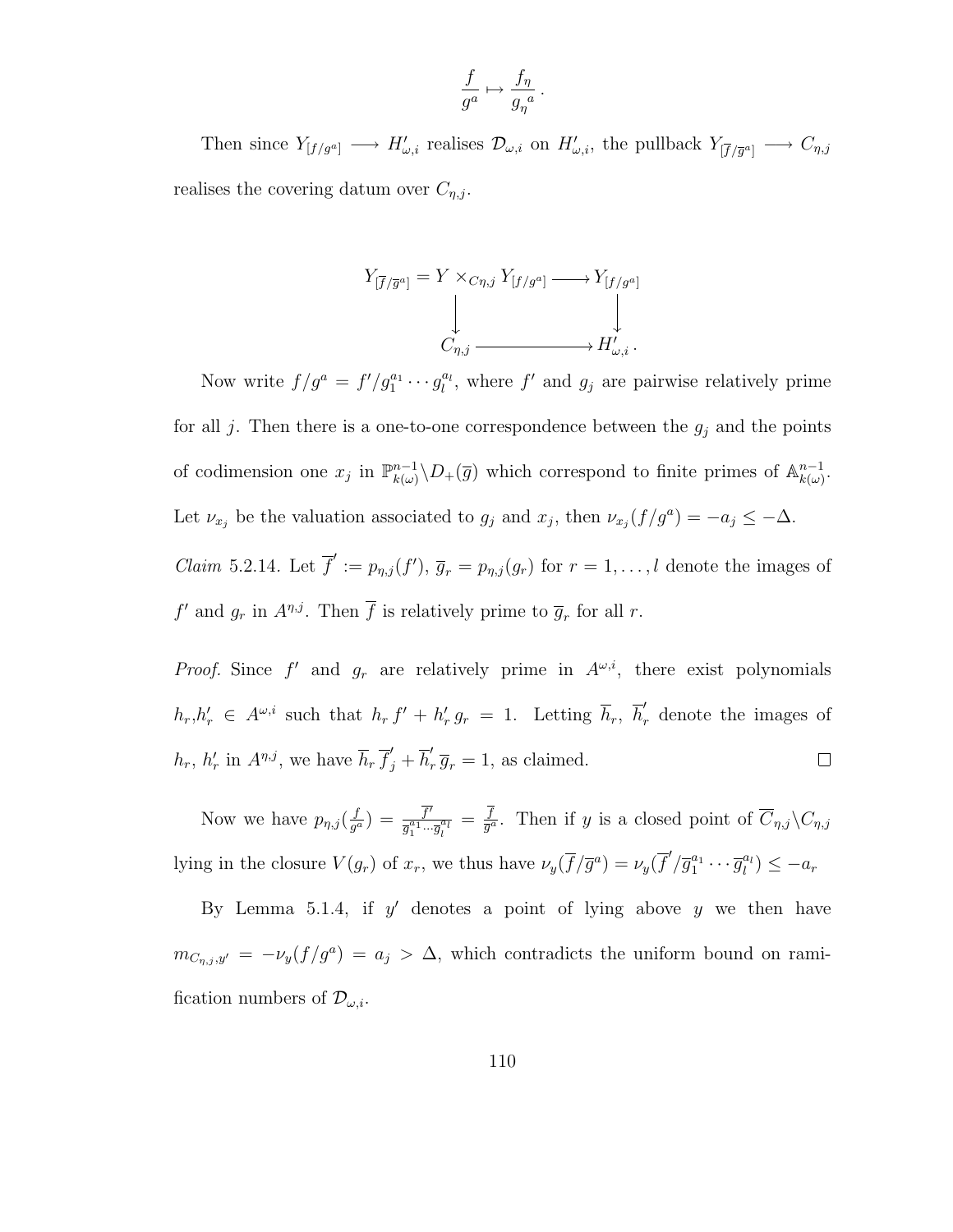*Proof of 5.2.13.2.* Let  $\overline{H}_{\omega,i} \simeq \mathbb{P}_{k(\omega)}^{n-1}$  $_{k(\omega)}^{n-1}$  denote the closure of  $H'_{\omega,i}$  in  $\mathbb{P}^n_k$ , and let  $\overline{H}'_k$  $^{\omega,i}$ denote the closure of  $H'_{\omega,i}$  in  $X = D_{+}(\overline{G}).$ 

Recall that  $\mathcal D$  is a covering datum defined on all of  $X = D_+(\overline G)$ , and not just on the affine part  $X \cap V_+(X_0) \simeq D(G)$ . Similarly,  $\mathcal{D}_{\omega,i}$  is defined on all of  $\overline{H}_{\omega,i}$ . So if  $Y_{\omega,i} \longrightarrow H'_{\omega,i}$  realises  $\mathcal{D}_{\omega,i}$  then the normalisation  $\overline{Y}_{\omega,i}$  of  $\overline{H}'_{\omega,i}$  is étale at  $\overline{H}'_{\omega,i}\backslash H'_{\omega,i}\simeq V_+(X_0)\cap \overline{H}'_{\omega,i}.$ 

Since  $\mathcal D$  is geometrically bounded by assumption, we let  $\Delta$  be the positive integer defined in Proposition 4.2.2.

We argue by contradiction, and assume that there exist  $\omega$ ,  $i, j \neq i$  be such that  $\deg_{x_j} f_{\omega,i} > a_{\omega,i} \deg_{x_j} g_{\omega,i} + \Delta \text{ in } Y_{[f_{\omega,i}/g_{\omega,i}^{a_{\omega,i}}]}$ 

Now let  $\Phi'_j : \mathbb{A}_{k(\omega)}^{n-1} \longrightarrow \mathbb{A}_{k(\omega)}^{n-2}$  $\binom{n-2}{k(\omega)}$  be the projection fibration onto the *j*th hyperplane. For  $\eta \in \mathbb{A}^{n-2}_{k(\omega)}$  $k(\omega)$  a closed point, let  $C_{\eta,j} = Spec k(\eta)[x_i] \simeq \mathbb{A}^1_{k(\eta)}$  be the fiber above  $\eta$ , and note that  $\overline{C}_{\eta,j} \simeq \mathbb{P}^1_{k(\eta)}$ . Denote  $C_{\eta,j} \cap X$  by  $C'_{\eta,j}$ . Let  $A^{\eta,j} = k(\eta)[x_j]$ , then we have the canonical surjection

$$
p_{\eta,j}: A^{\omega,i} \to A^{\eta,j}.
$$

Since  $\cup_{\eta} C_{\eta,j} = \mathbb{A}_{k(\omega)}^{n-1}$  $\lim_{k(\omega)}^{n-1}$ , we have  $\cup_{\eta} \overline{C}_{\eta,j} = \overline{H}_{\omega,i}$  and  $\cup_{\eta} (\overline{C}_{\eta,j} \backslash C_{\eta,j}) = \overline{H}_{\omega,i} \backslash H_{\omega,i}$ . Therefore

$$
\cup_{\eta} \left( \left( \overline{C}_{\eta,j} \backslash C_{\eta,j} \right) \cap X \right) = \left( \overline{H}_{\omega,i} \backslash H_{\omega,i} \right) \cap X.
$$

We have two cases: If the left-hand side is non-empty, there exists an  $\eta \in \mathbb{A}^{n-2}_{k(\omega)}$  $k(\omega)$ such that  $(\overline{C}_{\eta,j}\setminus C_{\eta,j})\cap X=\mathbb{P}^1_{k(\eta)}\setminus \mathbb{A}^1_{k(\omega)}\cap X$  is non-empty; let  $x_\infty$  denote its unique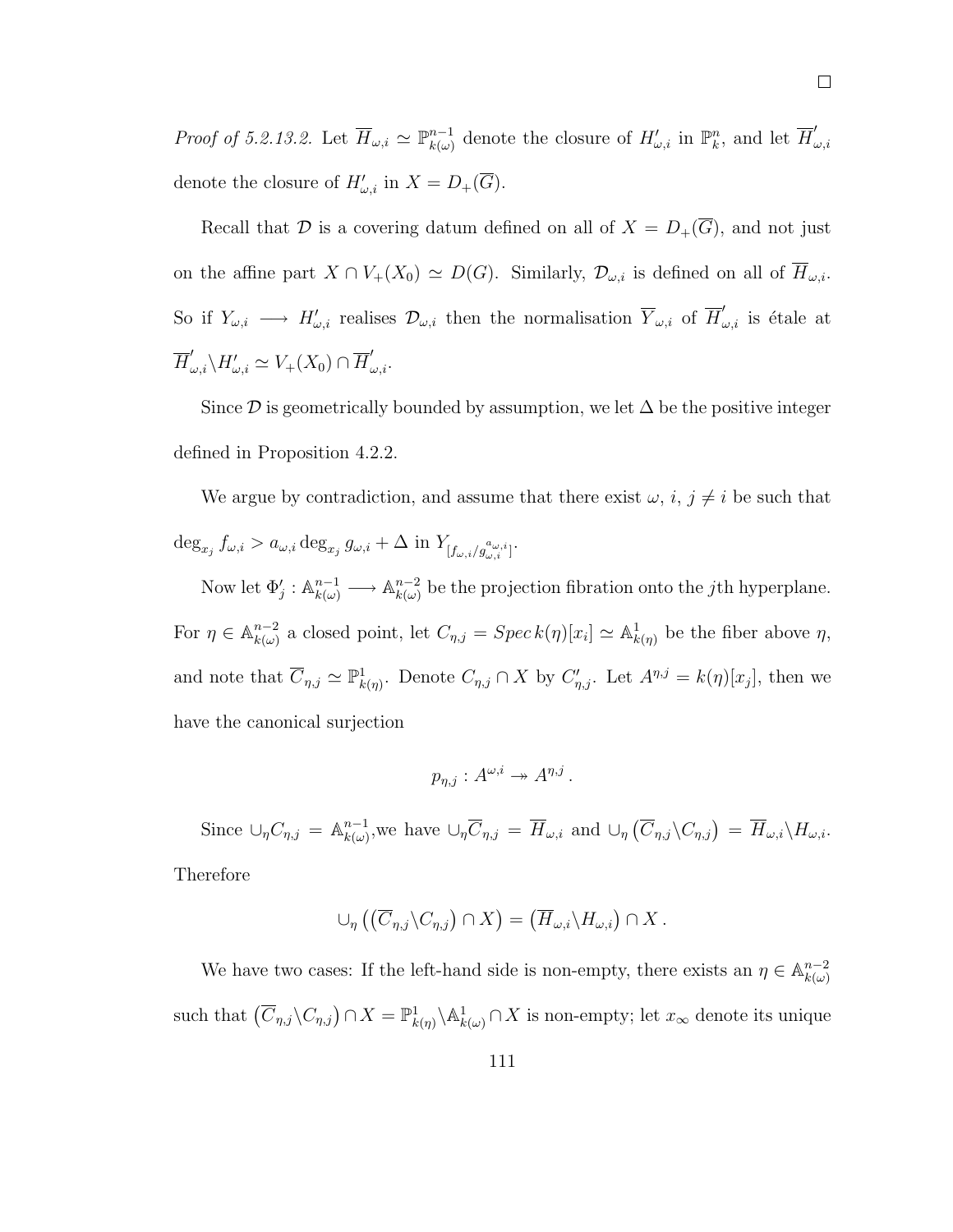point. Note that since  $x_{\infty} \in X$ ,  $\overline{Y}_{[f/g^a]} \longrightarrow \overline{H}_{\omega,j}$  must be étale at  $x_{\infty}$ . In particular, if  $f := p_{\eta,j}(f)$ ,  $\overline{g} := p_{\eta,j}(g)$ , then the pullback to  $C_{\eta,j}$ , given by  $Y_{\lceil \overline{f}/\overline{g}^a \rceil} \longrightarrow C_{\eta,j}$ , must be étale at  $X_{\infty} \in \overline{C}_{\eta,j}$ .

We have  $C_{\eta,j} \simeq \text{Spec } k(\eta)[x_j]$ , so we let  $\nu_{x_\infty} = \nu_{1/x_j}$  denote the valuation associated to point  $x_{\infty}$  at infinity, then

$$
\nu_{1/x_j}(\overline{f}/\overline{g}^a) = -\deg_{x_j}(\overline{f}/\overline{g}^a) = -\deg_{x_j}(f/g^a)
$$

$$
= a \deg_{x_j} g - \deg_{x_j} f < -\Delta < 0
$$

Then by Lemma 5.1.3,  $Y_{\overline{[f/\overline{g}^a]}} \longrightarrow C_{\eta,j}$  is not étale at  $x_{\infty}$ , a contradiction.

Now consider the case where  $\overline{Y}_{[f / g^a]} \longrightarrow \overline{H}_{\omega, j}$  is not necessarily étale at the point at infinity of any fiber  $C_{\eta,j}$ . By definition of  $\Delta$  in Proposition 4.2.2, we must still have that  $m_{(C,x)} \leq \Delta$  for all pairs of closed points x on the closure of a curve  $C \subset X$ .

But by Lemma 5.1.4,  $m_{C,x_{\infty}} = -\deg_{x_j}(\overline{f}/\overline{g}^a) > \Delta$ , a contradiction.

Returning to the Proof of Theorem 5.2.11, by Lemmas 5.2.13 and 5.2.13, there exists a positive integer  $\Delta$  such that each cover  $Y_{\omega,i} \longrightarrow H'_{\omega,i}$  has an Artin-Schreier representative  $f_{\omega,i}/g_{\omega,i}^{a_{\omega,i}}$  such that for all  $\omega$  and i, we have  $a_{\omega,i} \leq \Delta$  and  $\deg_{x_j} f_{\omega,i} \leq a_{\omega,i} \deg_{x_j} g_{\omega,i} + \Delta$  for all  $j \neq i$ .

By Lemma 5.2.9, we may always choose a lift  $[F_{\omega,i}/G^{a_{\omega,i}}]$  of  $[f_{\omega,i}/g_{\omega,i}^{a_{\omega,i}}]$  such that  $\deg_{x_j} F_{\omega,i} = \deg_{x_j} f_{\omega,i}$  for all  $j \neq i$ . So fix i and let  $M_i = \langle [F_{\omega,i}/G^{a_{\omega,i}}] : \omega \in \mathbb{A}^1_k \rangle$  be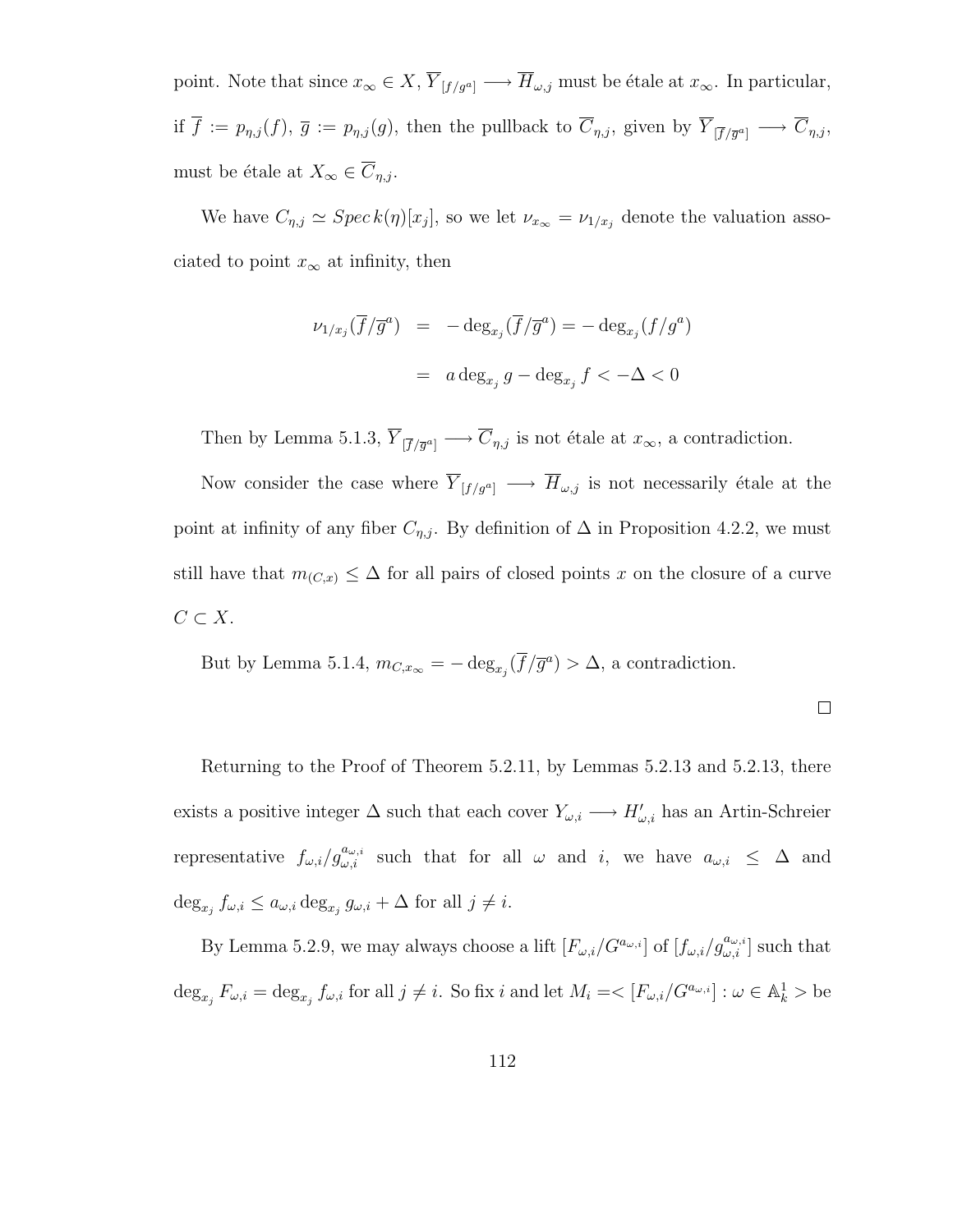the vector subspace of  $A_G/\wp(A_G)$  generated by these lifts. Then the associated cover  $Y_{M_i} \longrightarrow X$  trivialises  $\mathcal D$  on each of the fibers  $H'_{\omega,i}$  by construction. By Lemma 5.2.7, it follows that  $Y_{M_i}$  weakly trivialises the covering datum  $D$  for all i. Theorem 5.0.8 shows that the cover  $Y_M$  associated to  $M = \langle M_i \rangle_i$  also weakly trivialises  $\mathcal{D}$ .

Recall Definition 5.1.18 of the vector subspaces  $M_{\Delta}(A_G)$ ,  $M_{\Delta}^i(A_G)$  of Artin Schreier space $A_G/\wp(A_G)$  and note that since k is a finite field,  $M_{\Delta}(A_G)$  is finite. By Lemma 5.2.10,  $M \subset M_{\Delta}(A_G)$ , so M is also finite.

Therefore,  $f_M : Y_M \longrightarrow X$  is a finite étale cover of X weakly trivialising  $D$ . By Lemma 2.3.10,  $f_M$  trivialises  $\mathcal{D}$ , so the covering datum  $\mathcal D$  is effective with a finite realisation by Theorem 2.3.15. The realisation is étale above  $X$  by Lemma 2.1.15, so all induction assumptions are satisfied.

 $\Box$ 

#### 5.3 Covering data of Prime Power Index

In this section, we let  $X \subset \mathbb{P}^n_k$  be an open subset of, and consider geometrically bounded covering data  $\mathcal D$  of cyclic index  $p^m$  on X. The goal is to show the following:

**Theorem 5.3.1.** Let k be a finite field with characteristic char(k) = p, and let X be an open subset of  $\mathbb{P}_k^n$ . Let  $\mathcal D$  a geometrically bounded covering datum of cyclic index  $p^m$  on X. Then there exists an étale cover of  $Y \longrightarrow X$  realising  $\mathcal{D}$ .

Remark 5.3.2. Setting  $X = \mathbb{A}^n_k \subset \mathbb{P}^n_k$ , the theorem equals includes the case where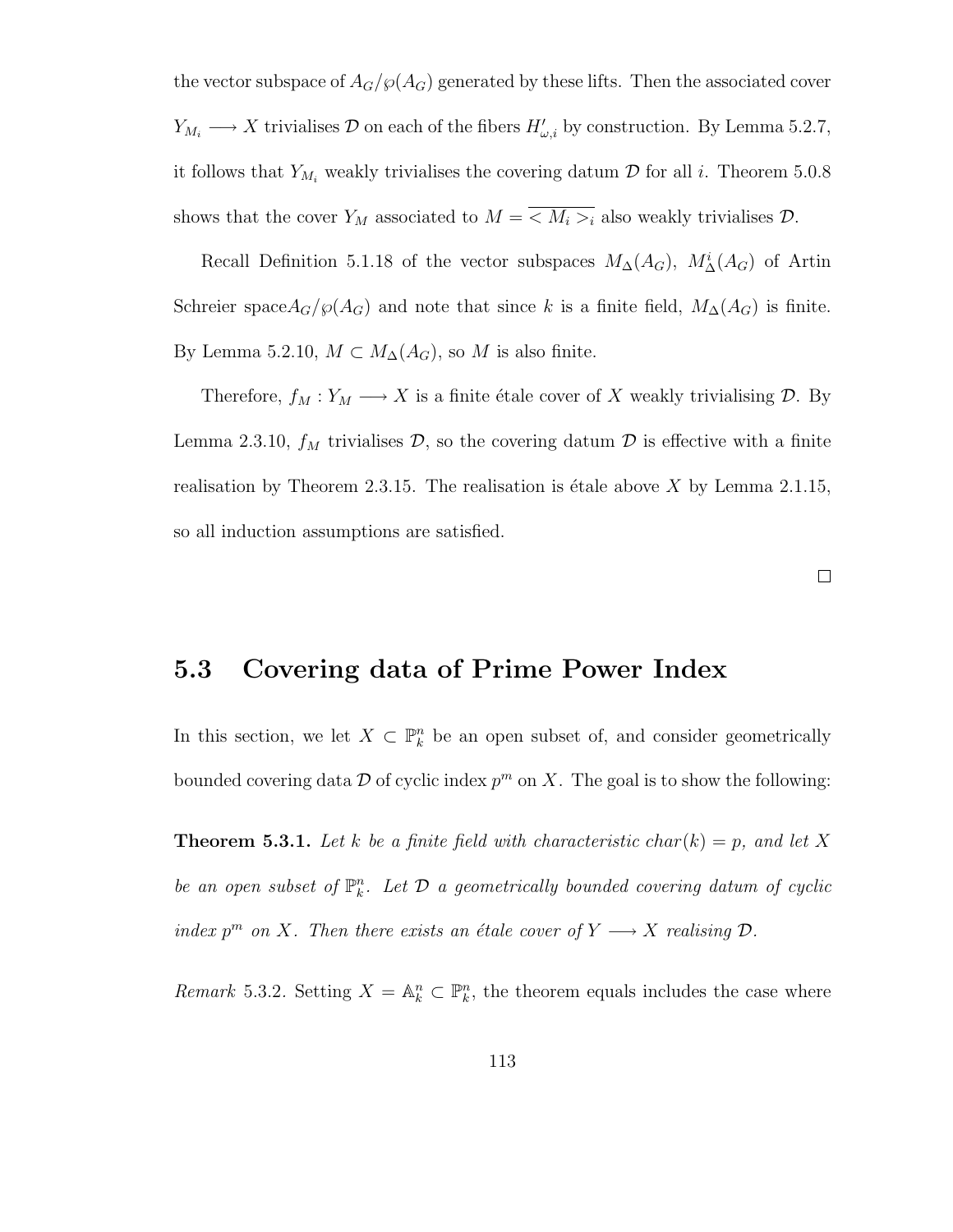$\mathcal{D}$  is a covering datum of cyclic index  $p^m$  on  $\mathbb{A}_k^n$ .

As before, we let  $\Phi_i : \mathbb{A}_k^n \longrightarrow \mathbb{A}_k^1$  denote the projection fibration onto the *i*th coordinate axis. Denote by  $H_{\omega,i} \simeq \mathbb{A}_{k(\omega)}^{n-1}$  $_{k(\omega)}^{n-1}$  the fiber above a closed point  $\omega \in \mathbb{A}^1_k$ , and by  $H'_{\omega,i} = H_{\omega,i} \cap D(G) \simeq D(g)$  the intersection of the fiber with X. If G denotes the dehomogenisation of  $\overline{G}$  at  $X_0$ , then  $g = g^{\omega,i}$  is the image of G under  $p_{\omega,i}: A \twoheadrightarrow A^{\omega,i}$ .

Then as in the Induction Construction 5.2.12, we assume by induction on  $n$ that the restriction  $\mathcal{D}_{\omega,i}$  of  $\mathcal D$  to  $H'_{\omega,i}$  is realisable. As such, it is either trivial or a  $\mathbb{Z}/p^s$ -cover of  $C'_{\omega,i}$  for some  $s \leq m$ ; in either case it is represented by some  $[\mathbf{f}] = [\frac{f_0}{g^{a_0}}, \dots, \frac{f_{m-1}}{g^{a_{m-1}}}]$  $\frac{f_{m-1}}{g^{a_{m-1}}} \in W_m(A_g)$ . As in 5.2.12, the base case is given by the covering datum itself.

**Lemma 5.3.3.** Let  $X = D_{+}(G)$  be a simple open subset of  $\mathbb{P}_{k}^{n}$ , let  $D$  be a geometrically bounded covering datum of cyclic prime power index  $p^m$  on X, and let  $\mathcal{D}_{\omega,i}$  be the restriction of D to  $H'_{\omega,i}$ . Assume that  $\mathcal{D}_{\omega,i}$  is realised by an Artin-Schreier-Witt cover  $Y_{\omega,i} = Y_{[f]}$ , where  $[f] = [\frac{f_0}{g^{a_0}}, \dots, \frac{f_{m-1}}{g^{a_m}}]$  $\frac{f_{m-1}}{g^{a_{m-1}}}$ ]  $\in W_m(A_G)/\wp(A_G)$ .

Then there exists a postive integer  $\Delta$  such that

1.  $p^{m-s-1}a_s \leq \Delta$  for all s and

2. 
$$
p^{m-s-1} \left( \deg_{x_j} f_s - a_s \deg_{x_j} g \right) \leq \Delta
$$
 for all s, for all  $j \neq i$ .

*Proof.* We proceed by induction on the exponent m: For  $m = 1$ , it was shown in Lemmas 5.2.13 and 5.2.3 that we can take  $\Delta$  to be the bound on ramification numbers given by Lemma 4.2.2.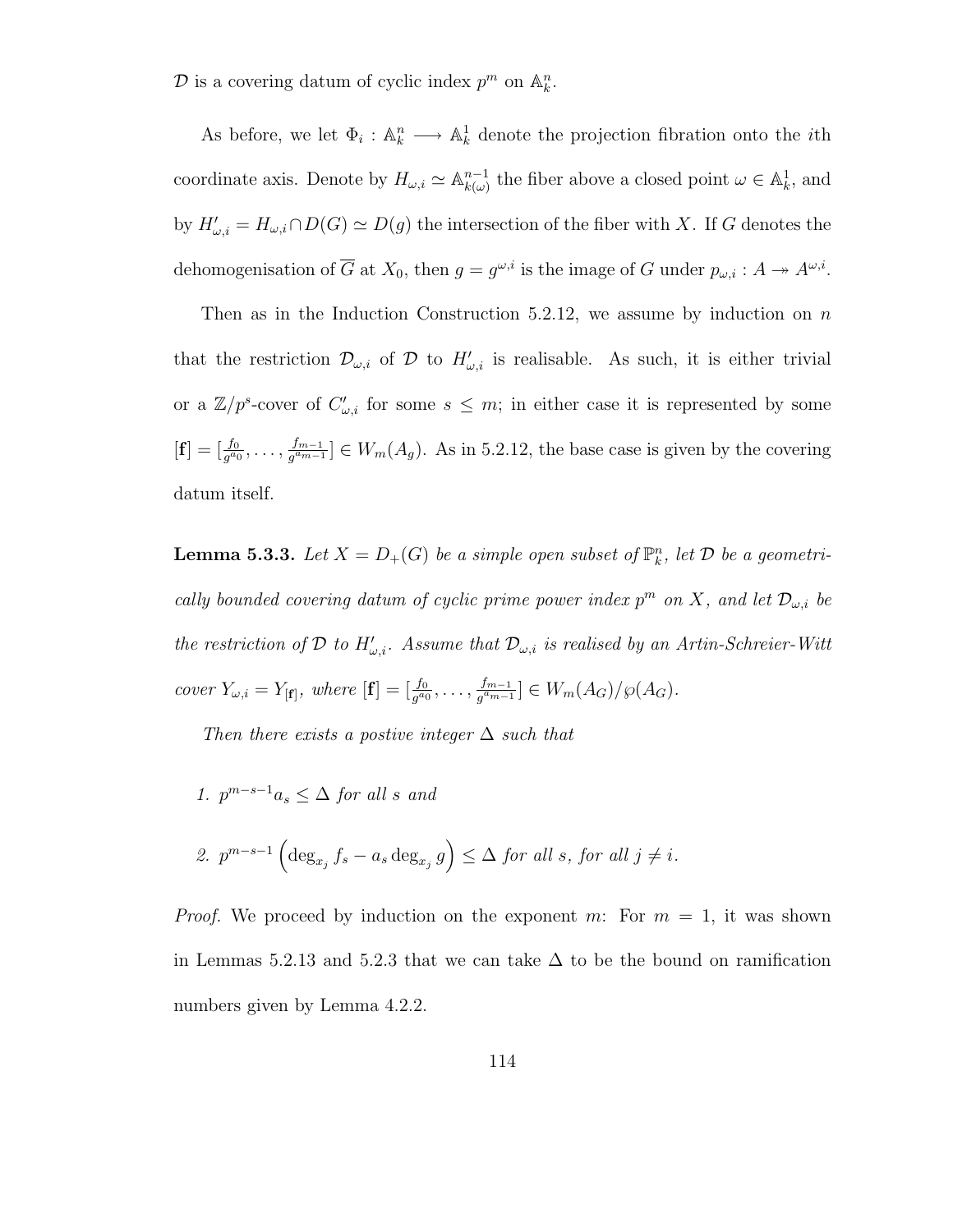So now assume that the lemma holds for  $m-1$ : If  $D$  is a geometrically bounded covering datum on X, then there exists a positive integer  $\Delta'$  such that whenever  $\mathcal{D}_{\omega,i}$ is realisable by a  $\mathbb{Z}/p^m\mathbb{Z}$ -cover  $Y_{[\mathbf{f}']} \longrightarrow H'_{\omega,i}$  for some element  $[\mathbf{f}'] = [\frac{f'_0}{g'_i}]$  $\frac{f_0'}{g^{a_0'}}, \ldots, \frac{f_{m-2}'}{g^{a_{m-2}'}}$  $\frac{J_{m-2}}{g^{a'_{m-2}}}$ of  $W_{m-1}(A_G)/\wp(W_{m-1}(A_G))$ , we have that

$$
p^{m-s-2}a'_s \le \Delta' \text{ for all } s, \text{ and}
$$
  

$$
p^{m-s-2} \left( \deg_{x_j} f'_s - a'_s \deg_{x_j} g \right) \le \Delta' \text{ for all } s, \text{ for all } j \ne i.
$$
 (5.3.1)

Recall that for  $f \in W_m(A_G)$ ,  $k = 1, \ldots m-1$ , we let  $f^{(k)}$  denote the truncated Witt vector of length k, and that we have a tower of successive  $\mathbb{Z}/p\mathbb{Z}$ -covers

$$
Y_{\left[\mathbf{f}\right]} \longrightarrow Y_{\left[\mathbf{f}^{\left(m-1\right)}\right]} \longrightarrow \dots \longrightarrow Y_{\left[\mathbf{f}_{0}\right]} \longrightarrow H'_{\omega,i}.
$$
 (5.3.2)

Then applying (5.3.1) to the truncated Witt vector  $[f^{(m-1)}]$ , we get

$$
p^{m-s-2}a_s \le \Delta' \text{ for all } s, \text{ and}
$$
  

$$
p^{m-s-2} \left( \deg_{x_j} f_s - a_s \deg_{x_j} g \right) \le \Delta' \text{ for all } s, \text{ for all } j \ne i.
$$
 (5.3.3)

Now let  $\Phi'_j : \mathbb{A}_{k(\omega)}^{n-1} \longrightarrow \mathbb{A}_{k(\omega)}^{n-2}$  $\binom{n-2}{k(\omega)}$  be the projection fibration onto jth coordinate hyperplane of  $H_{\omega,i} \simeq \mathbb{A}_{k(\omega)}^{n-1}$  $_{k(\omega)}^{n-1}$ . Let  $\eta \in \mathbb{A}_{k(\omega)}^{n-2}$  $\sum_{k(\omega)}^{n-2}$  be a closed point, recall that we set  $A^{\omega,i} = k(\omega)[x_1, \ldots, \hat{x}_i, \ldots, x_n],$  and define  $A^{\eta,j} = k(\eta)[x_j]$ . Let  $g = g^{\eta,j}$  is the image of G under the combined surjections:

$$
p_{\eta,j} \circ p_{\omega,i} : A \to A^{\omega,i} \to A^{\eta,j},
$$

let  $C_{\eta,j} \simeq Spec k(\eta)[x_j] = \mathbb{A}^1_{k(\eta)}$  denote the fiber above  $\eta$  and set  $C'_{\eta,j} := C_{\eta,j} \cap X \simeq D(g).$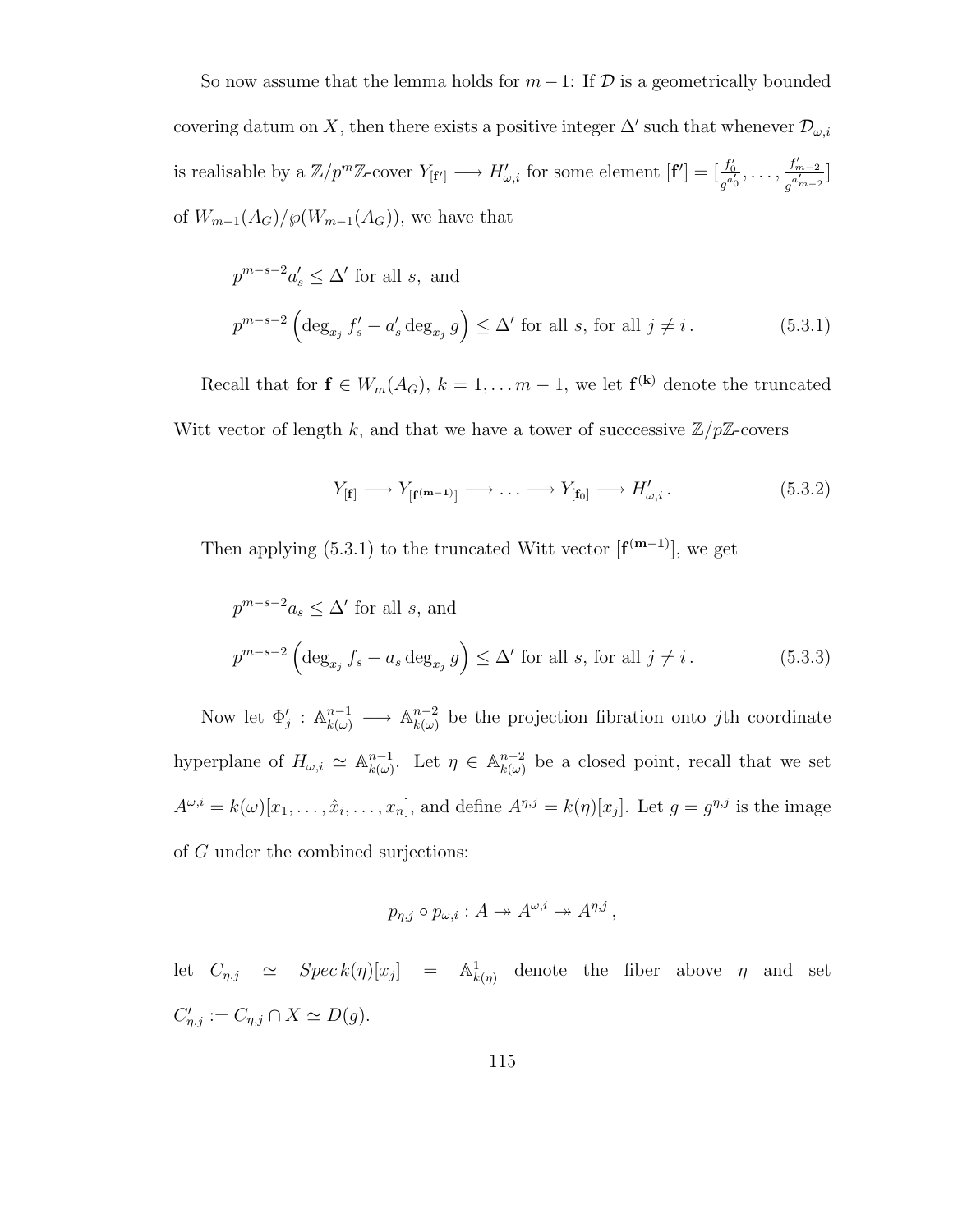For an element  $f \in A^{\omega,i}$ , we set  $\overline{f} := p_{\eta,j}(f)$ , and note that  $\deg_{x_j} f = \deg_{x_j} \overline{f}$ . For  $\mathbf{f} \in W_m(A_G)$ , we set  $\overline{\mathbf{f}} := p_{\eta,j}(\mathbf{f}) = [\frac{\overline{f}_0}{\overline{g}^{a_0}}, \ldots, \frac{f_{m-1}}{\overline{g}^{a_{m-1}}}]$  $\frac{J_{m-1}}{g^{a_{m-1}}}$ . Then the pullback of the tower (5.3.2) to  $C'_{\eta,j}$  is given by

$$
Y_{\left[\overline{\mathbf{f}}\right]} \longrightarrow Y_{\left[\overline{\mathbf{f}}\left(\mathbf{m}-1\right)\right]} \longrightarrow \dots \longrightarrow Y_{\left[\overline{\mathbf{f}}_{\mathbf{0}}\right]} \longrightarrow C'_{\eta,j},\tag{5.3.4}
$$

where  $\bar{f}^{(s)}$  denotes the truncated Witt vector of length s associated to  $\bar{f}$ .

Recall the definition 4.2.5 of the ramification number  $m_{(C'_{\eta,j},z)}$  of  $Y_{\overline{[F]}} \longrightarrow C'_{\eta,j}$ at a closed point  $z \in Y_{\bar{[F]}}$ , then  $m_{(C'_{\eta,j},z)}$  is equal to the last lower jump of the ramification filtration  ${G_z^i}$  associated to z (cf. [14, 2.4]). Then by [14, Lemma 3.1],  $m_{(Y_{\vert \widehat{F}\vert},z)}$  is equal to the unique lower jump of the ramification filtration  ${G^{i}}'_{z}$ of  $Y_{\left[\bar{\mathbf{f}}_{\omega,i}\right]} \longrightarrow Y_{\left[\bar{\mathbf{f}}^{(\mathbf{m}-1)}\right]\omega,i}$ , i.e. the ramification number  $m'_{\left(C'_{\eta,j},z\right)}$  of z in the uppermost  $\mathbb{Z}/p\mathbb{Z}$ -subcover of the tower (5.3.4).

Recall from the proof of 5.1.12 that  $Y_{[\bar{\mathbf{f}}_{\omega,i}]} \longrightarrow Y_{[\bar{\mathbf{f}}^{(\mathbf{m}-1)_{\omega,i}]}}$  is defined by

$$
y_{m-1}^p - y_{m-1} = -\sigma_{m-1}(y_0^p, \ldots, y_{m-2}^p, y_0, \ldots, y_{m-2}) + \frac{f_{m-1}}{g^{a_{m-1}}},
$$

where the  $y_s$  are the elements generating  $K(Y_{\overline{[\mathbf{f}}_{\omega,i}^{(\mathbf{s})}]})$  over  $K(Y_{\overline{[\mathbf{f}}_{\omega,i}^{(\mathbf{s}-1)}]})$ .

Now let  $z_{l-1} \in Y_{\left[\mathbf{f}_{\omega,i}^{(1)}\right]}$  be the image of z under  $Y_{\left[\bar{\mathbf{f}}_{\omega,i}\right]} \longrightarrow Y_{\left[\bar{\mathbf{f}}_{\omega,i}^{(1)}\right]}$  for  $l = m, \ldots, 1$ , and let  $x \in C'_{\eta,j}$  be the image of y under  $Y_{\lbrack \bar{\mathbf{f}}_{\omega,i} \rbrack} \longrightarrow C'_{\eta,j}$ . By Lemma 5.1.3, we have

$$
m'_{(C'_{\eta,j},z)} = -\nu_{z_{m-2}}(\sigma_{m-1}(y_0^p,\ldots,y_{m-2}^p,y_0,\ldots,y_{m-2}) + \frac{f_{m-1}}{g^{a_{m-1}}}).
$$
\n(5.3.5)

Recall that  $\mathcal D$  is geometrically bounded, and that we defined  $\Delta$  to be the constant from Lemma 4.2.2, then  $\Delta$  is such that  $m'_{(C'_{\eta,j},z_{m-2})} = m_{(C'_{\eta,j},z)} \leq \Delta$ . Since  $\sigma_j$  is homogeneous of degree  $p^j$ , and  $\nu_{z_{m-2}}(\sigma_{m-1}(y_0^p))$  $y_0^p, \ldots, y_n^p$  $_{m-2}^{p}, y_0, \ldots, y_{m-2})$ ) < 0, we have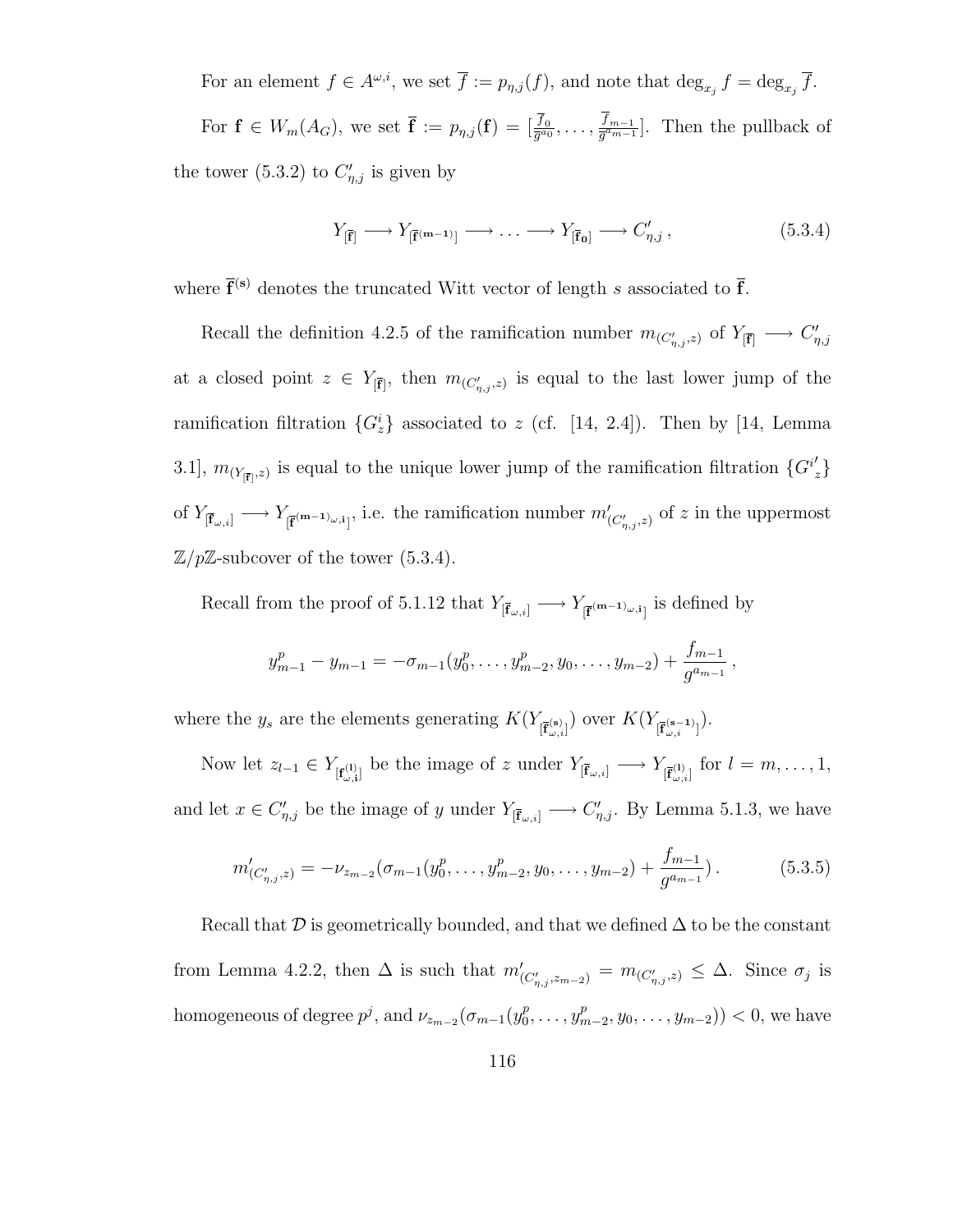$$
\nu_{z_{m-2}}(\sigma_{m-1}(y_0^p, \dots, y_{m-2}^p, y_0, \dots, y_{m-2})) = \min_{l < m-1} \{p^{m-1} \nu_{z_{m-2}}(y_l^p), p^{m-1} \nu_{z_{m-2}}(y_l)\}
$$
\n
$$
= p^m \min_{l < m-1} \{ \nu_{z_{m-2}}(y_l) \}
$$
\n
$$
= p^m \min_{l < m-1} \{ \nu_{z_l}(y_l) \}
$$
\n
$$
\geq p^m \min_{l < m-1} \{ \nu_{z_l}(y_l) \}
$$
\n
$$
\geq p^m \min_{l < m-1} \{ \nu_{z_l}(\frac{f_l}{g^{a_l}}) \}
$$
\n
$$
\geq p^{m+1} \min_{l < m-1} \{ \nu_{x_l}(\frac{f_l}{g^{a_l}}) \}
$$
\n
$$
= p^{m+1} \min_{l < m-1} \{ \nu_{x_l}(\frac{f_l}{g^{a_l}}) \}
$$
\n
$$
\geq p^{m+1} \min_{l < m-1} \{ \frac{1}{e(z_l/x)} \nu_x(\frac{f_l}{g^{a_l}}) \}
$$
\n
$$
\geq p^{m+1} \min_{l < m-1} \{ \nu_x(\frac{f_l}{g^{a_l}}) \}
$$

By the induction assumption, we have  $\nu_x(\frac{f_l}{a^a})$  $\frac{f_l}{g^{a_l}}$ )  $\geq -\frac{\Delta'}{p^{m-l-2}}$ . This implies that

$$
\nu_{z_{m-2}}(\sigma_{m-1}(y_0^p, \dots, y_{m-2}^p, y_0, \dots, y_{m-2})) = p^{m+1} \min_{l < m-1} \{ \nu_x(\frac{f_l}{g^{a_l}}) \}
$$
\n
$$
\geq -p^{m+1} \max_{l < m-1} \{ \frac{\Delta'}{p^{m-l-2}} \}
$$
\n
$$
\geq -p^{m+1} \Delta'
$$

Thus by  $(5.3.5)$ ,

$$
-\nu_{z_{m-2}}(\frac{f_{m-1}}{g^{a_{m-1}}}) = \max\{-\nu_{z_{m-2}}(\sigma_{m-1}(y_0^p, \dots, y_{m-2}^p, y_0, \dots, y_{m-2})), m'_{(C'_{\eta,j},z)}\}
$$
  

$$
= \max\{p^{m+1}\Delta', m_{(Y_{[\overline{f}]},z)}\}
$$
  

$$
\leq \max\{p^{m+1}\Delta', \Delta\}.
$$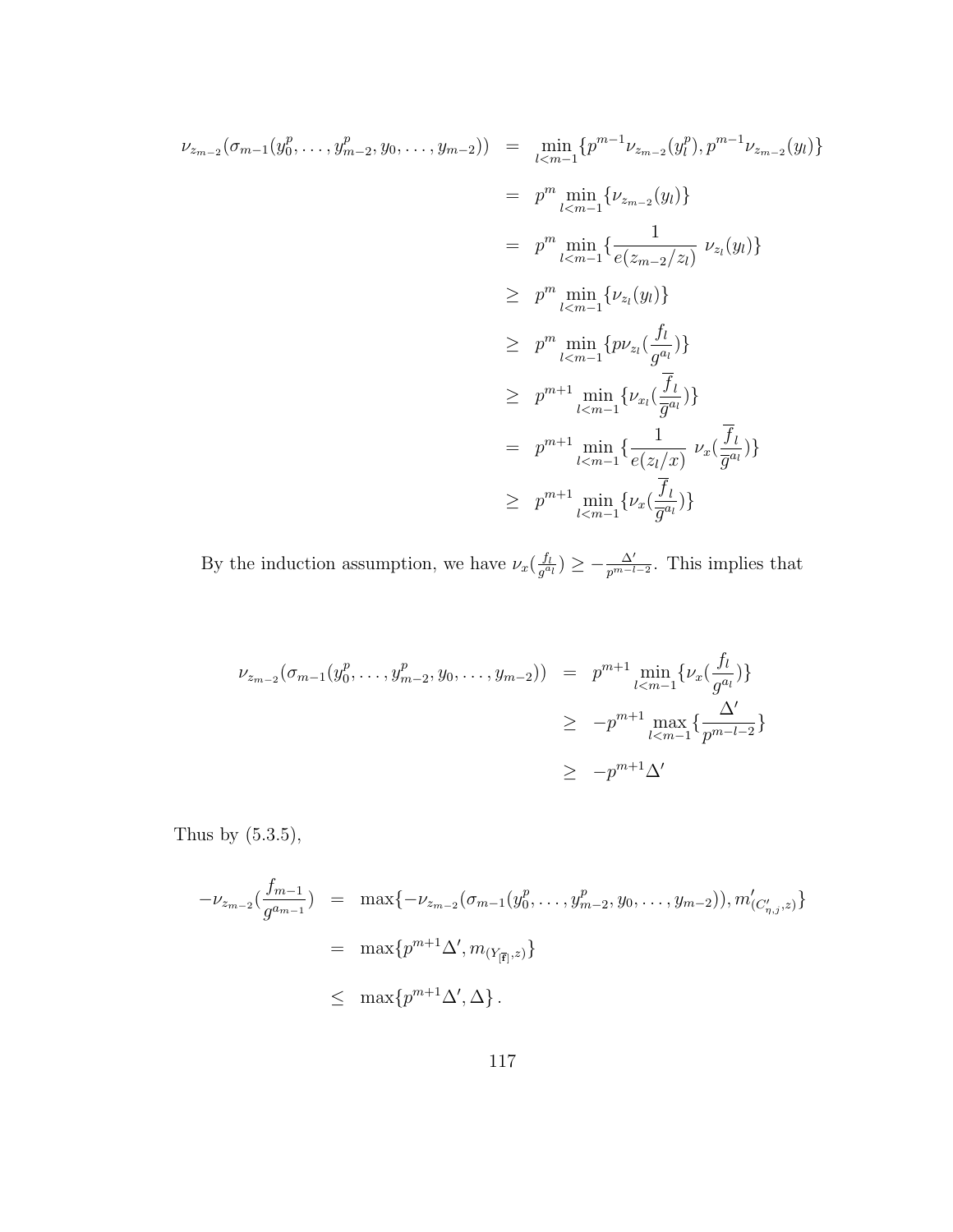and therefore,

$$
-\nu_x(\frac{f_{m-1}}{g^{a_{m-1}}}) = -e(z_{m-2}/x)\nu_{z_{m-2}}(\frac{f_{m-1}}{g^{a_{m-1}}})
$$
  

$$
\leq p^{m-1}\nu_{z_{m-2}}(\frac{f_{m-1}}{g^{a_{m-1}}})
$$
  

$$
\leq \max\{p^{2m}\Delta',\Delta\}.
$$

Let us define  $\Delta'':=\max\{p^{2m}\Delta',\Delta\}$ . For x the point at infinity of  $C_{\eta,j}$ , we then obtain  $\deg_{x_j}(f_{m-1}/g^{a_{m-1}}) = \deg_{x_j}(\overline{f}_{m-1}/\overline{g}^{a_{m-1}}) \geq \Delta''$ . Since  $\Delta'' > p\Delta'$ , we have from 5.3.1 that  $p^{m-s-1} \left( \deg_{x_j} f_s - a_s \deg_{x_j} g \right) \leq \Delta''$  as well, which proves 5.3.3.2.

To show 5.3.3.1, assume that  $\frac{f_{m-1}}{g^{a_{m-1}}}$  is written in lowest terms:  $g_{m-1}$   $\big/ \frac{f_{m-1}}{g_{m-1}}\big/$ . Then write  $\frac{f_{m-1}}{g^{a_{m-1}}} = \frac{f'}{g_1^{a_1}...}$  $\frac{f'}{g_1^{\alpha_1} \cdots g_l^{\alpha_l}}$  such that  $g_r$  is irreducible and relatively prime to  $f'$  for all r. Then we have  $\frac{\overline{f}_{m-1}}{\overline{g}^{a_{m-1}}} = \frac{\overline{f}'}{\overline{g}^{a_1}_{1...}}$  $\frac{f}{\overline{g}_1^{\alpha_1} \cdots \overline{g}_l^{\alpha_l}} \in A^{\eta, j}$ . Now let  $x \in \overline{C}_{\eta, j} \backslash C'_{\eta, j}$  be a point in  $V(g_r)$ , then

$$
a_{m-1} \leq \alpha_r = \nu_{g_r} \left( \frac{f_{m-1}}{g^{a_{m-1}}} \right) \leq \nu_x \left( \frac{\overline{f}_{m-1}}{\overline{g}^{a_{m-1}}} \right) \leq \Delta''
$$

and we have  $p^{m-s-1}a_s \leq p\Delta' < \Delta''$  for all  $s < m-1$  from the induction assumption 5.3.1.

By Lemma 5.3.3, we may thus assume that  $\mathcal{D}_{\omega,i}$  is realised by a cover with Artin-Schreier-Witt representative  $[\mathbf{f}] = [\frac{f_0}{g^{a_0}}, \dots, \frac{f_{m-1}}{g^{a_{m-1}}}]$  $\left[\frac{J_{m-1}}{g^{a_{m-1}}}\right] \in W_m(A_G)/\wp(A_G)$  such that for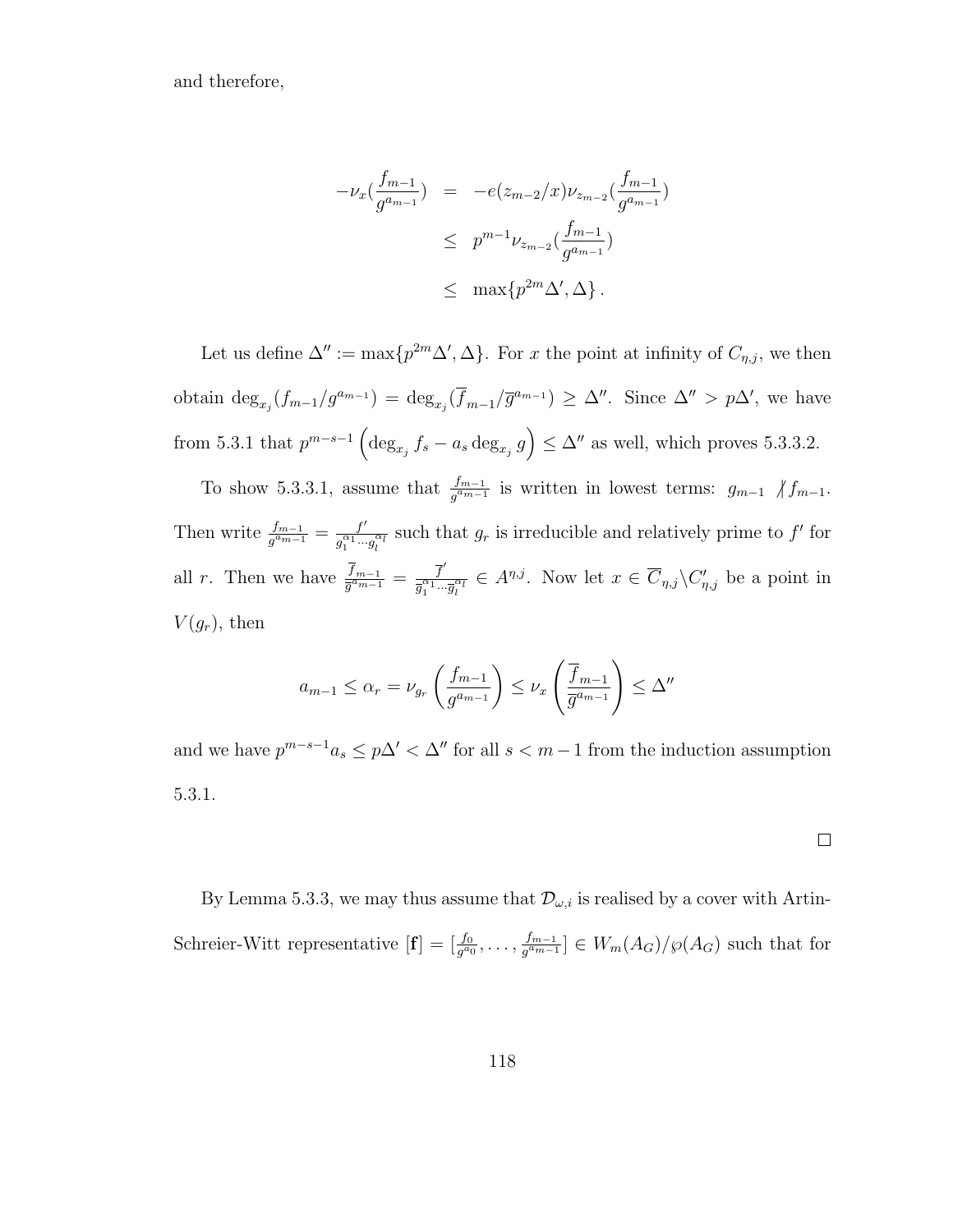all  $\omega$ , for all i, we have

$$
p^{m-s-1}a'_s \le \Delta' \text{ for all } s, \text{ and}
$$
  

$$
p^{m-s-1} \left( \deg_{x_j} f'_s - a'_s \deg_{x_j} g \right) \le \Delta' \text{ for all } s, \text{ for all } j \ne i
$$
 (5.3.6)

for some fixed positive integer  $\Delta'$ .

Now let  $\mathbf{F}_{\omega,i,s} = \frac{F_{\omega,i,s}}{G^{a_{\omega,i,s}}}$  $\frac{F_{\omega,i,s}}{G^{a_{\omega,i,s}}}$  be the representative of a preimage of  $\left[\frac{f_s}{g^{a_s}}\right]$  defined by Lemma 5.2.3, and set  $\mathbf{F}_{\omega,i} = (\mathbf{F}_{\omega,i,0}, \ldots, \mathbf{F}_{\omega,i,m-1}) \in W_m(A_G)$ . Then since  $\deg_{x_j} \frac{F_{\omega,i,s}}{G^{a_{\omega,i,s}}}$  $\frac{F_{\omega,i,s}}{G^{a_{\omega,i,s}}}=\deg_{x_j}\frac{f_{\omega,i,s}}{g^{a_{\omega,i,s}}}$  $\frac{J_{\omega,i,s}}{g^{\alpha_{\omega,i,s}}}$ , and the exponents  $a_s$  of G in the denominators remain unchanged,  $[\mathbf{F}_{\omega,i}] \in M_{\Delta,m}(A_G)$  for all  $\omega \in \mathbb{A}_k^1$ .

Now let  $M_i := \langle W_m(\mathbb{F}_p) . [\mathbf{F}_{\omega,i}] \rangle_\omega$  be the  $W_m(\mathbb{F}_p)$ -module generated by the  $\mathbf{F}_{\omega,i}$ , then  $M_i \subset M^i_{\Delta',m}(A_G)$ . By construction, the associated  $p^m$ - exponent cover  $Y_{M_i} \longrightarrow$ X trivialises the covering datum  $\mathcal D$  on the fibers  $H'_{\omega,i}$  of  $\Phi|_X$ . By Lemma 5.2.7,  $Y_{M_i}$ thus weakly trivialises  $\mathcal D$  over  $X \cap \mathbb A^n_k$ . The cover  $Y_M$  associated to  $M = \bigcap_i M_i$  then weakly trivialises  $D$  over  $X \cap \mathbb{A}^n_k$  by Theorem 5.0.8.

By Lemma 5.3.4 (see below),  $M \subset M_{D,m}(A_G)$  is finitely generated. Then Lemma 2.3.10 implies that  $Y_M$  trivialises  $\mathcal D$  over  $X \cap \mathbb A^n_k$ , and the covering datum  $D$  is effective with a finite realisation by Corollary 2.3.16 of Theorem 2.3.15. The realisation of a covering datum is étale above  $X$  by Lemma 2.1.15, so all induction assumptions are satisfied.

**Lemma 5.3.4.** Let  $A_G$  be the localisation of  $A = k[x_1, \ldots, x_n]$  at the set  $\{G^a : a \in \mathbb{Z}\},\$ and fix a positive integer  $\Delta$ . For  $i = 1, \ldots, n$ , assume we are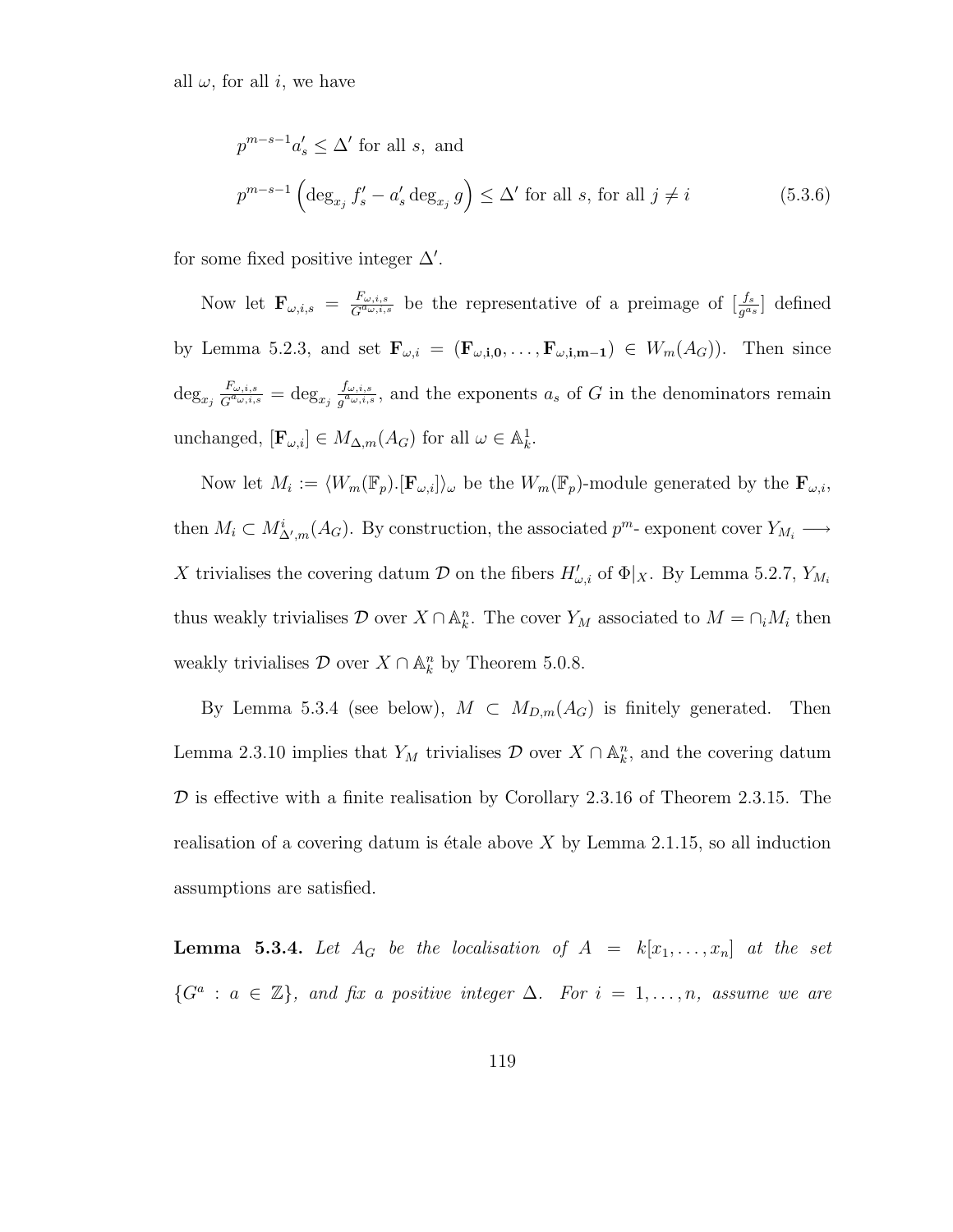given vector subspaces  $M_i \subset M^i_{\Delta,m}(A_G)$  of the associated Artin-Schreier-Witt space  $W_m(A_G)/\wp(W_m(A_G))$ . If we set  $M = \cap M_i$ , then  $M \subset M_{p\Delta,m}(A_G)$ .

Proof. We must show that every equivalence class in M contains a representative  $(\mathbf{F}_0, \ldots, \mathbf{F}_{m-1})$  such that if  $\mathbf{F}_s = \frac{F_s}{G_s}$  $\frac{F_s}{G^{a_s}},$ 

$$
p^{m-s-1} \left( \deg_{x_j} F_s - a_s \deg_{x_j} G \right) \leq p\Delta \text{ for all } j \text{ and}
$$
  

$$
p^{m-s-1} a_s \leq p\Delta \text{ for all } j \text{ and } s ,.
$$

Since  $M \subset M_i \subset M_{\Delta,m}^i(A_G)$  for all  $i = 1, \ldots, n$ , [F] has representatives  $\mathbf{F}_i = (\mathbf{F}_{i,0}, \dots, \mathbf{F}_{i,m-1})$  such that if  $\mathbf{F}_{i,s} = \frac{F_{i,s}}{G^{a_{i,s}}}$  $\frac{F_{i,s}}{G^{a_{i,s}}},$  then

$$
p^{m-s-1}a_{i,s} \leq \Delta \text{ and}
$$
  

$$
p^{m-s-1} \left( \deg_{x_j} F_{i,s} - a_{i,s} \deg_{x_j} G \right) \leq \Delta
$$

for all s, for all  $j \neq i$ .

We proceed by induction on m: For  $m = 1$ , this was shown in Sections 5.2.1 and 5.2.2: We found  $\mathbf{F} = \frac{F}{G^a}$  such that  $[\mathbf{F}] \in M_{D,1}$  realises  $\mathcal{D}$ .

So assume that any  $\mathbb{Z}/p^{m-1}\mathbb{Z}$ -cover can be realised by an element of  $M_{\Delta,m-1}(A_G)$ . In particular, for  $[F] \in M$ , the  $\mathbb{Z}/p^{m-1}\mathbb{Z}$ -cover  $Y_{\lfloor {\bf F}^{(m-1)} \rfloor}$  has a representative  $(\mathbf{H}_0, \ldots, \mathbf{H}_{m-2}) \in M_{\Delta, m-1}(A_G).$ 

Then we have  $(\mathbf{H}_0, \ldots, \mathbf{H}_{m-2}) \oplus \mathbf{F}_i^{(m-1)} \in \wp(W_m(A)),$  so we can replace  $\mathbf{F}_i$  by  ${\bf F}'_i = {\bf F}_i \oplus ({\bf H}_0, \ldots, {\bf H}_{m-1}) \oplus {\bf F}_i^{(m-1)} = ({\bf H}_0, \ldots, {\bf H}_{m-2}, {\bf F}'_{m-1}).$  Here,

$$
\mathbf{F}'_{m-1} = \mathbf{F}_{i,m-1} + \sigma_{m-1}(\mathbf{H}_0, \ldots, \mathbf{H}_{m-2}, \mathbf{F}_{i,0}, \ldots, \mathbf{F}_{i,m-2}) = \frac{F'_{m-1}}{G^{a'_{m-1}}}.
$$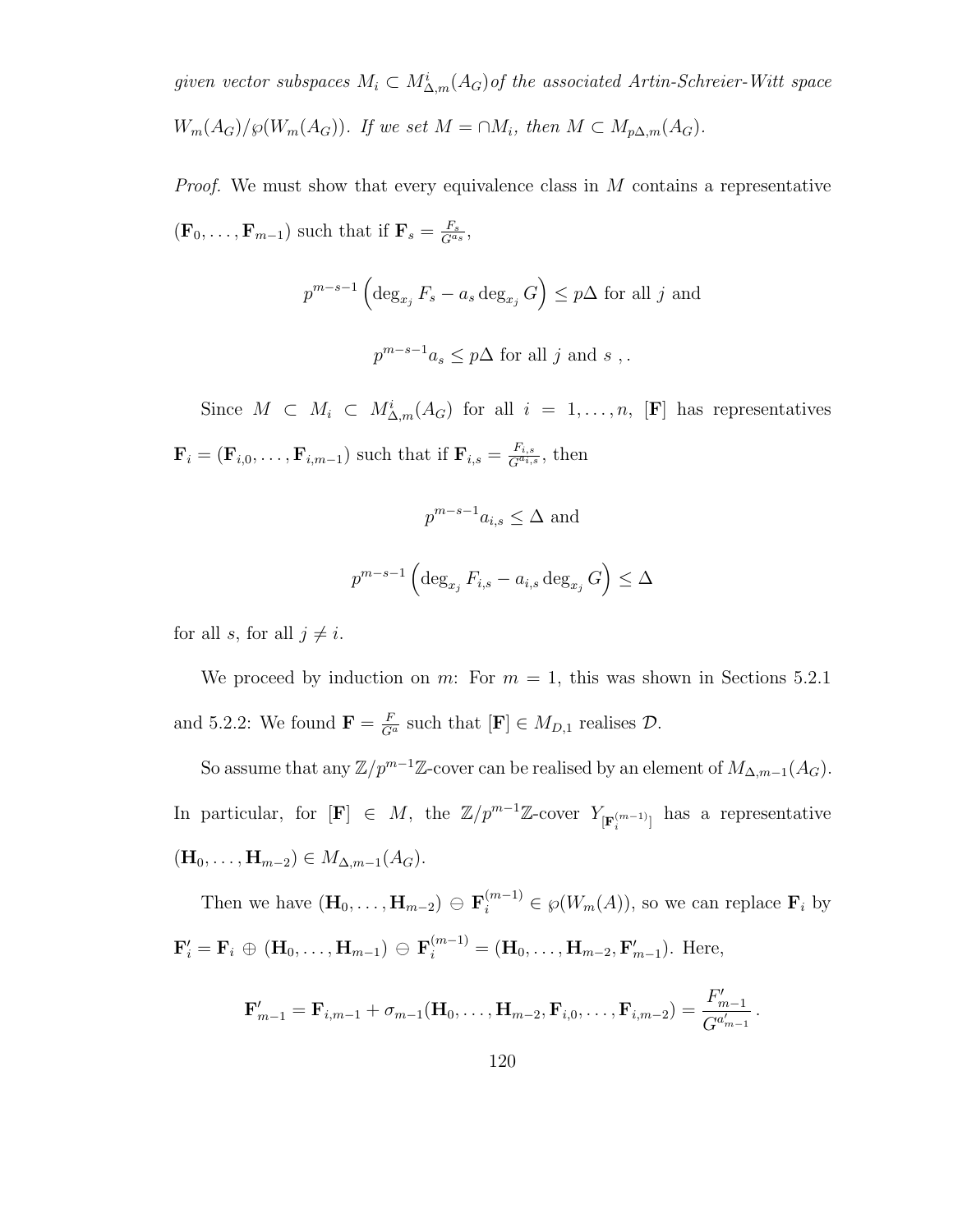By construction of  $\mathbf{F}_i$ , for all  $j \neq i$ , we have  $\mathbf{F}_{i,m-1} = \frac{F_{i,m-1}}{G^{a_{i,m-1}}}$  $\frac{F_{i,m-1}}{G^{a_{i,m-1}}}$  such that  $a_{i,m-1} \leq \Delta$  and  $p\left(\deg_{x_i} F_{i,m=1} - a_{i,m-1} \deg_{x_j} G\right) \leq \Delta.$ 

Writing  $\mathbf{H}_s = \frac{H_s}{G^{b_s}}$  $\frac{H_s}{G^{b_s}}$ , we can apply the induction assumption to get

$$
\left(\deg_{x_j} H_s - b_s \deg_{x_j} G\right) \le \frac{\Delta}{p^{m-s-2}} \text{ for all } j, \text{ for all } s = 0, \dots, m-2,
$$
  

$$
b_s \le \frac{\Delta}{p^{m-s-2}} \text{ for all } s = 0, \dots, m-2.
$$

By Lemma 5.1.9, this implies that the exponent of  $G$  in  $\sigma_{m-1}(\mathbf{H}_0, \ldots, \mathbf{H}_{m-2}, \mathbf{F}_{i,0}, \ldots, \mathbf{F}_{i,m-2})$  is at most  $p\Delta$ , and that

$$
\deg_{x_j}(\sigma_{m-1}(\mathbf{H}_0,\ldots,\mathbf{H}_{m-2},\mathbf{F}_{i,0},\ldots,\mathbf{F}_{i,m-2})) \leq p\Delta.
$$

It follows that  $\mathbf{F}'_i = [F'_0/G^{a'_0}, \dots, F'_{m-1}/G^{a'_{m-1}}]$  satisfies

$$
p^{m-s-1}a'_s \le p\Delta \text{ for all } s \text{ and}
$$

$$
p^{m-s-1} \left( \deg_{x_j} F'_s - a'_s \deg_{x_j} \right) \leq p \Delta G
$$
 for all  $j \neq i$  for all  $s$ ,

so that  $[\mathbf{F}'_i] \in M_{p\Delta,1} \subset A/\wp(A)$ .

Now we compare  $\mathbf{F}'_i$  to  $\mathbf{F}'_j$ : We must have  $\mathbf{F}'_i \oplus \mathbf{F}'_j \in \mathcal{G}(W_m(A))$ . But  ${\bf F}'_i \,\oplus\, {\bf F}'_j = (0,\ldots,0,{\bf F}'_{i,m-1}-{\bf F}'_{j,m-1}),$  so this implies that  $[{\bf F}'_{i,m-1}] = [{\bf F}'_{j,m-1}]$ in  $A/\wp(A)$ . By Lemma 5.2.10, this implies that  $\mathbf{F}'_{i,m-1} \in M_{p\Delta,1}(A_G)$ .

Thus there exists an element  $\mathbf{H}_{m-1} \in [\mathbf{F}_{i,m-1}]$  such  $\mathbf{H}_{m-1} = \frac{H}{G^A}$ , where  $\deg_{x_j} H - A \deg_{x_j} G \leq p\Delta$  and  $A \leq p\Delta$ . Then  $\mathbf{F}'_i \sim (\mathbf{F}_0, \ldots, \mathbf{F}_{m-2}, \mathbf{H})$ , so  $\Box$  $(\mathbf{F}_0, \ldots, \mathbf{F}_{m-2}, \mathbf{H})$  is the required representative of  $[\mathbf{F}]$ .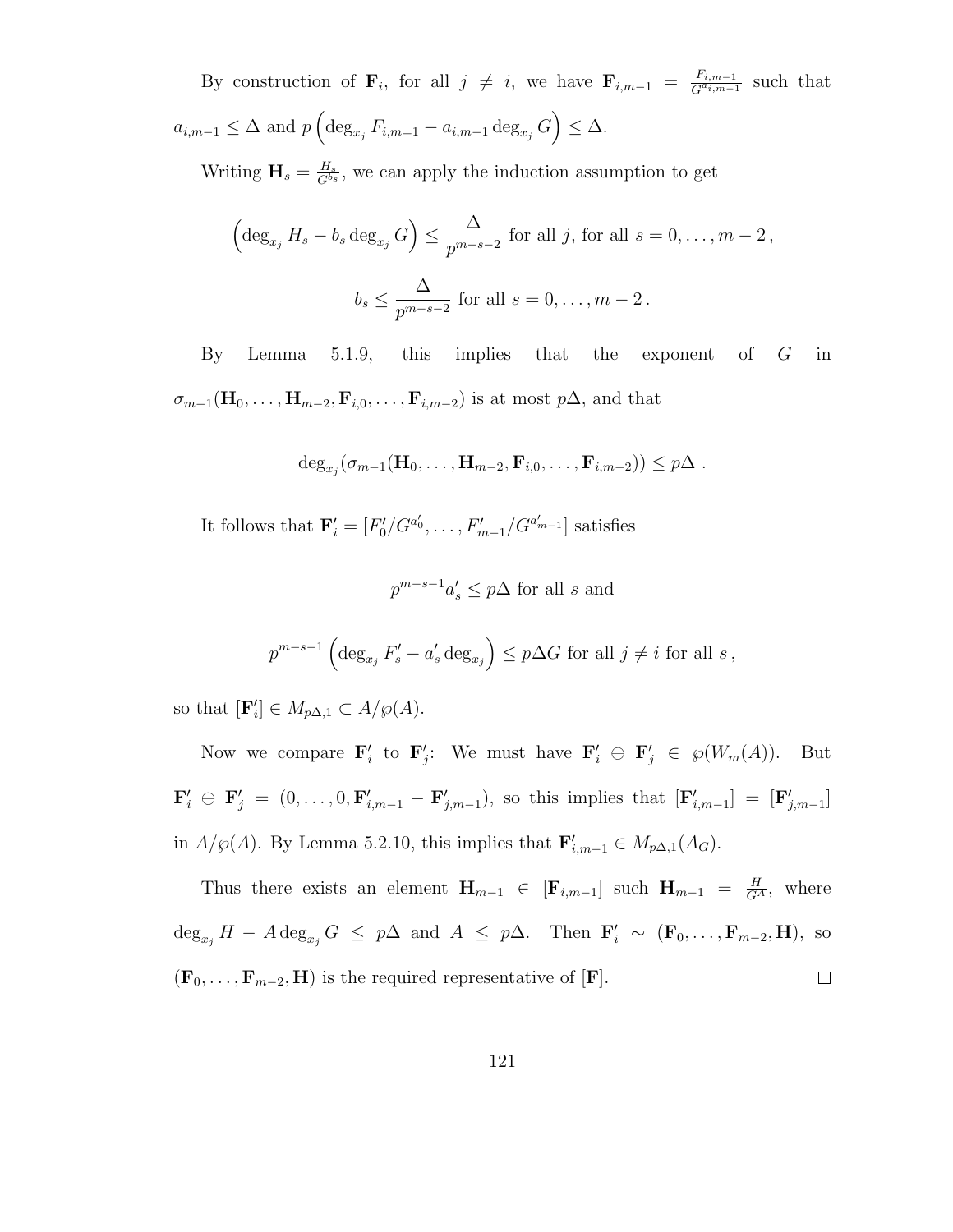## Chapter 6

# Tamely ramified covering data revisited

In this chapter, we prove Part 2 of the Key Lemma 4.4.4:

**Theorem 6.0.5.** Let k be a finite field of characteristic p, and let  $X \subset \mathbb{A}_k^n$  be an open regular subscheme. If  $\mathcal D$  is any covering datum with cyclic prime-power index  $l^m$ , where  $l \neq p$ , then  $\mathcal D$  is effective with finite realisation.

As noted previously, these results are already known from the works of Wiesend, Kerz and Schmidt ([21], [5]). We give a new proof using Kummer Theory and families of étale covers (cf. Theorem 5.0.8). The strategy of proof is modelled on that of Chapter 5, with Kummer Theory replacing Artin-Schreier-Witt Theory. By Lemma 4.4.6, no considerations of geometric boundedness conditions are necessary.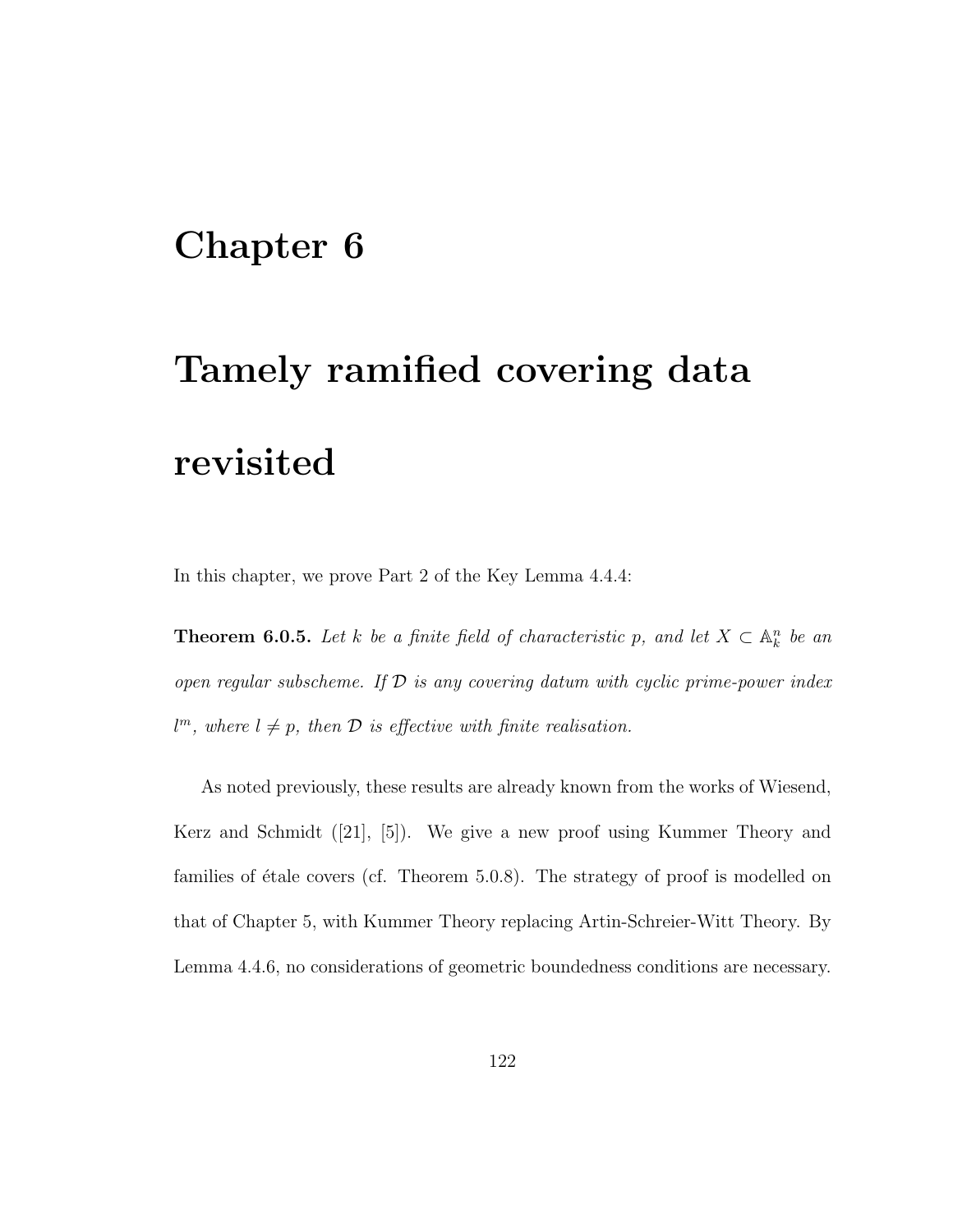### 6.1 A review of Kummer Theory

Let  $A$  be an integrally closed domain which is a finitely generated  $k$ -algebra. Given an integer m relatively prime to  $char(k) = p$ , enlarge k to a finite field k' containing the *m*-th roots of unity, and consider  $A' = A \otimes k'$ . Let  $\tilde{A}'$  be a universal cover of  $A'$ , i.e. the integral closure of  $A$  in the maximal seperable algebraic extension of the function field  $K = K(A)$  in which A' does not ramify. Consider the short exact sequence of  $\pi_1(Spec\,A')$ -modules

$$
1 \longrightarrow \mu_n \longrightarrow \widetilde{A'}^{\times} \stackrel{n}{\longrightarrow} \widetilde{A'}^{\times} \longrightarrow 1.
$$

The long exact sequence of cohomology then gives rise to a short exact sequence

$$
0 \longrightarrow A^{\prime \times} / (A^{\prime \times})^m \longrightarrow Hom(\pi_1(Spec\,A'), \mu_m) \longrightarrow Pic(A') \longrightarrow 0,
$$

where  $Pic(A')$  denotes the Picard group of the ring  $A'$  (see [11, Prop. 4.11] for details). In particular, if  $Pic(A') = 0$ , we get a canonical isomorphism

$$
\Psi: A^{\prime \times}/(A^{\prime \times})^m \stackrel{\simeq}{\longrightarrow} Hom(\pi_1(Spec\,A'), \mu_m).
$$

Remark 6.1.1. In our situation, the rings considered will always be affine rings of arithmetical varieties. For such rings, the Picard group is isomorphic to the class group of Cartier divisors (cf. [9]), which is finitely generated. Therefore, after possibly inverting an element of the ring, the ring  $A'$  can be assumed to have trivial Picard group  $Pic(A') = 0$ . From now on, we only consider ring A' satisfying this hypothesis.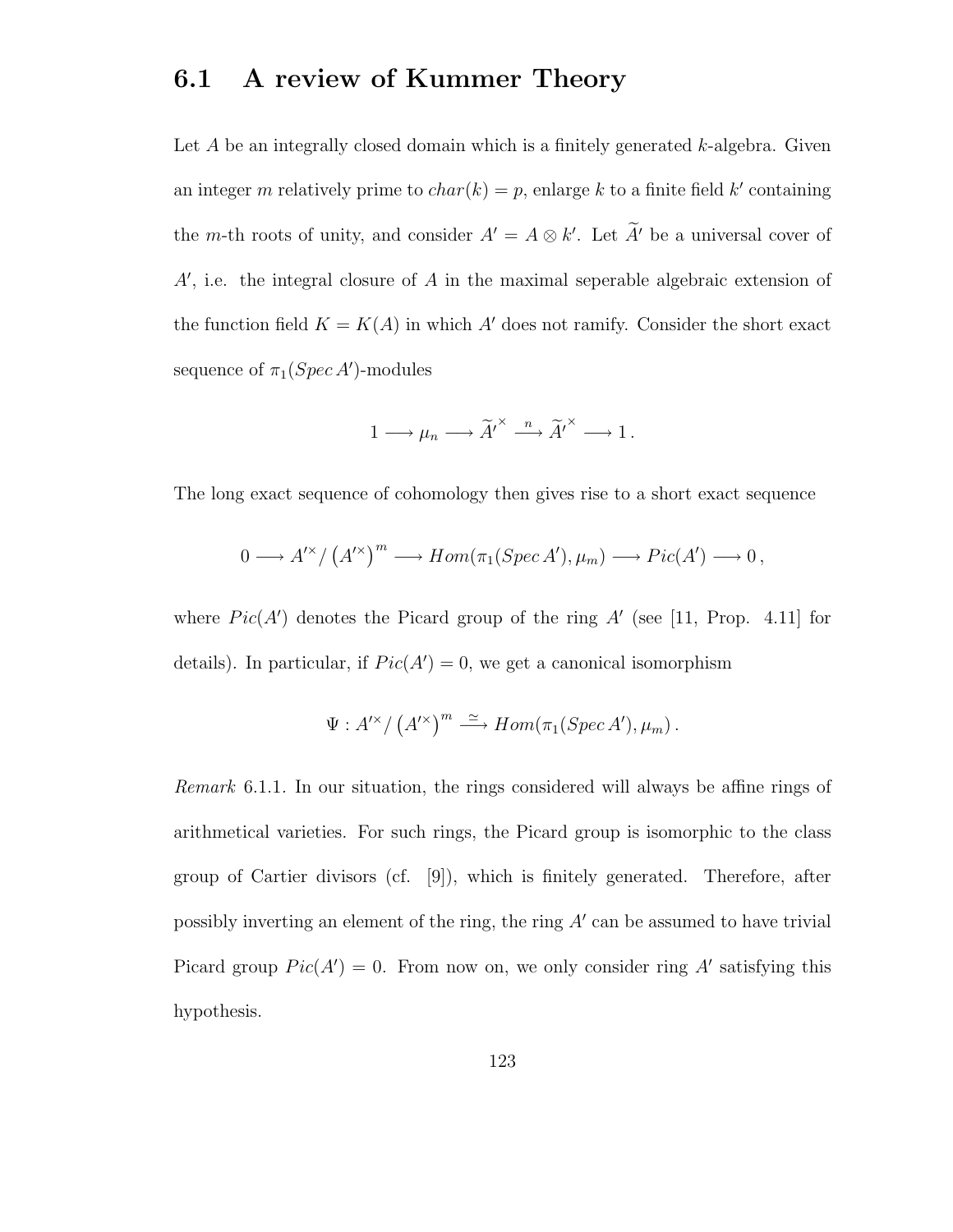**Definition 6.1.2.** We call  $\mathcal{K}_m(A') := A'^{\times}/(A'^{\times})^m$  the *Kummer space of level m of* A', and note the natural  $\mu_m$ -module structure on  $\mathcal{K}(A')$  given by  $\zeta_n^r$ · $[a] = [a]^r = [a^r]$ .

Now let  $\Delta_a = \{a^r : r \in \mathbb{Z}\}\$ be the subgroup of  $\mathcal{K}(A')$  generated by an element a of  $A^{\prime\star}$ . Note that we have  $\Delta_a = \Delta_{a'}$  for two cyclic subgroups of order n if and only if  $g^m a = a'^r g'^m$  for some elements  $g, g' \in A'^{\times}$ , r such that  $(r, m) = 1$ . (Without loss of generality,  $r < m$ .)

In general,  $\Delta_a$  is a subgroup of order k dividing m.  $\Psi(a)$  then has kernel  $N_a$ , a normal subgroup of index k, and image isomorphic to  $\mathbb{Z}/k\mathbb{Z}$ . Let  $Y_a$  denote the étale cover corresponding to  $N_a$ , then  $Y_a$  is equal to the normalisation of  $Spec A'$  in the field  $K(\sqrt[m]{\Delta_a})$ .

If  $Y_{[a]} = Y_{[a']}$  is a  $\mathbb{Z}/n\mathbb{Z}$ -cover of  $Spec A'$ , then  $N_a = ker(\Psi(a))$  and  $N_{a'} =$  $\ker(\Psi(a'))$  are equal, and of full index n. In particular,  $\Psi(a)$  also factors through  $N_a$  giving rise to an isomorphism  $\overline{\Psi(a)} : \pi_1(Spec A')/N_{a'} \simeq \mu_m$ . Thus we get

$$
\pi_1(Spec\ A)/N_{a'} \xrightarrow{\overline{\Psi(a')}} \mu_m
$$
\n
$$
\downarrow^r
$$
\n
$$
\downarrow^r
$$
\n
$$
\downarrow^r
$$

Then  $\Psi(a) \circ \Psi(a)^{-1}$  is an isomorphism of  $\mu_m$ , i.e. represented by exponentiating with an element r relatively prime to m. Thus we can write  $(\Psi(a))^r = \Psi(a')$ . Since  $\Psi$  is compatible with the  $\mu_m$ -module structure, this implies that  $[a^r] = [a']$ , which is equivalent to  $\Delta_a = \Delta_{a'}$  for the associated cyclic subgroups of order n in  $\mathcal{K}(A')$ .

Conversely, if  $\Delta_a = \Delta_{a'} \subset A'^{\times}/(A'^{\times})^n$  are cyclic subgroups of order m, then clearly  $K(\sqrt[m]{\Delta_a}) = K(\sqrt[m]{\Delta_{[a']}})$ , so  $Y_{[a]} = Y_{[a']}.$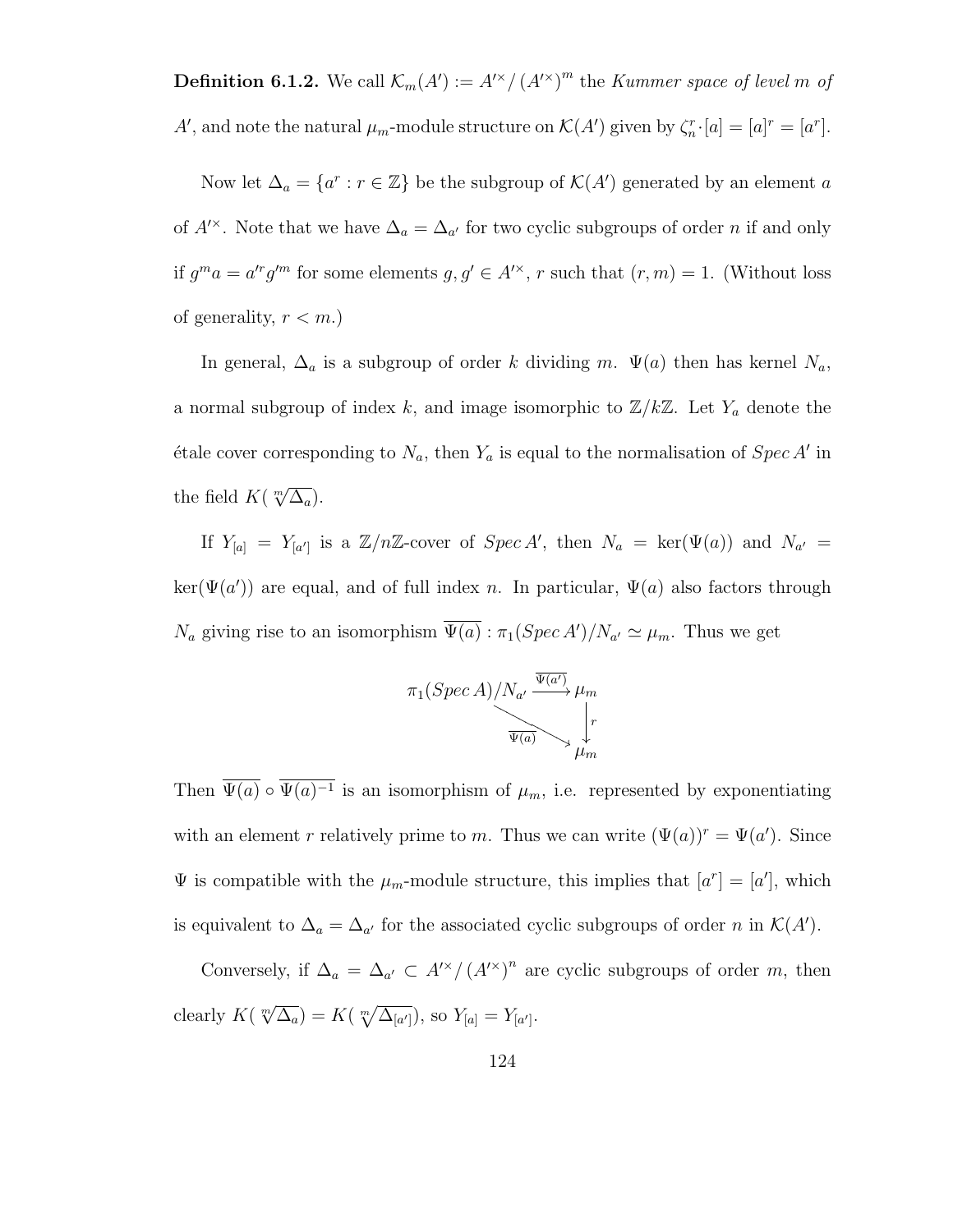Thus  $\Psi$  induces a one-to-one correspondence of simple  $\mu_n$ -submodules of order k dividing m with  $\mathbb{Z}/k\mathbb{Z}$ -covers of  $Spec A'$ :

$$
\Delta_a \mapsto Y_{[a]} \leftrightarrow N_a < \pi_1(Spec\,A')
$$

Here,  $Y_{[a]}$  corresponds to the normal subgroup  $N_a$  of index k in  $\pi_1(Spec A')$ .

More generally, if  $M \subset \mathcal{K}_m(A')$  is a  $\mu_m$ -module, then we can associate to M the normalisation  $Y_M$  of  $Spec A'$  in  $K(\sqrt[n]{M})$ , the field obtained by adjoining to K all m-th roots of elements in  $M$ . Then  $Y_M$  is the étale cover associated to the normal subgroup  $N_M = \bigcap_{a \in M} N_a$ .

If M is finite, then  $N_M$  is a finite intersection of normal subgroups with finite index, and thus also of finite index. If this is the case, then  $Y_M \longrightarrow Spec A'$  is a  $(\text{finite})$  étale cover.

Conversely, if  $Y \longrightarrow Spec A$  is an étale Galois étale cover of exponent m, then we use the Galois correspondence to write Y as the composition of  $r \mathbb{Z}/k_i\mathbb{Z}$ -covers  $Y_{[a_i]}$ , where  $k_i$  divides m for  $i = 1, \ldots, r$ . (Here, r is the rank of the Galois group as a  $\mathbb{Z}/m\mathbb{Z}$ -module.) Then Y corresponds to the subgroup  $N := \bigcap_i N_{a_i}$  and is equal to the normalisation of  $Spec A$  in the compositum of the function fields  $K(\sqrt[m]{\Delta_{a_i}})$ . Writing  $M = \langle [a_i] : i = 0, \ldots, r \rangle \subset \mathcal{K}_m(A')$ , this means that the function field of Y can be obtained by adjoining all  $m$ -th roots of elements in M to K, i.e.  $K(Y) = K(\sqrt[m]{M}).$ 

We thus obtain the following: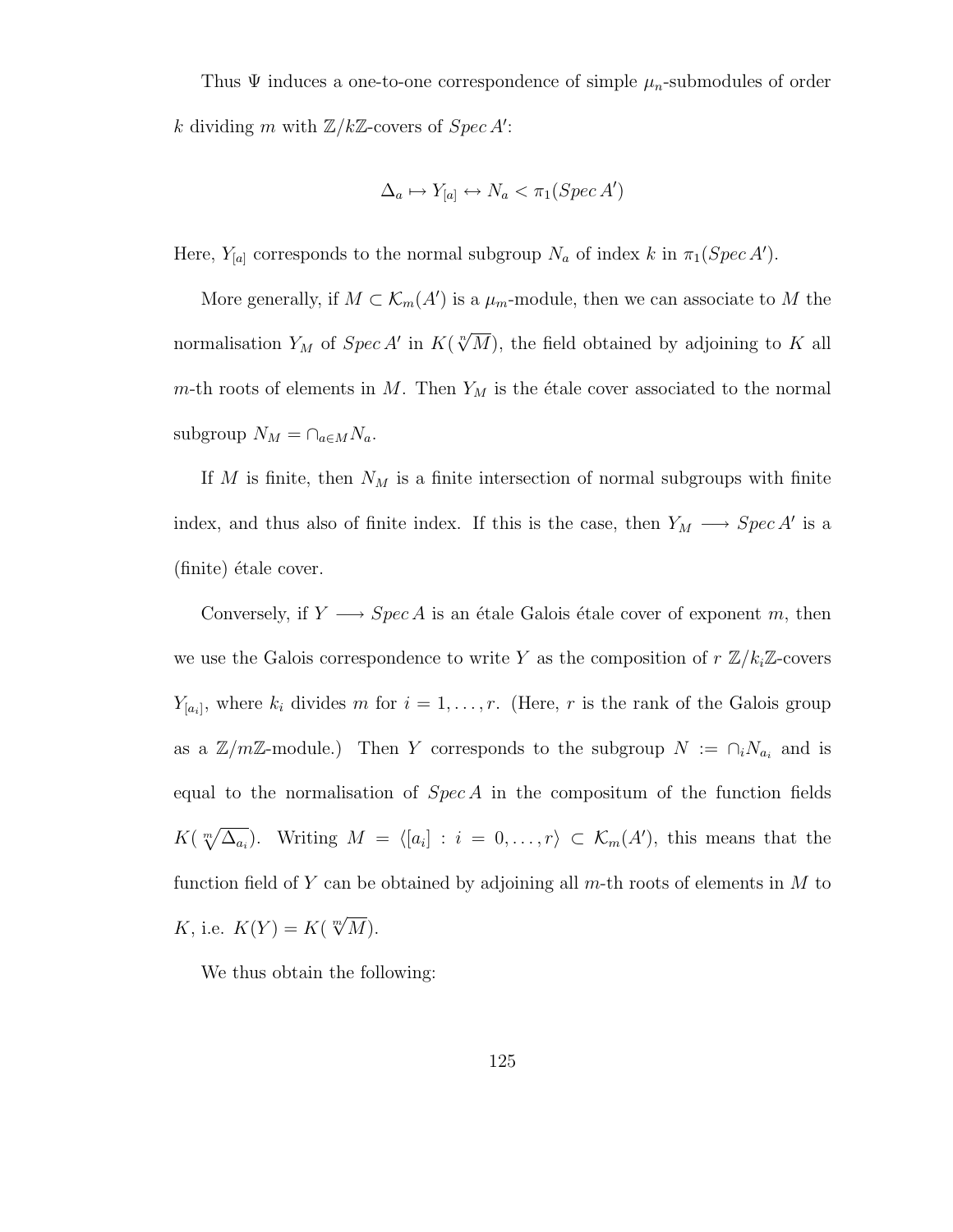**Proposition 6.1.3.** Let A' be any finitely generated algebra over a finite field  $k'$ containing the mth roots of unity. Then there is a one-to-one inclusion-reversing correspondence of  $\mu_m$ -submodules  $M = \sum_{i \in I} \Delta_{a_i}$  of  $\mathcal{K}_m(A)$  and Galois pro-étale covers of exponent  $m$  of  $Spec A'$ :

$$
M \mapsto Y_M \leftrightarrow N_M := \cap_{a \in M} N_a \, .
$$

M is finitely generated of rank r if and only if  $Y_M$  is an exponent m-étale cover of  $\mathbb{A}^n_{k'}$  whose Galois group has r generators.

Proof. The infinite case follows from the finitely generated case by taking inverse limits (as in Section 5.1).  $\Box$ 

The properties of the correspondence are summarised as follows:

- 1. For  $M \subset \mathcal{K}_m(A')$ , the associated pro-étale cover  $Y_M$  is the normalisation of K in  $K(\sqrt[n]{M})$ , the field obtained by adjoining all m-roots of elements in M.
- 2. If  $\{a_i\}_{i\in I}$  is any generating set for  $M \subset \mathcal{K}_m(A')$ , then  $N_M = \bigcap_{i\in I} N_{a_i}$ : Indeed, if  $f = \prod_{i=1}^m f_i^{r_i}$  with  $r_i$  relatively prime to m, then since  $\Psi$  is multiplicative,  $N_a \subset \bigcap_i N_{a_i}$ , so  $N_M \subset \bigcap_{i \in I} N_{a_i}$ . The other inclusion is trivial.
- 3. For any two submodules  $M, M'$ , we have
	- a)  $MM' \leftrightarrow N_M \cap N_{M'}$ , and
	- b)  $M \cap M' \leftrightarrow < N_M, N'_M >$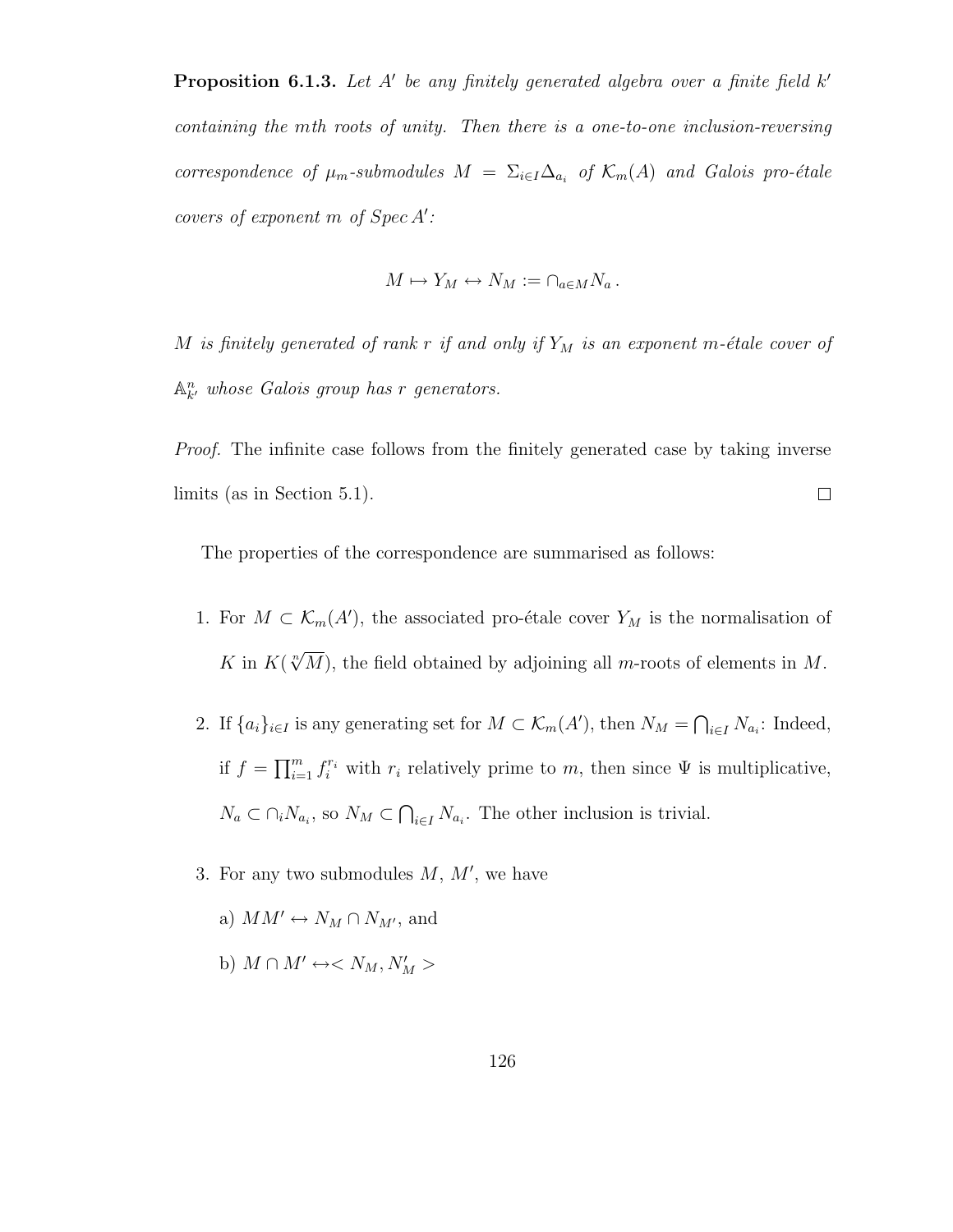We now define several important submodules of Kummer space  $\mathcal{K}_m(A')$  for the free k'-aglebra  $A' = k'[x_1, \ldots, x_n]$  and its localisation  $A_G = k'[x_1, \ldots, x_n]_G$  at some element  $G \in A$ .

For  $A = k[x_1, \ldots, x_n]$ , we let as above k' be a finite extension of k containing the mth roots of unity, and  $A' = k'[x_1, \ldots, x_n]$ . We define a submodule of Kummer *m*-space by setting  $M_D(A') = \langle f | : \deg_{x_j} f \leq D$  for all  $j >$ . Then  $M_D$  is finitely generated and finite, as every element has a representative contained in the finite set  $\{f^r \in A : \deg_{x_j} \leq D \text{ for all } j, r < m \text{ relatively prime to } m\}.$ 

We also define  $M_D^i(A') = \langle f | : \deg_{x_j} f \leq D$  for all  $j \neq i >$ , an (infinitely generated)  $\mu_m$ -submodule of  $\mathcal{K}(A')$ , and show:

**Proposition 6.1.4.** In the above notations, the intersection of the spaces  $M_D^i(A)$ over all i equal to  $M_{D}(A')$  for some positive integer  $D'$ , and thus finite.

*Proof.* By assumption, each equivalence class  $[F] \in M_{D'}(A')$  contains an element  $F_i$ of  $M_D^i(A)$ , i.e. such that  $\deg_{x_j} F_i \leq D$  for all  $j \neq i$ . If  $G^m|F_i$  for some polynomial G, without loss of generality replace  $F_i$  by  $F'_i = F_i/G^m$ . Then  $\deg_{x_j} F'_i \leq \deg_{x_j} F_i$ for all j, and thus  $\deg_{x_j} F_i \leq D$  for all  $j \neq i$ . Then we have  $F'_i = F^r_j H^m$  for some polynomial  $H \in A'$  and some  $r < m$  that is relatively prime to m. But  $F'_i$  is not divisible by any *n*-th power of a polynomial, so  $H$  must be constant, and we have  $\deg_{x_i} F'_i \leq r \deg_{x_i} F_j \leq mD$ . Thus we have  $F'_i \in M_{mD}(A)$ .

The other inclusion is trivial by definition.

 $\Box$ 

Let  $A'_{\mathcal{G}}$  denote the localisation of  $A'$  at some element of  $A'$ , and consider the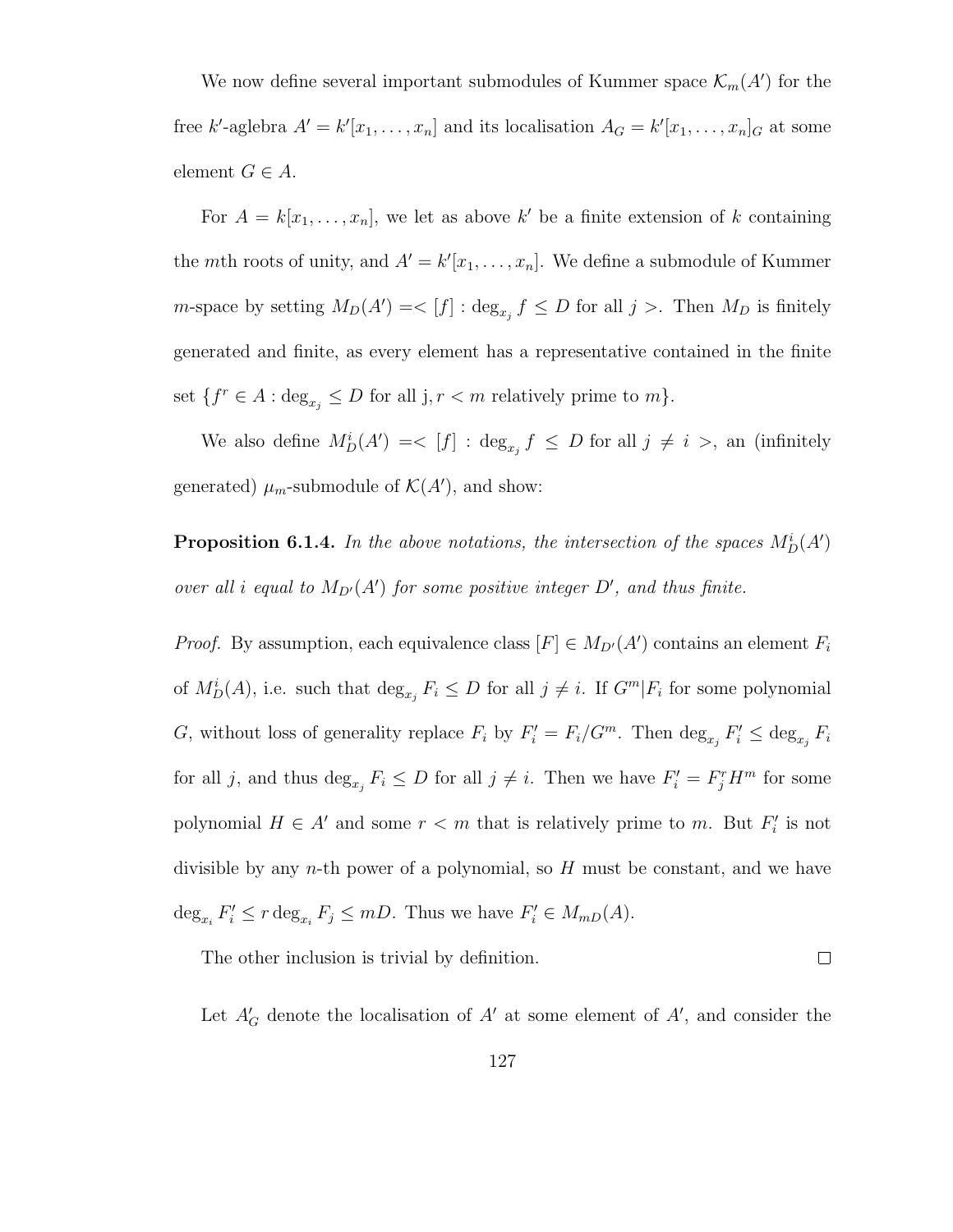Kummer space  $\mathcal{K}(A_G)$ . Define  $\mu_m$ -submodules

$$
M_D(A_G) = <[F/G^a] : a \leq D, \deg_{x_j} F \leq a \deg_{x_j} G \text{ for all } j > \text{ and}
$$
  

$$
M_D^i(A_G) = <[F/G^a] : a \leq D, \deg_{x_j} F \leq a \deg_{x_j} G \text{ for all } j \neq i >
$$

then  $M_D(A_G)$  is again finite as it is finitely generated as a Z-module. Similar to above, we may now show that:

**Proposition 6.1.5.** In notations as above, the intersection of the spaces  $M_D^i(A_G)$ over all i contained in  $M_{D}(A'_{G})$  for some positive integer  $D'$ , and thus finite.

*Proof.* By assumption, each equivalence class  $[F/G^a] \in M_{D'}(A'_G)$  contains elements  $F_i/G^{a_i} \in M_D^i(A_G)$ , i.e. such that  $F_i$  and G are relatively prime, and such that  $a_i \leq D$  and  $\deg_{x_j} F_i \leq a_i \deg_{x_j} G$  for all  $j \neq i$ . If  $H^m | F_i$  for some polynomial  $H$ , without loss of generality replace  $F_i/G^{a_i}$  by  $F'_i/G^{a_i}$ , where  $F'_i = F_i/H^m$ . Now we may assume that  $F_i'$  is not divisble by the m-th power of any polynomial, and since  $\deg_{x_j} F'_i \leq \deg_{x_j} F_i$  for all j, it is still true that  $\deg_{x_j} F_i \leq a_i \deg_{x_j} G$  for all  $j \neq i$ . Now we have

$$
\frac{F_i'}{G^{a_i}} = \left(\frac{F_j}{G^{a_j}}\right)^r \left(\frac{H}{G^b}\right)^m
$$

for some polynomial  $H \in A'$  and some  $r < m$  that is relatively prime to m.

Write  $\frac{H}{G}$  in lowest terms, then we have two cases: If  $b > 0$ , then H and G are relatively prime and  $a_i = ra_j + mb$ . Multiplying through by  $G^{a_i}$ , we have  $F'_{i} = F_{j}^{r} H^{m}$ . But  $F'_{i}$  is not divisible by any n-th power of a polynomial, so then H must be constant, and we have  $\frac{F'_i}{G^{a_i}} = \frac{F_j^r}{G^{ra_j}}$ . As the  $F_l$  and G are relatively prime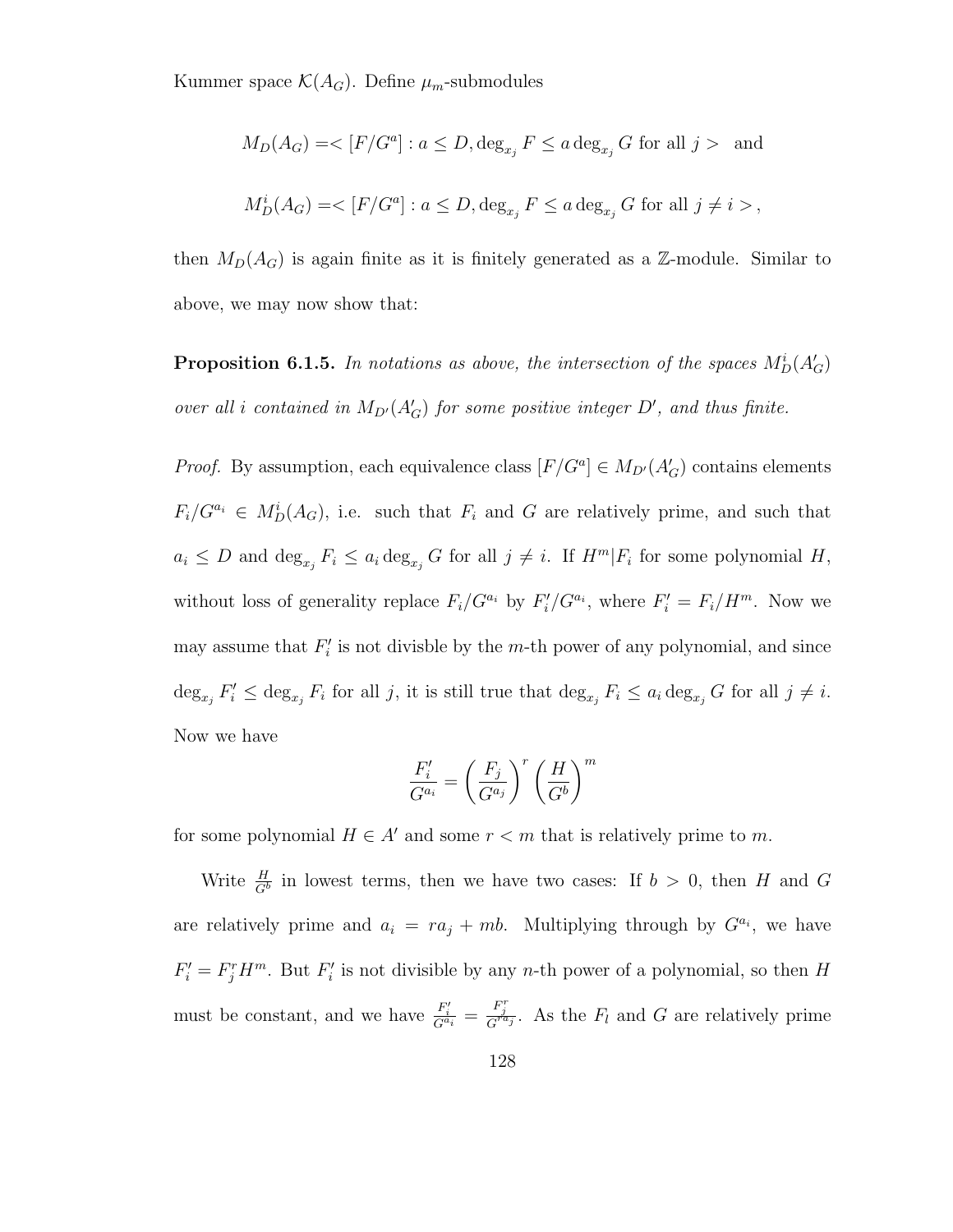by assumption, this implies that  $a_i = ra_j \leq mD$ . Taking degrees on both sides, we also get that  $\deg_{x_i} F'_i = r \deg_{x_i} F_j \leq ra_j \deg_{x_i} G = a_i \deg_{x_i} G$ . Thus we have  $F'_{i} \in M_{mD}(A_G)$ , as required.

If  $b = 0$ , then write  $H = G^c H'$  with H' relatively prime to G, then  $F'_{i} = F_{j}^{r}(G^{c}H')^{m}$  As before, this implies that  $G^{c}H'$  is contant, so  $c = 0$  and H' is constant and we get that  $F_i' \in M_{mD}(A_G)$  as above.  $\Box$ 

#### 6.2 Tamely ramified covering data of cyclic factor

#### group

In this section, we shall show that for  $X = \mathbb{A}^n_k$  or  $X \subset \mathbb{P}^n_k$  an open subvariety, any finite open subgroup  $H < C_X$  whose index is prime to  $char(k) = p$  is realisable, and thus a preimage. Together with the results of the previous chapter, this proves the Key Lemma 4.4.4.

We note that our construction will not use any theorems on geometric finiteness, contrary to the proof given for the tame variety case in [5].

**Theorem 6.2.1.** Let k be a finite field of characteristic p, and let  $X \subset \mathbb{P}_k^n$  be an open subvariety. If  $D$  is a covering datum of cyclic index m on  $X$  such that  $(m, p) = 1$ , then  $\mathcal D$  is realisable with a finite realisation.

*Proof.* We already showed in the previous chapter that it suffices to trivialise  $\mathcal{D}$ over an affine open subset of the form  $D(G) \subset \mathbb{A}_k^n \simeq D_+(X_0)$ . We again make use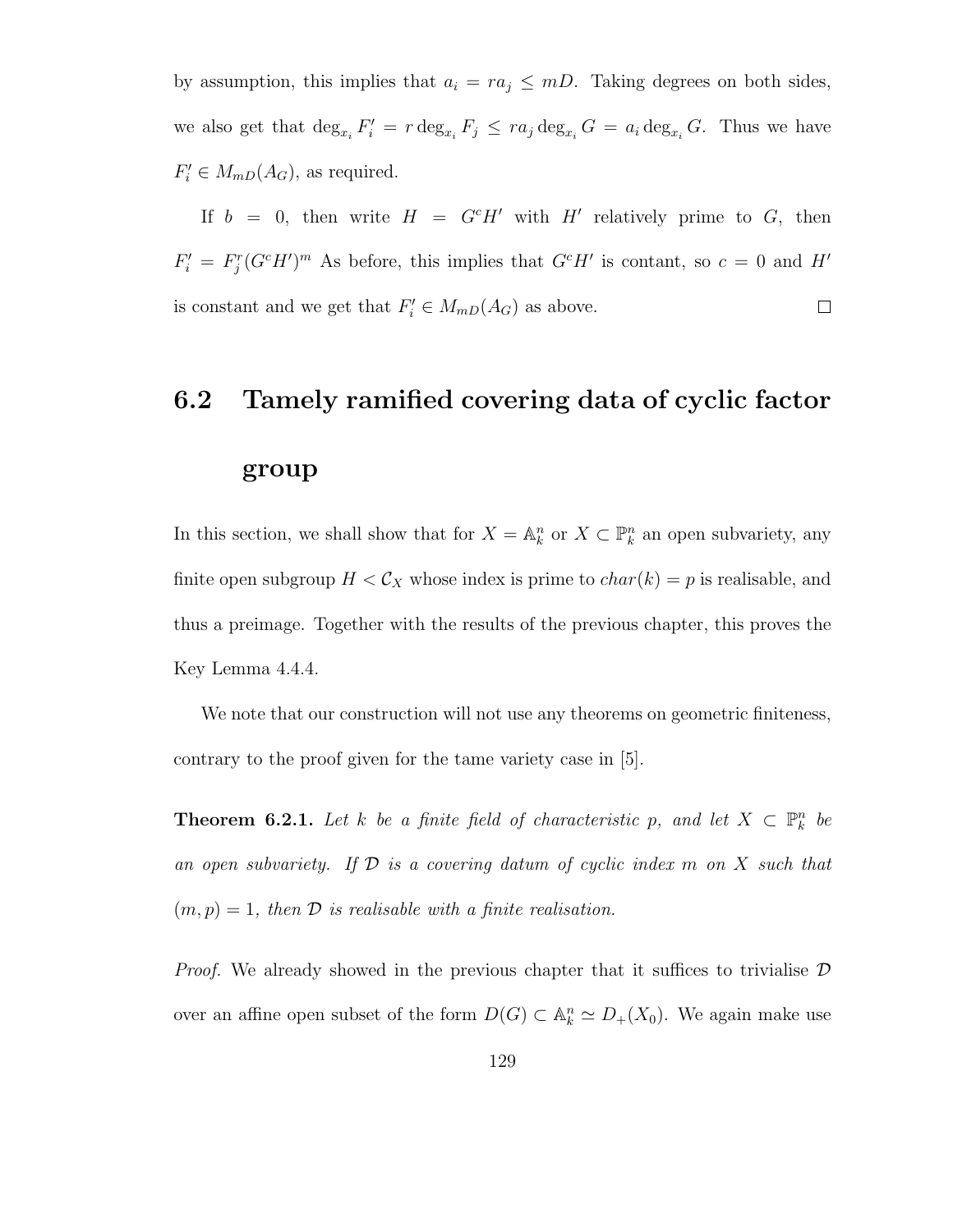of the fibrations  $\Phi_i: \mathbb{A}_k^n \longrightarrow \mathbb{A}_k^1$ , let  $\omega$  denote a closed point of  $\mathbb{A}_k^1$  with residue field  $k(\omega) \simeq k[x_i]/(h_i(x_i))$ , and  $C_{\omega,i}$  the fiber of  $\Phi_i$  over  $\omega$ .

As before, we denote  $X \cap C_{\omega,i}$  by  $C'_{\omega,i}$ , and assume by induction that  $\mathcal{D}_{\omega,i}$  is realisable by a Galois cover  $Y_{[f_{\omega,i}/g_{\omega,i}^{\omega_{\omega,i}}]}$  whose equivalence classe  $[f_{\omega,i}/g_{\omega,i}^{\alpha_{\omega,i}}] \in \mathcal{K}_m(A_G)$ has a representative such that  $a_{\omega,i} \leq D$  and  $\deg_{x_j} f_{\omega,i} \leq a \deg_{x_j} g_{\omega,i}$  for all  $j \neq i$ . As before, the base case is given by our assumption that  $\mathcal D$  is a covering datum that is defined on the projective closure  $D_+(\overline{G})$ , and thus étale at the point at infinity of a curve  $D(g) \subset \mathbb{A}^1_k$ . This ensures that  $\deg_x f \leq a \deg_x g$  in this case. Furthermore, as  $\mathcal D$  is tame and of index bounded by  $m$ , it is geometrically bounded by Lemma 4.4.6, so we may assume that  $a \leq D$  universally for some D. Recalling the canonical surjections  $A \to A^{\omega,i}$ , where  $A^{\omega,i} = k(\omega)[x_1, \ldots, \hat{x}_i, \ldots, x_n]$ , and  $A_G \to A^{\omega,i}_{g_{\omega,i}}$ . They clearly induce surjections of Kummer spaces analogously to those of Artin-Schreier space:

$$
p_{\omega,i}: \mathcal{K}_m(A) \to \mathcal{K}_m(A^{\omega,i})
$$
 and  

$$
\pi_{\omega,i}: \mathcal{K}_m(A_G) \to \mathcal{K}_m(A_g^{\omega,i}).
$$

Then the lemma below is proven entirely analously to Lemma 5.2.9 of the Artin-Schreier case:

**Lemma 6.2.2.** Given  $[f/g^a] \in \mathcal{K}_m(A_g^{\omega,i})$ , there exists a preimage  $[F/G^a] \in \pi_{\omega,i}^{-1}([f/g^a])$ which has a representative such that  $\deg_{x_j} F = \deg_{x_j} f$  for all  $j \neq i$ .

So for each  $\omega$ , *i*, we let  $F_{\omega,i} \in A$  denote this representative, and set  $M_i = \langle [F_{\omega,i}/G^{a_{\omega,i}}] : \omega \in \mathbb{A}^1_k \rangle$ . Then as before,  $M_i$  corresponds to a pro-étale cover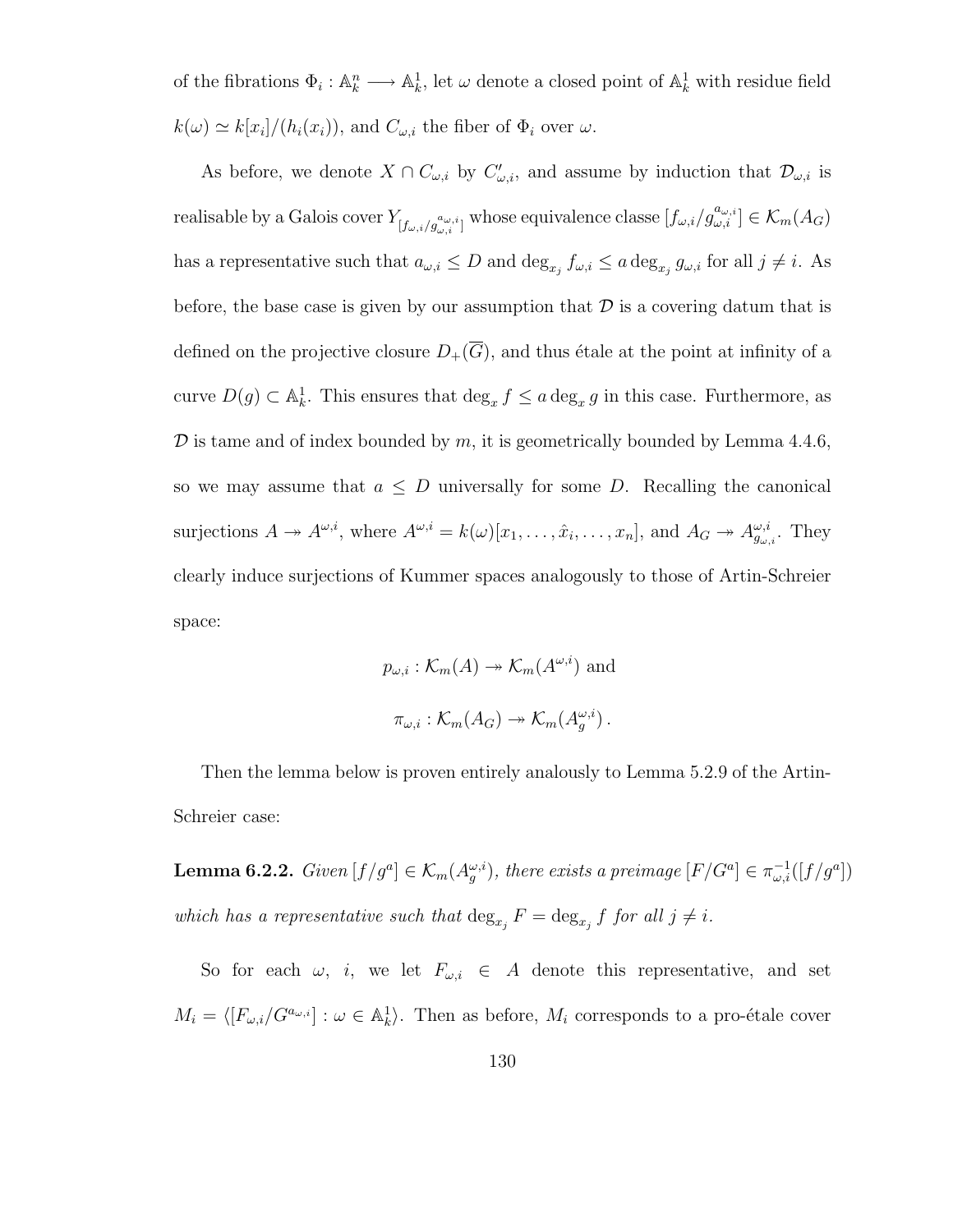of X trivialising all the fibers of  $\Phi_i$ . As the fibers are regular, every closed point of X is a regular point of a fiber. So  $\mathcal D$  is trivialised at all closed points, i.e.  $Y_{M_i}$ weakly trivialises  $D$  on X. Combining Theorem 5.0.8 and Property 4) of the Kummer correspondence 6.1.3, this implies that the cover  $Y_M \longrightarrow X$  corresponding to  $M = \bigcap_i M_i$  also weakly trivialises  $D$ .  $M \subset M_D(A_G)$  is finite, so  $Y_M$  is an étale cover. By Proposition 2.3.10, it gives a full trivialisation of  $D$ , and is thus realised by an element  $[F/G^a] \in M \subset M_D(A_G)$ . In particular, we have  $a \leq D$  and  $\deg_{x_j} F \leq a \deg_{x_j} G$  for all j, so all the induction assumptions are satisfied.

*Remark* 6.2.3. As remarked in Section 5.5.2, this includes the case of affine *n*-space  $X = \mathbb{A}_k^n$  since we then have  $X = D_+(\overline{G}), \overline{G}(X_0, \ldots, X_n) = X_0.$ 

 $\Box$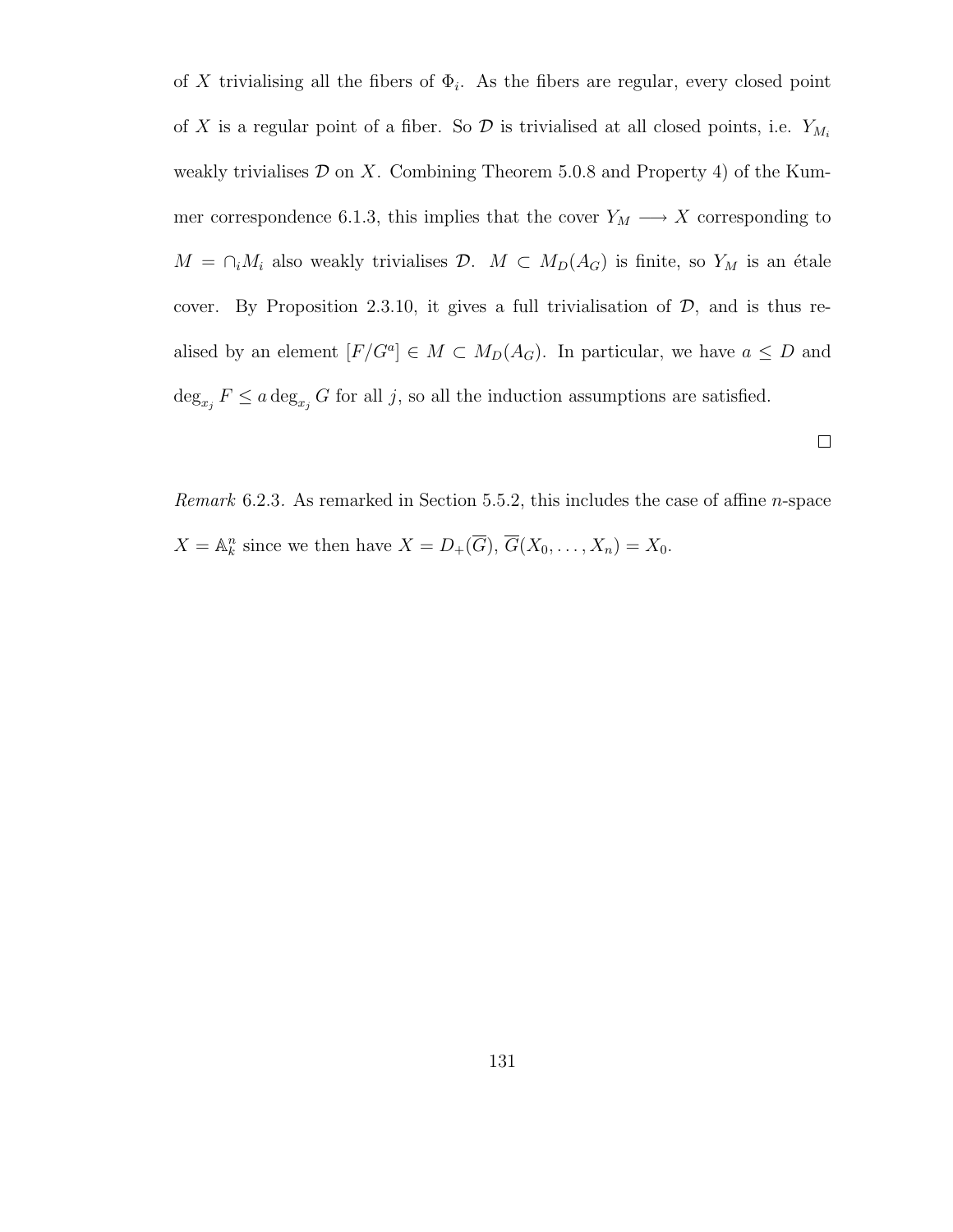## Bibliography

- [1] L. Gruendken, L. Hall-Selig et al.: Semi-direct Galois covers of the affine line, Women in Numbers Research Directions in Number Theory, Fields Institute Communications 60 (2011), 201-212
- [2] R. Hartshorne: Algebraic Geometry, Springer, 1977
- [3] G. Halphen: Mémoire sur la classication des courbes gauches algébriques, J. Ec. Polyt. 52 (1882), 1-200
- [4] N. Katz, S Lang: Finiteness Theorems in Geometric Class Field Theory, L'Enseignement Mathematique (1982), 285-319
- [5] M. Kerz, A. Schmidt: Covering data and higher dimensional class field theory, J. of Number Theory 129 (2009), 2569-2599
- [6] M. Kerz, A. Schmidt: On different notions of tameness in arithmetical geometry, arXiv:0807.0979v2 (2009)
- [7] S. Lang: Fundamentals of Diophantine Geometry, Springer 1983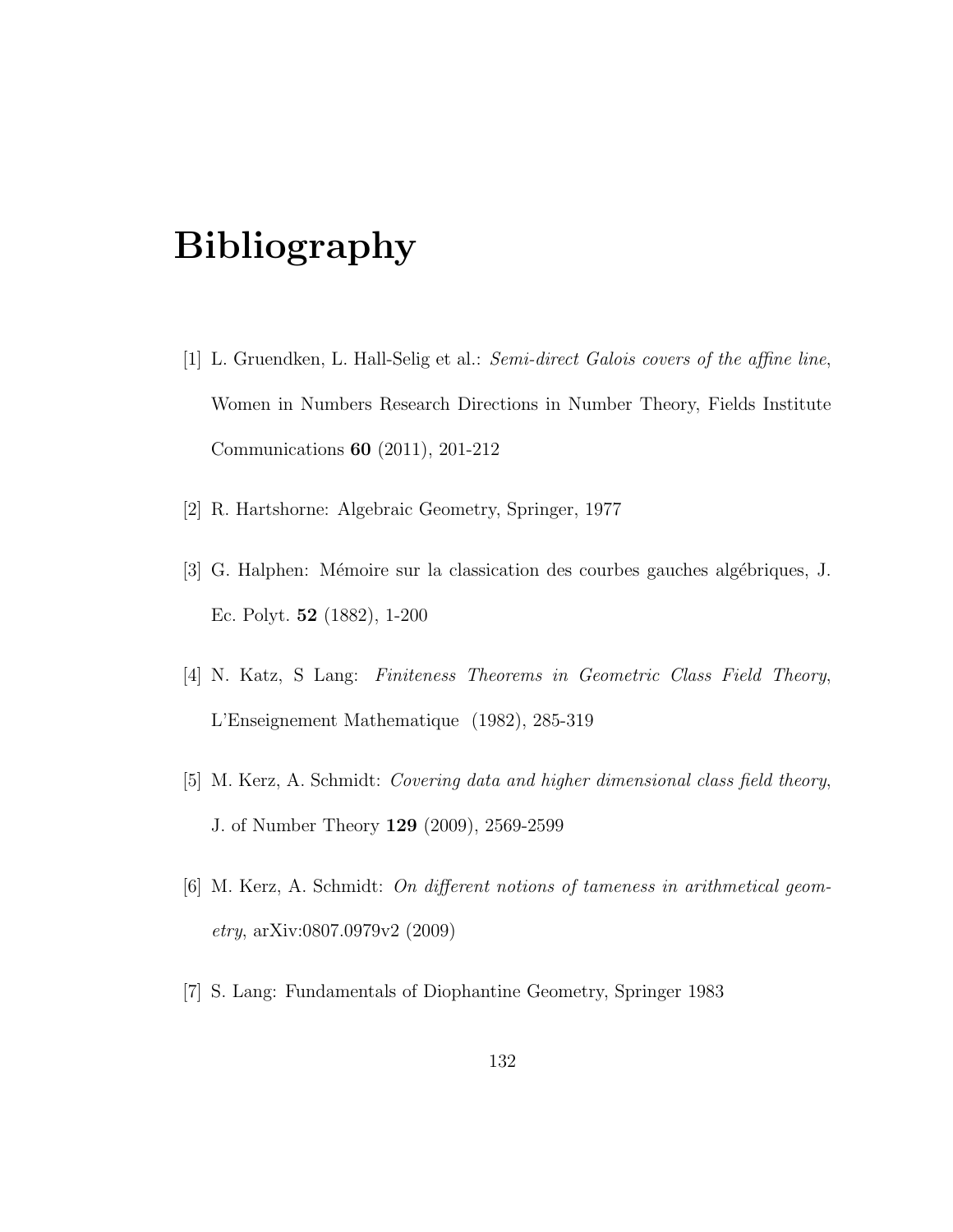- [8] S. Lang: Algebra, Revised Third Edition, Springer 2002
- [9] Q. Liu: Algebraic Geometry and arithmetical Curves, Oxford University Press, 2002
- [10] Matsumura, Commutative Algebra, 2nd edn, Benjamin, New York 1980
- [11] J. S. Milne: Etale Cohomology, Princeton Mathematical Series No. 33, Prince- ´ ton University Press, 1980
- [12] J. Neukirch: Algebraic Number Theory, Springer, 1999
- [13] J. Neukirch: Cohomology of Number Fields, Springer, 2000
- [14] A. Obus, R. Pries: Wild cyclic-by-tame extensions, Arxiv preprint, 2009
- [15] J.-P. Serre: Algebraic Groups and Class Fields, Springer 1988
- [16] J.-P. Serrer: Abelian l-adic representations and elliptic curves, reprinted in Wellesley, MA: A K Peters, Ltd., 1998
- [17] J.-P. Serre: Corps locaux, Hermann, 1968
- [18] Henning Stichtenoth.:Algebraic function elds and codes, Second Edition, Graduate Texts in Mathematics, Vol. 254, Springer 2009
- [19] T. Szamuely: Galois Groups and Fundamental Groups, Cambridge University Press, 2009
- [20] S. Mac Lane: Categories for the Working Mathematician, 1998